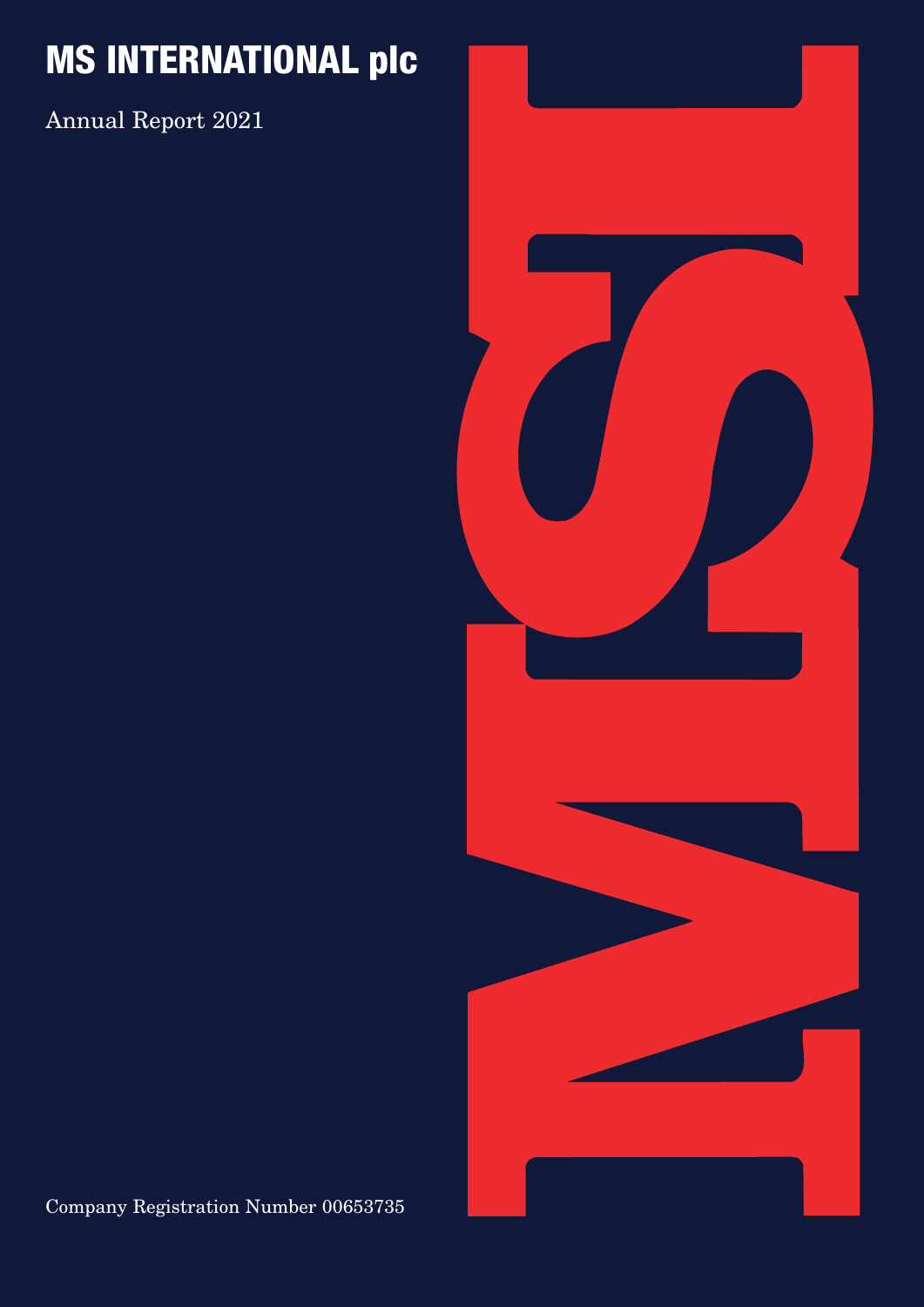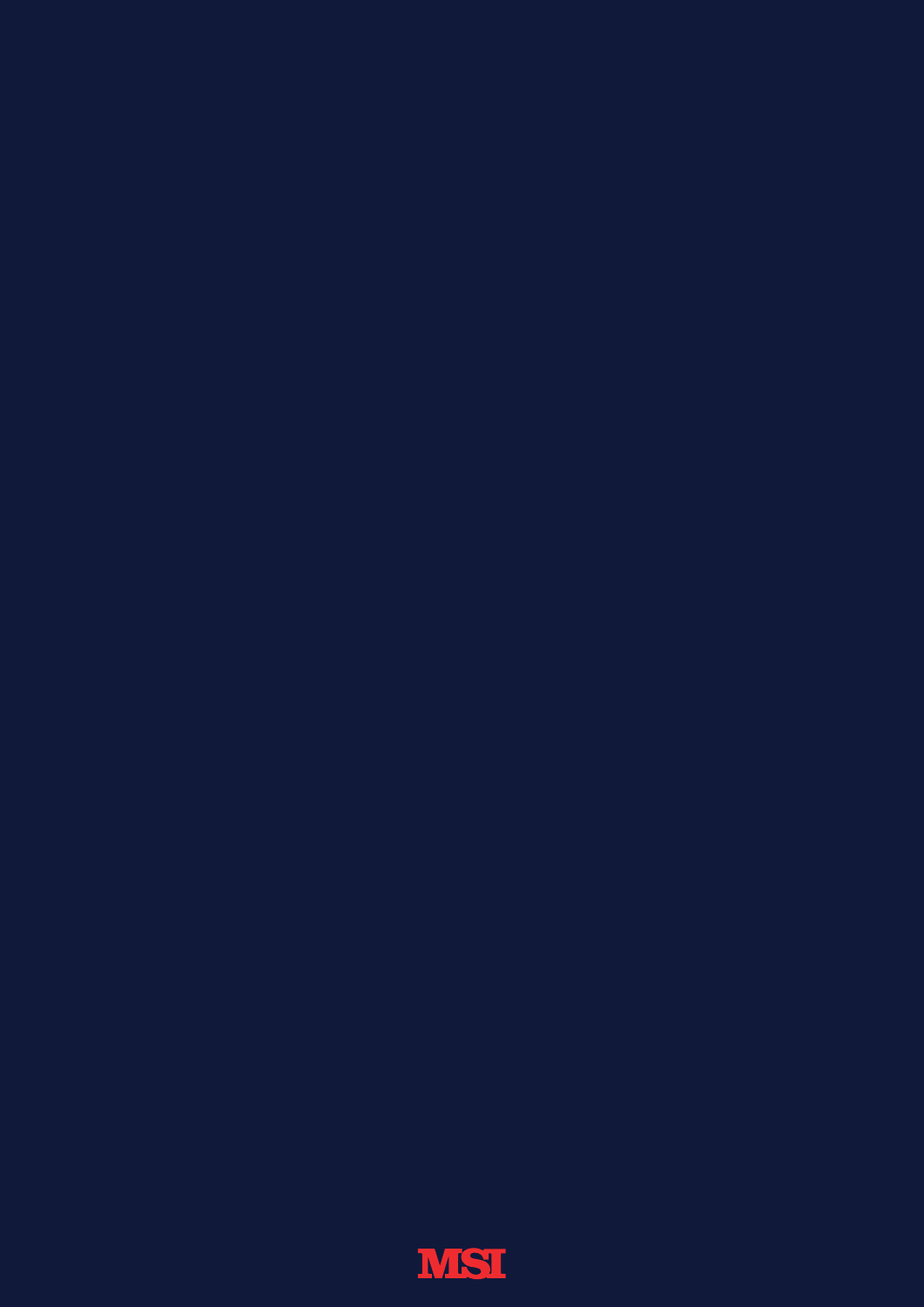# **Contents**

| The year in brief                                                | $\mathbf{2}$ |
|------------------------------------------------------------------|--------------|
| <b>Chairman's statement</b>                                      | 3            |
| <b>Directors</b>                                                 | 6            |
| <b>Advisors</b>                                                  | 7            |
| <b>Strategic report</b>                                          | 8            |
| <b>Statement of directors' responsibilities</b>                  | 11           |
| Independent auditor's report                                     | $12 \,$      |
| <b>Consolidated income statement</b>                             | 21           |
| <b>Consolidated statement of comprehensive income</b>            | 21           |
| <b>Consolidated and company statement of changes in equity</b>   | 22           |
| <b>Consolidated and company statements of financial position</b> | 23           |
| <b>Consolidated and company cash flow statements</b>             | 24           |
| <b>Notes to the financial statements</b>                         | 25           |
| Summary of Group results 2017 - 2021                             | 61           |
| <b>Corporate governance statement</b>                            | 62           |
| <b>Audit committee report</b>                                    | 65           |
| <b>Remuneration committee report</b>                             | 67           |
| <b>Report of the directors</b>                                   | 68           |
| <b>Directors' remuneration report</b>                            | 73           |
| <b>List of subsidiaries</b>                                      | 76           |
| <b>Notice of Annual General Meeting and Covid-19</b>             | 78           |
| <b>Notice of Annual General Meeting</b>                          | 79           |

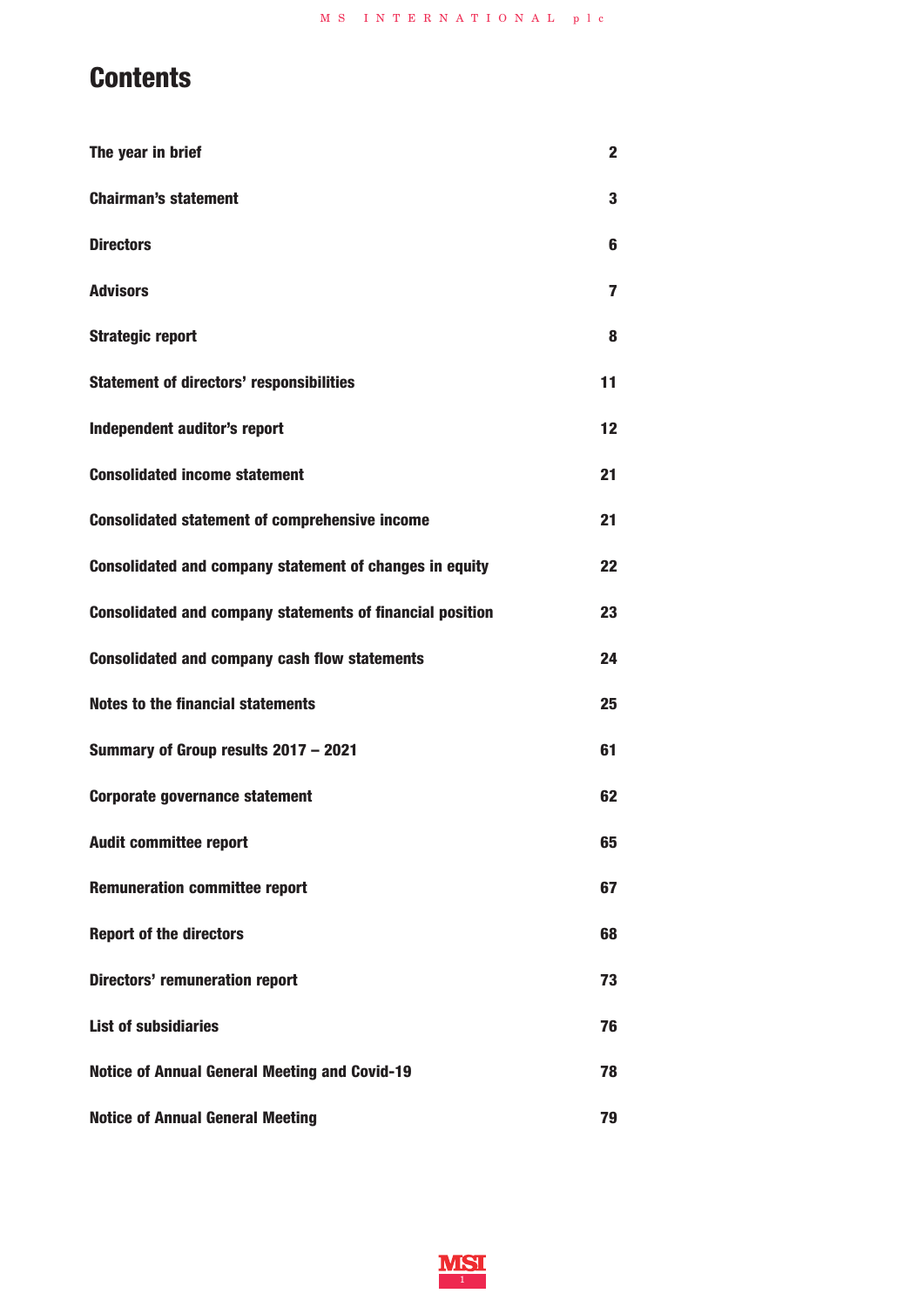# **The year in brief**

| 2021                                                   | 2020              |
|--------------------------------------------------------|-------------------|
| <b>Total</b>                                           | Total             |
| £'000                                                  | £'000             |
| 61,539<br>Revenue                                      | 61,153            |
| 1,592<br>Profit/(loss) before taxation                 | (3,253)           |
| 7.2p<br>Earnings/(loss) per share: basic               | (15.1p)           |
| 7.0 <sub>p</sub><br>Earnings/(loss) per share: diluted | (15.1p)           |
| Dividends payable per share<br>8.25p                   | 3.50 <sub>p</sub> |

# **Financial Calendar Key Dates**

| Annual results announced    | June     |
|-----------------------------|----------|
| Annual General Meeting      | July     |
| Final dividend payable      | August   |
| Half-year results announced | December |
| Interim dividend payable    | January  |

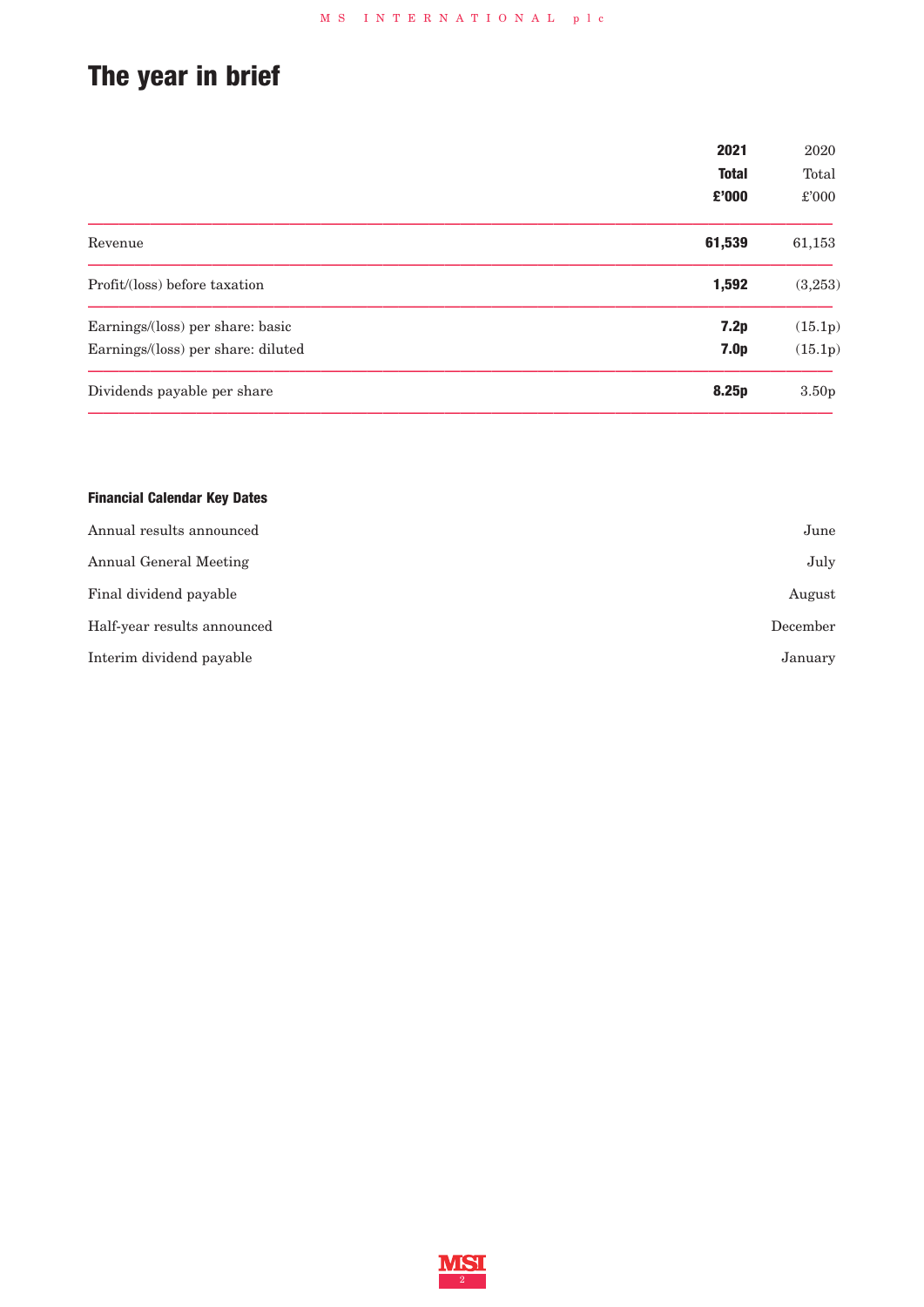# **Chairman's statement**

# **Results and Review**

It is both pleasing and reassuring to report that for the year ended 30th April 2021, the Company returned to profits with a pre-tax figure of £1.59m (2020 – loss £3.25m) on revenue of £61.54m  $(2020 - \text{\textsterling}61.15\text{m})$ . Basic earnings per share amounted to 7.2p,  $(2020 - \text{loss per share of } 15.1\text{p})$ . The balance sheet has strengthened, with total cash increased to £23.56m (2020 – £16.30m).

Exceptionally good progress has been made across the Group, despite the negative and distracting influence of the global pandemic. Furthermore, the outlook is now much brighter than we could have imagined twelve months ago. We have lost neither skills, nor potential market opportunities and are now starting to benefit from the numerous ambitious development projects and investment programmes that we have been diligently progressing over the past few years.

**'Defence'** – We continued to stay abreast of our obligations to our many international defence business customers, completing sales of new weapon installations, whilst fully supporting and servicing customers around the world, including twelve individual navies. International marketing activity was, by enforced necessity, sadly restrained. The home market with the UK MoD remains, disappointingly subdued.

Pleasingly, a request from the US Navy, that we field our 'state of the art' 30mm MSI-DS naval weapon system for an evaluation trials programme resulted in a highly positive outcome. We have since been awarded a contract for the supply of seven systems, the first of which has now been delivered directly to the US Navy. We are hopeful that these sales may well lead to follow on production orders. In addition, following the award of that contract, we received an order from a US shipbuilder to supply eight similar weapon systems for a US government Foreign Military Sales Programme.

This important break-through in the United States defence market, is a direct result of our persistent and purposeful marketing effort within the US over many years and our relentless, and crucially important, investment in product development programmes for the world markets.

**'Forgings'** – This division started the period in a relatively weak business environment, centred around a Brexit settlement and the overhanging potential loss or reduction in fork-arm requirements from our many EU based customers; then Covid hit! The uncertainties were not helped by the growing deterioration in the availability and supply of raw materials and components and their increasing costs. Not only were our own requirements affected but also those of our customers' other material requirements.

Market conditions only started to improve in early 2021, after many of our existing and potential customers reverting to a 'buy-local' philosophy, rather than continuing to buy 'economic dumped' product from China, where reliability of supply had seriously deteriorated. This positive trend for us, when added to our earlier restructuring of our UK operations, at last brought some positive economic sanity into the international markets we serve through our indigenous fork-arm manufacturing plants in the UK, plus North and South America.

**'Petrol Station Superstructures'** – Despite a much slowed 'pandemic induced' start to the period in the UK, once HM Government determined that petrol stations in England were deemed an essential operation and could remain open, there was a notable upturn in our business activity. Throughout the lockdowns, many of our UK customers, particularly those operating stations that included a quality convenience store and, in some cases, a food outlet, traded well, even though it is reported that fuel sales dropped by 70% at the height of the restrictions. As travel restrictions were eased, so the need for structural maintenance and new builds gained momentum and there was a pleasing marked restoration in our UK activities.

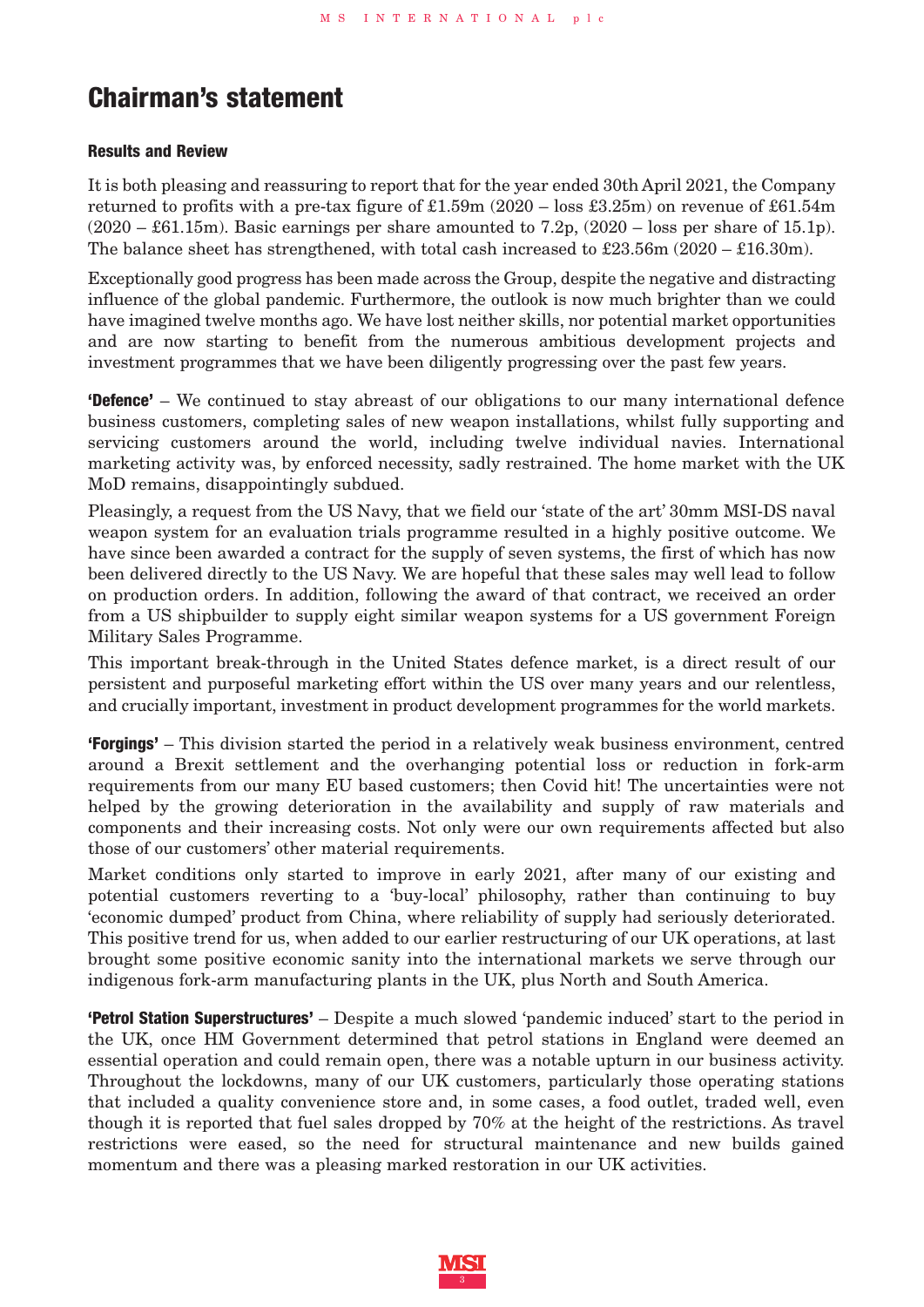# **Chairman's statement**

# **Results and Review (continued)**

Unfortunately, there was not a similar freedom of movement across mainland Europe and consequently our operation in Poland – which traditionally services customers from Scandinavia and across Eastern Europe – had a much reduced, activity level throughout the period.

Notwithstanding the challenges, the division, led by the UK operation, achieved a marked improvement in profitability over that reported in the prior year.

**'Corporate Branding'** – This division, which operates primarily across western European through operations based in The Netherlands and Germany, experienced a ten per cent reduction in activity compared to the previous year, owing to local and cross border travel restrictions and vigorously enforced lockdowns across the EU. Consequently, revenue was some 30% lower than anticipated. Across the sectors we serve, petrol, hospitality, airports and automotive, people movement was intensely restricted and as a consequence many of our customers' development programmes were simply put on an 'extended hold'.

By contrast, our UK 'Petrol Sign' business has continued to grow and prosper, responding in line with the more positive approach taken by the UK forecourt market highlighted in my comments on 'Petrol Station Superstructures'.

# **Outlook**

**'Defence'** – Our recent positive breakthrough into the western world's largest defence market is truly most encouraging and we will do our utmost to progress the many perceived opportunities that are out there. Our other product developments, aimed at opening up new global markets, are progressing to plan and once international travel arrangements can recommence this will enable the business to exploit a number of perceived and very promising opportunities.

Simultaneously, we are upgrading the capabilities of our existing UK manufacturing facilities and systems, to enhance further our production capabilities to meet anticipated future demand.

**'Forgings'** – With our highly efficient 'local' manufacturing operations in the UK, the United States and Brazil, we are well placed to take advantage of the growing ecological and economic pressures regarding minimising long distance shipping of products around the globe.

**'Petrol Station Superstructures'** – The UK petrol station market has recovered strongly and very positively from the initial lock-down pressures of the pandemic.

There continues to be a notable, and very positive change, in the structure of petrol station ownership in the UK. The long-established ownership of stations by the large international oil companies is diminishing and passing to that of a small number of privately owned, wellfunded, entrepreneurial groups. Consequently, there is considerable investment taking place to enhance their station operations, creating what is being termed 'mobility hubs,' that will offer, not only a wide variety of fuel options, but also high quality and spacious convenience stores; fast-food outlets; rest areas and internet amenities plus superior car valeting facilities.

With our Group's extensive experience and high reputation in the construction, maintenance and, most recently, the branding of petrol stations, we aim to continue to provide a superior, high quality service to these relatively new, and progressively minded, groups.

Our Poland based business, that enjoys an outstanding reputation for performance amongst the many customers it regularly serves in numerous countries, is well positioned to respond once inter country travel restraints are lifted and there is a restoration of business normality.

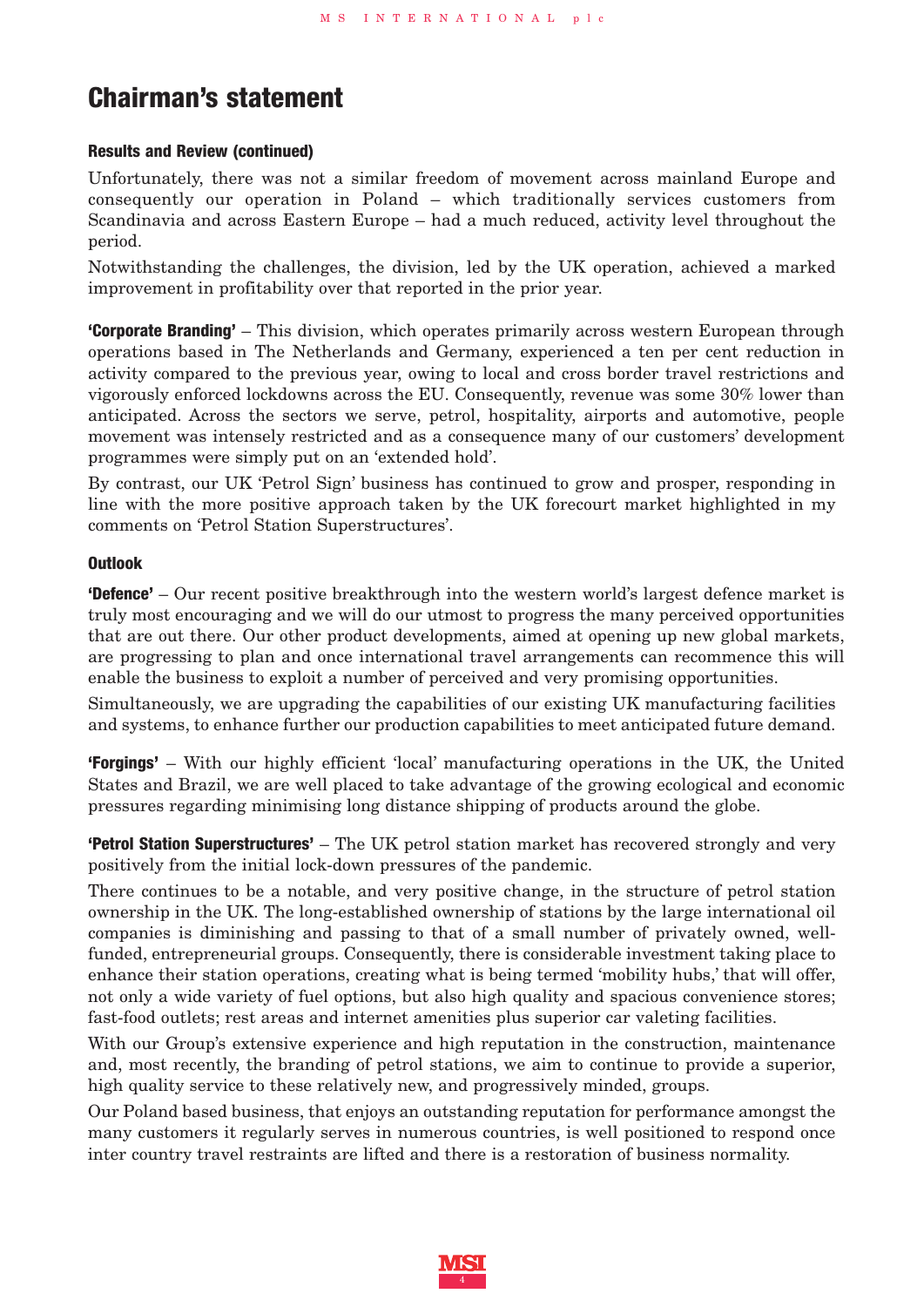# **Chairman's statement**

# **Outlook (continued)**

**'Corporate Branding'** – This division has still to contend with the present ongoing operational restraints on travel across international borders, necessitated by the pandemic.

In the meantime, we have reorganised and integrated the operations of this division to reflect the wider product and market sectors it serves. Not only have we considerably reduced costs, but it is now better focused on meeting the expectations of a broader customer market than just 'petrol', which had previously been the prime focus when we acquired the 'Petrol Sign BV' business in 2015.

In concluding, I thank all our employees for their support and commitment to the business in what has clearly been a most disruptive and frustrating business year for everyone.

Our thanks also to HM Government and to those Governments, in countries where we have operating businesses, for their 'Covid-19' support in what has been an unprecedented time.

Our commitment to moving the business forward remains at the forefront of our objectives after 15 months of continuous global restrictions. We remain resilient and dedicated, along with a great team of people and are well placed to achieving our aim. Most importantly, we also enjoy further enhanced strong financial resources to support and develop opportunities as they arise.

All matters considered the Board recommends the payment of a reinstated final dividend of 6.5p per share  $(2020 - 1.75p)$  making a total for the year of 8.25p  $(2020 - 3.5p)$ . The final dividend is expected to be paid on the 10th August 2021, to those shareholders on the register at the close of business on 16th July 2021.

minain Sur. -----z

**Michael Bell** 21st June 2021

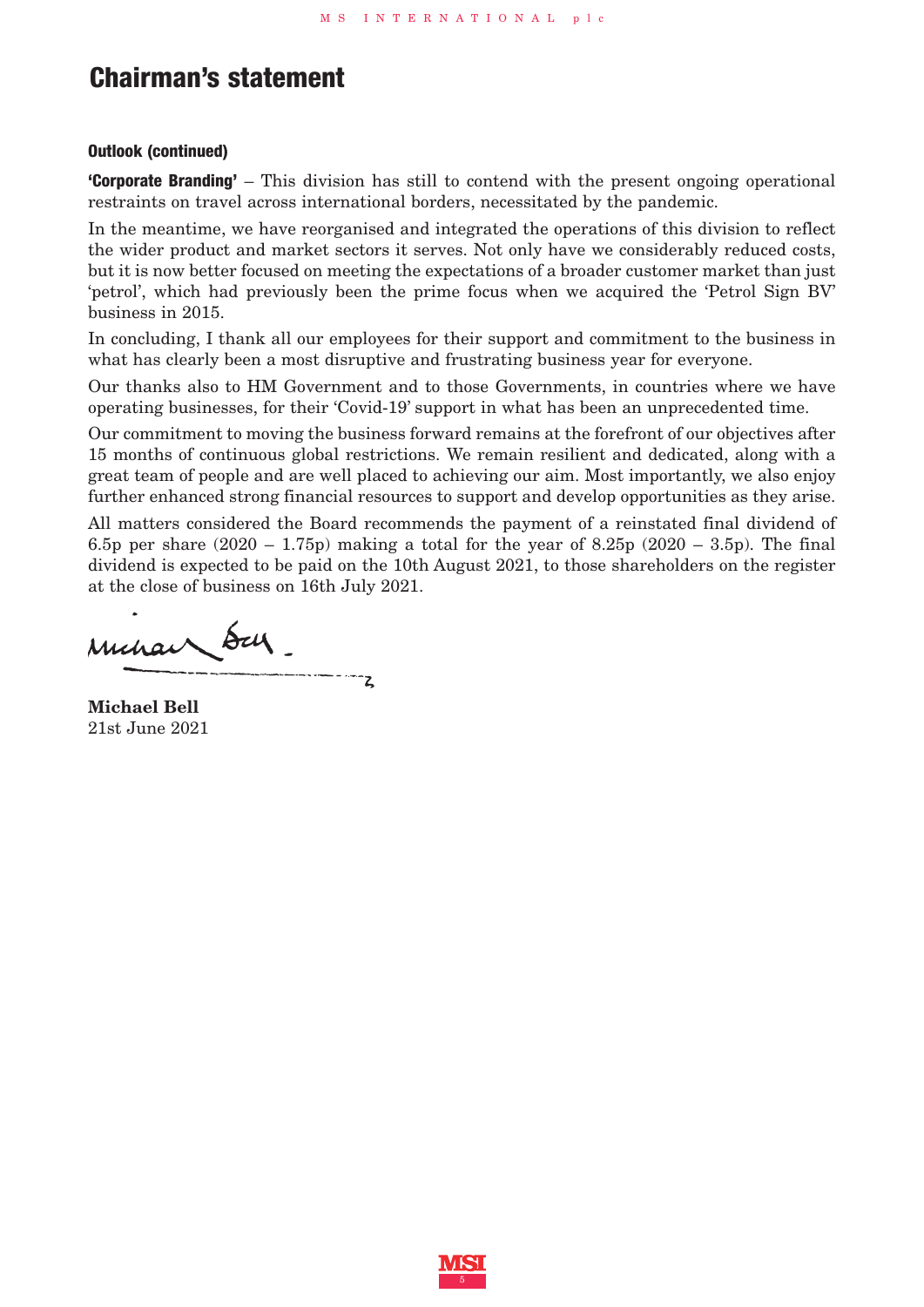# **Directors**

# **Directors**

# Executive

Michael Bell ARICS (Executive Chairman) Michael O'Connell FCA (Finance) Nicholas Bell

# Non-executive

Roger Lane-Smith – Age 75

Appointed as a director on 21st January, 1983. He is a non-executive director of Timpson Group plc, Mostyn Estates Limited and a number of other private companies.

David Hansell – Age 76

Appointed as a non-executive director on 3rd June, 2014. David has been with MS INTERNATIONAL plc, working at MSI-Defence Systems Ltd since 1962, becoming managing director in 2002.

**222222222222222222222222222222222222222222222222**

**222222222222222222222222222222222222222222222222**

**222222222222222222222222222222222222222222222222**

# **Company Secretary**

David Kirkup FCA

# **Registered Office**

Balby Carr Bank Doncaster DN4 8DH England **222222222222222222222222222222222222222222222222**

Company Registration Number 00653735

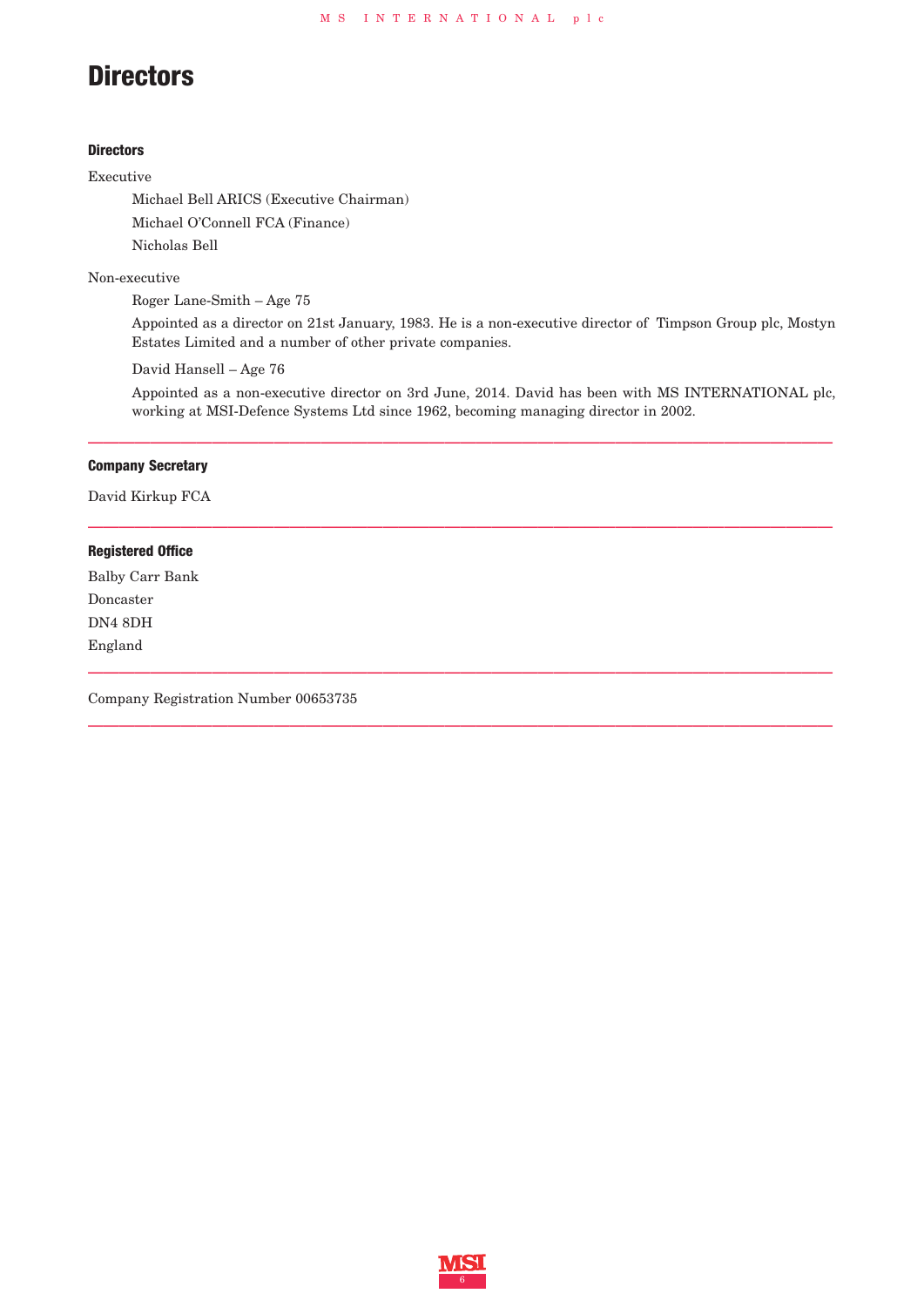**222222222222222222222222222222222222222222222222**

**222222222222222222222222222222222222222222222222**

**222222222222222222222222222222222222222222222222**

**222222222222222222222222222222222222222222222222**

**222222222222222222222222222222222222222222222222**

# **Advisors**

# **Independent Auditor**

Grant Thornton UK LLP 1 Holly Street Sheffield S1 2GT

# **Registrars and Transfer Office**

Link Asset Services The Registry 34 Beckenham Road Beckenham Kent BR3 4TU

# **Solicitors**

DLA Piper UK LLP 1 St. Peter's Square Manchester M2 3DE

# **Nominated Advisors**

Shore Capital & Corporate Limited Bond Street House 14 Clifford Street London W15 4JU

# **Brokers**

Shore Capital & Corporate Limited Bond Street House 14 Clifford Street London W15 4JU

# **Bankers**

| Lloyds Bank      |
|------------------|
| First Floor      |
| 14 Church Street |
| Sheffield        |
| <b>S1 1HP</b>    |



**222222222222222222222222222222222222222222222222**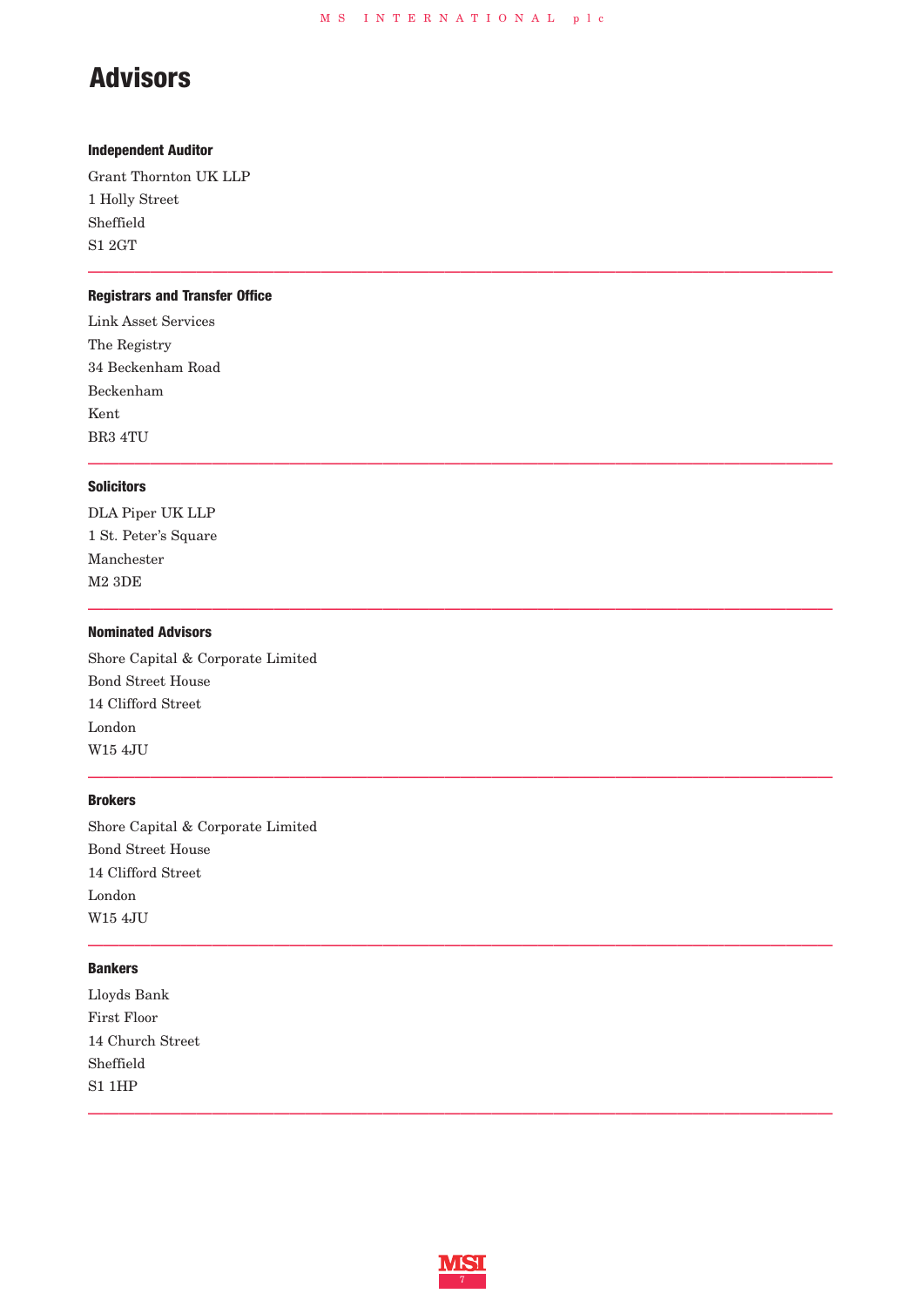# **Strategic report**

This report should be read in conjunction with the Chairman's Statement and the Corporate governance statement.

### **Strategy**

The Group's long-term strategy is to invest in people, products and processes to seek continuous improvement in its four diverse operating divisions: 'Defence', 'Forgings', 'Petrol Station Superstructures' and 'Corporate Branding', each holding a leading position in its specialist market.

**222222222222222222222222222222222222222222222222**

### **Business review**

The Group is engaged in the design and manufacture of specialist engineering products and the provision of related services.

A review of the operations of the Company and subsidiaries and their position at 30th April, 2021 are provided in the Chairman's Statement.

Segment information for the year under review is provided in note 4 "Segment information" of the Group financial statements.

The Group registered a profit before taxation of £1.59m (2020 – loss before taxation – £3.25m) after a provision for past service pension costs of £0.2m (2020: £nil) and an impairment of intangible assets of £0.35m (2020: £nil), detailed in notes 24 and 13 respectively.

**222222222222222222222222222222222222222222222222**

### **Key performance indicators**

|                               | 2021   | 2020           | Change    |
|-------------------------------|--------|----------------|-----------|
|                               | £'000  | $\pounds$ '000 | $\%$      |
| Revenue                       | 61.539 | 61.153         | 0.6%      |
| Profit/(loss) before taxation | 1.592  | (3.253)        | $148.9\%$ |
| Earnings/(loss) per share     | 7.2p   | (15.1p)        | 147.7%    |

A review of the changes in the key performance indicators is provided in the Chairman's Statement.

#### **Cash flow**

The Group had a cash inflow from operating activities of £9.79m (2020 – £3.33m outflow). This was before capital expenditure of  $£0.78$ m (2020 –  $£0.72$ m) and the Company's purchase of its own shares of £0.60m (2020: £nil). The Group also made a small acquisition of £0.09m (2020: £1.18m), the details of which can be found in note 16.

**222222222222222222222222222222222222222222222222**

Research and initial development costs of  $£1.0m (2020 - £2.0m)$  were expensed during the year, primarily on the continuing development of the portfolio of small to medium calibre naval, land-based and other stabilised weapon systems that the 'Defence' business offers to its worldwide customer base.

Closing cash and cash equivalents were £17.39m (2020 – £16.13m) and customer progress payments on account were £21.19m (2020 – £13.37m). The Group also has a further £6.17m of restricted cash held within an Escrow account maturing after 90 days (2020: £nil).

**222222222222222222222222222222222222222222222222**

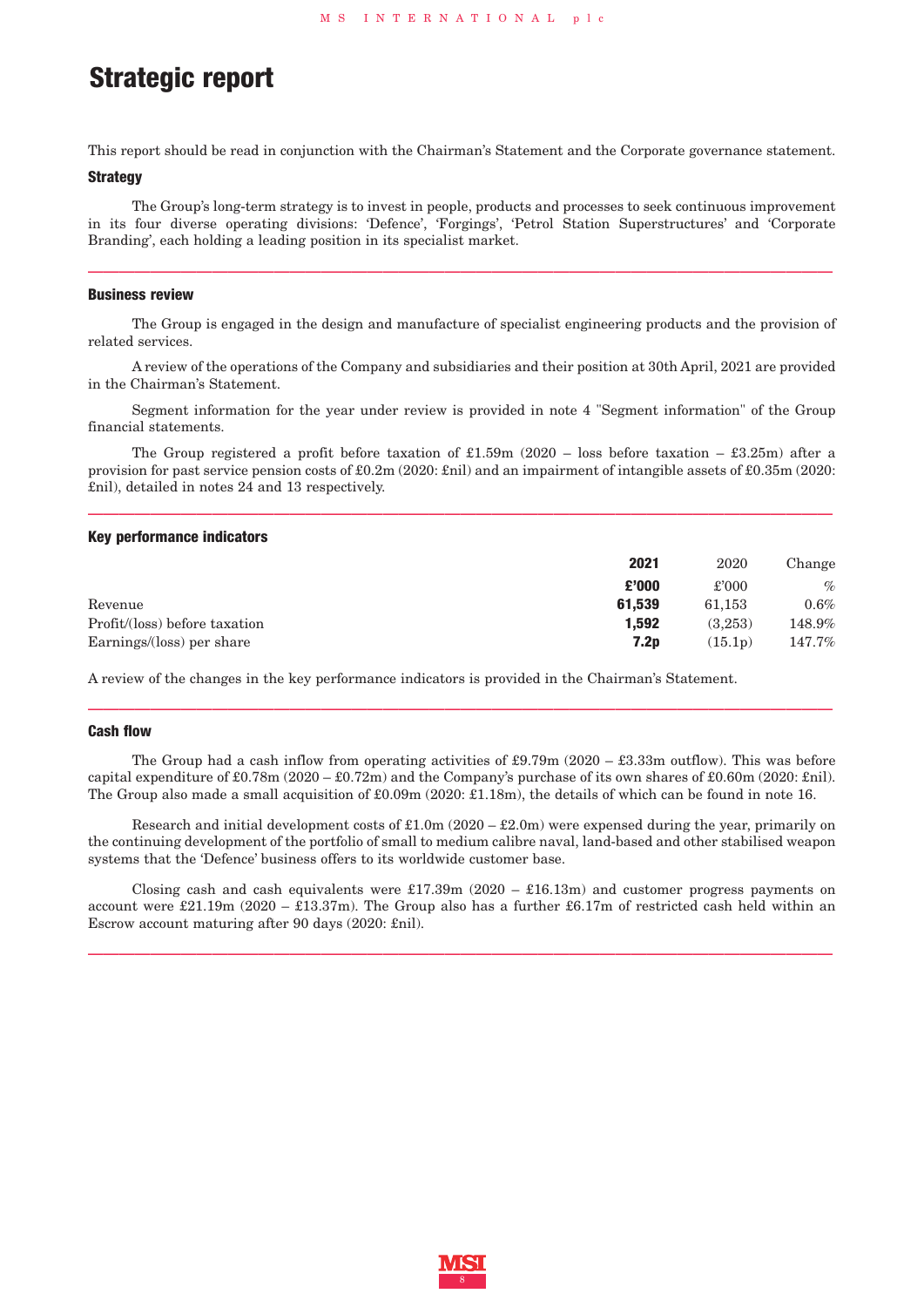# **Strategic report**

Continued

#### **Principal risks and uncertainties**

The principal risks and uncertainties facing the Group have been identified as follows: **222222222222222222222222222222222222222222222222**

#### **Risk and impact**

#### **Foreign exchange**

A proportion of the Group's revenue, profit and net assets are denominated in currencies other than Sterling, principally, the US Dollar and Euro, and to a lesser extent the Brazilian Real and Polish Zloty.

Fluctuations in exchange rates may impact the Group's financial position and results due to translation into sterling, as well as having implications on the pricing of materials sourced in foreign currencies.

#### **How the risk is mitigated 222222222222222222222222222222222222222222222222**

- The largest currency exposures are in USD and Euro. Receipts and payments are offset and any surpluses sold at spot rate when necessary. Given the increase of activity in USD, management are monitoring cash flows weekly to ensure currency requirements are satisfied.
- **●** Cashflows in other currencies, including Brazilian Real and Polish Zloty, are not hedged, however, as volumes are so low management does not deem this necessary.
- **●** A central treasury function monitors foreign currency cashflows, ensures that balances are transferred around the group when required, and engages in foreign currency trading when appropriate. Although the Group currently has no forward exchange contracts, the need for such is monitored on an ongoing basis.
- More information on the Group's exposure to foreign exchange can be found in note 27 "Financial instruments" **222222222222222222222222222222222222222222222222**

# **Brexit**

While the UK has now left the EU, there remains risk around cross-border trading and the uncertainty in relation to the UK's trading relationship with the EU.

- The Group has operations within the EU in its 'Petrol Station Superstructures' and 'Corporate Branding' divisions, which operate independently of the UK operations.
- **●** Within the 'Forgings' division the main suppliers are either UK or non-EU based, however, products are supplied to the fork lift truck manufacturers within the EU.
- **●** While there is any future changes in the UK/EU trading relationship may have an adverse impact on the supplying EU customers, the Board believes the impact to be limited in the context of the Group's overall international trading profile.

### **Covid-19**

The current economic environment brought about by the Covid-19 pandemic, along with the impact of lockdowns and travel related restrictions, has created uncertainty for the Group in terms of timing of revenue recognition and the phasing of demand from customers. There is also a risk to both the health and safety of our staff, and the global supply chain in terms of the flow of goods and raw materials.

- At the start of the pandemic in March 2020, the Group took swift action to protect the health, safety and wellbeing of our employees. Working practices were adapted to meet government guidelines and to ensure social distancing, encouraging employees to work from home where possible.
- All our sites follow Covid-19 workplace guidelines relevant to their country of operation, for example, enhanced cleaning, ventilation, use of masks, hand washing facilities, sanitising stations, and segregation of office areas.
- **●** The Board monitors cash balances on a daily basis and three month cash forecasts on a weekly basis to ensure that any potential issues can be identified promptly.



**222222222222222222222222222222222222222222222222**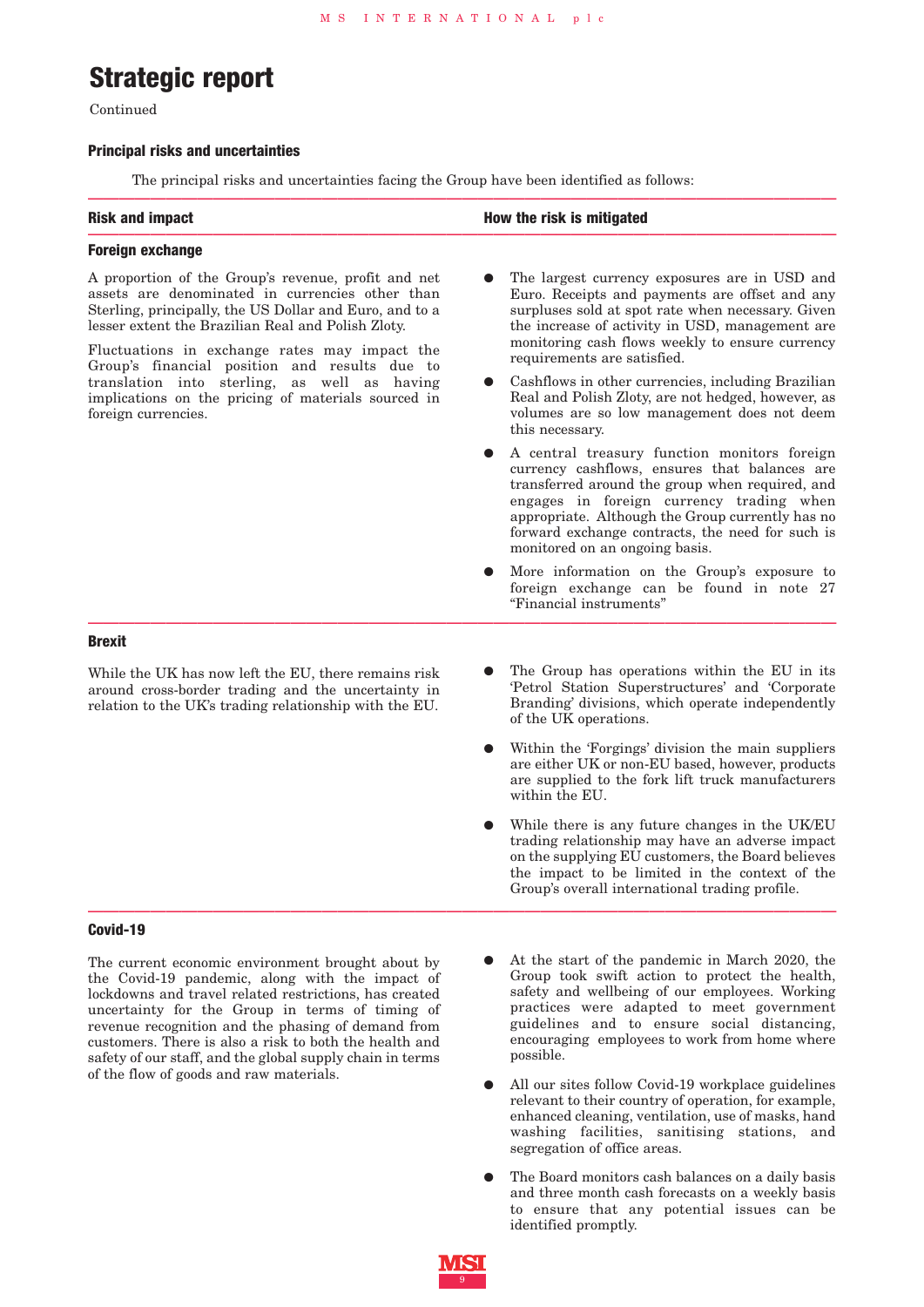# **Strategic report**

Continued

# **General duties of directors**

With effect from 1st January, 2019, specific references are required as to how the Board undertakes its duties in respect of the requirements under Section 172 of the 2006 Companies Act to promote the success of the Company for the benefit of its shareholders as a whole.

In doing so, the Board is required to have regard for the following:

- the likely long-term consequences of any decision;
- the interests of the Group's employees;
- the need to foster and maintain good business relationships with customers, suppliers and others;
- **●** the impact of the Group's operations on the community and environment;
- **●** the Group's reputation for high standards of business conduct and the need to act fairly between members of the Company..

As an AIM quoted company, the Company has adopted as far as practical for a group of its size, the April 2018 QCA Corporate Governance Code. The Company describes how it complies with the code and provides details of where it does not comply on pages 63 to 64.

The Chairman's statement and this Strategic report describe the Group's activities, strategy and future prospects.

The Board considers its employees, customers, suppliers and shareholders to be its major stakeholders. When taking decisions for the long-term future of the Group, the Board informally takes into consideration the interests of all these stakeholders in its deliberations.

The Group operates on a decentralised structure with employee, customer, and supplier relationships delegated to the management of the operating companies. Part of the operating companies managements' responsibilities is to regularly report to the executive directors on these relationships to ensure that good relationships are maintained with employees, customers and suppliers.

The Board considers that appropriate remuneration, incentive schemes, and employment procedures are in place across all of the Group's operating companies which fairly reward its employees in relation to the local communities in which they operate and identify opportunities for employee development where practical.

The Board, through its decentralised management structure endeavours to maintain good long-term supplier relationships by contracting on standard business terms and conditions and prompt payment within agreed terms. There are long-standing relationships with some key suppliers to ensure the quality and continuity of the supply chain.

The executive directors receive regular updates from the management of operating companies on both existing and potential new customer relationships to ensure that the Board's decision making takes into account the commercial and service requirements of the customer base.

The Board believes that the due to the relatively small size of its operating units throughout the world, the Group does not have any significant impact on the local communities and environments within which they operate. However, the Board recognises that the Group has to maintain the highest standards of integrity in the conduct of each of the Group's operations throughout the world. Consequently, the Board aims to ensure all of its operations minimise harm and contribute as far as practical to the local communities in which it operates.

The Board recognises the importance of maintaining high standards of business conduct and has appropriate policies in place, such as, employee Whistleblowing and Anti-Bribery and Corruption, to assist in setting a culture of ethical behaviour throughout the Group.

The composition of the Company's shareholders is predominantly directors, private investors and one longstanding institutional investor. The AGM is the primary mechanism for the Board to engage with the shareholders, together with the publication of unaudited half yearly results and full year audited Report and Accounts and other regulatory announcements on the Company's website.

By order of the Board,

**David Kirkup** Company Secretary

21st June, 2021

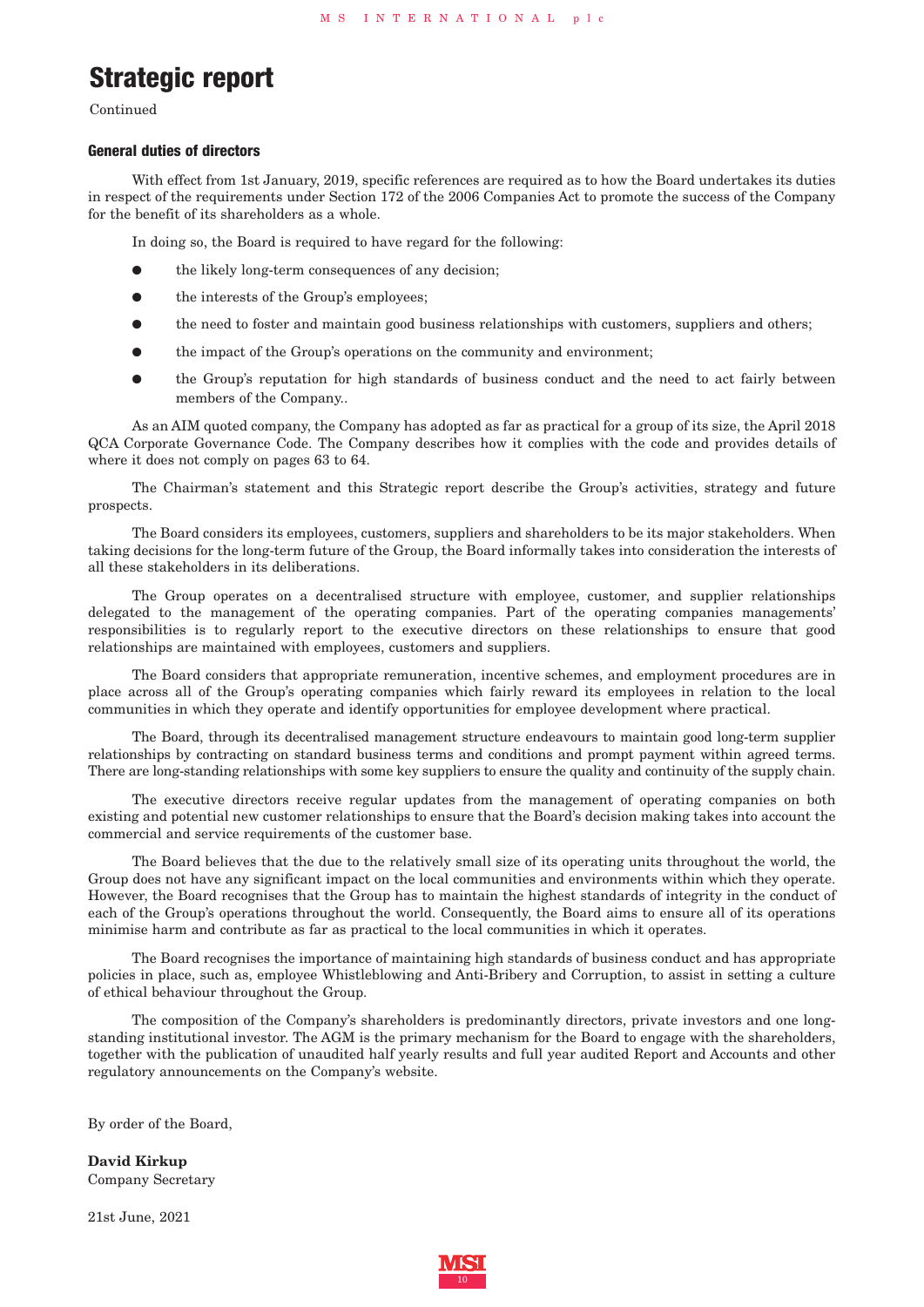# **Statement of directors' responsibilities**

The directors are responsible for preparing the Annual Report and the financial statements in accordance with applicable United Kingdom law and regulations. Company law requires the directors to prepare such financial statements for each financial year. Under that law, the directors have prepared Group financial statements under International Financial Reporting Standards (IFRSs) in conformity with the requirements of the Companies Act 2006, and the directors' have elected to prepare Parent Company financial statements under International Financial Reporting Standards (IFRSs) in conformity with the requirements of the Companies Act 2006.

Under company law the directors must not approve the accounts unless they are satisfied that they give a true and fair view of the state of affairs of the Group and Parent Company and of the profit or loss of the Group and Parent Company for that period. In preparing those financial statements, the directors are required to:

- select suitable accounting policies and then apply them consistently;
- **●** make judgements and accounting estimates that are reasonable and prudent;
- **●** state whether IFRSs in conformity with the requirements of the Companies Act 2006 have been followed, subject to any material departures disclosed and explained in the financial statements;
- **●** prepare the financial statements on the going concern basis unless it is inappropriate to presume that the Parent Company will continue in business.

The directors are responsible for keeping adequate accounting records that are sufficient to show and explain the Group and Parent Company's transactions and disclose with reasonable accuracy at any time the financial position of the Group and Parent Company and to enable them to ensure that the financial statements comply with the Companies Act 2006. They are also responsible for safeguarding the assets of the Group and Parent Company and hence for taking reasonable steps for the prevention and detection of fraud and other irregularities.

The directors are responsible for the maintenance and integrity of the corporate and financial information included on the company's website. Legislation in the United Kingdom governing the preparation and dissemination of financial statements may differ from the legislation in other jurisdictions.

The directors confirm that:

- so far as each director is aware, there is no relevant audit information of which the company's auditor is unaware;
- **●** the directors have taken all the steps that they as directors in order to make themselves aware of any relevant audit information and to establish that the company's auditor is aware of that information.

To the best of the directors knowledge:

- **●** the Group financial statements, prepared in accordance with IFRSs in conformity with the requirements of the Companies Act 2006, give a true and fair view of the assets, liabilities, financial position and profit or loss of the company and the undertakings included in the consolidation taken as a whole; and
- **●** the Strategic report and Directors' report include a fair review of the development and performance of the business and the position of the company and the undertakings included in the consolidation taken as a whole, together with a description of the principal risks and uncertainties that they face.

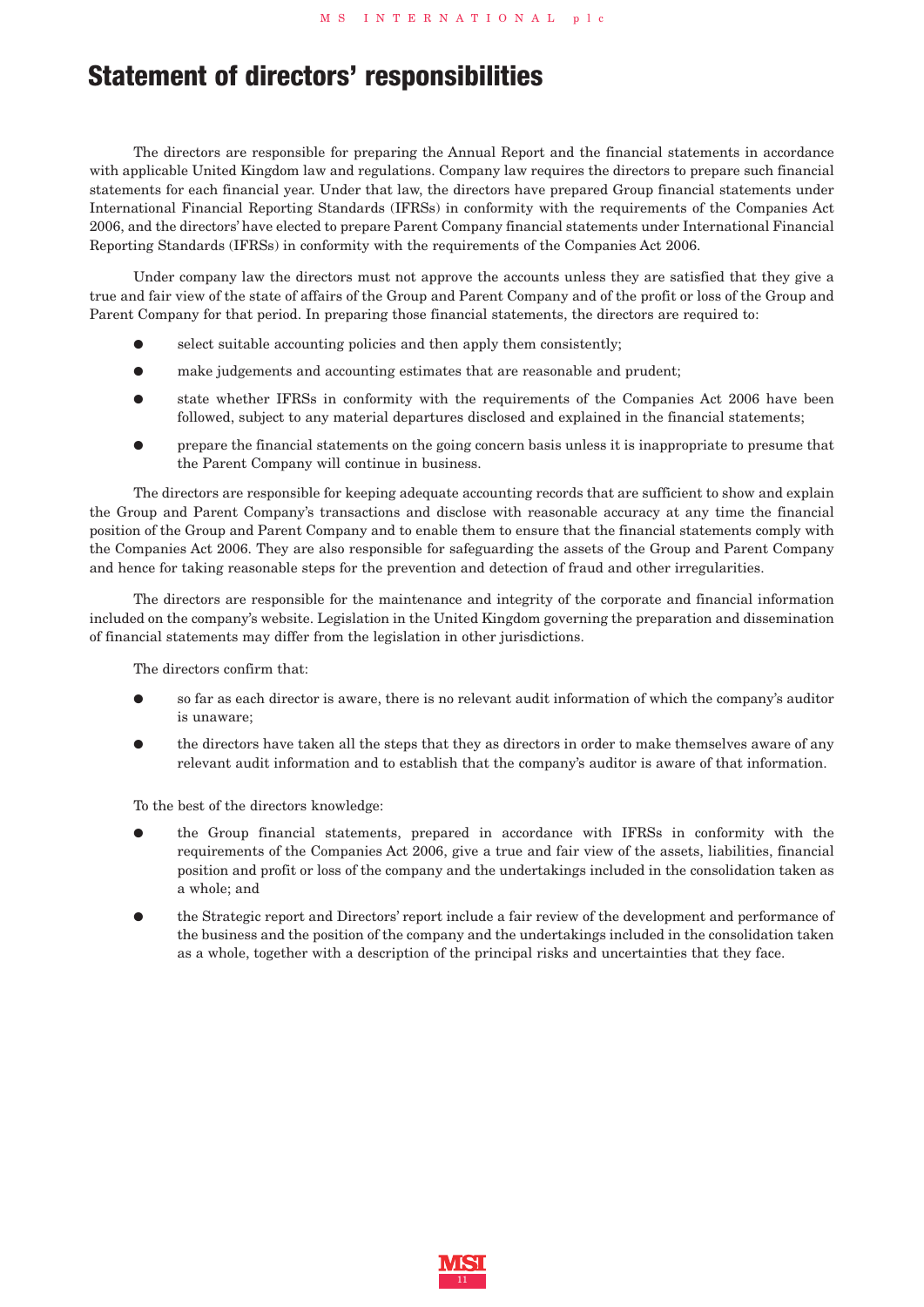### **Opinion**

# **Our opinion on the financial statements is unmodified**

We have audited the financial statements of MS INTERNATIONAL plc (the 'parent company') and its subsidiaries (the 'group') for the year ended 30 April 2021 which comprise Consolidated income statement, the Consolidated statement of comprehensive income, the Consolidated and company statement of changes in equity, the Consolidated and company statements of financial position, the Consolidated and company cash flow statements and notes to the financial statements, including a summary of significant accounting policies. The financial reporting framework that has been applied in their preparation is applicable law and international accounting standards in conformity with the requirements of the Companies Act 2006 and, as regards the parent company financial statements, as applied in accordance with the provisions of the Companies Act 2006.

In our opinion:

- the financial statements give a true and fair view of the state of the group's and of the parent company's affairs as at 30 April 2021 and of the group's profit for the year then ended;
- **●** the group financial statements have been properly prepared in accordance with international accounting standards in conformity with the requirements of the Companies Act 2006;
- **●** the parent company financial statements have been properly prepared in accordance with international accounting standards in conformity with the requirements of the Companies Act 2006 and as applied in accordance with the provisions of the Companies Act 2006; and
- **●** the financial statements have been prepared in accordance with the requirements of the Companies Act 2006.

# **Basis for opinion**

We conducted our audit in accordance with International Standards on Auditing (UK) (ISAs (UK)) and applicable law. Our responsibilities under those standards are further described in the 'Auditor's responsibilities for the audit of the financial statements' section of our report. We are independent of the group and the parent company in accordance with the ethical requirements that are relevant to our audit of the financial statements in the UK, including the FRC's Ethical Standard as applied to listed entities, and we have fulfilled our other ethical responsibilities in accordance with these requirements. We believe that the audit evidence we have obtained is sufficient and appropriate to provide a basis for our opinion.

# **Conclusions relating to going concern**

We are responsible for concluding on the appropriateness of the directors' use of the going concern basis of accounting and, based on the audit evidence obtained, whether a material uncertainty exists related to events or conditions that may cast significant doubt on the group's and the parent company's ability to continue as a going concern. If we conclude that a material uncertainty exists, we are required to draw attention in our report to the related disclosures in the financial statements or, if such disclosures are inadequate, to modify the auditor's opinion. Our conclusions are based on the audit evidence obtained up to the date of our report. However, future events or conditions may cause the group or the parent company to cease to continue as a going concern.

Our evaluation of the directors' assessment of the group's and the parent company's ability to continue to adopt the going concern basis of accounting included challenging the underlying data and key assumptions used to make the assessment, evaluating the directors' plan for future actions in relation to their going concern assessment and reviewing the position of the business to assess their ability to meet obligations in a worst case scenario. The worst case scenario analysis supported our assessment that there is no material uncertainty in relation to going concern. This risk has been addressed by performing the following procedures:

- Obtaining management's base case cash flow forecasts covering the period to October 2022, assessing how these cash flows forecasts were compiled and assessing their appropriateness by applying relevant sensitivities to the underlying assumptions and challenging those assumptions;
- **●** Assessing the accuracy of management's past forecasting by comparing management's forecasts for last year to the actual results for last year and considering the impact on the base case cash flow forecast;
- **●** Applied additional worst-case scenario sensitivities to assess the potential impact of Covid-19 on the business. We evaluated the assumptions regarding the impact of no new business and a reduction in recurring revenue and the impact that this would have on the overall performance and position of the business. We considered whether the assumptions are consistent with our understanding of the business derived from other detailed audit work undertaken;
- **●** Assessing the impact of the mitigating factors available to management in respect of the ability to restrict cash impact, including the level of available facilities; and
- Assessing the adequacy of related disclosures within the annual report.

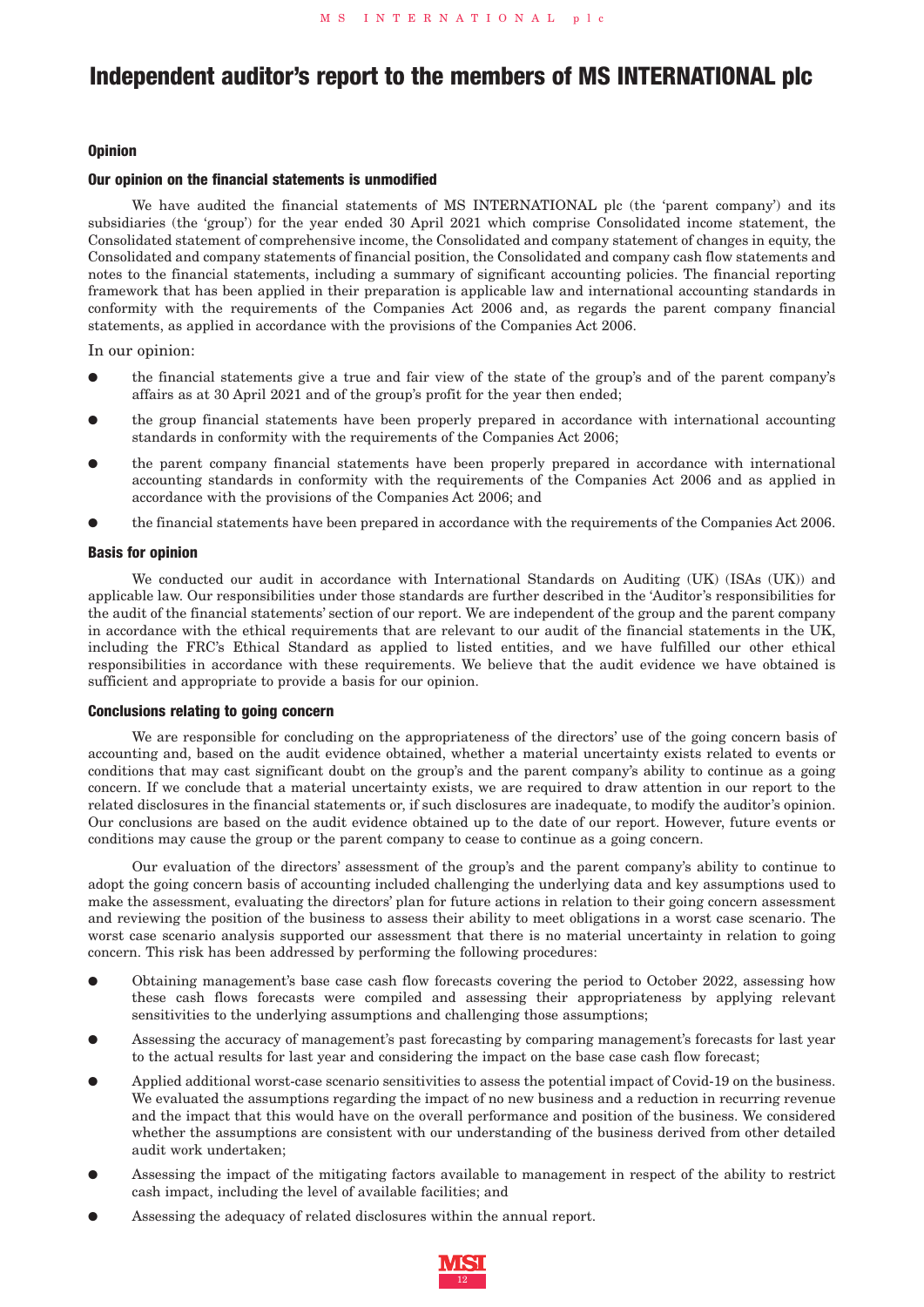Continued

In our evaluation of the directors' conclusions, we considered the inherent risks associated with the group's and the parent company's business model including effects arising from macro-economic uncertainties such as Brexit and Covid-19, we assessed and challenged the reasonableness of estimates made by the directors and the related disclosures and analysed how those risks might affect the group's and the parent company's financial resources or ability to continue operations over the going concern period.

Based on the work we have performed, we have not identified any material uncertainties relating to events or conditions that, individually or collectively, may cast significant doubt on the group's and the parent company's ability to continue as a going concern for a period of at least twelve months from when the financial statements are authorised for issue.

In auditing the financial statements, we have concluded that the directors' use of the going concern basis of accounting in the preparation of the financial statements is appropriate.

The responsibilities of the directors with respect to going concern are described in the 'Responsibilities of directors for the financial statements' section of this report.

### **Overview of our audit approach**

Overall materiality:

Group: £300,000, which represents 0.5% of the group's revenues.

Parent company: £240,000, which represents 1% of the parent company's total assets, capped at component materiality.

Key audit matters were identified as:

- Non-contract revenue has a potential for misstatement. Same as previous year; and
- Contract revenue has a potential for misstatement. Same as previous year.

Our auditor's report for the year ended 30 April 2020 included 1 key audit matter that has not been reported as a key audit matter in our current year's report. This relates to going concern and has not been included as a key audit matter for the current audit based on the Group and Company position and forecasts which do not indicate any issues in relation to going concern. See further explanation included in the 'Conclusion to going concern' section.

A full scope audit was performed on the financial statements of the company and all components determined to be significant.

A specified audit procedure approach was adopted for components not considered to be significant but included balances or transactions which were material to the Group opinion.

The components where we performed full or specified audit procedures accounted for 89% of revenue and 91% of gross profit.

# **Key audit matters**

Key audit matters are those matters that, in our professional judgement, were of most significance in our audit of the financial statements of the current period and include the most significant assessed risks of material misstatement (whether or not due to fraud) that we identified. These matters included those that had the greatest effect on: the overall audit strategy; the allocation of resources in the audit; and directing the efforts of the engagement team. These matters were addressed in the context of our audit of the financial statements as a whole, and in forming our opinion thereon, and we do not provide a separate opinion on these matters





**Grant Thornton** 

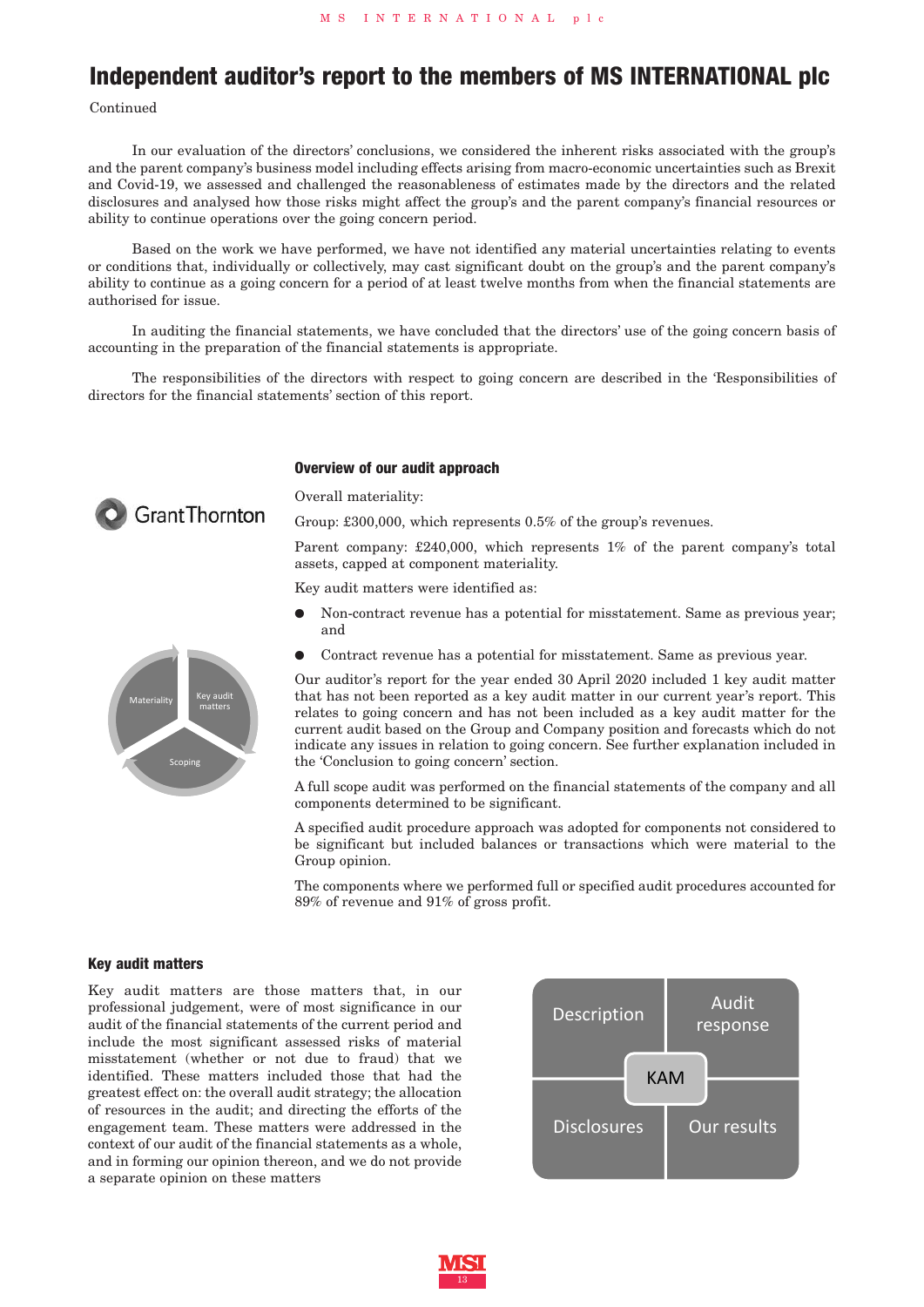Continued

# **Key audit matters (continued)**

In the graph below, we have presented the key audit matters, significant risks and other risks releveant to the audit.



**parent**

**222222222222222222222222222222222222222222222222**

# **Key Audit Matter - Group and parent**

### **Risk 1: Forging and Corporate Branding revenue has a potential for misstatement**

We identified Forging and Corporate Branding revenue recognition, including forging and corporate branding streams (non-contract revenue), as one of the most significant assessed risks of material misstatement due to fraud.

 Responsibilities Relating to Fraud in an Audit Revenue is a major driver of the business and under ISA (UK) 240 'The Auditor's of Financial Statements', there is a presumed risk of fraud in revenue recognition that could result in material misstatements.

 to cut off errors or including fraudulent Non-contract revenue is a major driver of the business and there is a potential for material misstatement particularly in relation to revenue being recorded in the wrong period due transactions.

Revenue recognition is susceptible to management bias which heightens this risk.

### **Relevant disclosures in the Annual Report and Accounts 2021**

The group's accounting policy on recognition of revenue from contracts is shown in note 2 to the financial statements and related disclosures are included in note 3.

In responding to the key audit matter, we performed the following audit procedures:

**How the matter was addressed in the audit - Group and**

- walking through the process and controls around the recording of revenue to understand the design and implementation of controls;
- assessing whether the revenue recognition policy is in accordance with IFRS 15, by comparing policies to IFRS 15 requirements, assessing the disclosures made and testing a sample of the revenue recorded in the period for adherence to the policy adopted;
- **●** automated data analytics was performed on the revenue populations to identify and test any unusual transactions which are not in line with our knowledge or expectation of a revenue transaction;
- testing revenue around the year end to assess it has been included in the correct period using trend analysis and testing of transactions around the year end to trace to shipping documents; and
- **●** testing a sample of revenue transactions to supporting documentation to verify the occurrence of the revenue including shipping documentation, sales invoices and cash receipts.

# **Our results**

Based on the work we have undertaken we have not found any material misstatements in non-contract revenue recognition.

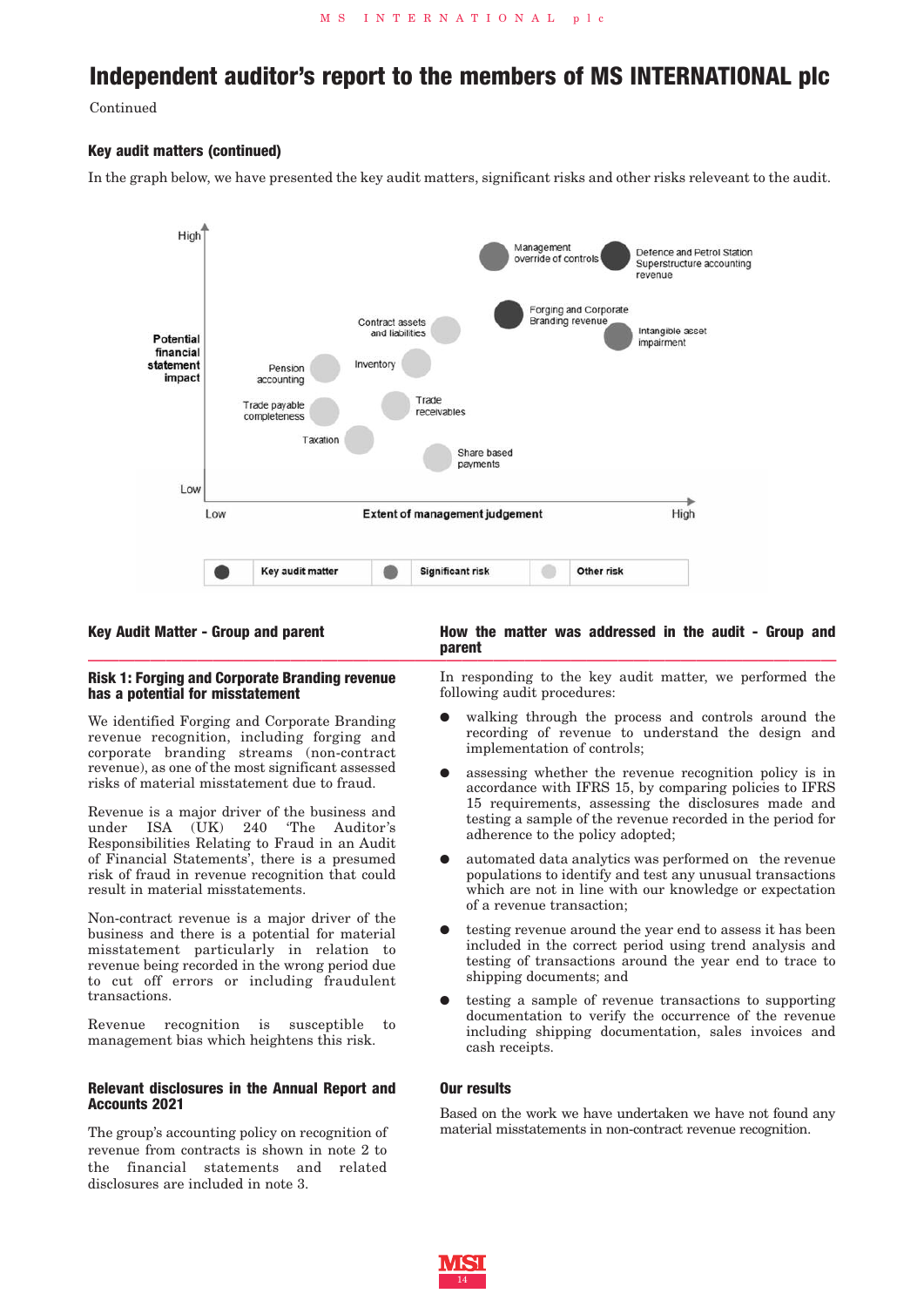Continued

#### **Key Audit Matter - Group and parent**

#### **How the matter was addressed in the audit - Group and parent 222222222222222222222222222222222222222222222222**

### **Risk 2: Defence and Petrol Station Superstructures revenue has a potential for misstatement**

We identified contract revenue accounting, including defence and petrol station superstructures streams, as one of the most significant assessed risks of material misstatement due to fraud or error.

Contract revenue is a major driver of the business and there is potential for material misstatement particularly within the Defence division (group) and Petrol Station Superstructures division (group and parent company) in relation to the timing of recognition of revenue due to error or management bias.

Contract revenue accounting is susceptible to management bias which heightens this risk.

#### **Relevant disclosures in the Annual Report and Accounts 2021**

The group's accounting policy on recognition of revenue from contracts is shown in note 2 to the financial statements and related disclosures are included in note 3.

In responding to the key audit matter, we performed the following audit procedures:

- walking through the process and controls around the recording of revenue to understand the design and implementation of controls;
- assessing whether the revenue recognition policy is in accordance with IFRS 15, by comparing policies to IFRS 15 requirements, assessing the disclosures made and testing a sample of the revenue recorded in the period for adherence to the policy adopted;
- **●** testing a sample of revenue transactions to customer contracts and orders to assess that the revenue has been recognised in line with the contractual terms;
- **●** performing an assessment of the contracts open at the year end to assess the stage of completion and the revenue recognised on these; and
- selecting a sample of contract asset / liability balances and agreeing these to supporting documentation to assess if revenue has been recognised appropriately in line with the stage of completion

# **Our results**

Based on the work we have undertaken we have not found any material misstatements in contract revenue recognition.

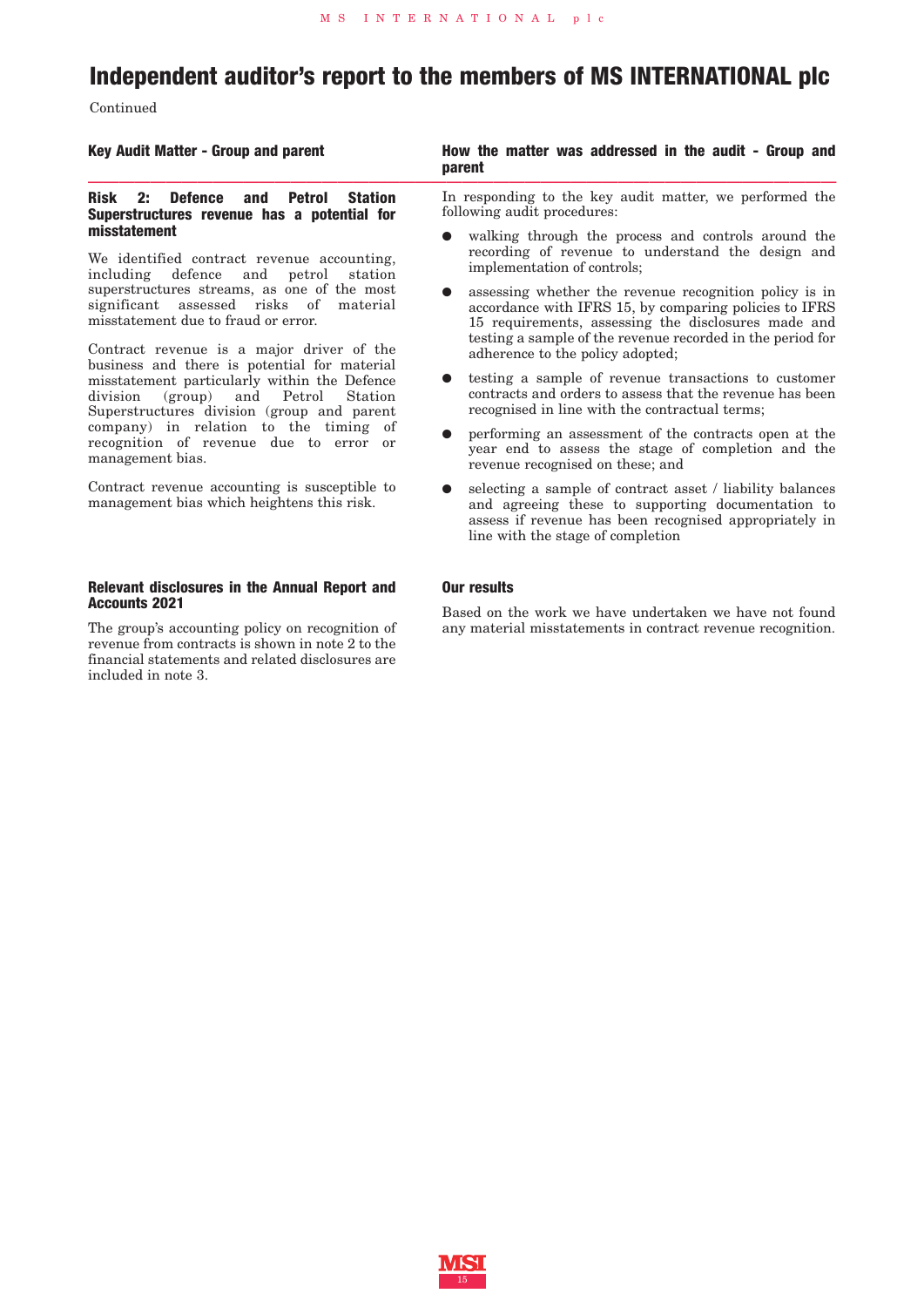Continued

# **Our application of materiality**

We apply the concept of materiality both in planning and performing the audit, and in evaluating the effect of identified misstatements on the audit and of uncorrected misstatements, if any, on the financial statements and in forming the opinion in the auditor's report

Materiality was determined as follows:

| <b>Materiality measure</b><br>Group                                               |                                                                                                                                                                                                                                                                                                                                        | <b>Parent</b>                                                                                                                                                                                                        |
|-----------------------------------------------------------------------------------|----------------------------------------------------------------------------------------------------------------------------------------------------------------------------------------------------------------------------------------------------------------------------------------------------------------------------------------|----------------------------------------------------------------------------------------------------------------------------------------------------------------------------------------------------------------------|
| <b>Materiality for financial</b><br>statements as a whole                         | We define materiality as the magnitude of misstatement in the financial<br>statements that, individually or in the aggregate, could reasonably be<br>expected to influence the economic decisions of the users of these financial<br>statements. We use materiality in determining the nature, timing and<br>extent of our audit work. |                                                                                                                                                                                                                      |
| Materiality threshold                                                             | £300,000 which is 0.5% of<br>revenue.                                                                                                                                                                                                                                                                                                  | £240,000 which is $1\%$ of total<br>assets, capped at component<br>materiality which is 80% of group<br>materiality.                                                                                                 |
| Significant judgements made by<br>auditor in<br>determining<br>the<br>materiality | In determining materiality, we<br>made the following significant<br>judgements:                                                                                                                                                                                                                                                        | In determining materiality, we<br>made the following significant<br>judgements:                                                                                                                                      |
|                                                                                   | The selection of an appropriate<br>benchmark; and                                                                                                                                                                                                                                                                                      | The selection of an appropriate<br>benchmark; and                                                                                                                                                                    |
|                                                                                   | The selection of an appropriate<br>percentage to apply to that<br>benchmark.                                                                                                                                                                                                                                                           | The selection of an appropriate<br>percentage to apply to that<br>benchmark.                                                                                                                                         |
|                                                                                   | This benchmark is considered the<br>most appropriate because this is<br>the most relevant performance<br>measure to the stakeholders of<br>the Group, as this is identified as<br>a KPI within the Strategic report.                                                                                                                   | This benchmark is considered the<br>most appropriate because this is<br>the most relevant performance<br>measure to the stakeholders of<br>the Group, as this is identified as<br>a KPI within the Strategic report. |
|                                                                                   | We deemed a percentage of $0.5\%$<br>to be appropriate based on the<br>Group being listed in AIM and the<br>increased risk brought about by<br>the impact of Covid-19.                                                                                                                                                                 | The percentage applied was<br>selected based on the risk profile<br>of the entity as a component<br>within a listed group.                                                                                           |
|                                                                                   | Materiality for the current year is<br>lower than the level that we<br>determined for the year ended<br>30th April 2020 to reflect the<br>current economic climate and<br>performance in the year                                                                                                                                      | Materiality for the current year is<br>lower than the level that we<br>determined for the year ended<br>30th April 2020 to reflect the year<br>on year decrease in Group<br>materiality                              |

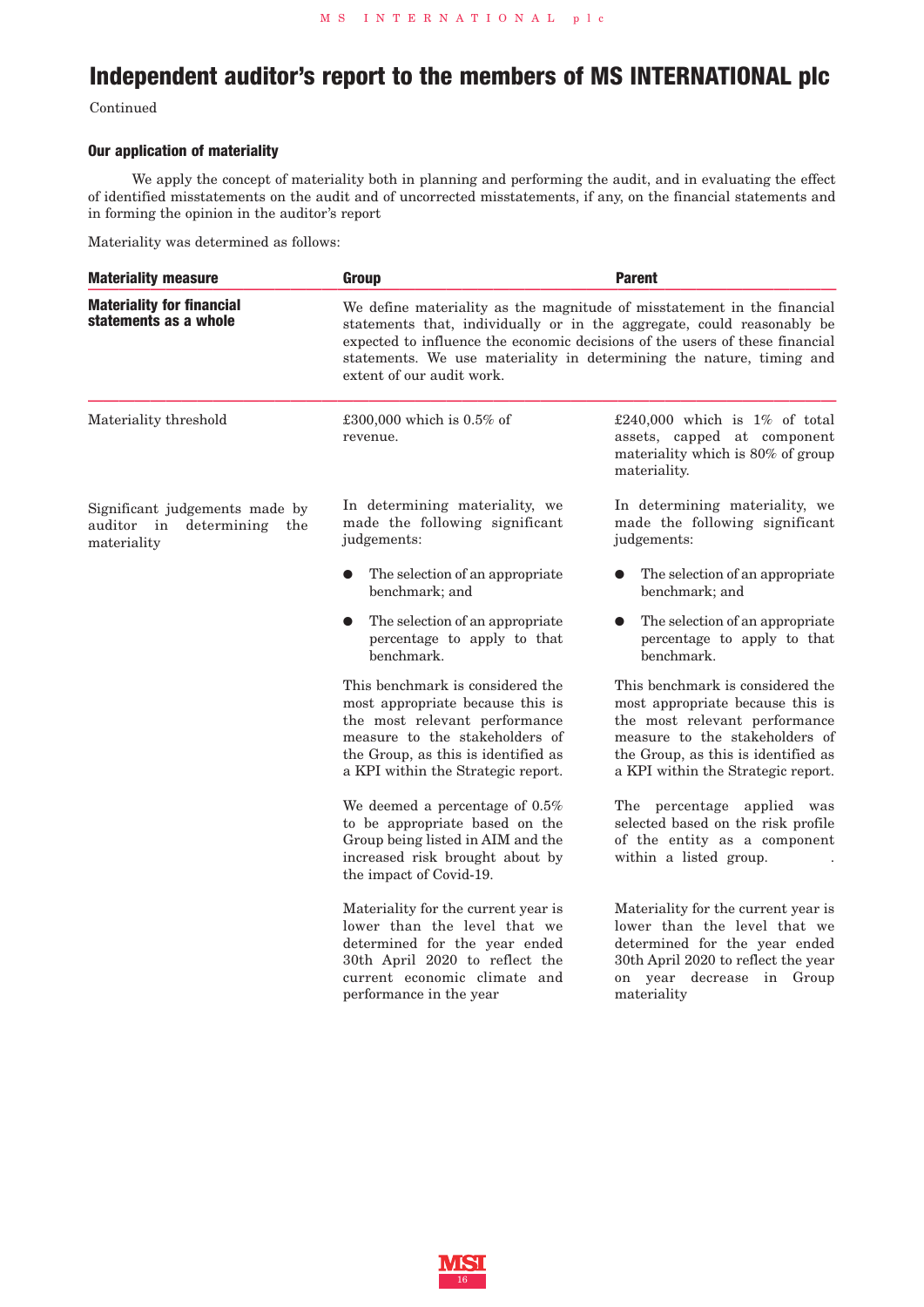Continued

| <b>Materiality measure</b>                                                                 | Group                                                                                                                                                                                                                                                                                                                                                                                                       | <b>Parent</b>                                                                                                                                                                                                                                                                                                                                                                                                 |  |  |
|--------------------------------------------------------------------------------------------|-------------------------------------------------------------------------------------------------------------------------------------------------------------------------------------------------------------------------------------------------------------------------------------------------------------------------------------------------------------------------------------------------------------|---------------------------------------------------------------------------------------------------------------------------------------------------------------------------------------------------------------------------------------------------------------------------------------------------------------------------------------------------------------------------------------------------------------|--|--|
| Performance materiality used to<br>drive the extent of our testing                         | We set performance materiality at an amount less than materiality for the<br>financial statements as a whole to reduce to an appropriately low level the<br>probability that the aggregate of uncorrected and undetected misstatements<br>exceeds materiality for the financial statements as a whole.                                                                                                      |                                                                                                                                                                                                                                                                                                                                                                                                               |  |  |
| Performance materiality<br>threshold                                                       | £225,000 is $75\%$ of financial<br>statement materiality.                                                                                                                                                                                                                                                                                                                                                   | £180,000 which is 75% of financial<br>statement materiality                                                                                                                                                                                                                                                                                                                                                   |  |  |
| Significant judgements made by<br>auditor in determining<br>the<br>performance materiality | determining<br>performance<br>In<br>materiality,<br>made<br>we<br>the<br>following significant judgements:<br>the strength of the control<br>environment and our experience<br>auditing the financial statements<br>of the Group, including the effect<br>of misstatements identified in<br>previous audits. Therefore, we<br>consider the same performance<br>materiality percentage to be<br>appropriate. | determining<br>performance<br>In<br>made<br>materiality,<br>the<br>we<br>following significant judgements:<br>the strength of the control<br>environment and our experience<br>auditing the financial statements<br>of the Company, including the<br>effect of misstatements identified<br>in previous audits. Therefore, we<br>consider the same performance<br>materiality percentage to be<br>appropriate. |  |  |
| <b>Specific materiality</b>                                                                | We determine specific materiality for one or more particular classes of<br>transactions, account balances or disclosures for which misstatements of<br>lesser amounts than materiality for the financial statements as a whole<br>could reasonably be expected to influence the economic decisions of users<br>taken on the basis of the financial statements                                               |                                                                                                                                                                                                                                                                                                                                                                                                               |  |  |
| Specific materiality threshold                                                             | We determined a lower level of<br>specific materiality for the<br>following areas:                                                                                                                                                                                                                                                                                                                          | We determined a lower level of<br>specific materiality for the<br>following areas:                                                                                                                                                                                                                                                                                                                            |  |  |
|                                                                                            | Directors' remuneration                                                                                                                                                                                                                                                                                                                                                                                     | Directors' remuneration                                                                                                                                                                                                                                                                                                                                                                                       |  |  |
|                                                                                            | Related party transactions                                                                                                                                                                                                                                                                                                                                                                                  | Related party transactions                                                                                                                                                                                                                                                                                                                                                                                    |  |  |
| <b>Communication of misstatements</b><br>to the audit committee                            | We determine a threshold for reporting unadjusted differences to the audit<br>committee.                                                                                                                                                                                                                                                                                                                    |                                                                                                                                                                                                                                                                                                                                                                                                               |  |  |
| Threshold for communication                                                                | £15,000 and misstatements below<br>$£12,000$ and misstatements below<br>that threshold that, in our view,<br>that threshold that, in our view,<br>warrant reporting on qualitative<br>warrant reporting on qualitative<br>grounds.<br>grounds.                                                                                                                                                              |                                                                                                                                                                                                                                                                                                                                                                                                               |  |  |

The graph below illustrates how performance materiality interacts with our overall materiality and the tolerance for potential uncorrected misstatements

**Overall materiality – Group Overall materiality – Parent company**



misstatements

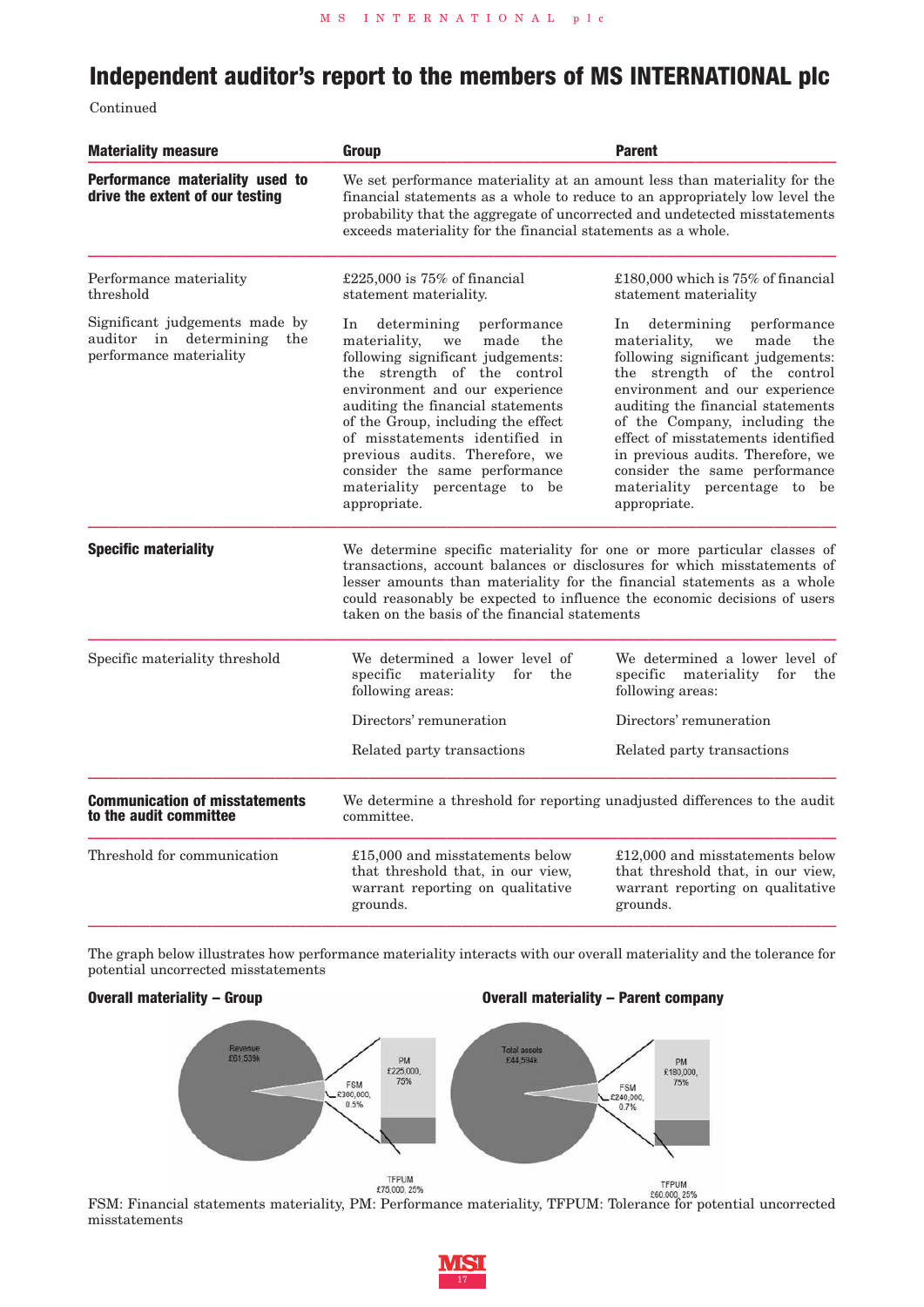Continued

### **An overview of the scope of our audit**

We performed a risk-based audit that requires an understanding of the group's and the parent company's business and in particular matters related to:

### *Understanding the group, its components, and their environments, including group-wide controls*

- **●** the engagement team obtained an understanding of the group and its environment, including group-wide controls, and assessed the risks of material misstatement at the group level;
- the engagement team obtained an understanding of the individual components, including component specific controls, and assessed the risks of material misstatement at the group level; planning discussions were held between the engagement team and the group's management team
- walkthroughs were performed on key areas of focus to understand the controls and assess the design effectiveness of these.

### *Identifying significant components*

we identified 2 significant components, based on their significance to key performance and position measures within the financial information of the group, which we performed a full-scope audit on the financial information, including the parent company, and specified audit procedures on 4 components within the group which included significant risks or material balances. The remaining components were subject to analytical procedures. We did not identify any significant components based on qualitative factors, such as specific uses or concerns over specific components.

### *Type of work to be performed on financial information of parent and other components (including how it addressed the key audit matters)*

**●** the engagement team performed a full-scope audit of the financial statements of the parent company, and of the financial information of the subsidiary undertakings, which are subject to a statutory audit. This provided us with 67% coverage on the revenue balance. We selected a further 4 components to give us coverage over an additional 23% of the revenue balance.

#### *Communications with component auditors*

We performed a full-scope audit of the financial statements of the parent company. The operations that were subject to full-scope audit procedures made up 67% per cent of consolidated revenues and 138% per cent of total profit before tax.

#### *Performance of our audit*

- We performed a full-scope audit of the financial statements of the parent company. The operations that were subject to full-scope audit procedures made up 67% per cent of consolidated revenues and 138% per cent of total profit before tax.
- We attended the parent company's primary location in Doncaster to perform audit procedures (including a year end inventory count) as well as observing inventory in Norwich, the Netherlands and Charlotte virtually which relate to other components within the Group.

|                            | No of             | % coverage of | % coverage | % coverage |
|----------------------------|-------------------|---------------|------------|------------|
| Audit approach             | <b>components</b> | total assets  | revenue    | <b>PBT</b> |
| Full-scope audit           | 2                 | 68%           | 67%        | 138%       |
| Specified audit procedures | 4                 | 23%           | $23\%$     | $-26\%$    |
| Analytical procedures      |                   | $9\%$         | $10\%$     | $-12\%$    |

# **Other information**

The directors are responsible for the other information. The other information comprises the information included in the annual report, other than the financial statements and our auditor's report thereon. Our opinion on the financial statements does not cover the other information and, except to the extent otherwise explicitly stated in our report, we do not express any form of assurance conclusion thereon.

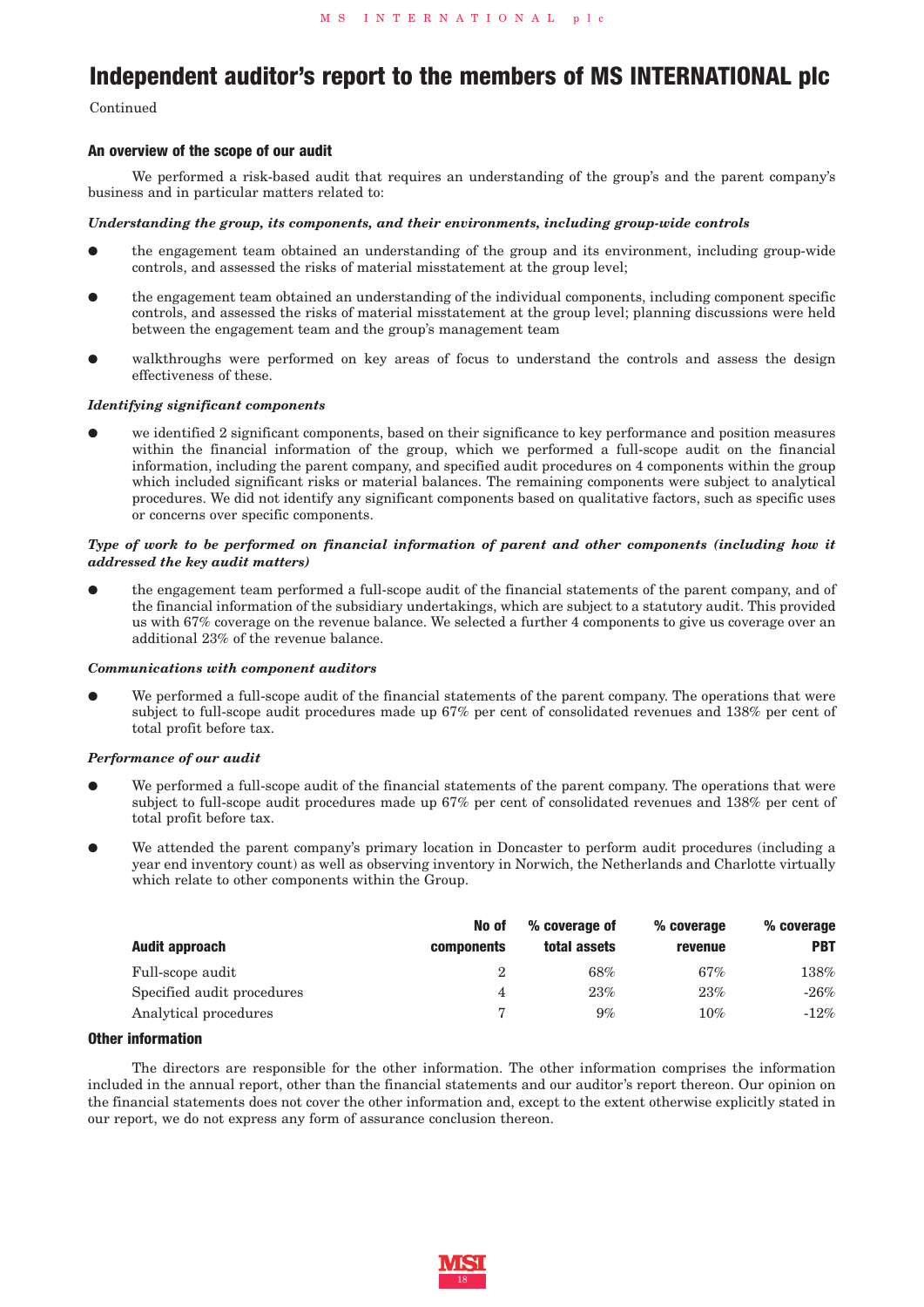Continued

### **Other information (continued)**

In connection with our audit of the financial statements, our responsibility is to read the other information and, in doing so, consider whether the other information is materially inconsistent with the financial statements or our knowledge obtained in the audit or otherwise appears to be materially misstated. If we identify such material inconsistencies or apparent material misstatements, we are required to determine whether there is a material misstatement in the financial statements or a material misstatement of the other information. If, based on the work we have performed, we conclude that there is a material misstatement of this other information, we are required to report that fact.

We have nothing to report in this regard.

### **Our opinion on other matters prescribed by the Companies Act 2006 is unmodified**

In our opinion, based on the work undertaken in the course of the audit:

- **●** the information given in the strategic report and the report of the directors for the financial period for which the financial statements are prepared is consistent with the financial statements; and
- **●** the strategic report and the report of the directors have been prepared in accordance with applicable legal requirements.

# **Our opinion on other matters prescribed by the Companies Act 2006 is unmodified**

In our opinion, based on the work undertaken in the course of the audit

- **●** the information given in the strategic report and the directors' report for the financial year for which the financial statements are prepared is consistent with the financial statements; and
- **●** the strategic report and the directors' report have been prepared in accordance with applicable legal requirements..

### **Matters on which we are required to report under the Companies Act 2006**

In the light of the knowledge and understanding of the group and the parent company and its environment obtained in the course of the audit, we have not identified material misstatements in the strategic report or the directors' report.

# **Matters on which we are required to report by exception**

We have nothing to report in respect of the following matters in relation to which the Companies Act 2006 requires us to report to you if, in our opinion:

- **●** adequate accounting records have not been kept by the parent company, or returns adequate for our audit have not been received from branches not visited by us; or
- **●** the parent company financial statements are not in agreement with the accounting records and returns; or
- **●** certain disclosures of directors' remuneration specified by law are not made; or
- we have not received all the information and explanations we require for our audit.

### **Responsibilities of directors for the financial statements**

As explained more fully in the directors' responsibilities statement, the directors are responsible for the preparation of the financial statements and for being satisfied that they give a true and fair view, and for such internal control as the directors determine is necessary to enable the preparation of financial statements that are free from material misstatement, whether due to fraud or error.

In preparing the financial statements, the directors are responsible for assessing the group's and the parent company's ability to continue as a going concern, disclosing, as applicable, matters related to going concern and using the going concern basis of accounting unless the directors either intend to liquidate the group or the parent company or to cease operations, or have no realistic alternative but to do so.

### **Auditor's responsibilities for the audit of the financial statements**

Our objectives are to obtain reasonable assurance about whether the financial statements as a whole are free from material misstatement, whether due to fraud or error, and to issue an auditor's report that includes our opinion. Reasonable assurance is a high level of assurance, but is not a guarantee that an audit conducted in accordance with ISAs (UK) will always detect a material misstatement when it exists. Misstatements can arise from fraud or error and are considered material if, individually or in the aggregate, they could reasonably be expected to influence the economic decisions of users taken on the basis of these financial statements.

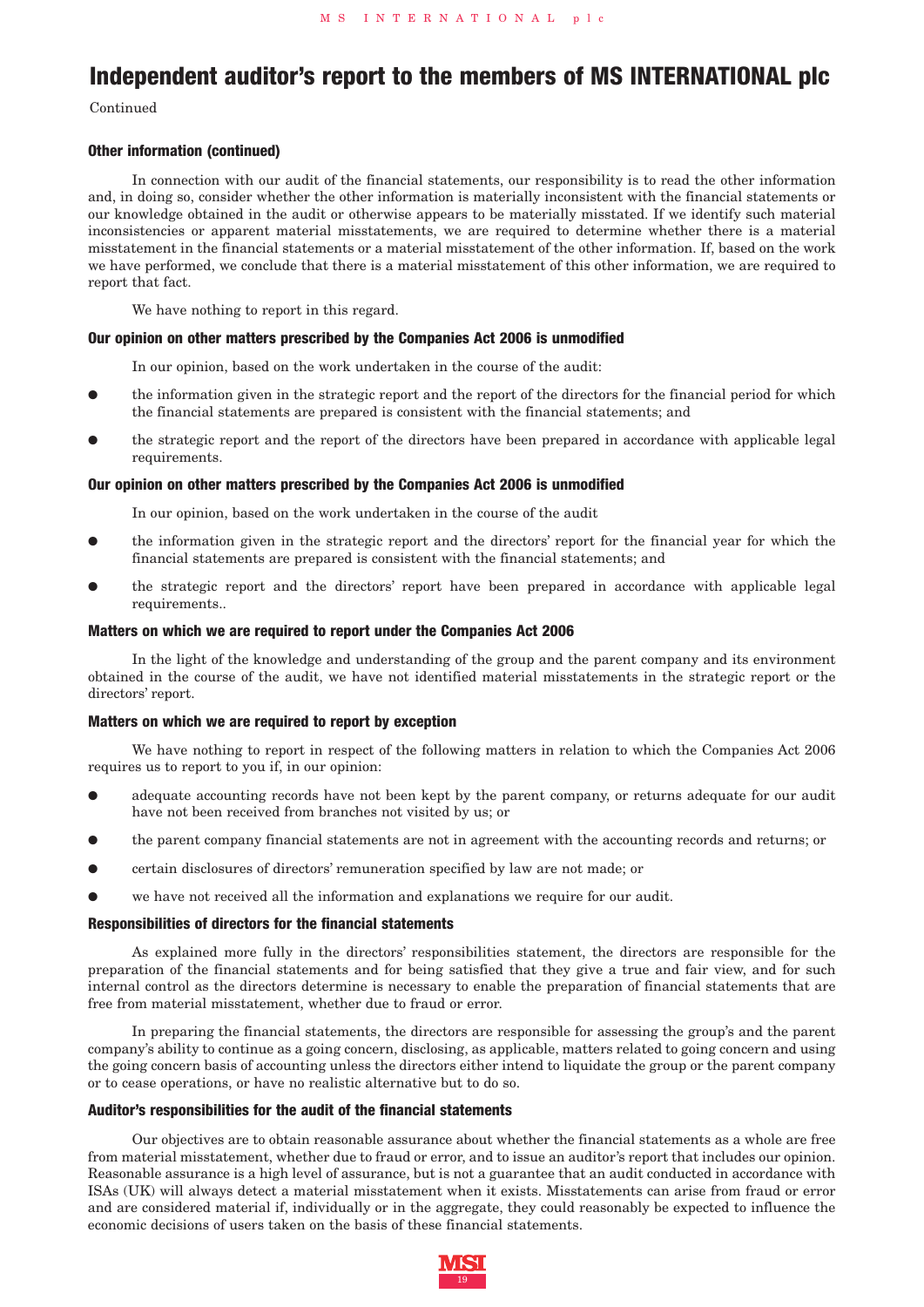Continued

### **Auditor's responsibilities for the audit of the financial statements (continued)**

A further description of our responsibilities for the audit of the financial statements is located on the Financial Reporting Council's website at: www.frc.org.uk/auditorsresponsibilities. This description forms part of our auditor's report.

### **Explanation as to what extent the audit was considered capable of detecting irregularities, including fraud**

Irregularities, including fraud, are instances of non-compliance with laws and regulations. We design procedures in line with our responsibilities, outlined above, to detect material misstatements in respect of irregularities, including fraud. Owing to the inherent limitations of an audit, there is an unavoidable risk that material misstatements in the financial statements may not be detected, even though the audit is properly planned and performed in accordance with the ISAs (UK).

The extent to which our procedures are capable of detecting irregularities, including fraud is detailed below:

- The Group is subject to many laws and regulations where the consequences of non-compliance could have a material effect on amounts or disclosures in the financial statements. We identified the following laws and regulations as the most likely to have a material effect if non-compliance were to occur; financial reporting legislation, tax legislation, anti-bribery legislation and employment law.
- We identified areas of laws and regulations that could reasonably be expected to have a material effect on the financial statements from our general commercial and sector experience, through discussion with the directors and the Audit Committee, and from inspection of the group's board minutes and legal and regulatory correspondence. We discussed the policies and procedures regarding compliance with laws and regulations across the Group with the directors and the Audit Committee;
- We assessed the susceptibility of MS INTERNATIONAL plc's consolidated financial statements to material misstatement, including how fraud might occur by meeting with management from relevant parts of the business to understand where management considered there was a susceptibility to fraud. We also considered performance targets and their influence on efforts made by management to manage earnings or influence the perceptions of analysts.
- Audit procedures performed by the engagement team included:
	- evaluation of the programmes and controls established to address the risks related to irregularities and fraud;
	- testing manual journal entries, in particular journal entries relating to management estimates and entries determined to be large or relating to unusual transactions;
	- identifying and testing related party transactions by agreeing to underlying records and obtaining confirmation for directors' emoluments.

#### **Use of our report**

This report is made solely to the company's members, as a body, in accordance with Chapter 3 of Part 16 of the Companies Act 2006. Our audit work has been undertaken so that we might state to the company's members those matters we are required to state to them in an auditor's report and for no other purpose. To the fullest extent permitted by law, we do not accept or assume responsibility to anyone other than the company and the company's members as a body, for our audit work, for this report, or for the opinions we have formed.

**Michael Redfern Senior Statutory Auditor** for and on behalf of Grant Thornton UK LLP Statutory Auditor, Chartered Accountants Sheffield

21 June 2021

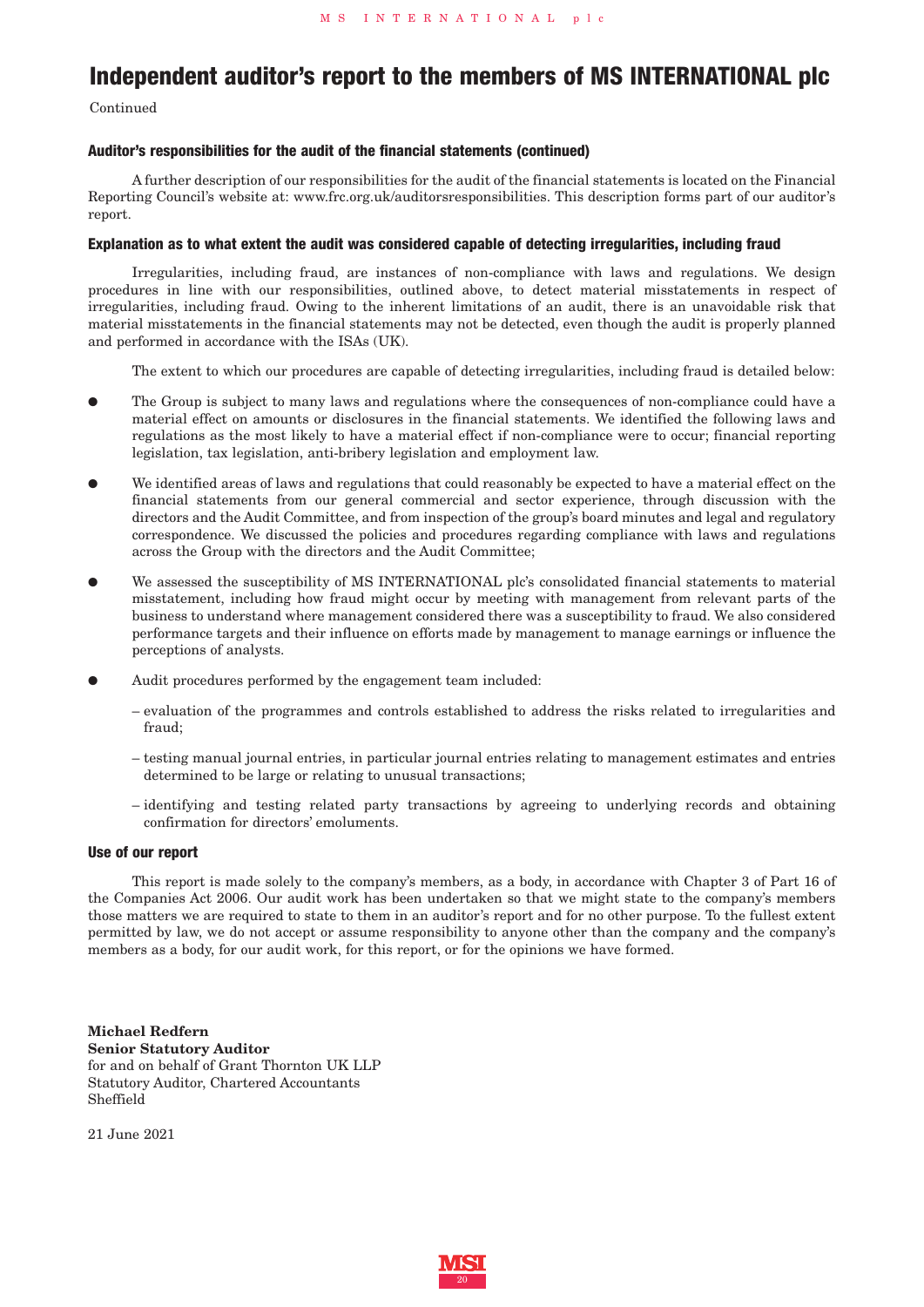# **Consolidated income statement**

For the period ended 30th April, 2021

|                                                                         | 2021             | 2020      |
|-------------------------------------------------------------------------|------------------|-----------|
| <b>Notes</b><br>Continuing operations                                   | <b>Total</b>     | Total     |
|                                                                         | £'000            | £'000     |
| 3/4<br>Revenue                                                          | 61,539           | 61,153    |
| Cost of sales                                                           | (44, 218)        | (48, 275) |
| Gross profit                                                            | 17,321           | 12,878    |
| Distribution costs                                                      | (2,581)          | (3, 455)  |
| Administrative expenses                                                 | (12, 954)        | (12,542)  |
|                                                                         | (15, 535)        | (15, 997) |
| 4/5<br>Group operating profit/(loss)                                    | 1,786            | (3, 119)  |
| Share of net profit of joint venture<br>15                              | 28               |           |
| Interest received<br>7                                                  | 10               | 133       |
| 7<br>Interest paid                                                      | (92)             | (103)     |
| 7<br>Other finance costs - pensions                                     | (140)            | (164)     |
|                                                                         | (222)            | (134)     |
| Profit/(loss) before taxation                                           | 1,592            | (3,253)   |
| Taxation<br>8                                                           | (415)            | 762       |
| Profit/(loss) for the year attributable to equity holders of the parent | 1,177            | (2, 491)  |
| 9<br>Basic earnings/(loss) per share                                    | 7.2p             | (15.1p)   |
| 9<br>Diluted earnings/(loss) per share                                  | 7.0 <sub>p</sub> | (15.1p)   |

# **Consolidated statement of comprehensive income**

For the period ended 30th April, 2021

|                                                                                                       | 2021         | 2020           |
|-------------------------------------------------------------------------------------------------------|--------------|----------------|
| <b>Notes</b>                                                                                          | <b>Total</b> | Total          |
|                                                                                                       | £'000        | $\pounds$ '000 |
| Profit/(loss) for the year attributable to equity holders of the parent                               | 1,177        | (2,491)        |
| Exchange differences on retranslation of foreign operations                                           | (38)         | (55)           |
| Net other comprehensive loss to be reclassified to profit or loss in subsequent years                 | (38)         | (55)           |
| Remeasurement gains/(losses) on defined benefit pension scheme<br>24                                  | 1,213        | (2,197)        |
| Deferred tax on remeasurement on defined benefit scheme<br>8                                          | (230)        | 545            |
| Deferred tax on revaluation surplus on land and buildings<br>8                                        |              | (110)          |
| Net other comprehensive income/(loss) not being reclassified to profit or loss in<br>subsequent years | 983          | (1,762)        |
| Total comprehensive income/(loss) for the year attributable to equity holders of the parent           | 2,122        | (4,308)        |

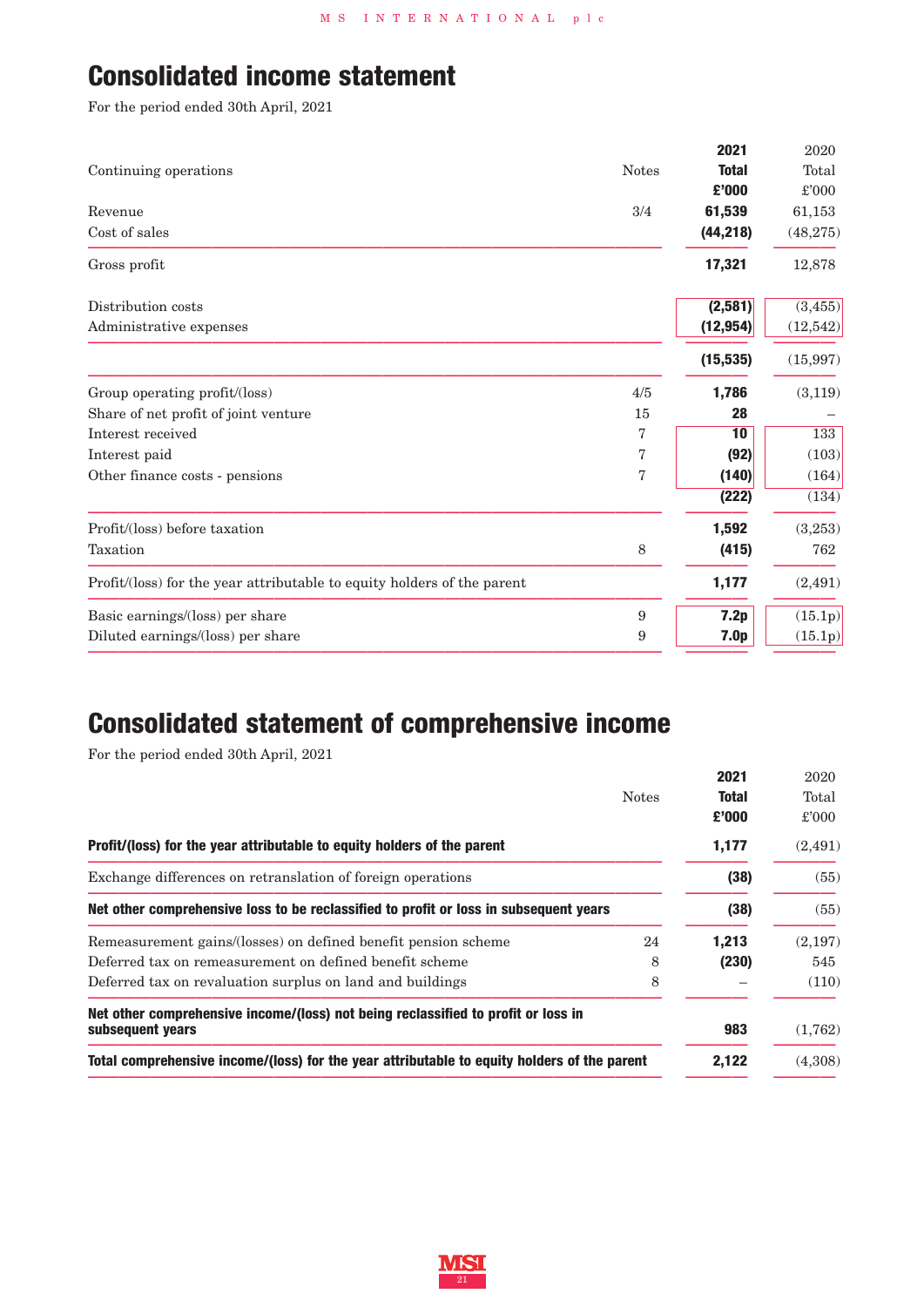# **Consolidated and company statement of changes in equity**

For the period ended 30th April, 2021

|                                  |                          | Capital                  |                          |                          |                                   | Currrency                |                          |                          | <b>Total</b> |
|----------------------------------|--------------------------|--------------------------|--------------------------|--------------------------|-----------------------------------|--------------------------|--------------------------|--------------------------|--------------|
|                                  |                          | Share redemption         |                          | Other Revaluation        |                                   | Special translation      | Treasury                 | Retained shareholders'   |              |
|                                  | capital                  | reserve                  | reserves                 | reserve                  | reserve                           | reserve                  | shares                   | earnings                 | funds        |
| (a) Group                        | £'000                    | £'000                    | £'000                    | £'000                    | £'000                             | £'000                    | £'000                    | £'000                    | £'000        |
| At 27th April, 2019              | 1,840                    | 901                      | 2,815                    | 6,055                    | 1,629                             | 279                      | (3,059)                  | 25,338                   | 35,798       |
| Loss for the year                |                          |                          |                          |                          |                                   |                          |                          | (2, 491)                 | (2, 491)     |
|                                  |                          | -                        |                          |                          |                                   | $\overline{\phantom{0}}$ | $\overline{\phantom{0}}$ |                          |              |
| Other comprehensive loss         |                          |                          |                          |                          |                                   | (55)                     |                          | (1,762)                  | (1, 817)     |
| Total comprehensive loss         | $\overline{\phantom{0}}$ | $\overline{\phantom{0}}$ |                          |                          | $\overline{\phantom{0}}$          | (55)                     | $\overline{\phantom{0}}$ | (4,253)                  | (4, 308)     |
| Dividends paid (note 10)         |                          |                          |                          |                          |                                   | $\overline{\phantom{0}}$ |                          | (1, 362)                 | (1, 362)     |
| At 30th April, 2020              | 1,840                    | 901                      | 2,815                    | 6,055                    | 1,629                             | 224                      | (3,059)                  | 19,723                   | 30,128       |
| Profit for the year              |                          |                          |                          |                          |                                   |                          |                          | 1,177                    | 1,177        |
| Other comprehensive              |                          |                          |                          |                          |                                   |                          |                          |                          |              |
| (loss)/income                    |                          |                          |                          |                          |                                   | (38)                     |                          | 983                      | 945          |
| Total comprehensive              |                          |                          |                          |                          |                                   |                          |                          |                          |              |
| (loss)/income                    |                          |                          |                          |                          |                                   | (38)                     |                          | 2,160                    | 2,122        |
| Dividends paid (note 10)         |                          |                          |                          |                          |                                   | $\overline{\phantom{0}}$ |                          | (578)                    | (578)        |
| Purchase of own shares (note 23) |                          |                          |                          |                          |                                   | $\overline{\phantom{0}}$ | (636)                    |                          | (636)        |
| Cancellation of shares           | (56)                     | 56                       |                          |                          |                                   |                          | 906                      | (906)                    |              |
| At 30th April, 2021              | 1,784                    | 957                      | 2,815                    | 6,055                    | 1,629                             | 186                      | (2,789)                  | 20,399                   | 31,036       |
|                                  |                          |                          |                          |                          |                                   |                          |                          |                          |              |
| (b) Company                      |                          |                          |                          |                          |                                   |                          |                          |                          | 26,153       |
| At 27th April, 2019              | 1,840                    | 901                      | 7,620                    | $\equiv$                 | 1,629<br>$\overline{\phantom{0}}$ | $\overline{\phantom{0}}$ | (3,059)                  | 17,222<br>1,366          |              |
| Profit for the year              |                          |                          |                          |                          |                                   |                          |                          |                          | 1,366        |
| Other comprehensive loss         |                          |                          |                          |                          | $\overline{\phantom{0}}$          |                          |                          | (1,608)<br>(242)         | (1,608)      |
| Total comprehensive loss         | $\overline{\phantom{0}}$ | $\overline{\phantom{0}}$ |                          | $\overline{\phantom{0}}$ |                                   | $\overline{\phantom{0}}$ | $\overline{\phantom{0}}$ |                          | (242)        |
| Dividends paid (note 10)         |                          |                          |                          |                          |                                   |                          |                          | (1, 362)                 | (1, 362)     |
| At 30th April, 2020              | 1,840                    | 901                      | 7,620                    | $\overline{\phantom{0}}$ | 1,629                             | $\overline{\phantom{0}}$ | (3,059)                  | 15,618                   | 24,549       |
| Profit for the year              |                          | $\overline{\phantom{0}}$ |                          |                          |                                   |                          | $\overline{\phantom{0}}$ | 1,548                    | 1,548        |
| Other comprehensive income       | $\qquad \qquad -$        | $\overline{\phantom{0}}$ | $\overline{\phantom{0}}$ | $\overline{\phantom{0}}$ | $\overline{\phantom{0}}$          | $\overline{\phantom{0}}$ | $\overline{\phantom{0}}$ | 899                      | 899          |
| Total comprehensive income       | $\overline{\phantom{0}}$ | $\overline{\phantom{0}}$ |                          |                          |                                   |                          | $\overline{\phantom{0}}$ | 2,447                    | 2,447        |
| Dividends paid (note 10)         |                          |                          |                          |                          |                                   |                          | $\overline{\phantom{0}}$ | (578)                    | (578)        |
| Purchase of own shares (note 23) | $\overline{\phantom{0}}$ |                          |                          |                          |                                   |                          | (636)                    | $\overline{\phantom{0}}$ | (636)        |
| Cancellation of shares           | (56)                     | 56                       |                          |                          |                                   |                          | 906                      | (906)                    |              |
| At 30th April, 2021              | 1,784                    | 957                      | 7,620                    |                          | 1,629                             |                          | (2,789)                  | 16,581                   | 25,782       |

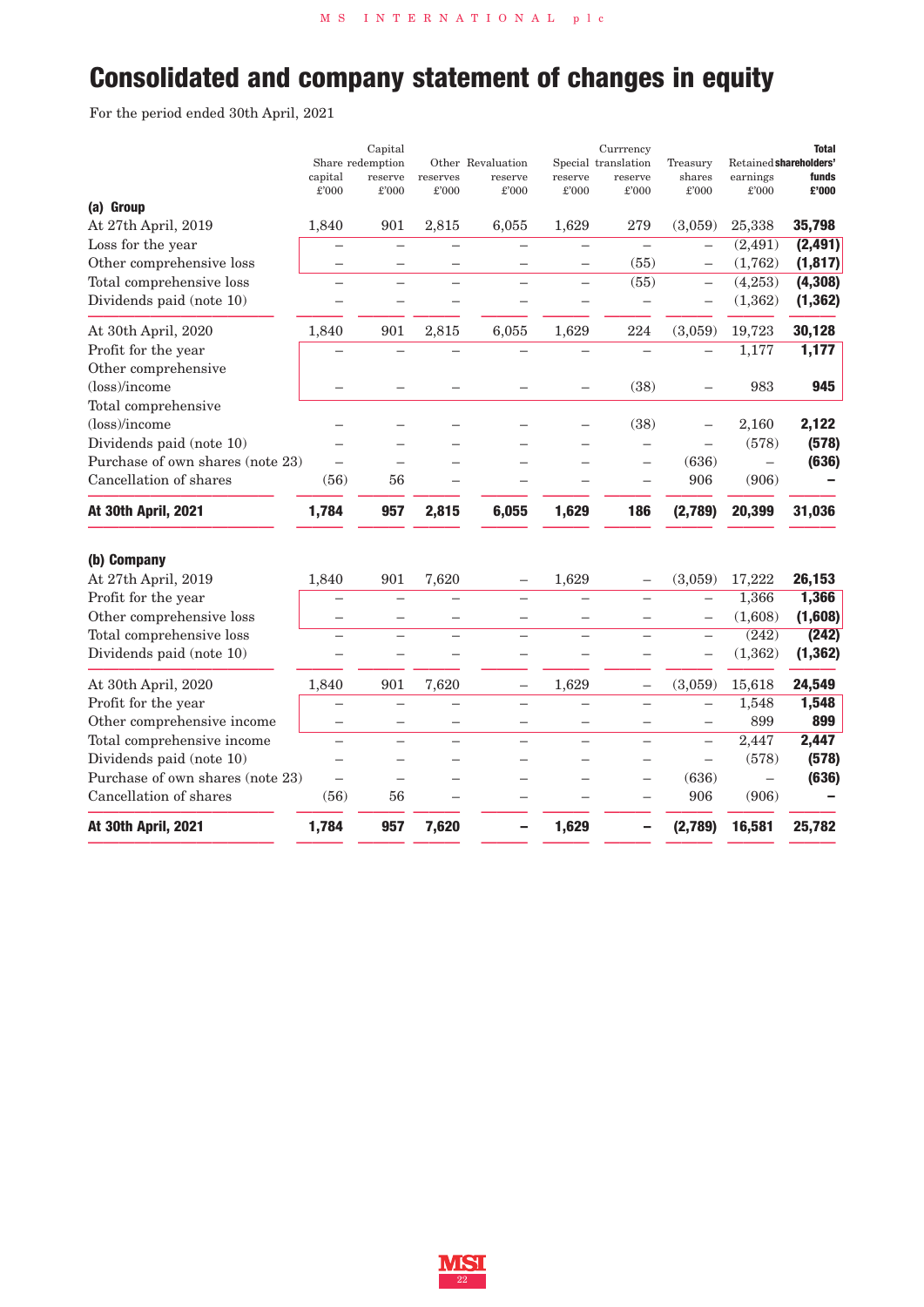# **Consolidated and company statements of financial position**

At 30th April, 2021

|                                                             |              | <b>Group</b>    |              |         | <b>Company</b> |  |
|-------------------------------------------------------------|--------------|-----------------|--------------|---------|----------------|--|
|                                                             |              | 2021            | 2020         | 2021    | 2020           |  |
|                                                             | <b>Notes</b> | £'000           | £'000        | £'000   | £'000          |  |
| <b>ASSETS</b>                                               |              |                 |              |         |                |  |
| <b>Non-current assets</b>                                   |              |                 |              |         |                |  |
| Property, plant, and equipment                              | 11           | 19,113          | 20,111       | 935     | 1,121          |  |
| Right-of-use assets                                         | 12           | 530             | 1,214        | 5,486   | 5,943          |  |
| Intangible assets                                           | 13           | 3,558           | 4,140        |         |                |  |
| Investments in subsidiaries                                 | 14           | 36              |              | 17,313  | 18,036         |  |
| Investment in joint venture<br>Deferred income tax asset    | 15<br>17     | 1,606           | 1,875        | 1,600   |                |  |
|                                                             |              |                 |              |         | 1,875          |  |
|                                                             |              | 24,843          | 27,340       | 25,334  | 26,975         |  |
| <b>Current assets</b>                                       |              |                 |              |         |                |  |
| Inventories                                                 | 18           | 12,423          | 15,857       | 1,498   | 1,543          |  |
| Trade and other receivables                                 | 19           | 9,369           | 4,589        | 16,135  | 15,433         |  |
| Contract assets                                             | 26           | 1,998           |              |         |                |  |
| Income tax receivable                                       |              | 194             | 719          | 141     | 139            |  |
| Prepayments                                                 |              | 2,010           | 1,775        | 543     | 296            |  |
| Cash and cash equivalents<br>Restricted cash held in Escrow | 20<br>20     | 17,390<br>6,165 | 16,125       | 943     |                |  |
|                                                             |              | 49,549          | 39,065       | 19,260  | 17,411         |  |
| <b>TOTAL ASSETS</b>                                         |              | 74,392          | 66,405       | 44,594  | 44,386         |  |
| <b>EQUITY AND LIABILITIES</b>                               |              |                 |              |         |                |  |
| <b>Equity</b>                                               |              |                 |              |         |                |  |
| Share capital                                               | 22           | 1,784           | 1,840        | 1,784   | 1,840          |  |
| Capital redemption reserve                                  | 23           | 957             | 901          | 957     | 901            |  |
| Other reserves                                              | 23           | 2,815           | 2,815        | 7,620   | 7,620          |  |
| Revaluation reserve                                         | 23           | 6,055           | 6,055        |         |                |  |
| Special reserve                                             | 23           | 1,629<br>186    | 1,629<br>224 | 1,629   | 1,629          |  |
| Currency translation reserve<br>Treasury shares             | 23<br>23     | (2,789)         | (3,059)      | (2,789) | (3,059)        |  |
| Retained earnings                                           |              | 20,399          | 19,723       | 16,581  | 15,618         |  |
| <b>TOTAL EQUITY SHAREHOLDERS' FUNDS</b>                     |              | 31,036          | 30,128       | 25,782  | 24,549         |  |
| <b>Non-current liabilities</b>                              |              |                 |              |         |                |  |
| Defined benefit pension liability                           | 24           | 7,095           | 8,563        | 7,095   | 8,563          |  |
| Deferred income tax liability                               | 17           | 1,553           | 1,641        |         |                |  |
| Lease liabilities                                           | 12           | 380             | 893          | 5,214   | 5,609          |  |
|                                                             |              | 9,028           | 11,097       | 12,309  | 14,172         |  |
| <b>Current liabilities</b>                                  |              |                 |              |         |                |  |
| Bank overdraft                                              | $20\,$       |                 |              |         | 391            |  |
| Trade and other payables                                    | 25           | 12,410          | 11,309       | 5,234   | 3,854          |  |
| Contract liabilities                                        | 26           | 21,192          | 13,370       | 874     | 1,037          |  |
| Income tax payable                                          |              | 561             | 165          |         |                |  |
| Lease liabilities                                           | 12           | 165             | 336          | 395     | 383            |  |
|                                                             |              | 34,328          | 25,180       | 6,503   | 5,665          |  |
| <b>TOTAL EQUITY AND LIABILITIES</b>                         |              | 74,392          | 66,405       | 44,594  | 44,386         |  |

No profit and loss account is presented for the Company, as permitted by section 408 of the Companies Act 2006. The Company's profit for the financial year amounted to £1,548,000 (2020: £1,366,000).

The financial statements on page 21 to 60 of MS INTERNATIONAL plc, registered number 00653735, were approved by the Board of Directors on 21st June, 2021, and signed on its behalf by:

**Michael Bell, Michael O'Connell,** Executive Chairman Finance Director

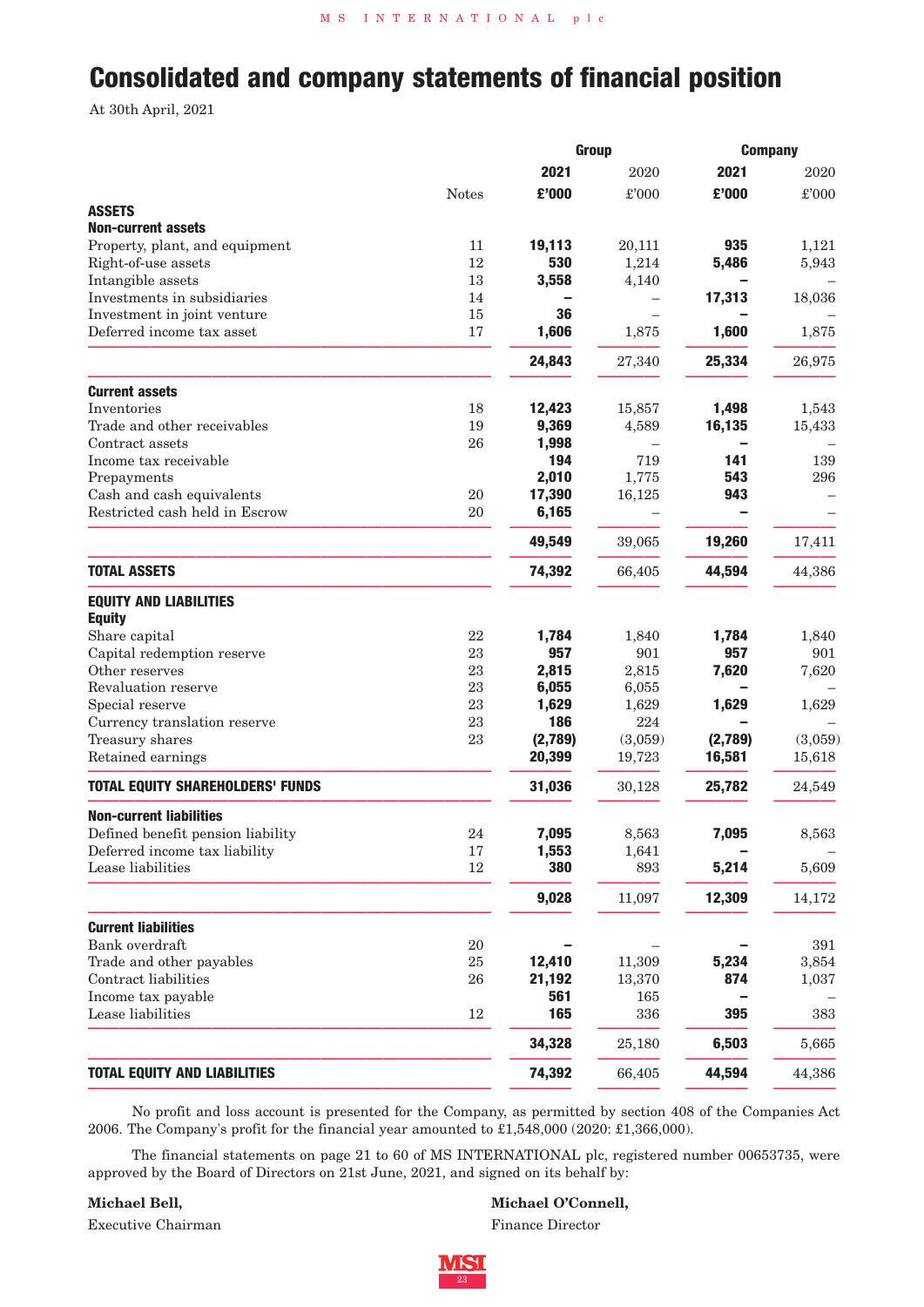# **Consolidated and company cash flow statements**

For the period ended 30th April, 2021

| <b>Group</b>                                                                        | <b>Company</b>   |  |
|-------------------------------------------------------------------------------------|------------------|--|
| 2021<br>2021<br>2020                                                                | 2020             |  |
| <b>Note</b><br>£'000<br>£'000<br>£'000                                              | $\pounds 000$    |  |
| 1,592<br>92<br>Profit/(loss) before taxation<br>(3,253)                             | (1,216)          |  |
| Adjustments to reconcile profit before taxation                                     |                  |  |
| to net cash inflow/(outflow) from operating activities                              |                  |  |
| Past service pension costs<br>205<br>205                                            |                  |  |
| Depreciation charge of owned assets and                                             |                  |  |
| right-of-use assets<br>11/12<br>1,671<br>1,666<br>895                               | 1,001            |  |
| Amortisation charge<br>13<br>237<br>360                                             |                  |  |
| 13<br>Impairment of goodwill<br>348                                                 |                  |  |
| Write off of acquired goodwill<br>13<br>8<br>271                                    |                  |  |
| Profit on sale of fixed assets<br>(74)<br>(104)<br>(61)                             | (93)             |  |
| Share of net profit of joint venture<br>15<br>(28)                                  |                  |  |
| Termination of lease<br>(7)                                                         |                  |  |
| 222<br>Finance costs<br>134<br>366                                                  | 412              |  |
| 516<br>Foreign exchange gains<br>10                                                 |                  |  |
| Decrease/(increase) in inventories<br>3,377<br>(1, 445)<br>44                       | (81)             |  |
| (Increase)/decrease in receivables<br>37<br>(6, 834)<br>3,019                       | 4,057            |  |
| (Increase)/decrease in prepayments<br>(237)<br>25<br>(246)                          | $\boldsymbol{3}$ |  |
| 1,296<br>Increase/(decrease) in payables<br>1,162<br>(1,021)                        | (3, 462)         |  |
| Increase/(decrease) in progress payments<br>7,824<br>(163)<br>(1,611)               | 571              |  |
| Pension fund payments<br>24<br>(600)<br>(600)<br>(600)                              | (600)            |  |
| Cash generated from/(invested in) operating activities<br>9,377<br>1,865<br>(2,544) | 592              |  |
| Net interest (paid)/received<br>(52)<br>66<br>(49)                                  | (59)             |  |
| 460<br>Taxation received/(paid)<br>(848)                                            | 30               |  |
| 9,785<br>1,816<br>Net cash inflow/(outflow) from operating activities<br>(3,326)    | 563              |  |
| <b>Investing activities</b>                                                         |                  |  |
| Payments for acquisitions, net of cash acquired<br>16<br>(89)<br>(1,178)            |                  |  |
| Dividends received from subsidiaries<br>1,498                                       | 1,895            |  |
| Purchase of property, plant, and equipment<br>11<br>(781)<br>(721)<br>(268)         | (409)            |  |
| 62<br>Proceeds on disposal of property, plant, and equipment<br>97<br>128           | 101              |  |
| Increase in cash held in the Escrow account maturing                                |                  |  |
| in more than 90 days<br>(6, 165)<br>20                                              |                  |  |
| 1,292<br>Net cash (outflow)/inflow from investing activities<br>(1, 771)<br>(6,938) | 1,587            |  |
| <b>Financing activities</b>                                                         |                  |  |
| Purchase of own shares<br>23<br>(636)<br>(636)                                      |                  |  |
| 12<br>(327)<br>(560)<br>Lease payments<br>(268)                                     | (597)            |  |
| Dividends paid<br>$10\,$<br>(578)<br>(578)<br>(1,362)                               | (1,362)          |  |
| Net cash outflow from financing activities<br>(1, 541)<br>(1, 774)<br>(1,630)       | (1,959)          |  |
| Increase/(decrease) in cash and cash equivalents<br>1,334<br>1,306<br>(6, 727)      | 191              |  |
| Opening cash and cash equivalents/(bank overdraft)<br>16,125<br>22,886<br>(391)     | (582)            |  |
| Exchange differences on cash and cash equivalents<br>(41)<br>(34)                   |                  |  |
|                                                                                     |                  |  |

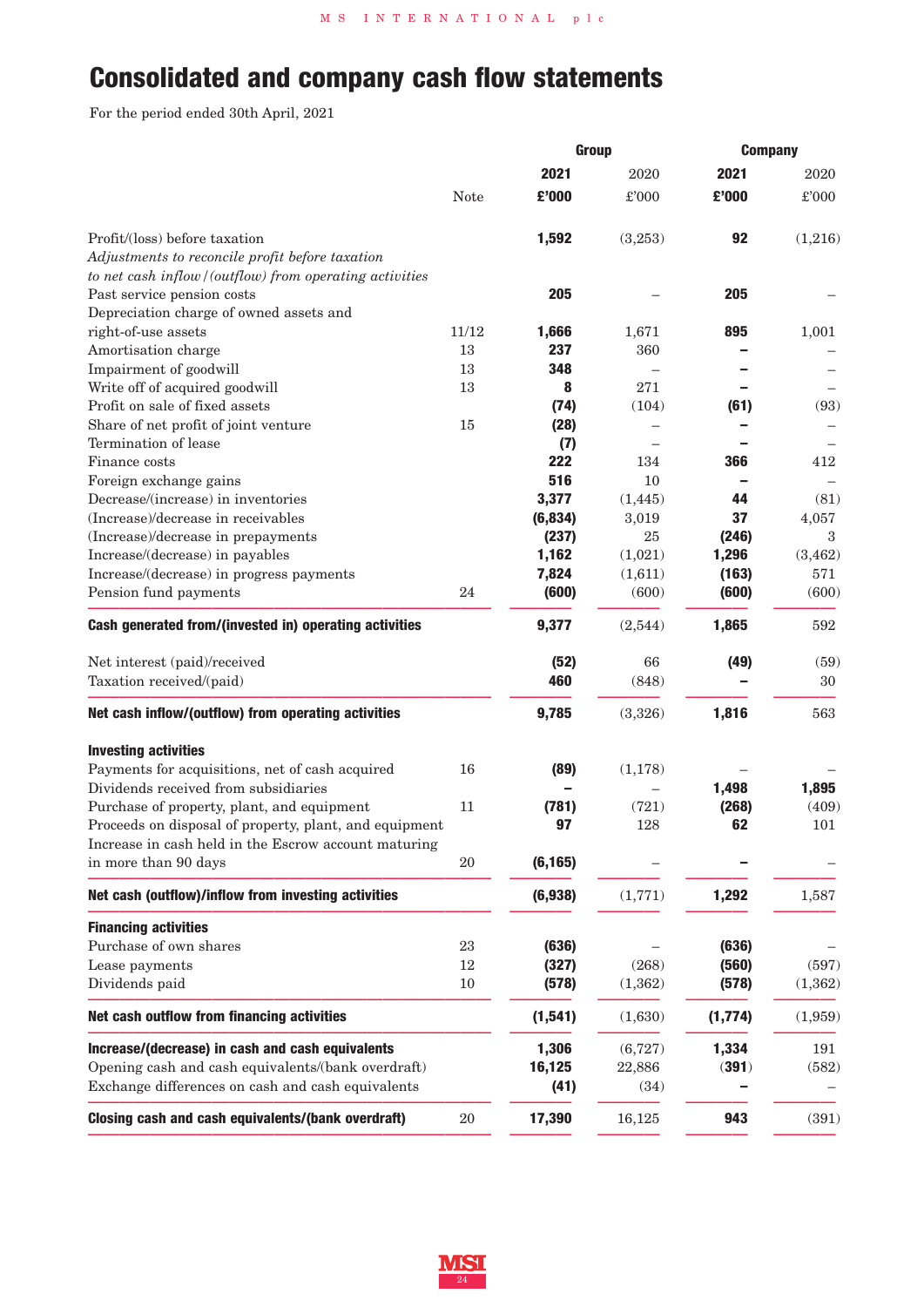For the period ended 30th April, 2021

# **1 Authorisation of financial statements and statement of compliance with IFRSs**

MS INTERNATIONAL plc (the 'Company') is a public limited company incorporated and domiciled in England and Wales. The Company's ordinary shares are traded on the Alternative Investment Market (AIM) market of the London Stock Exchange.

The financial statements of the Company and its subsidiaries (together referred to as the 'Group') for the year ended 30th April, 2021 were authorised for issue by the Board of Directors on 21st June, 2021 and the statements of financial position were signed on the Board's behalf by Michael Bell and Michael O'Connell.

The Group's and Company's financial statements for the year ended 30th April, 2021 have been prepared in accordance with International Financial Reporting Standards (IFRS) in conformity with the requirements of the Companies Act 2006.

The Company has taken advantage of the exemption provided under section 408 of the Companies Act 2006 not to publish its individual income statement and related notes. **222222222222222222222222222222222222222222222222**

#### **2 Accounting policies**

#### **Basis of preparation**

The consolidated financial statements are presented in pounds sterling and all values are rounded to the nearest thousand (£'000) except where otherwise indicated.

The principal accounting policies have been applied consistently to all years presented in these Group financial statements, unless otherwise stated. The consolidated financial statements have been prepared on a going concern basis.

#### **Going concern**

The financial statements have been prepared on a going concern basis. The Group's business activities, together with factors likely to affect its future development, performance and position are set out in the Chairman's Statement on pages 3 to 5 and Strategic report on pages 8 to 10.

At 30th April, 2021, the Group held cash and cash equivalents of £17.39m with a further £6.17m of restricted cash held in an Escrow account maturing in greater than 90 days. The Group also has a number of large long-term contracts with certain customers and a healthy orderbook. As such, the Directors are satisfied that the Group has sufficient liquidity to meet its current liabilities and working capital requirements.

The performance of the Group is dependent on a number of external factors and the wider economic environment. The Covid-19 pandemic has created uncertainty when assessing these factors, particularly with regards to the uncertainty over the phasing of demand from customers, the impact of future lockdowns, and government imposed travel restrictions.

Forecasts have been prepared for the 18 months following the reporting date, which the Directors believe reflect a reasonable expectation, based on the information available at the date of signing these financial statements. The forecasts have been assessed for the potential impact of possible sensitivities, including a 10% fall in the forecasted revenue across the Group and a 10% increase in material prices. In all scenarios the Group has sufficient headroom to be able to continue to meet its liabilities as they fall due.

As a result, the Directors consider there to be no material uncertainties that could cast significant doubt on the Group's ability to continue to operate as a going concern. They believe that the Group has sufficient financial resources to continue operating for the foreseeable future, being at least 18 months from the reporting date. As a result, the Directors continue to adopt the going concern basis of accounting in preparation of these financial statements.

#### **Critical accounting estimates and assumptions**

In preparation of the financial statements, the Group's management are required to make judgements, estimates and assumptions that affect the reported amounts of amount of assets, liabilities, income and expenses. The estimates and associated assumptions are based on historical experience and any other factors considered to be relevant. Actual results may differ from these estimates. The estimates and underlying assumptions are reviewed on an ongoing basis and any revisions are recognised in the period in which they are revised.

The following estimates and judgements have a risk of causing material adjustments to the amounts recognised in these financial statements:

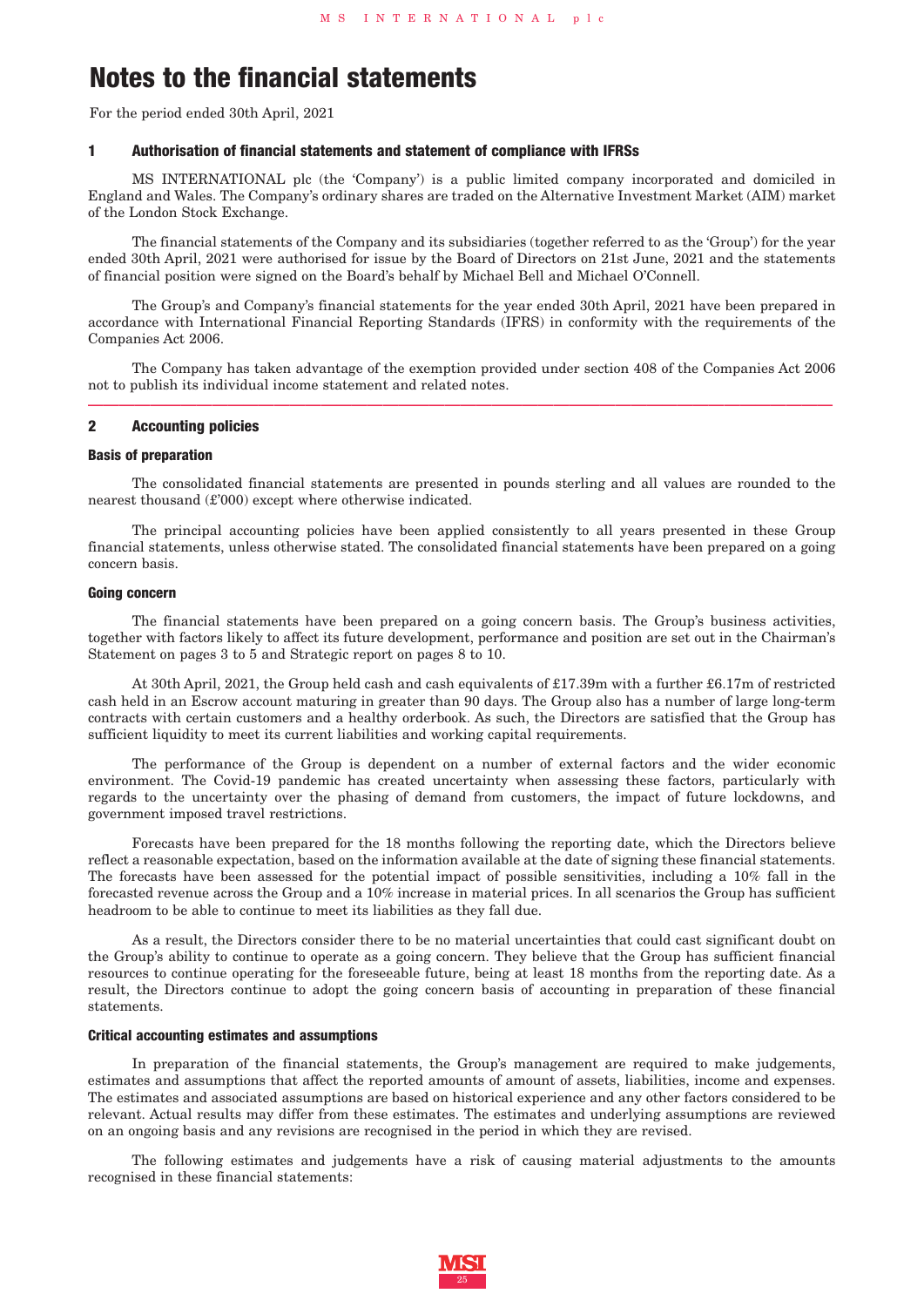Continued

# **2 Accounting policies (continued)**

### **Contract revenue**

Judgement is required in determining the treatment of revenue recognition. This assessment is detailed further in the accounting policy for revenue.

### **Pension**

Measurement of defined benefits obligations requires estimation of future changes in salaries and inflation, as well as mortality rates and the selection of a suitable discount rate. The calculation of GMP equalisation includes an estimation of the related past service cost (see note 24).

#### **Impairment of non-financial assets**

The Group's impairment test for goodwill and intangible assets with indefinite useful lives is based either on fair value less costs to sell or a value-in-use calculation. The fair value less costs to sell calculation is based on available data from binding sales transactions in an arm's length transaction on similar assets or observable market prices less incremental costs for disposing of the asset. The value-in-use calculation is based on a discounted cash flow model (see note 13).

# **Inventory provisions**

The level of inventory provisions carried within the financial statements is reviewed annually. The recoverability of the cost of the inventory is assessed by considering the nature and condition of the inventory, as well as applying assumptions about the future saleability or usage of items. The level of inventory provisions is disclosed in note 18 to the financial statements. **222222222222222222222222222222222222222222222222**

### **Basis of consolidation**

The Group financial statements incorporate the results of MS INTERNATIONAL plc, its subsidiary undertakings and the Group's share of the results of the joint venture. Subsidiaries are those entities that are controlled by the Group. All subsidiaries have a reporting date of 30th April.

All intra-group balances, transactions, income and expenses, and profits and losses resulting from intra-group transactions that are recognised in assets, are eliminated in full on consolidation.

Subsidiaries are fully consolidated from the effective date of acquisition, being the date on which the Group obtains control, and continue to be consolidated until the date that such control ceases. **222222222222222222222222222222222222222222222222**

### **The Company's investments in subsidiaries**

In its separate financial statements the Company's investments in subsidiaries are carried at cost less provision for impairment. **222222222222222222222222222222222222222222222222**

#### **Investment in joint venture**

Joint ventures are entities over which the Group has joint control. Investments in joint ventures are accounted for using the equity method. Under the equity method of accounting, interest in joint ventures is initially recognised at cost, and the carrying amount is increased or decreased to recognise the Group's share of the profit or loss of the joint venture after the date of acquisition. **222222222222222222222222222222222222222222222222**

#### **Foreign currency translation**

The consolidated financial statements are presented in pounds sterling which is the Company's functional and presentation currency. Each entity in the Group determines its own functional currency and the items included in the financial statements of each entity are measured using that functional currency. Transactions in foreign currencies are initially recorded at the functional currency rate ruling at the date of the transaction. Monetary assets and liabilities denominated in foreign currencies are retranslated at the functional currency rate of exchange ruling at the statement of financial position date. All differences are taken to the income statement. Non-monetary items measured at fair value in foreign currency are translated using the exchange rates at the date when the fair value was determined.

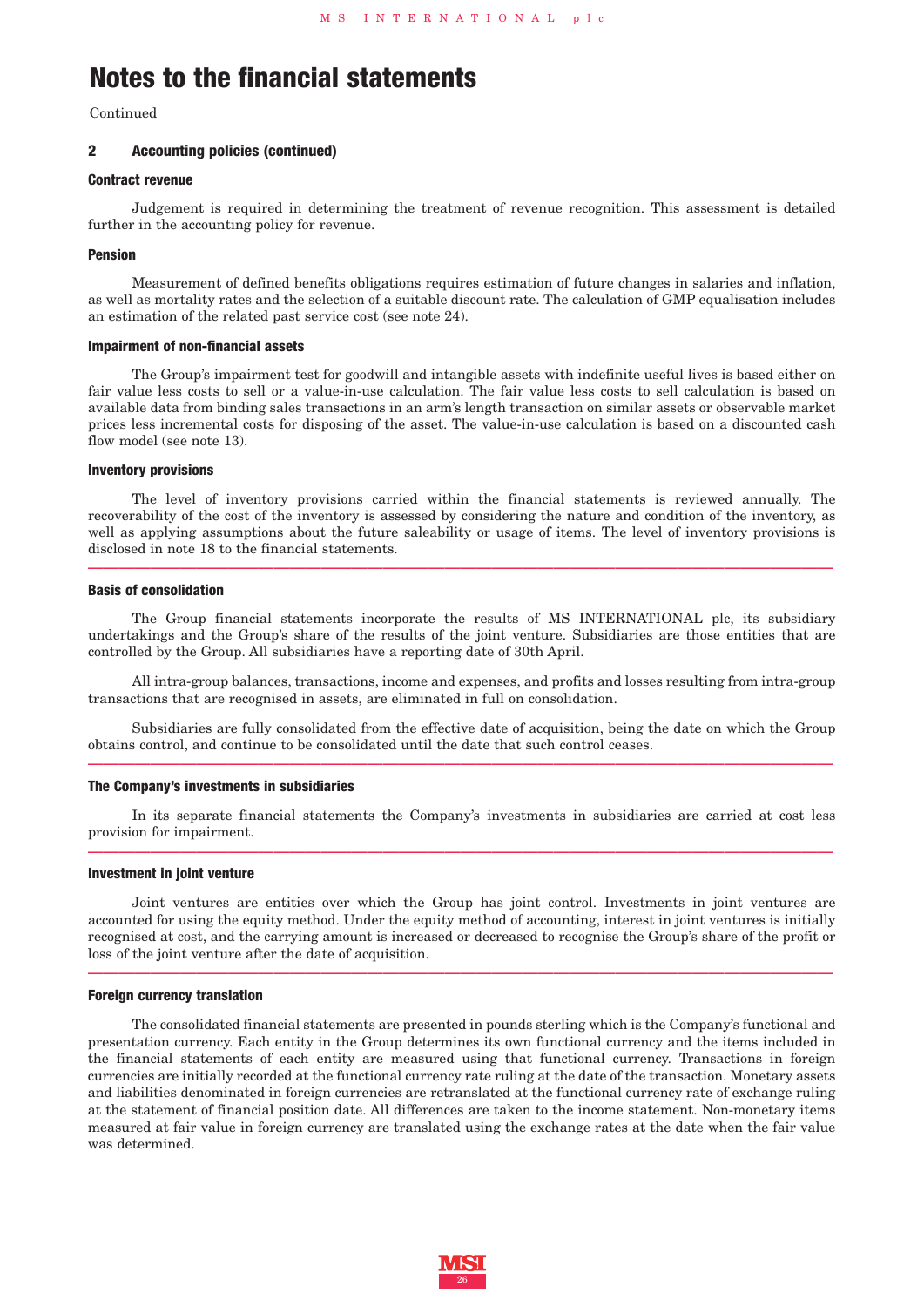Continued

# **2 Accounting policies (continued)**

### **Foreign currency translation (continued)**

The main functional currencies of the Group's overseas subsidiaries are the US Dollar, the Euro, the Polish Zloty and the Brazilian Real. As at the reporting date, the assets and liabilities of the overseas subsidiaries are translated into the presentation currency of the Group at the rate of exchange ruling at the statement of financial position date and their income statements are translated at the weighted average exchange rates for the year. The exchange differences arising on the retranslation are taken directly to a separate component of equity. On disposal of a foreign entity, the deferred cumulative amount recognised in equity relating to that particular foreign operation is recognised in the income statement. **222222222222222222222222222222222222222222222222**

#### **Property, plant, and equipment**

Plant and equipment is stated at cost less accumulated depreciation and accumulated impairment losses. This includes costs directly attributable to making the asset capable of operating as intended.

Land and buildings are recognised initially at cost and thereafter carried at fair value less depreciation and impairment charged subsequent to the date of the revaluation. Fair value is based on periodic valuations by an external independent valuer and is determined from market-based evidence by appraisal. Valuations are performed frequently enough to ensure that the fair value of a revalued asset does not differ materially from its carrying amount.

Any revaluation surplus is credited to the revaluation reserve in equity except to the extent that it reverses a decrease in the carrying value of the same asset previously recognised in profit or loss, in which case the increase is recognised in the income statement. A revaluation deficit is recognised in the income statement, except to the extent of any existing surplus in respect of that asset in the revaluation reserve.

Additionally, accumulated depreciation as at revaluation date is eliminated against the gross carrying amount of the asset and the net amount is restated to the revalued amount of the asset. Upon disposal any revaluation reserve relating to the particular asset being sold is transferred to retained earnings.

Depreciation is provided on all property, plant, and equipment, other than freehold land, at rates calculated to write off the cost, less estimated residual value based on prices prevailing at the statement of financial position date, of each asset evenly over its expected useful life as follows:

Property other than freehold land – over 50 years

Plant and equipment – over 3 to 10 years

The carrying values of property, plant, and equipment are reviewed for impairment when events or changes in circumstances indicate the carrying value may not be recoverable. **222222222222222222222222222222222222222222222222**

### **Business combinations**

Business combinations are accounted for using the acquisition method. The cost of an acquisition is measured as the aggregate of the consideration transferred, measured at acquisition date fair value and the amount of any non-controlling interest in the acquiree. The choice of measurement of non-controlling interest, either at fair value or at the proportionate share of the acquiree's identifiable net assets is determined on a transaction by transaction basis. Acquisition costs incurred are expensed and included in administrative expenses.

When the Group acquires a business, it assesses the financial assets and liabilities assumed for appropriate classification and designation in accordance with the contractual terms, economic circumstances, and pertinent conditions as at the acquisition date. This includes the separation of embedded derivatives in host contracts by the acquiree.

Any contingent consideration to be transferred by the acquirer will be recognised at fair value at the acquisition date. Subsequent changes to the fair value of the contingent consideration which is deemed to be an asset or liability will be recognised in accordance with IFRS 9 in the income statement. If the contingent consideration is classified as equity, it should not be remeasured until it is finally settled within equity.

Goodwill is initially measured at cost being the excess of the aggregate of the acquisition-date fair value of the consideration transferred and the amount recognised for the non-controlling interest (and where the business combination is achieved in stages, the acquisition-date fair value of the acquirer's previously held equity interest in the acquiree) over the net identifiable amounts of the assets acquired and the liabilities assumed in exchange for the business combination. Assets acquired and liabilities assumed in transactions separate to the business

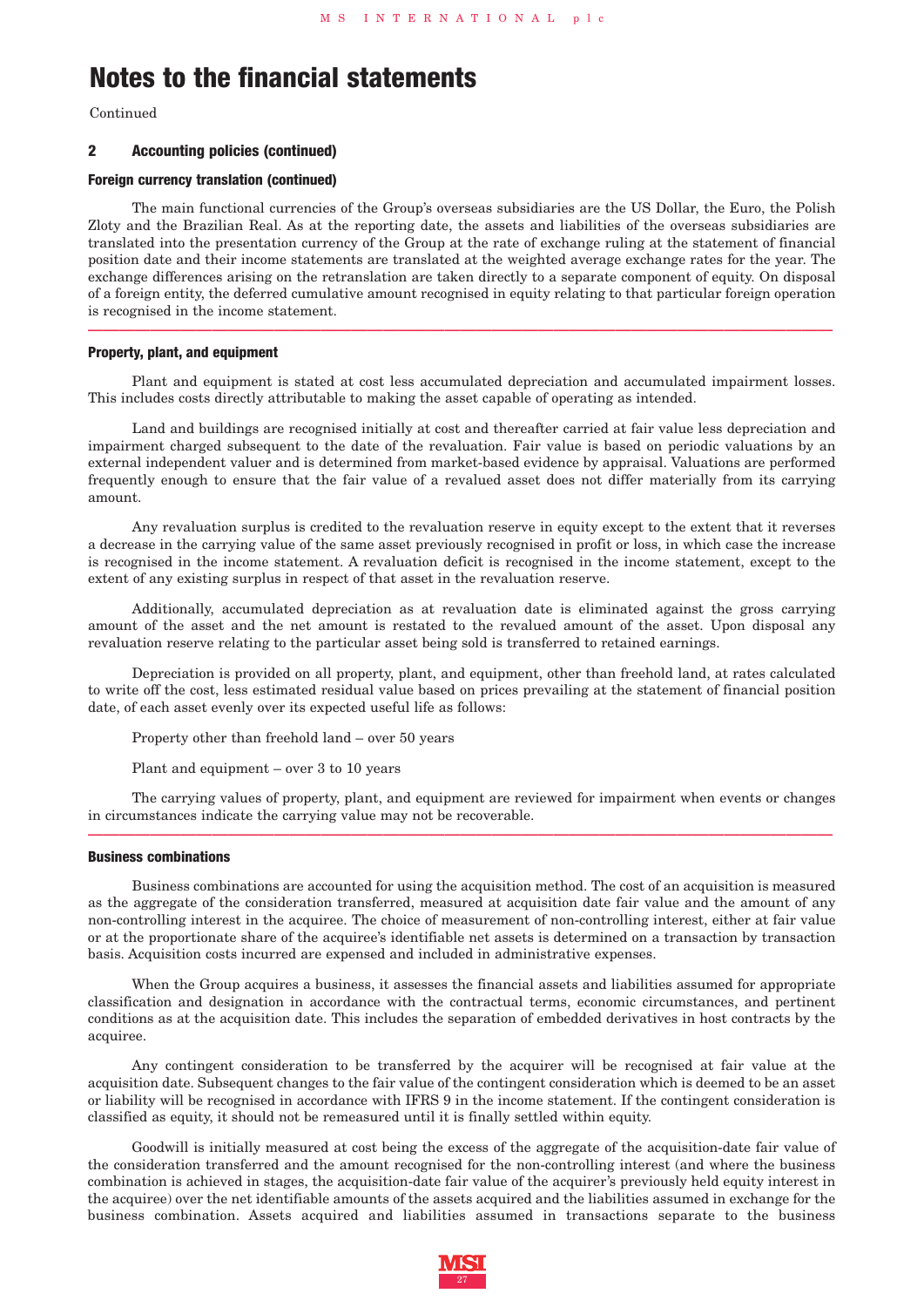Continued

# **2 Accounting policies (continued)**

#### **Business combinations (continued)**

combinations, such as the settlement of pre-existing relationships or post-acquisition remuneration arrangements are accounted for separately from the business combination in accordance with their nature and applicable IFRSs. Identifiable intangible assets, meeting either the contractual-legal or separability criterion are recognised separately from goodwill. Contingent liabilities representing a present obligation are recognised if the acquisition-date fair value can be measured reliably.

If the aggregate of the acquisition-date fair value of the consideration transferred and the amount recognised for the non-controlling interest (and where the business combination is achieved in stages, the acquisition-date fair value of the acquirer's previously held equity interest in the acquiree) is lower than the fair value of the assets, liabilities and contingent liabilities and the fair value of any pre-existing interest held in the business acquired, the difference is recognised in the income statement.

After initial recognition, goodwill is measured at cost less any accumulated impairment losses. For the purpose of impairment testing, goodwill acquired in a business combination is, from the acquisition date, allocated to each of the group's cash-generating units (or groups of cash-generating units) that are expected to benefit from the combination, irrespective of whether other assets or liabilities of the acquiree are assigned to those units. Each unit or group of units to which goodwill is allocated shall represent the lowest level within the entity at which the goodwill is monitored for internal management purposes and not be larger than an operating segment before aggregation.

Where goodwill forms part of a cash-generating unit and part of the operation within that unit is disposed of, the goodwill associated with the operation disposed of is included in the carrying amount of the operation when determining the gain or loss on disposal of the operation. Goodwill disposed of in this circumstance is measured based on the relative values of the operation disposed of and the portion of the cash-generating unit retained. **222222222222222222222222222222222222222222222222**

#### **Intangible assets**

Intangible assets acquired separately are measured at cost on initial recognition. Following initial recognition, intangible assets are carried at cost less any accumulated amortisation and impairment losses. Internally generated intangible assets, excluding capitalised development costs, are not capitalised and expenditure is reflected in the income statement in the year in which the expenditure is incurred. The useful lives of intangible assets are assessed to be either finite or indefinite.

Intangible assets with finite lives are amortised over the useful economic life and assessed for impairment whenever events or changes in circumstances indicate that the carrying amount may not be recoverable. The amortisation period and the amortisation method are reviewed at each financial year end. Changes in the expected useful life or the expected pattern of consumption of future economic benefits embodied in the asset is accounted for by changing the amortisation period or method, as appropriate, and are treated as changes in accounting estimates.

The useful economic lives of each intangible asset with finite lives are as follows:-

Tradename – over 10 to 20 years

Design database – over 10 years

Non-compete agreement – over 3 years

Customer relationships – over 8 to 10 years

Order backlog – over 1 year

Development costs – over 5 years

Software costs – over 3 to 5 years

Goodwill arising on acquisition of subsidiaries is the only intangible asset with an indefinite useful life.

For impairment assessment purposes, intangible assets are grouped at the lowest levels for which there are largely independent cash inflows (cash-generating units). As a result, some assets are tested individually for impairment and others are tested at cash-generating unit level. Goodwill is allocated to those cash-generating units that are expected to benefit from synergies of a related business combination and represent the lowest level within the Group at which management monitors goodwill.

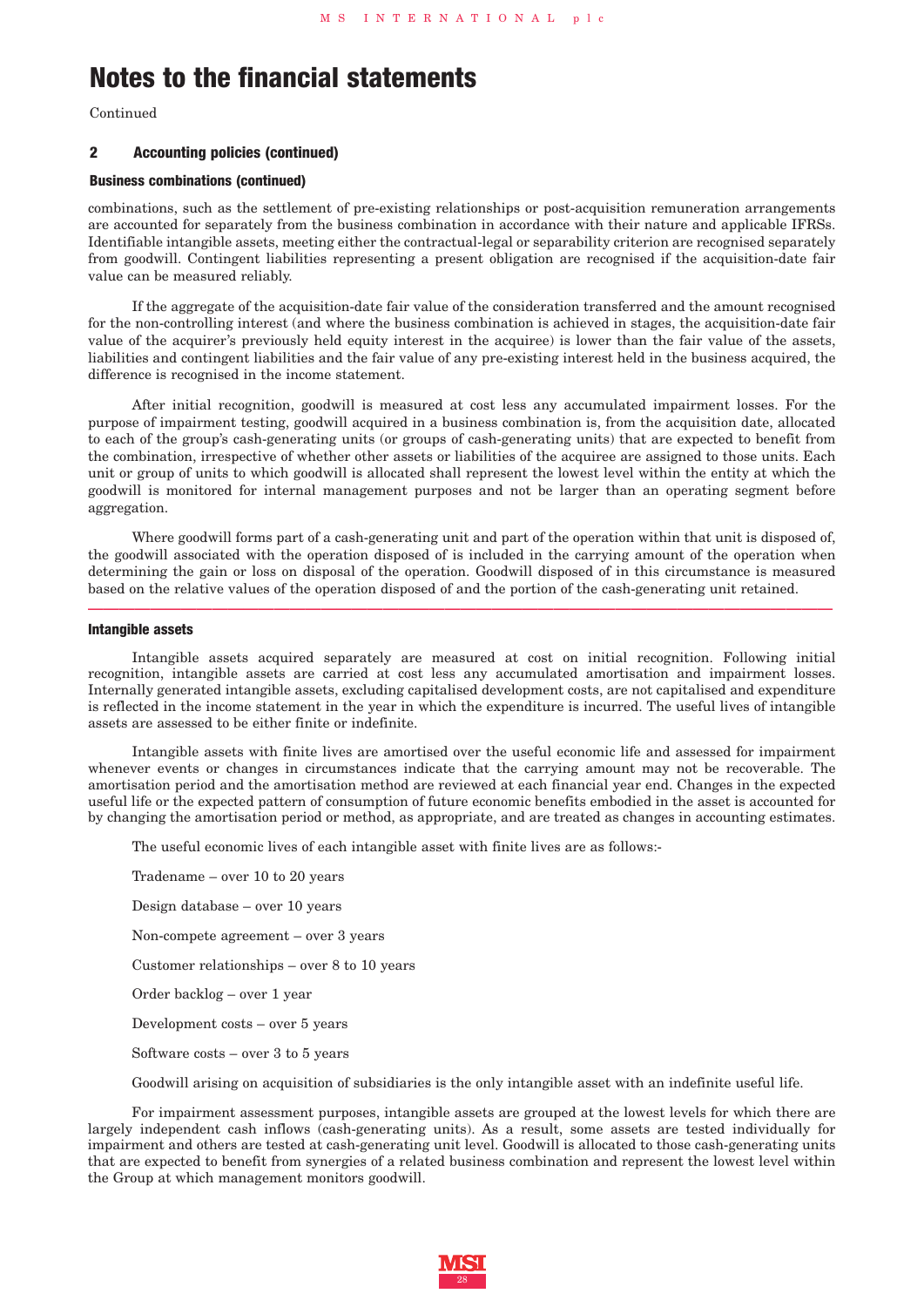Continued

# **2 Accounting policies (continued)**

# **Intangible assets (continued)**

Impairment losses are recognised at the amount by which the asset or cash-generating unit's carrying amount exceeds its recoverable amount, which is the higher of fair value less costs of disposal and value-in-use.

Gains or losses arising from derecognition of an intangible asset are measured as the difference between the net disposal proceeds and the carrying amount of the asset and are recognised in the income statement when the asset is derecognised. **222222222222222222222222222222222222222222222222**

#### **Leased assets – operating leases**

For any new contracts entered into, the Group considers whether a contract is, or contains, a lease. A lease is defined as "a contract, or part of a contract, that conveys the right to use an asset (the underlying asset) for a period of time in exchange for consideration". New leases are then recognised in the Consolidated statement of financial position as a right-of-use asset and a corresponding lease liability at the date at which the leased asset is available for use by the Group.

Lease liabilities are measured at the present value of the lease payments unpaid at the recognition date, discounted using the interest rate implicit in the lease, or, if that rate cannot be determined, the Group's incremental borrowing rate. Lease payments include fixed payments, variable lease payments that are based on an index or rate, less any lease incentives receivable. Following initial measurement, the liability will be reduced for payments made and increased for interest. Interest will be charged to profit or loss as an interest expense.

The liability will be remeasured to reflect any reassessment of or modification to the lease contract when applicable. When the lease liability if remeasured, the corresponding adjustment is also reflected in the right-of-use asset, or profit and loss if the right-of-use asset is already reduced to zero.

Right-of-use assets are measured at cost, which comprises the following:

- the amount of the initial measurement of lease liability,
- **●** any lease payments (net of any incentives received) made in advance of the lease commencement date,
- **●** any initial direct costs incurred,
- an estimate of any costs to dismantle or remove the asset at the end of the lease.

The Group depreciates the right-of-use asset on a straight-line basis from the lease commencement date to the earlier of the useful economic life or the end of the lease term.

Payments associated with short-term leases, defined as a lease with a term of 12 months or less, and leases of low-value assets are recognised on a straight-line basis as an expense in profit or loss. **222222222222222222222222222222222222222222222222**

# **Research and development**

Costs relating to research are charged to the income statement as incurred.

Costs that are directly attributable to a project's development phase are recognised as intangible assets, provided they meet the following recognition requirements:

- the development costs can be measured reliably.
- **●** the project is technically and commercially feasible.
- **●** the Group intends to and has sufficient resources to complete the project.
- **●** the Group has the ability to use or sell the asset.
- the asset will generate probable future economic benefits.

Development costs not meeting these criteria for capitalisation are expensed as incurred. **222222222222222222222222222222222222222222222222**

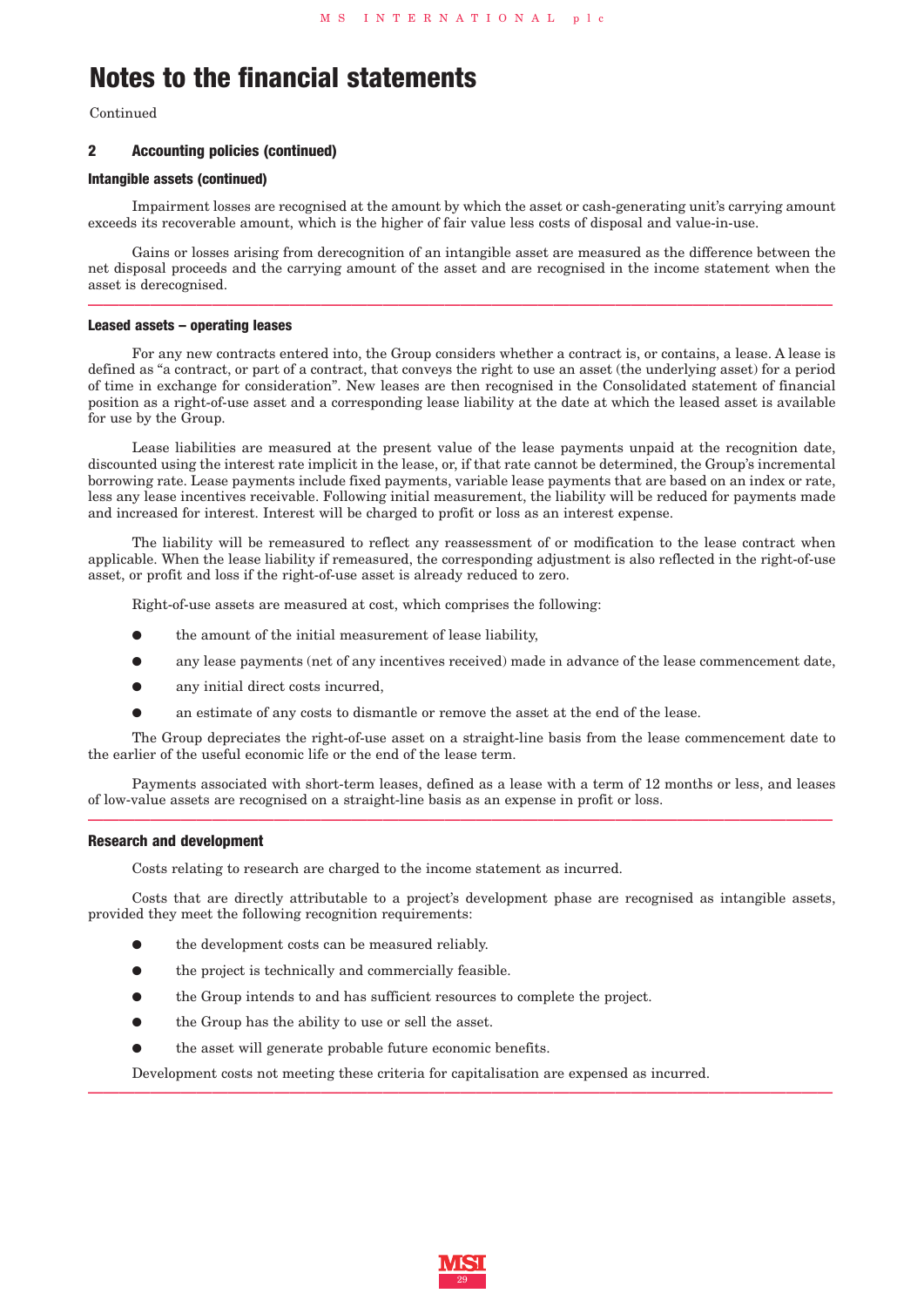Continued

### **2 Accounting policies (continued)**

#### **Inventories**

Inventories are valued at the lower of historic cost and net realisable value. Costs incurred in bringing each product to its present location and condition is accounted for as follows:

- Raw materials purchase cost on a first-in, first-out basis.
- **●** Finished goods and work in progress cost of direct materials and labour and a proportion of manufacturing overheads based on normal operating capacity but excluding borrowing costs.

Net realisable value is the estimated selling price in the ordinary course of business, less estimated costs necessary to make the sale.

Contract costs relating to non-prototype research and development expenditure are capitalised within work in progress when the costs are expected to be recovered. **222222222222222222222222222222222222222222222222**

#### **Trade and other receivables**

Trade receivables, which generally have 30 day terms, are recognised and carried at original invoice amount less an allowance for any uncollectable amounts based on expected credit losses. These are the expected shortfalls in contractual cash flows, considering the potential for default at any point during the lifetime of the receivable. The Group uses its historical experience, external indicators and forward looking information to make this assessment. Trade receivables are classified as financial assets measured as amortised cost (previously classified as loans and receivables under IAS 39). **222222222222222222222222222222222222222222222222**

#### **Treasury shares**

Own shares held by the Company and Group are classified in equity and are recognised at cost. No gain or loss is recognised on the purchase, sale, issue, or cancellation of the Group's own equity instruments. **222222222222222222222222222222222222222222222222**

#### **Cash and cash equivalents**

Cash and cash equivalents in the statement of financial position comprise cash at bank, on short-term deposit, and in hand.

For the purpose of the consolidated cash flow statement, cash and cash equivalents consist of cash and cash equivalents as defined above, net of outstanding overdrafts which are repayable on demand. **222222222222222222222222222222222222222222222222**

#### **Restricted cash held in Escrow**

Cash held in Escrow provides security to Lloyds Bank plc in respect of any guarantees, indemnities, and performance bonds given by the Group in the ordinary course of business. In the statement of financial position amounts not maturing within 90 days of the deposit date are separately disclosed in restricted cash held in Escrow. **222222222222222222222222222222222222222222222222**

#### **Trade and other payables**

Trade and other payables are initially regarded at their fair value and thereafter at amortised cost using the effective interest rate method. Trade payables are classified as financial liabilities at amortised cost under IFRS 9 (previously classified as financial liabilities at amortised cost under IAS 39). **222222222222222222222222222222222222222222222222**

#### **Pension schemes**

The cost of providing benefits under the defined benefit plan is determined using the projected unit credit method, which attributes entitlement to benefits to the current period (to determine current service cost) and to the current and prior periods (to determine the present value of defined benefit obligation) and is based on actuarial advice. Past service costs are recognised in the income statement immediately. When a settlement (eliminating all obligations for benefits already accrued) or a curtailment (reducing future obligations as a result of a material reduction in the scheme membership or a reduction in future entitlement) occurs the obligation and related plan assets are remeasured using current actuarial assumptions and the resultant gain or loss recognised in the income statement during the period in which the settlement or curtailment occurs.

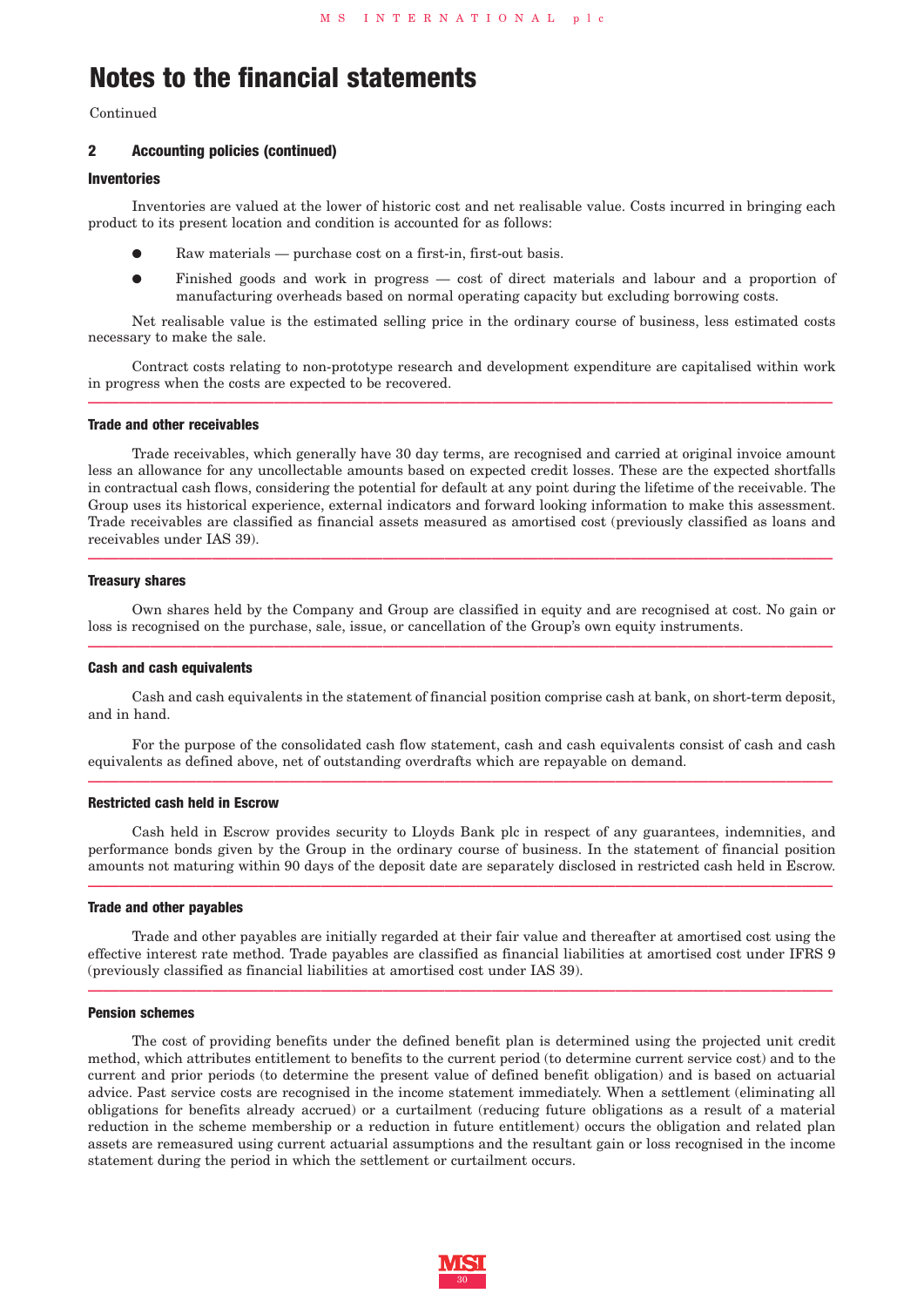Continued

# **2 Accounting policies (continued)**

# **Pension schemes (continued)**

The interest element of the defined benefit cost represents the change in present value of scheme obligations resulting from the passage of time, and is determined by applying the discount rate to the opening present value of the benefit obligation, taking into account material changes in the obligation during the year. Remeasurement gains and losses are recognised in full in the Consolidated income statement and expensed in the period in which they occur. Actual gains/losses, less the amount included in net interest costs, are included in other comprehensive income.

The defined benefit pension asset or liability in the statement of financial position comprises the total for each plan of the present value of the defined benefit obligation (using a discount rate based on high quality corporate bonds) less the fair value of plan assets out of which the obligations are to be settled directly. Fair value is based on market price information and in the case of quoted securities is the published bid price. The value of a net pension benefit asset is restricted to the sum of the present value of any amount the Group expects to recover by way of refunds from the plan or reductions in the future contributions.

Contributions to defined contribution schemes are recognised in the income statement in the year in which they become payable. **222222222222222222222222222222222222222222222222**

#### **Revenue**

Revenue arises from the following services provided to customers and sale of products:

- The design and manufacture of defence equipment ('Defence').
- The manufacture of fork-arms and open die forgings ('Forgings').
- **●** The design, manufacture, and construction of petrol station superstructures ('Petrol Station Superstructures').
- The design, manufacture, installation, and service of corporate branding, including media facades, way-finding signage, public illumination, creative lighting solutions, and the complete appearance of petrol station superstructures and forecourts ('Corporate Branding').

To determine whether to recognise revenue, the Group follows the five steps required when applying IFRS 15:

- 1. Identify the contract with the customer.
- 2. Identify the separate performance obligations specified within each contract.
- 3. Determine the transaction price specified within each contract.
- 4. Allocate the transaction price to the performance obligation identified.
- 5. Recognise revenue once the performance obligation have been satisfied.

Revenue is recognised either at a point in time or over time, when the performance obligations are satisfied.

The Group recognises contract liabilities (progress payments) for consideration received in respect of unsatisfied performance obligations and reports these as other liabilities in the Statement of financial position.

Revenues classified as sale of goods are recognised at the point in time when the goods are delivered. Revenue classified as contract revenue includes revenue recognised at the point in time when the performance obligation has been satisfied. Certain contracts include terms which mean that revenue is recognised over time. The cash flow for this consideration from these contracts may be received in respect of unsatisfied performance obligations and in respect of satisfied performance obligations.

Revenues classified as rendering of services includes contracts with customers. Revenue is only recognised once the customer has received the benefit of the full service.

#### *'Defence'*

The Group enters into contracts with its customers to provide defence equipment. The contracts may contain multiple performance obligations for the delivery of a number of products. Each product is identifiable and separable from the other products included in the contract.

The Group recognises revenue for these at a point in time, when the goods have been delivered and the control of the goods has transferred to the customer. Occasionally revenue is recognised in accordance with a bill-and-hold arrangement when requested by the customer. Under these instances revenue is recognised before delivery of the goods when the following criteria are met:

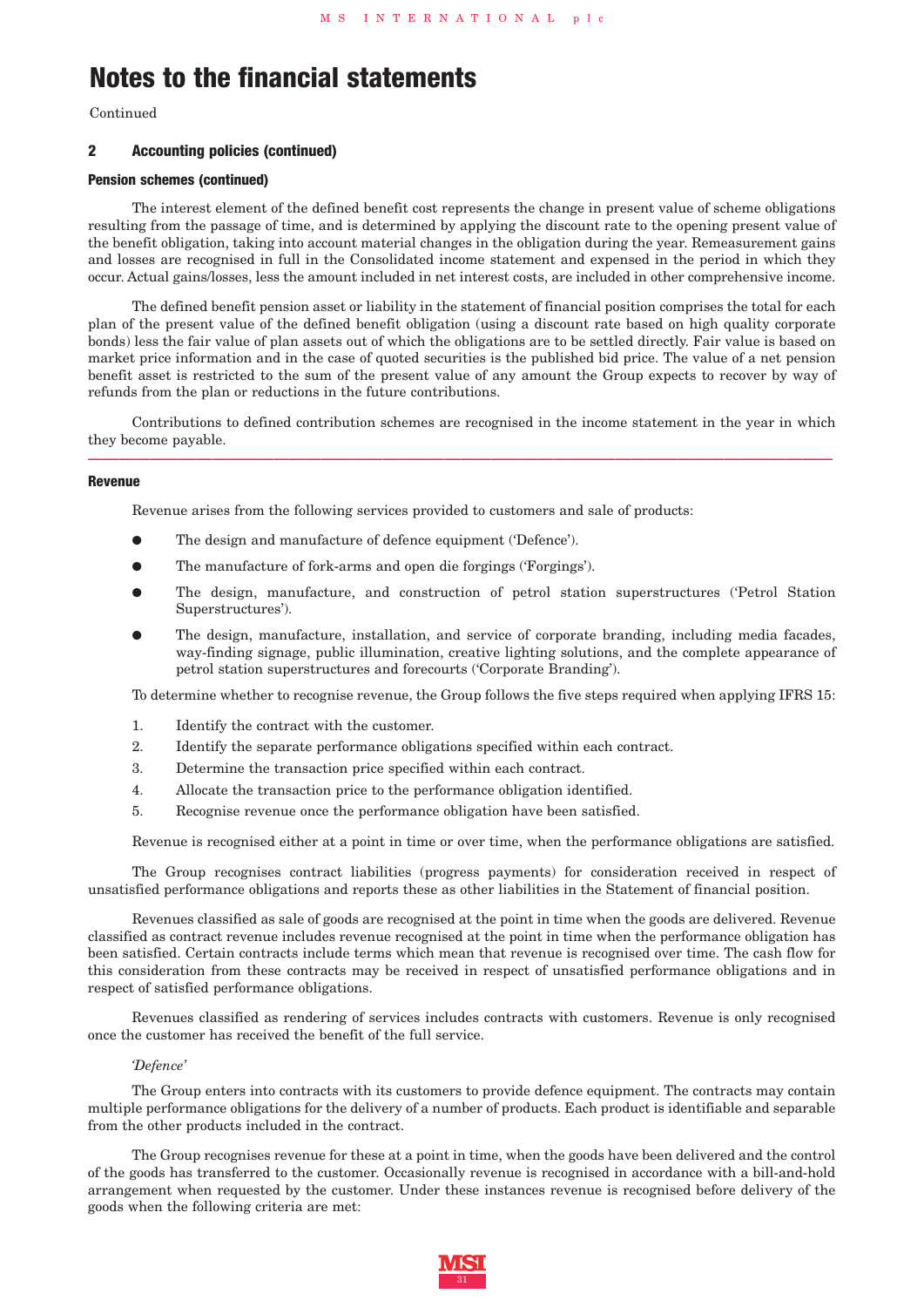Continued

### **2 Accounting policies (continued)**

### **Revenue (continued)**

- **●** the buyer requests a bill-and-hold arrangement
- **●** the goods must be ready for physical transfer to the customer and must be separately identified as belonging to the customer
- **●** ownership risks are passed to the customer

As part of the contracts entered into, customers may make payments to the Group in advance of the goods being delivered. These are classified as progress payments and are contract liabilities which are only recognised as revenue once the performance obligation has been satisfied.

#### *'Forgings'*

Revenue from the sale of fork-arms and open die forgings is recognised at a point in time upon delivery of the products, when or as the Group transfers control of the products to the customer. Customers are invoiced once control of the product has transferred to the customer.

#### *'Petrol Station Superstructures'*

The Group enters into contracts with its customers to provide petrol station superstructures. The contracts contain a single performance obligation for the delivery of the product.

The Group assesses each contract to determine whether revenue should be recognised at a point in time, when the product is delivered to the customer, or recognised over time, when the contracts stipulate that the Group is entitled to reward for performance to date. In order to establish the entitlement for performance to date, the Group considers if it has an enforceable right to payment for performance completed to date and the Group's performance to date does not create an asset with an alternative use to the Group. The majority of contracts have revenue which is measured at a point in time.

As part of the contracts entered into, customers may make payments to the Group in advance of the delivery of the product. These are classified as progress payments and are contract liabilities which are only recognised as revenue once the performance obligation has been satisfied.

#### *'Corporate Branding'*

The Group enters into contracts with its customers to perform the re-imaging of corporate branding and signage for various industries. Additional engagements include the repair and maintenance of images on petrol station forecourts.

Control of the goods does not pass to the customer until either the goods are delivered to site for material only projects, or on completion of installation for materials and installation projects. Accordingly, revenue is recognised at the point in time when this occurs.

As part of some of the contracts entered into, customers may make payments to the Group in advance of the goods being delivered. These are classified as progress payments and are contract liabilities which are only recognised as revenue once the performance obligation has been satisfied. **222222222222222222222222222222222222222222222222**

#### **Government grants**

Government grants are recognised where there is reasonable assurance that the grant will be received and all attaching conditions will be complied with. When the grant relates to an expense item, it is recognised as income over the period necessary to match the grant on a systematic basis to the costs that it is intended to compensate. Where the grant relates to an asset, the fair value is credited to a deferred income account and is released to the income statement over the expected useful life of the relevant asset by equal annual instalments.

During the year, the Group has received Covid-19 related government grants in the UK, the Netherlands, Poland, and the USA. These have been recognised as income within staff costs to match the labour costs the grant has compensated. Details of Covid-19 related government grants can be found in note 6. **222222222222222222222222222222222222222222222222**

#### **Taxes**

Income tax is charged or credited directly to other comprehensive income or equity if it relates to items that are credited or charged to, respectively, other comprehensive income or equity. Otherwise income tax is recognised in the income statement. **222222222222222222222222222222222222222222222222**

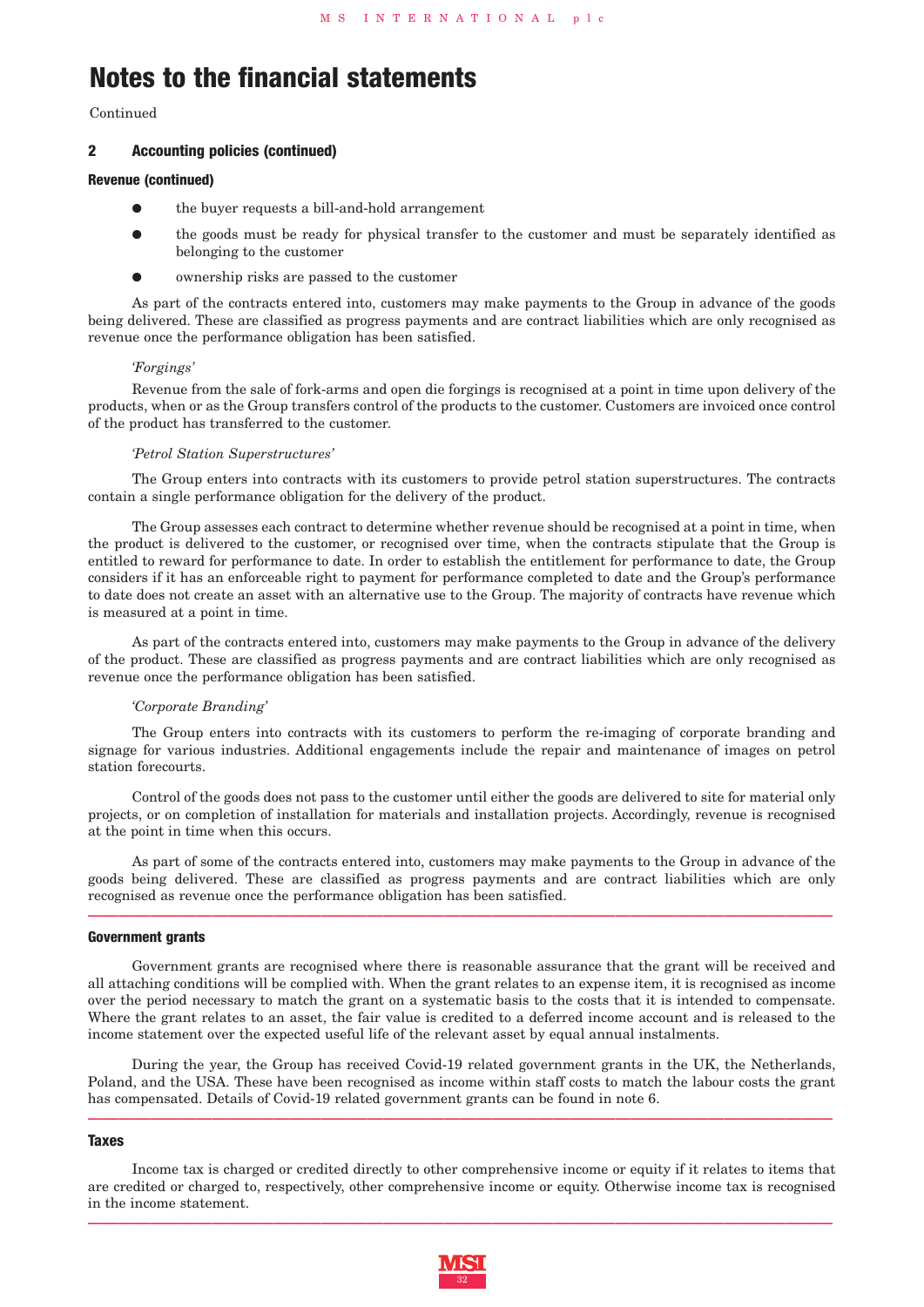Continued

# **2 Accounting policies (continued)**

# **Current tax**

Current tax assets and liabilities for the current and prior periods are measured at the amount expected to be recovered from or paid to the taxation authorities. The tax rates and tax laws used to compute the amount are those that are enacted or substantively enacted by the statement of financial position date. **222222222222222222222222222222222222222222222222**

### **Deferred income tax**

Deferred income tax is recognised on all temporary differences arising between the tax bases of assets and liabilities and their carrying amounts in the financial statements, with the following exceptions:

- where the temporary difference arises from the initial recognition of goodwill or of an asset or liability in a transaction that is not a business combination that at the time of the transaction affects neither accounting nor taxable profit or loss;
- **●** in respect of taxable temporary differences associated with investments in subsidiaries, associates and joint ventures, where the timing of the reversal of the temporary differences can be controlled and it is probable that the temporary differences will not reverse in the foreseeable future; and
- **●** deferred income tax assets are recognised only to the extent that it is probable that taxable profit will be available against which the deductible temporary differences, carried forward tax credits or tax losses can be utilised;

Deferred income tax assets and liabilities are measured on an undiscounted basis at the tax rates that are expected to apply when the related asset is realised or liability is settled, based on tax rates and laws enacted or substantively enacted at the statement of financial position date. **222222222222222222222222222222222222222222222222**

# **Dividends payable**

Dividends are recognised when they become legally payable. In the case of interim dividends this is when paid. In the case of final dividends this is when approved by the shareholders. **222222222222222222222222222222222222222222222222**

#### **Share-based payments**

The Group measures the cost of equity-settled transactions with employees by reference to the fair value of the equity instruments at the date at which they are granted and is recognised as an expense over the vesting period, which ends on the date on which the relevant employees become fully entitled to the award. Judgement is required in determining the most appropriate valuation model for a grant of equity instruments, depending on the terms and conditions of the grant. Management are also required to use judgement in determining the most appropriate inputs to the valuation model including expected life of the option, volatility and dividend yield. **222222222222222222222222222222222222222222222222**

# **Standards, amendments and Interpretations to existing Standards that are not yet effective and have not been adopted early by the Group**

At the date of authorisation of these financial statements, there are no new, but not yet effective, standards, amendments to existing standards, or interpretations that have been published by the IASB that will have a material impact on these financial statements. **222222222222222222222222222222222222222222222222**

# **3 Revenue**

The Group's revenue disaggregated by pattern of revenue recognition is as follows:

| ິ<br>$\sim$ $\sim$                                             | ັ             | 2021          | 2020   |
|----------------------------------------------------------------|---------------|---------------|--------|
|                                                                |               | £'000         | £'000  |
| Revenue recognised at a point in time<br>Rendering of services | 61,373<br>166 | 61,024<br>129 |        |
| Total revenue                                                  |               | 61,539        | 61,153 |

During the year the Group recognised £6,341,000 of revenue that was included in the contract liability balance at 30th April, 2020 (note 26). **222222222222222222222222222222222222222222222222**

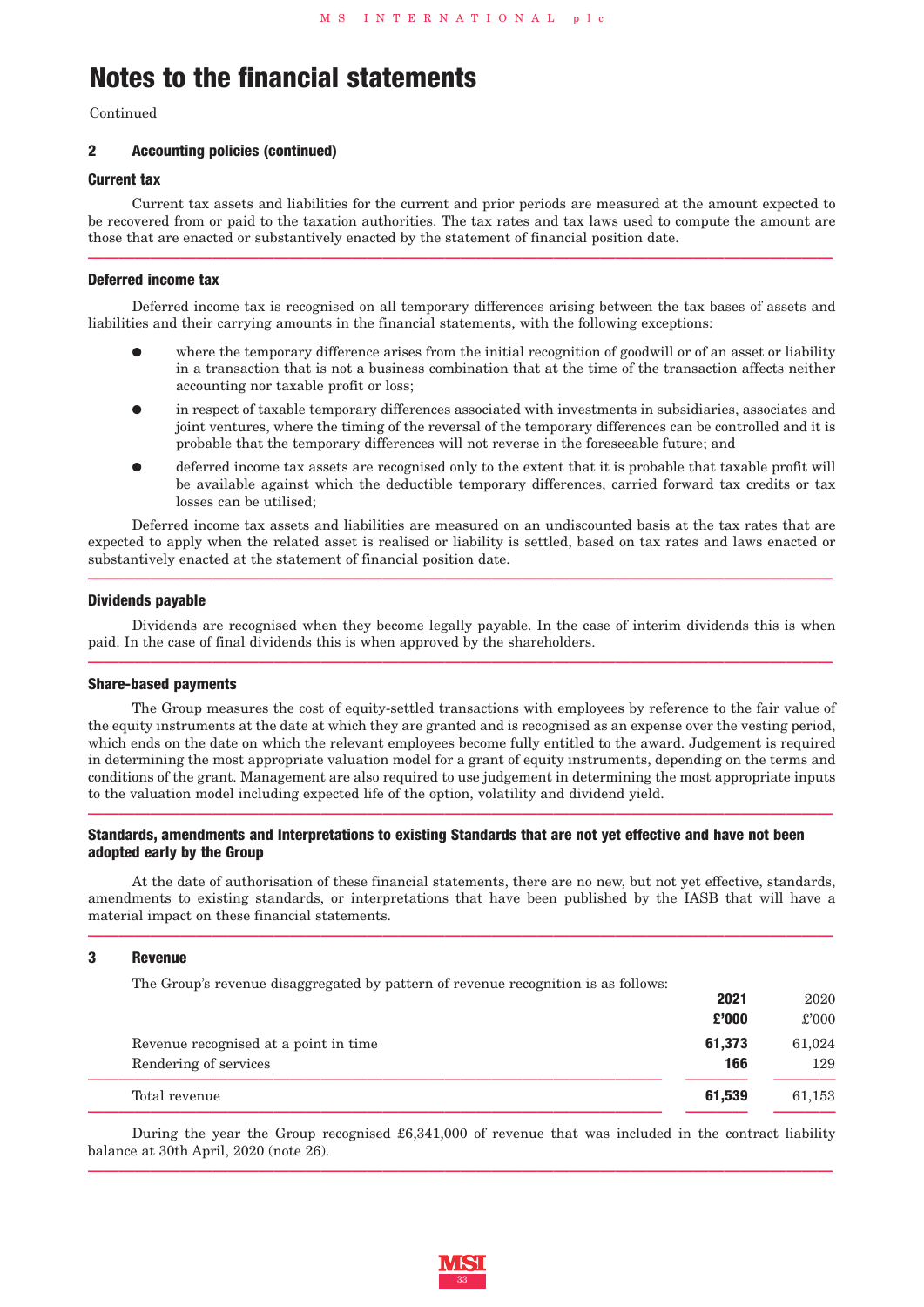Continued

### **4 Segment information**

The following table presents revenue and profit and certain assets and liability information regarding the Group's divisions for the years ended 30th April, 2021 and 30th April, 2020. The reporting format is determined by the differences in manufacture and services provided by the Group. The 'Defence' division is engaged in the design, manufacture, and service of defence equipment. The 'Forgings' division is engaged in the manufacture of forgings. The 'Petrol Station Superstructures' division is engaged in the design, manufacture, construction, branding, maintenance, and restyling of petrol station superstructures. The 'Corporate Branding' division is engaged in the design, manufacture, installation, and service of corporate brandings.

Management monitors the operating results of its business units separately for the purpose of making decisions about resource allocation and performance assessment. Group financing (including finance costs and finance revenue) and income taxes are managed on a group basis and are not allocated to operating segments.

|                                                                                                               |               | 'Defence'            |               | 'Forgings'                                             | Petrol Station<br>Superstructures' |                       |                          | 'Corporate<br>Branding' | Total                          |                     |
|---------------------------------------------------------------------------------------------------------------|---------------|----------------------|---------------|--------------------------------------------------------|------------------------------------|-----------------------|--------------------------|-------------------------|--------------------------------|---------------------|
|                                                                                                               | 2021<br>£'000 | 2020<br>£'000        | 2021<br>£'000 | 2020<br>£'000                                          | 2021<br>£'000                      | 2020<br>$\pounds 000$ | 2021<br>£'000            | 2020<br>$\pounds 000$   | 2021<br>£'000                  | 2020<br>£'000       |
| <b>Segmental revenue</b><br>Total revenue<br>Revenue from other segments                                      |               | 27,078 23,464        |               | 9,970 11,482 11,774 12,296 12,972 14,420               | (145)                              | (386)                 | (110)                    | (123)                   | 61,794 61,662<br>(255)         | (509)               |
| Revenue from external customers                                                                               |               | 27,078 23,464        |               | 9,970 11,482 11,629 11,910 12,862 14,297 61,539 61,153 |                                    |                       |                          |                         |                                |                     |
| <b>Segment result</b><br>Operating profit/(loss)<br>Share of net profit of joint venture<br>Net finance costs | 2,570         | (289)                | 425           | (340)                                                  | 448                                | 3                     |                          | $(1,657)$ $(2,493)$     | 1,786<br>28<br>(222)           | (3,119)<br>(134)    |
| Profit/(loss) before taxation<br>Taxation                                                                     |               |                      |               |                                                        |                                    |                       |                          |                         | 1,592<br>(415)                 | (3,253)<br>762      |
| Profit/(loss) for the year                                                                                    |               |                      |               |                                                        |                                    |                       |                          |                         | 1,177                          | (2, 491)            |
| <b>Segmental assets</b><br>Assets attributable to segments<br>Unallocated assets*                             |               | <b>35,414</b> 26,666 | 4,066         | 3,570                                                  | 8,492                              | 8,382                 |                          | 8,468 10,740            | 56,440 49,358<br>17,952 17,047 |                     |
| Total assets                                                                                                  |               |                      |               |                                                        |                                    |                       |                          |                         | 74,392 66,405                  |                     |
| <b>Segmental liabilities</b><br>Liabilities attributable<br>to segments<br>Unallocated liabilities*           |               | 24,795 16,639        | 2,445         | 1,285                                                  | 2,970                              | 2,274                 | 3,510                    | 4,922                   | 33,720 25,120                  | 9,636 11,157        |
| <b>Total liabilities</b>                                                                                      |               |                      |               |                                                        |                                    |                       |                          |                         | 43,356 36,277                  |                     |
| <b>Other segmental information</b><br>Capital expenditure<br>Depreciation<br>Amortisation<br>Impairment       | 440<br>176    | 80<br>222            | 24<br>545     | 62<br>620                                              | 131<br>377<br>55                   | 293<br>346<br>180     | 186<br>263<br>182<br>348 | 286<br>235<br>180       | 781<br>1,361<br>237<br>348     | 721<br>1,423<br>360 |

\* Unallocated assets include certain fixed assets (including all UK properties), current assets and deferred income tax assets. Unallocated liabilities include the defined pension benefit scheme liability, the deferred income tax liability, and certain current liabilities.

Assets and liabilities attributable to segments comprise the assets and liabilities of each segment adjusted to reflect the elimination of the cost of investment in subsidiaries and the provision of financing loans provided by MS INTERNATIONAL plc.

Revenue between segments is determined on an arm's length basis. Segment results, assets, and liabilities include items directly attributable to the segment as well as those that can be allocated on a reasonable basis.

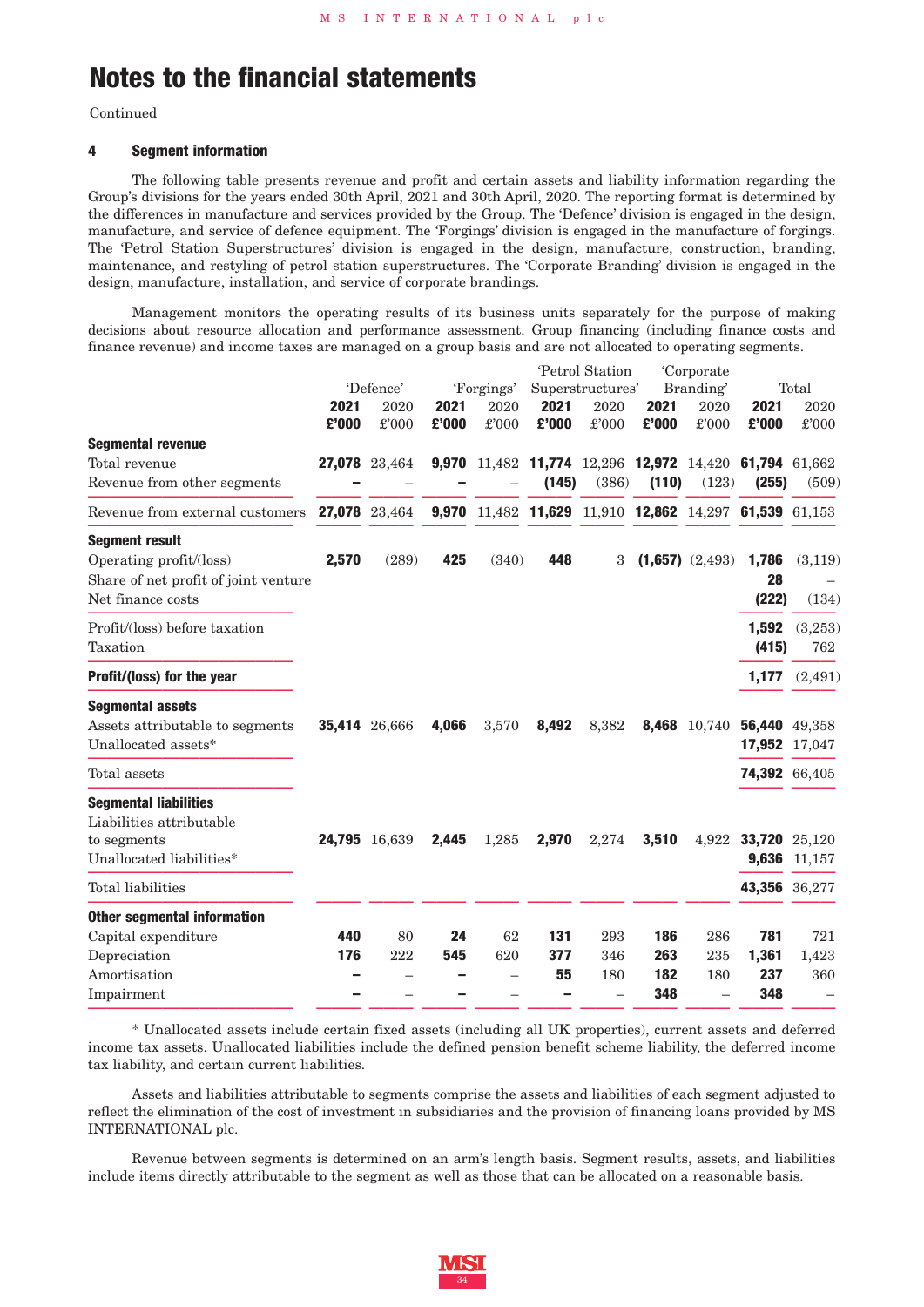Continued

### **4 Segment information (continued)**

### **Geographical analysis**

The following table presents revenue and expenditure and certain assets and liabilities information by geographical segment for the years ended 30th April, 2021 and 30th April, 2020. The Group's geographical segments are based on the location of the Group's assets.

|        |                |                |                |        |                | Total    |               |
|--------|----------------|----------------|----------------|--------|----------------|----------|---------------|
| 2021   | 2020           | 2021           | 2020           | 2021   | 2020           | 2021     | 2020          |
| £'000  | $\pounds$ '000 | £'000          | $\pounds$ '000 | £'000  | $\pounds$ '000 | £'000    | $\pounds 000$ |
| 41,191 | 39,191         | 12,987         | 14,538         | 7,361  | 7.424          | 61.539   | 61,153        |
| 17.373 | 17,803         | 3,706          | 5,017          | 3,764  | 4,520          | 24,843   | 27,340        |
| 39,457 | 29,004         | 6,899          | 8,378          | 3,193  | 1,683          | 49.549   | 39,065        |
| 32,516 | 30,473         | 3,729          | 5,051          | 7.111  | 753            | 43,356   | 36,277        |
| 644    | 477            | 137            | 244            |        |                | 781      | 721           |
|        |                | United Kingdom |                | Europe |                | Americas |               |

Revenue disaggregated by destination is shown as follows:

|                     | 2021   |      | 2020   |       |
|---------------------|--------|------|--------|-------|
|                     | £'000  | %    | £'000  | $\%$  |
| United Kingdom      | 22,259 | 36%  | 21,036 | 34%   |
| Europe              | 26,574 | 43%  | 30,748 | 50%   |
| USA & South America | 7,361  | 12%  | 8,401  | 14%   |
| Rest of World       | 5,345  | 9%   | 968    | $2\%$ |
| Total revenue       | 61,539 | 100% | 61,153 | 100%  |

The Group's largest customer, which is reported in the 'Defence' division, contributed 14.9% to the Group's revenue (2020: 20.7% in the 'Defence' division). Only one other customer, also in the 'Defence' division, contributed more than 10% to the Group's revenue with a contribution of 11.3% (2020: 13.0% in the 'Defence' division). **222222222222222222222222222222222222222222222222**

### **5 Group operating profit**

|                                                                                             | 2021    | 2020           |
|---------------------------------------------------------------------------------------------|---------|----------------|
| Profit/(loss) before taxation is stated after charging/(crediting):                         | £'000   | $\pounds$ '000 |
| Depreciation of tangible assets – owned assets                                              | 1,361   | 1,423          |
| Depreciation of right-of-use assets                                                         | 305     | 248            |
| Amortisation of intangible assets acquired on business combinations                         | 237     | 360            |
| Impairment of intangible assets                                                             | 348     |                |
| Profit on sale of tangible assets                                                           | (74)    | (104)          |
| Short-term and low value leases                                                             | 135     | 144            |
| Government grant: coronavirus job retention income                                          | (1,690) | (240)          |
| Foreign exchange losses                                                                     | 209     | 112            |
| Cost of inventories recognised as an expense                                                | 29,880  | 36,606         |
| Research and development costs                                                              | 1,064   | 2,077          |
| Defined contribution pension expense                                                        | 217     | 220            |
| Share options expense                                                                       | 29      |                |
| Past service pension costs: guaranteed minimum pension equalisation<br>adjustment (note 24) | 205     |                |
| Fees payable to the Group's auditor and associates:                                         |         |                |
| For the audit of the Group's financial statements                                           | 86      | 71             |
| For the audit of the Group's subsidiary companies' financial statements                     | 60      | 32             |
| For audit related services                                                                  | 15      | 15             |
| Total administrative expenses are included within Group operating profit.                   |         |                |

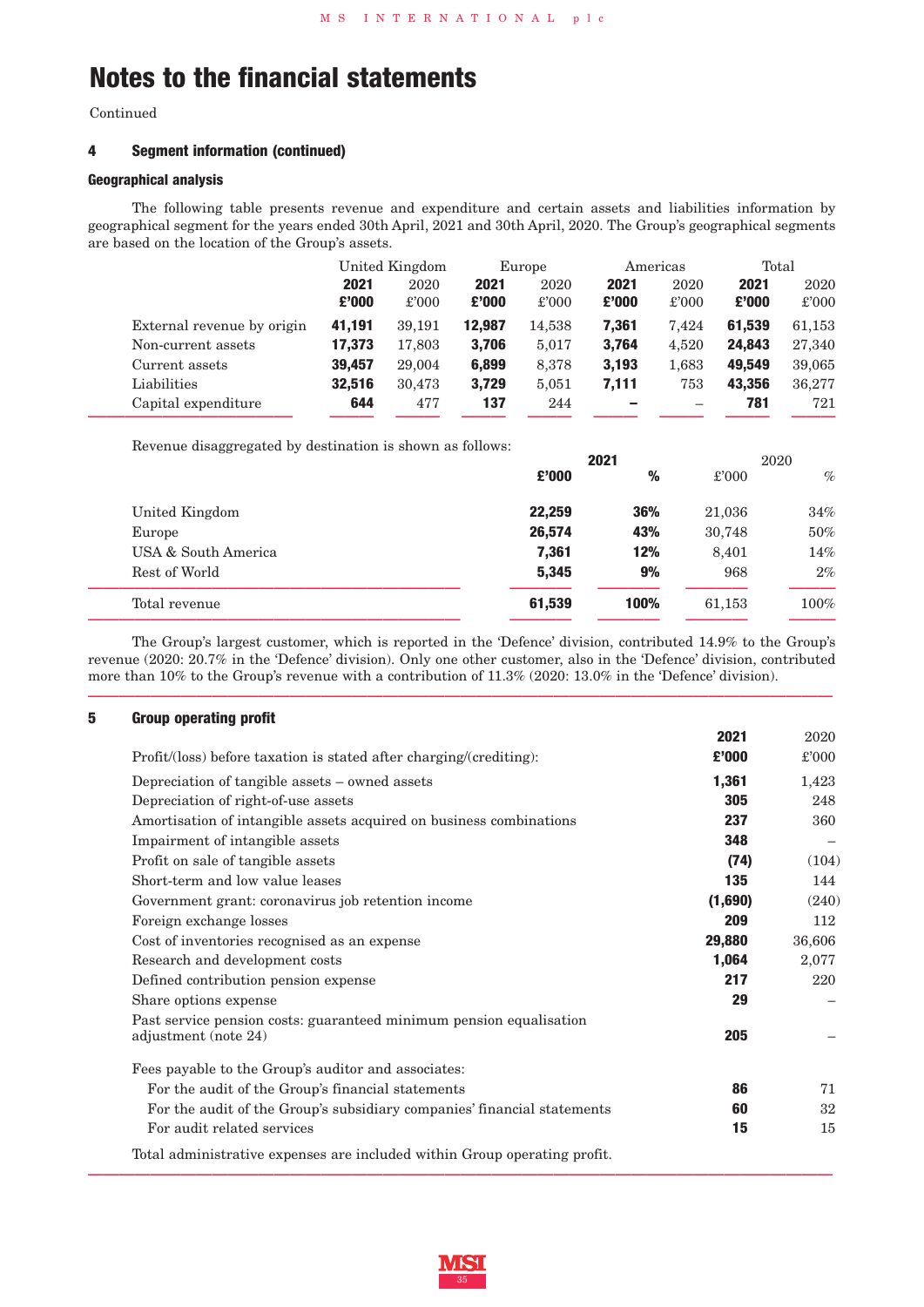Continued

## **6 Employee Information**

The average number of employees, including executive directors, during the period was as follows:

|                | 2021          | 2020   |
|----------------|---------------|--------|
|                | <b>Number</b> | Number |
| Production     | 243           | 252    |
| Technical      | 72            | 66     |
| Distribution   | 32            | 45     |
| Administration | 96            | 85     |
|                | 443           | 448    |

## **(a) Staff costs**

Including executive directors, employment costs were as follows:

|                                         | 2021    | 2020           |
|-----------------------------------------|---------|----------------|
|                                         | £'000   | $\pounds$ '000 |
| Wages and salaries                      | 17,420  | 17,133         |
| Coronavirus job retention scheme income | (1,690) | (240)          |
| Social security costs                   | 3,263   | 2,629          |
| Pension costs                           | 557     | 870            |
| Share options expense                   | 29      |                |
|                                         | 19,579  | 20,392         |
|                                         |         |                |

|     | The Coronavirus job retention scheme income has been received in the following countries: |       |                |  |  |
|-----|-------------------------------------------------------------------------------------------|-------|----------------|--|--|
|     |                                                                                           | 2021  | 2020           |  |  |
|     |                                                                                           | £'000 | $\pounds$ '000 |  |  |
|     | UK                                                                                        | 313   | 240            |  |  |
|     | The Netherlands                                                                           | 1,113 |                |  |  |
|     | <b>USA</b>                                                                                | 254   |                |  |  |
|     | Poland                                                                                    | 10    |                |  |  |
|     |                                                                                           | 1,690 | 240            |  |  |
| (b) | <b>Directors' emoluments</b>                                                              |       |                |  |  |
|     |                                                                                           | 2021  | 2020           |  |  |
|     |                                                                                           | £'000 | £'000          |  |  |
|     | Aggregate directors' emoluments (note 30)                                                 | 1,570 | 1,300          |  |  |
|     | Pension contributions                                                                     | 42    | 33             |  |  |
|     | Share option expense                                                                      | 13    |                |  |  |

Directors' emoluments are considered further within the Directors' remuneration report presented on pages <sup>73</sup> to 75. **<sup>222222222222222222222222222222222222222222222222</sup>**

**1,625** 1,333 **<sup>2222222222222222222222222222222222222</sup> <sup>2222</sup> <sup>2222</sup>**

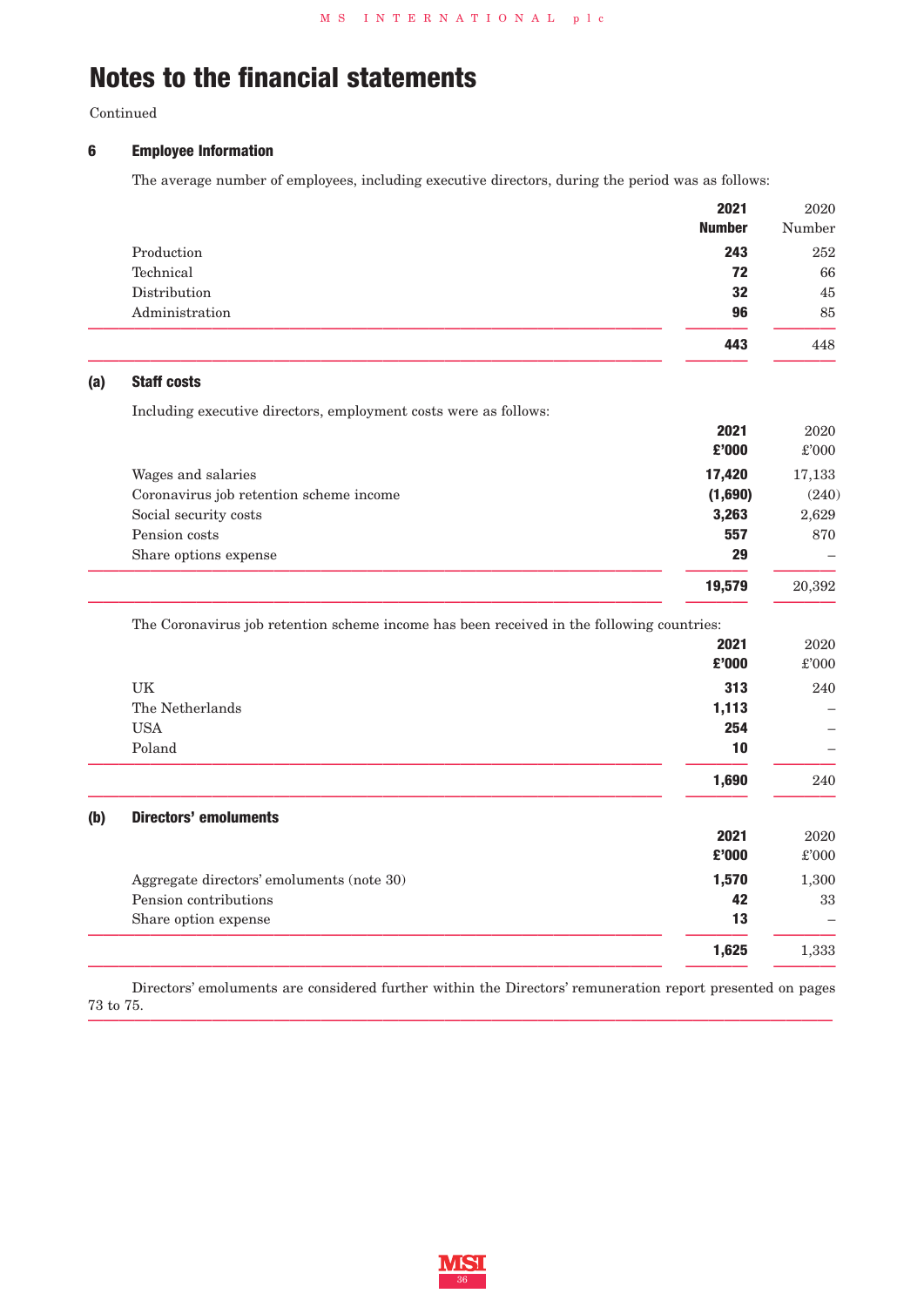Continued

## **7 Finance income and expense**

|      |                                                   | 2021<br>£'000 | 2020<br>£'000 |
|------|---------------------------------------------------|---------------|---------------|
|      | Bank interest income                              | 10            | 133           |
|      | Finance income                                    | 10            | 133           |
|      | Bank overdraft interest                           | (60)          | (67)          |
|      | Interest on leases                                | (30)          | (36)          |
|      | Other interest                                    | (2)           |               |
|      | Interest paid                                     | (92)          | (103)         |
|      | Pension scheme interest                           | (140)         | (164)         |
|      | Finance expense                                   | (232)         | (267)         |
|      | Net finance expense                               | (222)         | (134)         |
| 8(a) | <b>Taxation</b>                                   |               |               |
|      | The charge for taxation comprises:                |               |               |
|      |                                                   | 2021          | 2020          |
|      |                                                   | £'000         | £'000         |
|      | <b>Current tax</b>                                |               |               |
|      | United Kingdom corporation tax                    | 410           | (510)         |
|      | Adjustments in respect of previous years          | 25            | 165           |
|      | Foreign corporation tax                           | 30            | (203)         |
|      | Group current tax expense/(credit)                | 465           | (548)         |
|      | Deferred tax (note 17)                            |               |               |
|      | Origination and reversal of temporary differences | (40)          | (95)          |
|      | Adjustments in respect of previous years          | (10)          | (153)         |
|      | Difference in applicable tax rate                 |               | 34            |
|      | Group deferred tax credit                         | (50)          | (214)         |
|      | Total tax expense/(credit) on profit/(loss)       | 415           | (762)         |

| Deferred tax charged/(credited) through other comprehensive income |       |       |
|--------------------------------------------------------------------|-------|-------|
| Deferred tax on measurement gains on pension scheme current year   | (230) | 545   |
| Deferred tax on revaluation surplus on land and buildings          |       | (110) |
| Deferred tax in the Consolidated statement of comprehensive income | (230) | 435   |

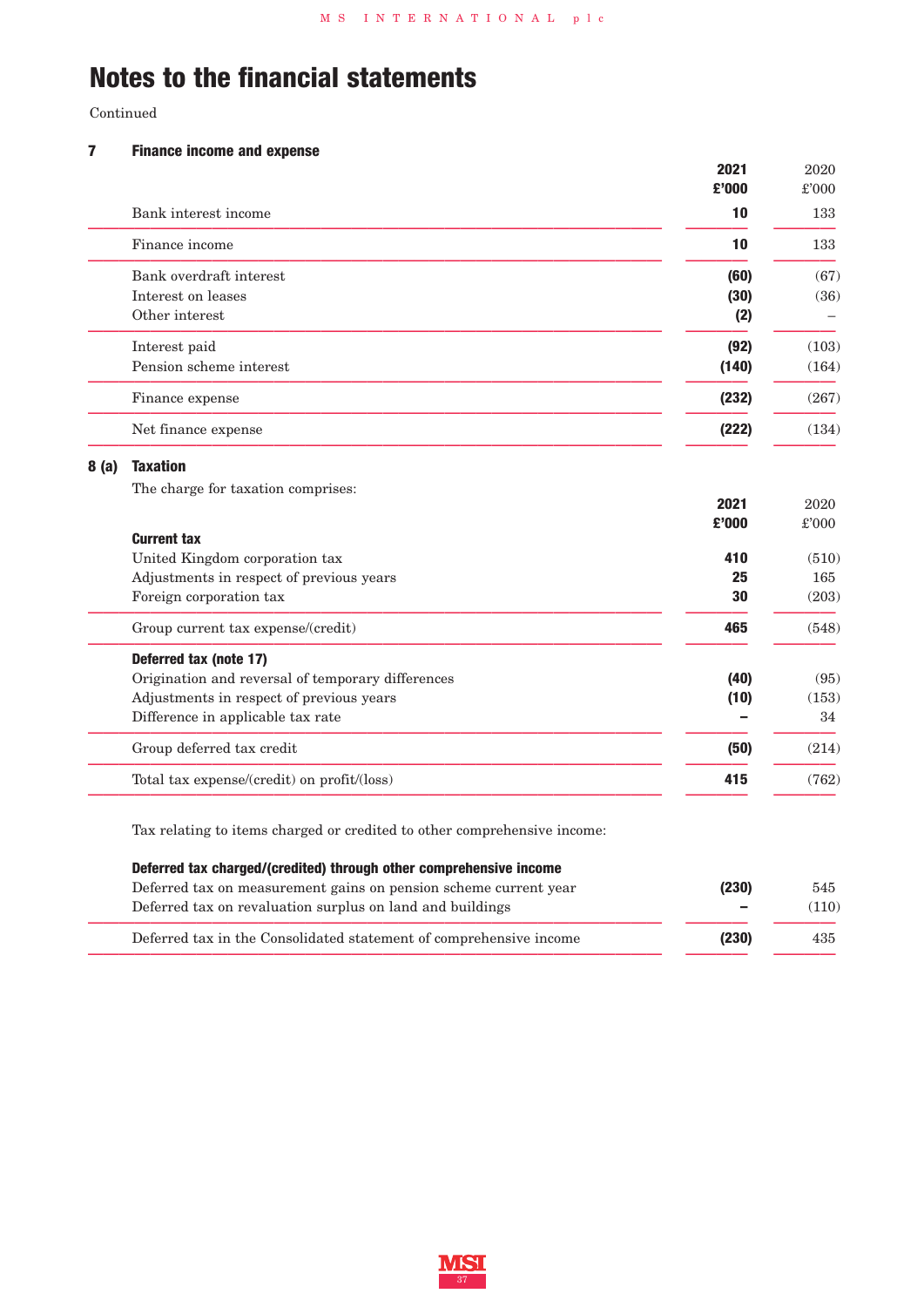Continued

#### **8 (b) Factors affecting the tax charge for the year**

The tax charge/(credit) assessed for the year is higher than (2020: lower than) the standard rate of corporation tax in the UK of 19% (2020 – 19%). The differences are explained below:

|                                                                                        | 2021<br>£'000 | 2020<br>£'000 |
|----------------------------------------------------------------------------------------|---------------|---------------|
| Profit/(loss) before tax                                                               | 1,592         | (3,253)       |
| Profit/(loss) multiplied by standard rate of corporation tax of $19\%$ (2020 – $19\%)$ | 302           | (618)         |
| Effects of:                                                                            |               |               |
| Expenses not deductible for tax purposes                                               | (164)         | (420)         |
| Adjustments in respect of overseas tax rates                                           | 262           | 230           |
| Current tax adjustment in respect of previous years                                    | 25            | 165           |
| Deferred tax adjustment in respect of previous years                                   | (10)          | (153)         |
| Deferred tax adjustment in respect of different applicable rates                       |               | 34            |
| Total taxation expense/(credit) for the year                                           | 415           | (762)         |

#### **8 (c) Factors affecting future tax charge**

The March 2021 Budget announced an increase in the UK standard rate of corporation tax to 25% from 1st April, 2023. The legislation received Royal Assent on 10th June, 2021 so was substantively enacted after the reporting date. Deferred tax at 30th April, 2021 has therefore been provided at 19%.

The overall effect of the forthcoming increase in the main UK corporation tax rate to 25%, had it been enacted at the reporting date, would have led to an increase in the deferred tax asset of approximately £510,000 and an increase in the deferred tax liability of approximately £450,000. The increase in the main rate of UK corporation tax from April 2023 is unlikely to have a material effect on the annual tax charge in the Group's accounts arising from the reversal of timing differences recognised through the Consolidated income statement.

Deferred tax in relation to intangibles recognised on the acquisition of 'MSI-Sign Group B.V.' has been provided at 25%, being the main corporation tax rate in The Netherlands. **222222222222222222222222222222222222222222222222**

#### **9 Earnings per share**

The calculation of basic earnings per share of 7.2p (2020 – loss per share of 15.1p) is based on the profit for the year attributable to equity holders of the parent of £1,177,000 (2020 – loss of £2,491,000) and on a weighted average number of ordinary shares in issue of 16,342,816 (2020 – 16,504,491). At 30th April, 2021 there were 380,000  $(2020 - 400,000)$  potentially dilutive shares on option with a weighted average effect of  $391,667$   $(2020 - 400,000)$ giving a diluted earnings per share of 7.0p (2020 – loss per share of 15.1p).

|                                                                                                                                                                          | 2021<br>£'000                           | 2020<br>$\pounds 000$                   |
|--------------------------------------------------------------------------------------------------------------------------------------------------------------------------|-----------------------------------------|-----------------------------------------|
| Number of ordinary shares in issue at start of the year<br>Cancellation of ordinary shares during the year                                                               | 18,396,073<br>(555,000)                 | 18,396,073                              |
| Number of ordinary shares in issue at the end of the year                                                                                                                | 17,841,073                              | 18,396,073                              |
| Weighted average number of shares in issue<br>Less weighted average number of shared held in the ESOT<br>Less weighted average number of shares purchased by the Company | 18,234,198<br>(245, 048)<br>(1,646,334) | 18,396,073<br>(245, 048)<br>(1,646,334) |
| Weighted average number of shares to be used in basic EPS calculation<br>Weighted average number of the $380,000(2020 - 400,000)$ potentially dilutive shares            | 16,342,816<br>391,667                   | 16,504,691<br>400,000                   |
| Weighted average diluted shares                                                                                                                                          | 16,734,483                              | 16,904,691                              |
| Profit/(loss) for the year attributable to equity holders of the parent in $\pounds$<br>Basic earnings/(loss) per share<br>Diluted earnings/(loss) per share             | 1,177,000<br>7.2p<br>7.0p               | (2,491,000)<br>(15.1p)<br>(15.1p)       |

The prior year diluted loss per share is the same as the basic loss per share as the impact of potential dilutive shares is anti-dilutive and therefore not recognised. **222222222222222222222222222222222222222222222222**

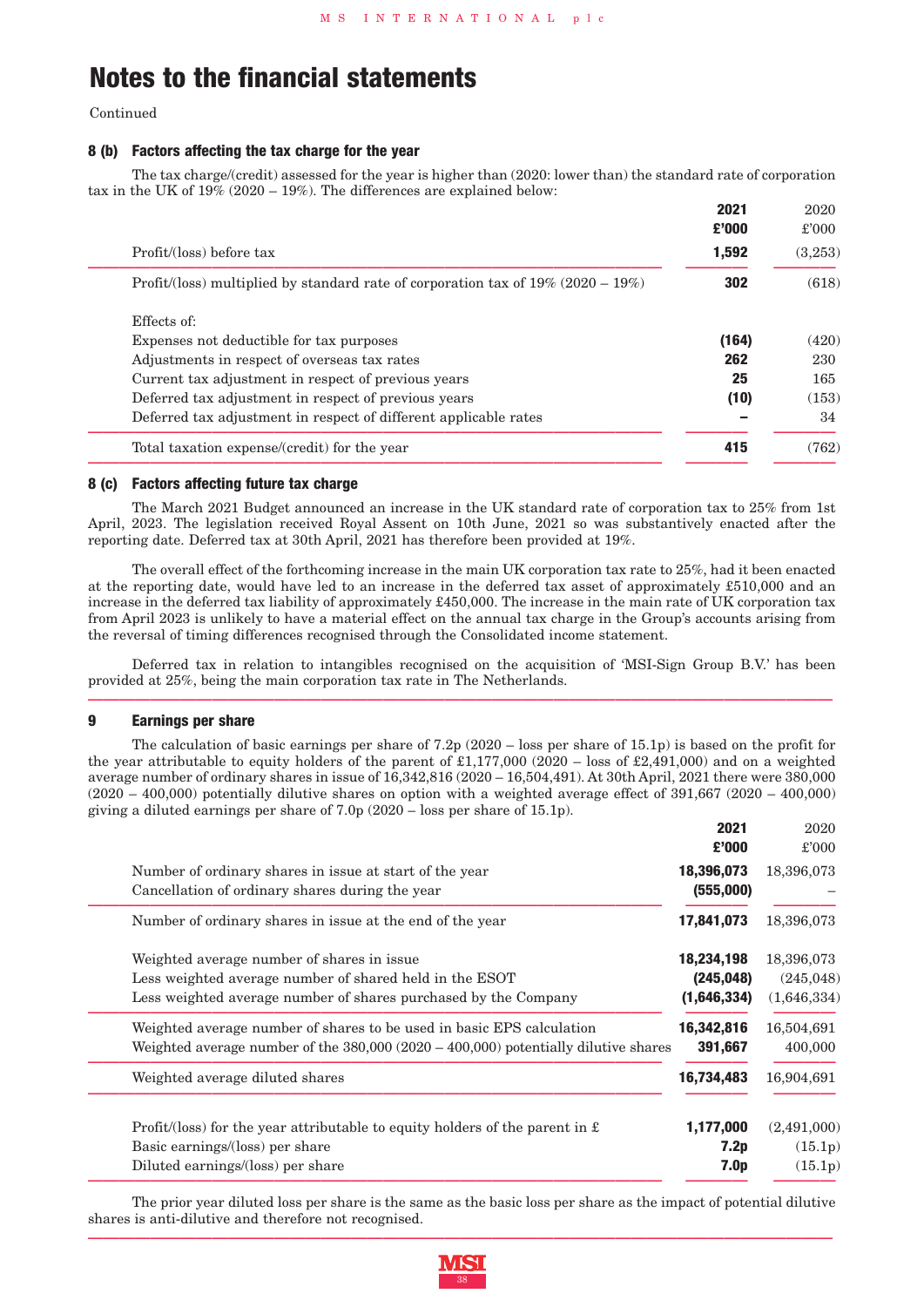Continued

## **10 Dividends paid and proposed**

| 2020  |
|-------|
| £'000 |
|       |
| 1,073 |
| 289   |
| 1,362 |
|       |
| 289   |
|       |

## **11 Property, plant, and equipment**

|     |                                      | Freehold<br>property<br>£'000 | Plant and<br>equipment<br>$\pounds 000$ | <b>Total</b><br>£'000 |
|-----|--------------------------------------|-------------------------------|-----------------------------------------|-----------------------|
| (a) | <b>Group</b>                         |                               |                                         |                       |
|     | <b>Cost or valuation</b>             |                               |                                         |                       |
|     | At 27th April, 2019                  | 17,706                        | 15,585                                  | 33,291                |
|     | Additions                            |                               | 721                                     | 721                   |
|     | Disposals                            |                               | (736)                                   | (736)                 |
|     | Acquisition                          |                               | 351                                     | 351                   |
|     | Exchange differences                 | 40                            | (63)                                    | (23)                  |
|     | At 30th April, 2020                  | 17,746                        | 15,858                                  | 33,604                |
|     | Additions                            | 234                           | 547                                     | 781                   |
|     | Disposals                            |                               | (756)                                   | (756)                 |
|     | Acquisition (note 16)                |                               | 30                                      | 30                    |
|     | Exchange differences                 | (389)                         | (173)                                   | (562)                 |
|     | At 30th April, 2021                  | 17,591                        | 15,506                                  | 33,097                |
|     | <b>Accumulated depreciation</b>      |                               |                                         |                       |
|     | At 27th April, 2019                  | 662                           | 12,203                                  | 12,865                |
|     | Depreciation charge for the year     | 316                           | 1,107                                   | 1,423                 |
|     | Disposals                            |                               | (712)                                   | (712)                 |
|     | Exchange differences                 | (8)                           | (75)                                    | (83)                  |
|     | At 30th April, 2020                  | 970                           | 12,523                                  | 13,493                |
|     | Depreciation charge for the year     | 311                           | 1,050                                   | 1,361                 |
|     | Disposals                            |                               | (733)                                   | (733)                 |
|     | Exchange differences                 | (39)                          | (98)                                    | (137)                 |
|     | At 30th April, 2021                  | 1,242                         | 12,742                                  | 13,984                |
|     | Net book value at 30th April, 2021   | 16,349                        | 2,764                                   | 19,113                |
|     | Net book value at 30th April, 2020   | 16,776                        | 3,335                                   | 20,111                |
|     | <b>Analysis of cost or valuation</b> |                               |                                         |                       |
|     | At professional valuation            | 12,300                        |                                         | 12,300                |
|     | At cost                              | 5,291                         | 15,506                                  | 20,797                |
|     | At 30th April, 2021                  | 17,591                        | 15,506                                  | 33,097                |
|     | <b>Analysis of cost or valuation</b> |                               |                                         |                       |
|     | At professional valuation            | 12,300                        |                                         | 12,300                |
|     | At cost                              | 5,446                         | 15,858                                  | 21,304                |
|     | At 30th April, 2020                  | 17,746                        | 15,858                                  | 33,604                |
|     |                                      |                               |                                         |                       |

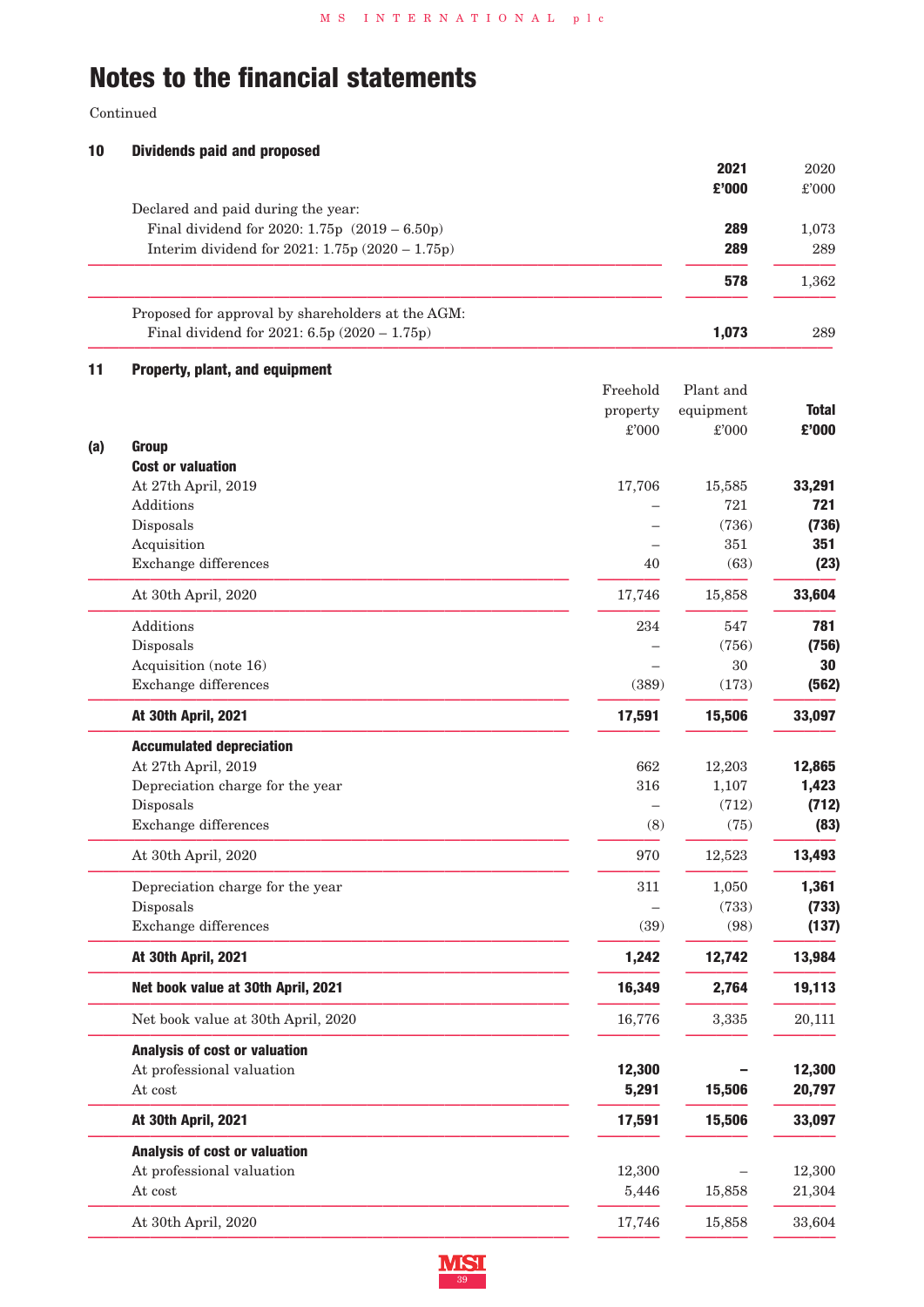Continued

### **11 Property, plant, and equipment (continued)**

|     |                                    | Freehold | Plant and     |              |
|-----|------------------------------------|----------|---------------|--------------|
|     |                                    | property | equipment     | <b>Total</b> |
|     |                                    | £'000    | $\pounds 000$ | £'000        |
| (b) | <b>Company</b>                     |          |               |              |
|     | <b>Cost or valuation</b>           |          |               |              |
|     | At 27th April, 2019                |          | 9,283         | 9,283        |
|     | Additions                          |          | 409           | 409          |
|     | Disposals                          |          | (662)         | (662)        |
|     | At 30th April, 2020                |          | 9,030         | 9,030        |
|     | Additions                          |          | 252           | 252          |
|     | Disposals                          |          | (620)         | (620)        |
|     | At 30th April, 2021                |          | 8,662         | 8,662        |
|     | <b>Accumulated depreciation</b>    |          |               |              |
|     | At 27th April, 2019                |          | 8,018         | 8,018        |
|     | Depreciation charge for the year   |          | 544           | 544          |
|     | Disposals                          |          | (653)         | (653)        |
|     | At 30th April, 2021                |          | 7,909         | 7,909        |
|     | Depreciation charge for the year   |          | 438           | 438          |
|     | Disposals                          |          | (620)         | (620)        |
|     | At 30th April, 2021                |          | 7,727         | 7,727        |
|     | Net book value at 30th April, 2021 |          | 935           | 935          |
|     | Net book value at 30th April, 2020 |          | 1,121         | 1,121        |
|     | Analysis of cost or valuation      |          |               |              |
|     | At professional valuation          |          |               |              |
|     | At cost                            |          | 8,662         | 8,662        |
|     | At 30th April, 2021                |          | 8,662         | 8,662        |
|     | Analysis of cost or valuation      |          |               |              |
|     | At professional valuation          |          |               |              |
|     | At cost                            |          | 9,283         | 9,283        |
|     | At 30th April, 2020                |          | 9,283         | 9,283        |
|     |                                    |          |               |              |

**(c)** Within the Group, depreciation has not been charged on freehold land which is included at a book value of £4,326,000 (2020 – £4,683,000) at 30th April, 2021. The Company does not hold any freehold land.

**(d)** On 11th November, 2017, 26th July, 2017 and 28th March, 2018 the Group's land and buildings, which consist of manufacturing and office facilities in the UK, Poland and USA were valued by Dove Haigh Phillips (UK), KonSolid-Nieruchomosci (Poland) and Real Estate & Appraisal Services Inc (USA). Management determined that these constitute one class of asset under IFRS 13 (designated as level 3 fair value assets), based on the nature, characteristics and risks of the properties.

If land and buildings were valued using the cost method, carrying amounts would be £10,901,000 (2020 - £11,263,000) at 30th April, 2021.

The UK properties were valued on the basis of an existing use value in accordance with the Appraisal and Valuation Standards (5th Edition) published by the Royal Institution of Chartered Surveyors. The Polish property was valued based on the income approach, converting anticipated future benefits in the form of rental income into present value. The US property was valued on an income and market value basis. For all properties, there is no difference between current use and highest and best use.

The Polish and US property valuations were sufficiently close to their carrying value such that the valuations were not processed.

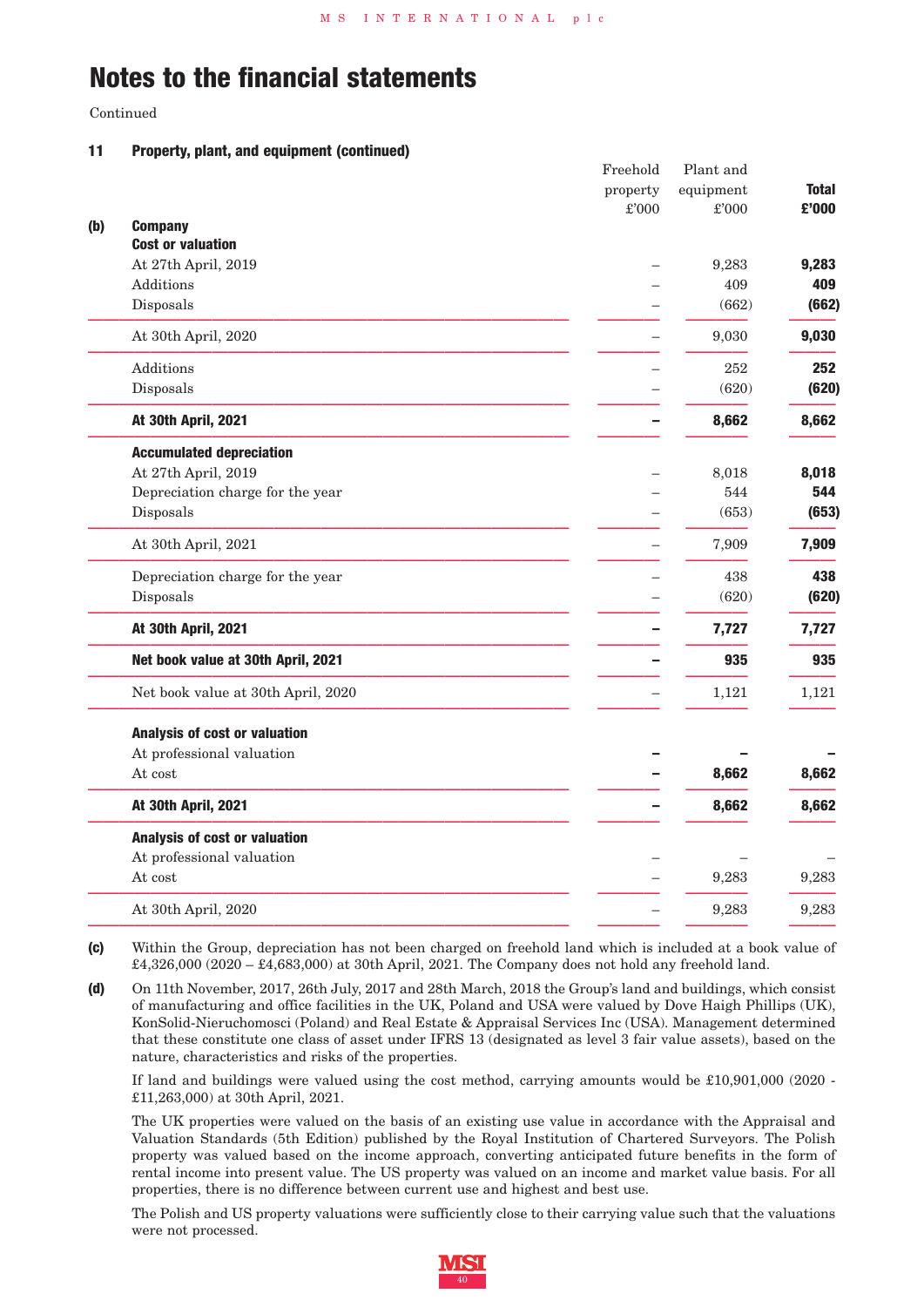Continued

### **11 Property, plant, and equipment (continued)**

**(e)** On 30th April, 2018, the freehold property in the UK was transferred from the Company to 'MS INTERNATIONAL Estates Ltd', a wholly owned subsidiary of the Group, at the balance sheet value as at 28th April, 2018. In addition certain plant and equipment relating to the maintenance and functioning of the freehold property was transferred from the Company to 'MS INTERNATIONAL Estates Ltd' at net book value. This transfer has resulted in the transfer of the revaluation reserve of £6,055,000 to other reserves in the Company. **222222222222222222222222222222222222222222222222**

### **12 Leases**

### **(a) Right-of-use assets**

| <b>Group</b>                       | Freehold<br>property<br>£'000 | Plant and<br>equipment<br>£'000 | <b>Total</b><br>£'000 |
|------------------------------------|-------------------------------|---------------------------------|-----------------------|
| <b>Cost or valuation</b>           |                               |                                 |                       |
| At 30th April, 2019                |                               |                                 |                       |
| IFRS 16 adjustment                 | 755                           | 26                              | 781                   |
| Additions                          | 162                           | 24                              | 186                   |
| Acquisition of subsidiary          | 501                           |                                 | 501                   |
| Exchange differences               | (15)                          |                                 | (15)                  |
| At 30th April, 2020                | 1,403                         | 50                              | 1,453                 |
| Disposal                           | (517)                         | (29)                            | (546)                 |
| Exchange differences               | 9                             |                                 | 9                     |
| At 30th April, 2021                | 895                           | 21                              | 916                   |
| <b>Accumulated depreciation</b>    |                               |                                 |                       |
| At 30th April, 2019                |                               |                                 |                       |
| Depreciation charge for the year   | 228                           | 20                              | 248                   |
| Exchange differences               | (9)                           |                                 | (9)                   |
| At 30th April, 2020                | 219                           | 20                              | 239                   |
| Depreciation charge for the year   | 288                           | 17                              | 305                   |
| Disposals                          | (127)                         | (24)                            | (151)                 |
| Exchange differences               | (7)                           |                                 | (7)                   |
| At 30th April, 2021                | 373                           | 13                              | 386                   |
| Net book value at 30th April, 2021 | 522                           | 8                               | 530                   |
| Net book value at 30th April, 2020 | 1,184                         | 30                              | 1,214                 |
|                                    |                               |                                 |                       |

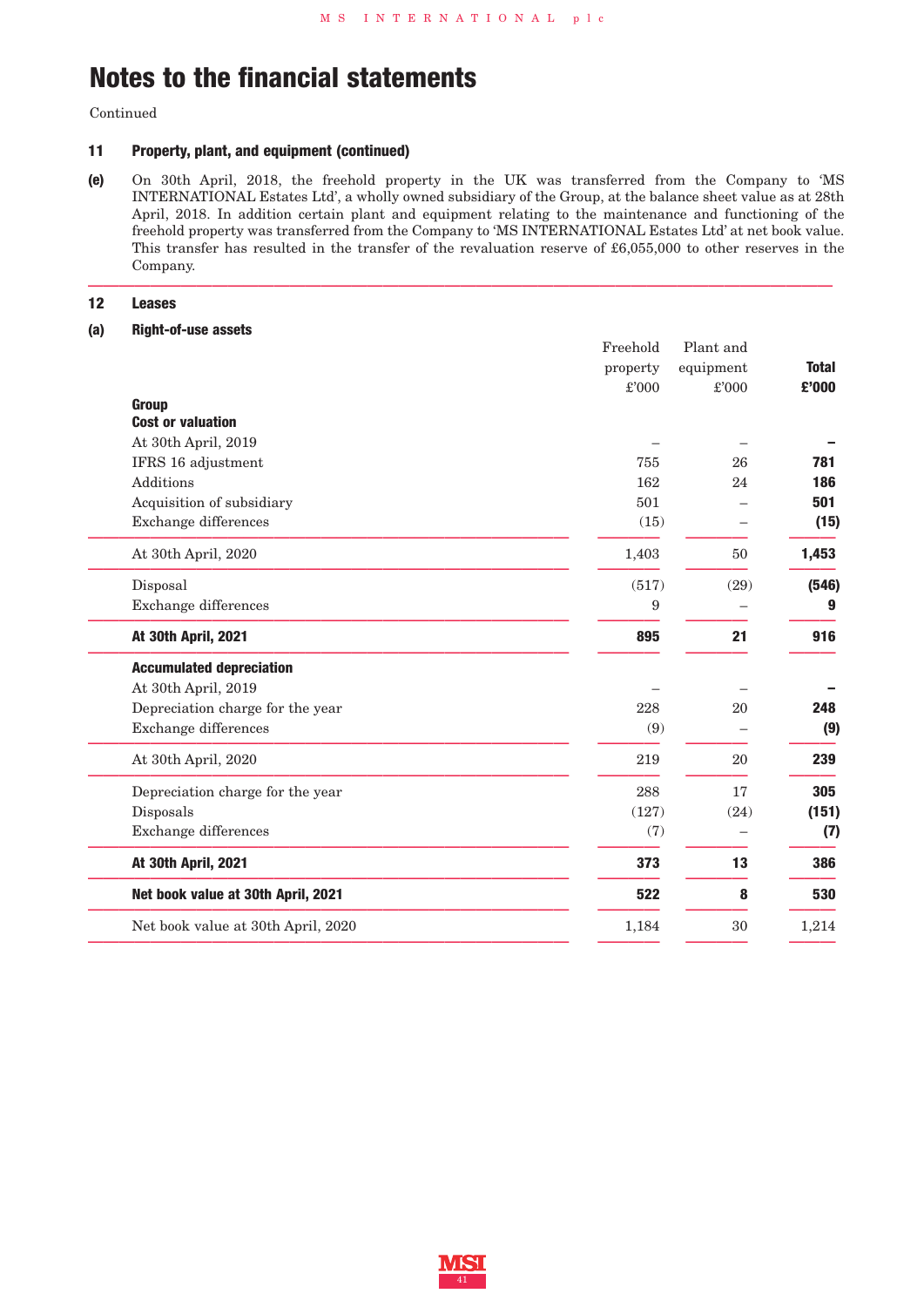Continued

### **12 Leases (continued)**

## **(a) Right-of-use assets (continued)**

| <b>Company</b>                     | Freehold<br>property<br>$\pounds 000$ | Plant and<br>equipment<br>$\pounds 000$ | <b>Total</b><br>£'000 |
|------------------------------------|---------------------------------------|-----------------------------------------|-----------------------|
| <b>Cost or valuation</b>           |                                       |                                         |                       |
| At 30th April, 2019                |                                       |                                         |                       |
| IFRS 16 adjustment                 | 6,400                                 |                                         | 6,400                 |
| At 30th April, 2020                | 6,400                                 |                                         | 6,400                 |
| Additions                          |                                       |                                         |                       |
| At 30th April 2021                 | 6,400                                 |                                         | 6,400                 |
| <b>Accumulated depreciation</b>    |                                       |                                         |                       |
| At 30th April, 2019                |                                       |                                         |                       |
| Depreciation charge for the year   | 457                                   |                                         | 457                   |
| At 30th April, 2020                | 457                                   |                                         | 457                   |
| Depreciation charge for the year   | 457                                   |                                         | 457                   |
| At 30th April 2021                 | 914                                   |                                         | 914                   |
| Net book value at 30th April, 2021 | 5,486                                 |                                         | 5,486                 |
| Net book value at 30th April, 2020 | 5,943                                 |                                         | 5,943                 |
|                                    |                                       |                                         |                       |

#### **(b) Lease liabilities**

#### **Group**

The Group has entered into commercial leases on certain properties and motor vehicles. The remaining duration of these leases are from 1 year up to 5 years from the Statement of financial position date.

The future minimum lease payments are as follows:

|                                                                 | <b>Within</b><br>one year<br>£'000 | One to<br>five years<br>£'000 | <b>After</b><br>five years<br>£'000 | <b>Total</b><br>£'000 |
|-----------------------------------------------------------------|------------------------------------|-------------------------------|-------------------------------------|-----------------------|
| At 30th April, 2021<br>Lease payments<br>Finance charges        | 178<br>(13)                        | 402<br>(22)                   |                                     | 580<br>(35)           |
| Net present values                                              | 165                                | 380                           |                                     | 545                   |
| <b>At 30th April, 2020</b><br>Lease payments<br>Finance charges | 370<br>(34)                        | 872<br>(51)                   | 73                                  | 1,315<br>(86)         |
| Net present values                                              | 336                                | 821                           | (1)<br>72                           | 1,229                 |

The Group has elected not to recognise a lease liability for short-term or low value leases. Payments for such leases are expensed to profit or loss on a straight-line basis.

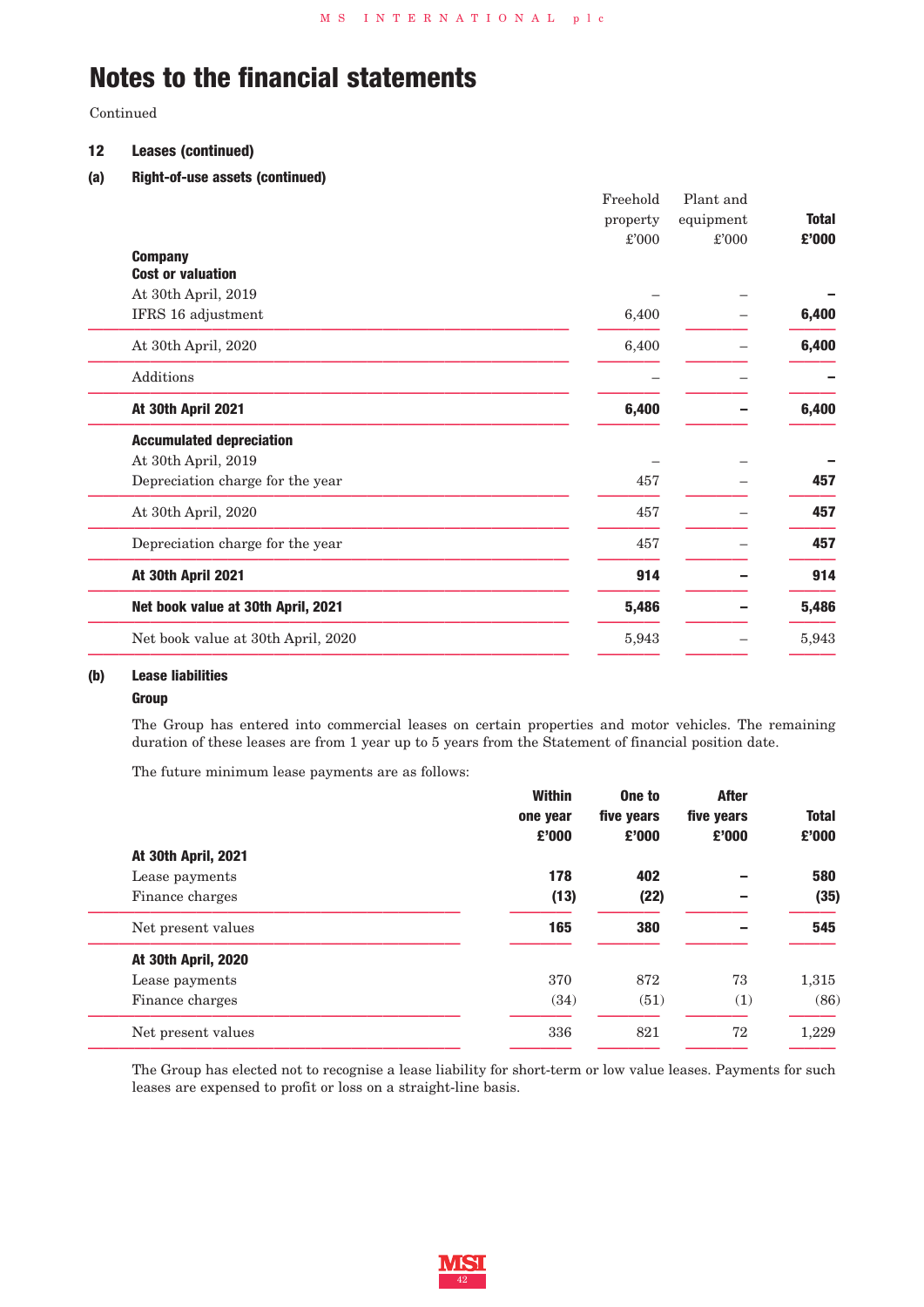Continued

## **12 Leases (continued)**

## **(b) Lease liabilities (continued)**

### **Group**

Lease expenses have been charged to the Consolidated income statement as follows:

|                                                                          | 2021  | 2020  |
|--------------------------------------------------------------------------|-------|-------|
|                                                                          | £'000 | £'000 |
| Expenses relating to lease payments not classified as a lease liability: |       |       |
| Short-term leases                                                        | 110   | 120   |
| Leases of low value assets                                               | 25    | 24    |
| Total                                                                    | 135   | 144   |
| Expenses relating to lease payments classified a lease liability:        |       |       |
| Depreciation on right-of-use assets                                      | 305   | 248   |
| Lease interest                                                           | 30    | 36    |
| Total                                                                    | 335   | 284   |
|                                                                          |       |       |

## **Company**

The Company has entered into three property leases with 'MS INTERNATIONAL Estates Ltd'. The remaining duration of these leases are 12 years.

The future minimum lease payments are as follows:

|                            | <b>Within</b> | One to     | <b>After</b> |              |
|----------------------------|---------------|------------|--------------|--------------|
|                            | one year      | five years | five years   | <b>Total</b> |
|                            | £'000         | £'000      | £'000        | £'000        |
| At 30th April, 2021        |               |            |              |              |
| Lease payments             | 560           | 2,240      | 3,920        | 6,720        |
| Finance charges            | (165)         | (538)      | (408)        | (1, 111)     |
| Net present values         | 395           | 1,702      | 3,512        | 5,609        |
| <b>At 30th April, 2020</b> |               |            |              |              |
| Lease payments             | 560           | 2,240      | 4,480        | 7,280        |
| Finance charges            | (177)         | (588)      | (523)        | (1,288)      |
| Net present values         | 383           | 1,652      | 3,957        | 5,992        |
|                            |               |            |              |              |

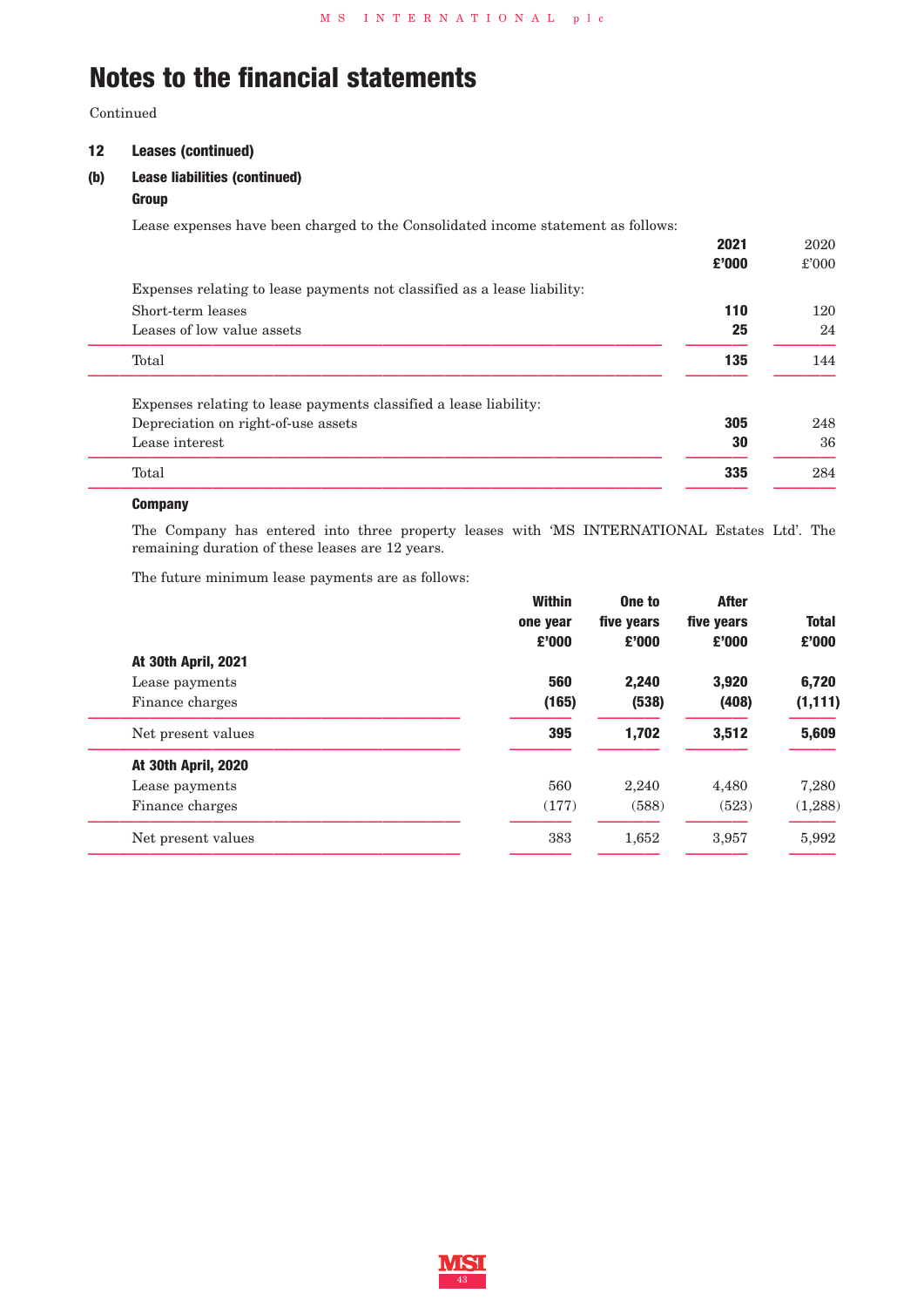Continued

### **13 Intangible assets**

|                                       |          |              |          | Non-     |                         |         |                   |          |       |
|---------------------------------------|----------|--------------|----------|----------|-------------------------|---------|-------------------|----------|-------|
|                                       |          | Trade        | Design   | complete | Customer                |         | Order Development | Software |       |
|                                       | Goodwill | name         | database |          | agreement relationships | backlog | costs             | costs    | Group |
| Group                                 | £'000    | £'000        | £'000    | £'000    | £'000                   | £'000   | £'000             | £'000    | £'000 |
| <b>Cost</b>                           |          |              |          |          |                         |         |                   |          |       |
| At 27th April, 2019                   | 2,764    | 1,041        | 1,370    | 51       | 2,611                   | 324     | 279               | 330      | 8,770 |
| Acquisition                           | 271      |              |          |          |                         |         |                   |          | 271   |
| Exchange differences                  | 8        | $\mathbf{1}$ |          | —        | 14                      | 1       |                   |          | 24    |
| At 30th April, 2020                   | 3,043    | 1,042        | 1,370    | 51       | 2,625                   | 325     | 279               | 330      | 9,065 |
| Acquisition                           | 8        |              |          |          |                         |         |                   |          | 8     |
| Exchange differences                  | (1)      |              |          |          | (2)                     |         |                   |          | (3)   |
| At 30th April, 2021                   | 3,050    | 1,042        | 1,370    | 51       | 2,623                   | 325     | 279               | 330      | 9,070 |
| <b>Amortisation</b>                   |          |              |          |          |                         |         |                   |          |       |
| At 27th April, 2019                   |          | 453          | 1,222    | 51       | 1,630                   | 322     | 279               | 330      | 4,287 |
| Amortisation during year              |          | 61           | 137      | -        | 162                     |         |                   |          | 360   |
| Written off during year               | 271      |              |          |          |                         |         |                   |          | 271   |
| Exchange differences                  |          |              |          |          | $\overline{4}$          | 3       |                   |          | 7     |
| At 30th April, 2020                   | 271      | 514          | 1,359    | 51       | 1,796                   | 325     | 279               | 330      | 4,925 |
| Amortisation during year              |          | 62           | 11       |          | 164                     |         |                   |          | 237   |
| Written off during year               | 8        |              |          |          |                         |         |                   |          | 8     |
| Impairment                            | 348      |              |          |          |                         |         |                   |          | 348   |
| Exchange differences                  |          | (1)          |          |          | (5)                     |         |                   |          | (6)   |
| At 30th April, 2021                   | 627      | 575          | 1,370    | 51       | 1,955                   | 325     | 279               | 330      | 5,512 |
| Net book value at<br>30th April, 2021 | 2,423    | 467          |          |          | 668                     |         |                   |          | 3,558 |
| Net book value at<br>30th April, 2020 | 2,772    | 528          | 11       |          | 829                     |         |                   |          | 4,140 |
|                                       |          |              |          |          |                         |         |                   |          |       |

Goodwill acquired through business combinations and licences has been allocated for impairment testing purposes to the 'Petrol Station Superstructures' division and the 'Corporate Branding' division, which are both operating segments.

### **Impairment testing**

Goodwill considered significant in comparison to the Group's total carrying amount of such assets has been allocated to cash-generating units or groups of cash-generating units as follows:

|                                           | Goodwill | Goodwill |
|-------------------------------------------|----------|----------|
|                                           | 2021     | 2020     |
|                                           | £'000    | £'000    |
| 'Petrol Station Superstructures' division | 2,064    | 2,064    |
| 'Corporate Branding' division             | 359      | 708      |
|                                           | 2,423    | 2,772    |

The performance of the 'Petrol Station Superstructures' division and the 'Corporate Branding' division are the lowest levels at which goodwill is monitored for internal management purposes.

At the reporting date, value-in-use was determined by discounting the future cash flows generated from the continuing operations of the divisions over the next 5 years and was based on the following key assumptions:

Detailed 2 year management forecast.

A growth in cashflows estimated for 2 years, and a growth rate of 2% assumed from year 3.

Cash flows were discounted at a rate of 12.2%.

The growth rates used in the value-in-use calculation reflect management's expectations for the business based upon previous experience and taking into consideration recent sales wins.

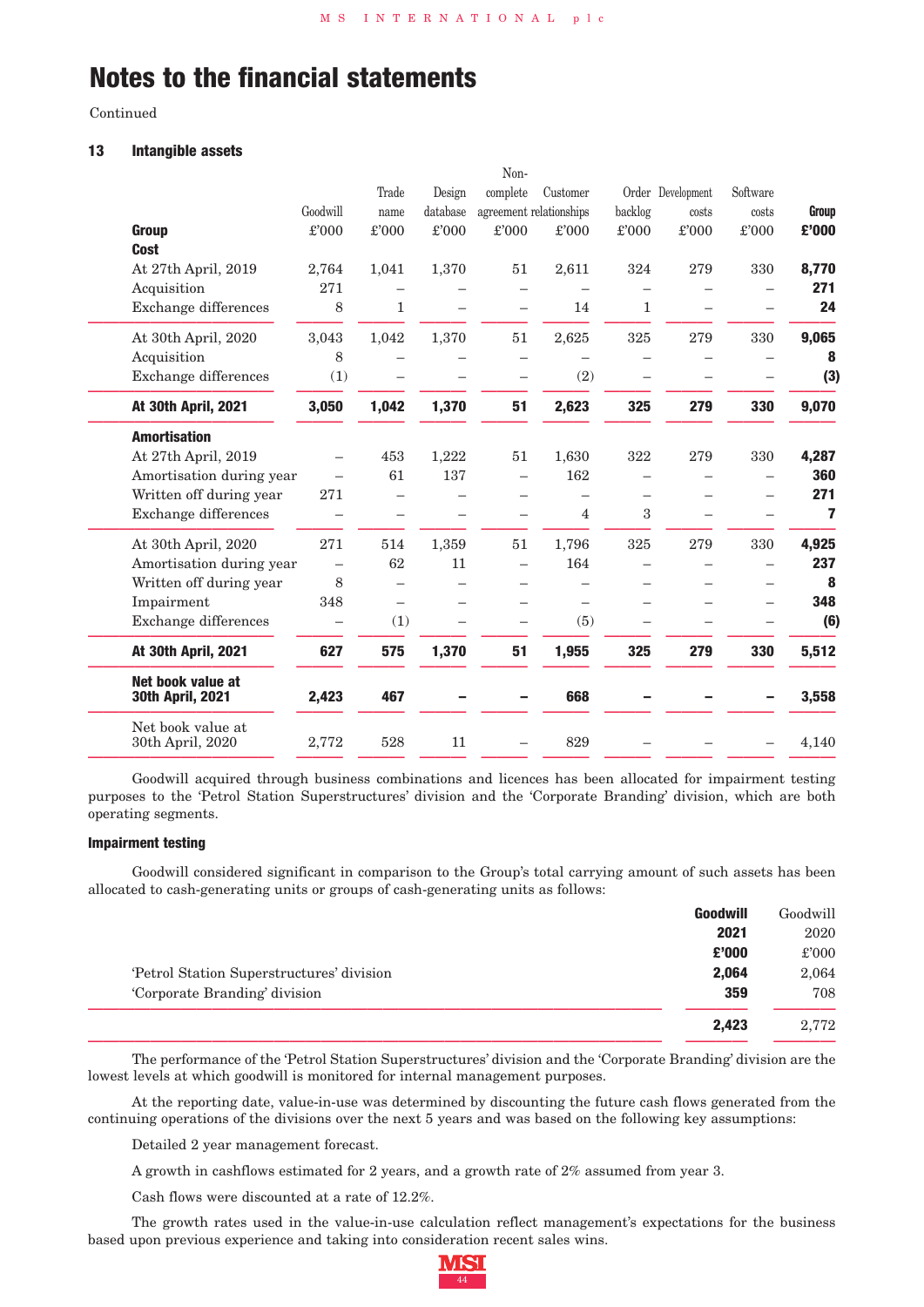Continued

### **13 Intangible assets (continued)**

### **Impairment testing (continued)**

Based on the above assumptions, the value-in-use calculated for the 'Petrol Station Superstructures' division did not indicate the need for impairment and no reasonably possible changes in any of the key assumptions used would cause the carrying value of the unit to exceed its recoverable amount.

The value-in-use calculation for the 'Corporate Branding' division indicated an impairment of €400,000. The Board believe this to be appropriate given that the business has suffered losses in the previous two years, partly as a result of Covid-19 related travel restrictions. It is believed that the business is well positioned to be able to return to profitability and the Directors will therefore make a further assessment on the remaining goodwill balance at the April 2022 year end.

Sensitivities to reasonably possible changes in assumptions have been considered and are summarised below:

- **●** a 1 percentage point reduction in the growth rate from year 3 would increase impairment by £41,000
- **●** a 1 percentage point increase in the growth rate from year 3 would decrease impairment by £50,000
- **●** a 0.5 percentage point increase in the discount factor would increase impairment by £98,000
- **●** <sup>a</sup> 0.5 percentage point decrease in the discount factor would decrease impairment by £108,000 **<sup>222222222222222222222222222222222222222222222222</sup>**

### **14 Investment in subsidiary undertakings**

Principal subsidiary undertakings are set out on pages 76 and 77.

| <b>Company</b>                                                             | <b>Cost</b> | <b>Impairment</b> | <b>Net book</b><br>value |
|----------------------------------------------------------------------------|-------------|-------------------|--------------------------|
| At 27th April, 2019                                                        | 16,998      | (1,962)           | 15,036                   |
| Recapitalisation of 'MS INTERNATIONAL Estates Ltd'                         | 3,000       |                   | 3,000                    |
| At 30th April, 2020                                                        | 19,998      | (1,962)           | 18,036                   |
| Transfer of investment in 'MSI-Forks LLC' to<br>'MS INTERNATIONAL USA Inc' | (723)       |                   | (723)                    |
| <b>At 30th April, 2021</b>                                                 | 19.275      | (1, 962)          | 17,313                   |

#### **15 Investment in joint venture**

The investment in joint venture is held by MSI-Sign Group B.V. in Consorzio Archigia-Petrolsign, a company registered in Italy. The Group hold a 50% shareholding and voting rights in Consorzio Archigia-Petrolsign.

|                                       | Group<br>£'000 | <b>Company</b><br>£'000 |
|---------------------------------------|----------------|-------------------------|
| At 30th April, 2020                   |                |                         |
| Investment in share capital           | 9              |                         |
| Equity accounted share of net profits | 28             |                         |
| Exchange differences                  | (1)            |                         |
| At 30th April, 2021                   | 36             |                         |

During the year the Group made sales of £1,260,000 to Consorzio Archigia-Petrolsign.

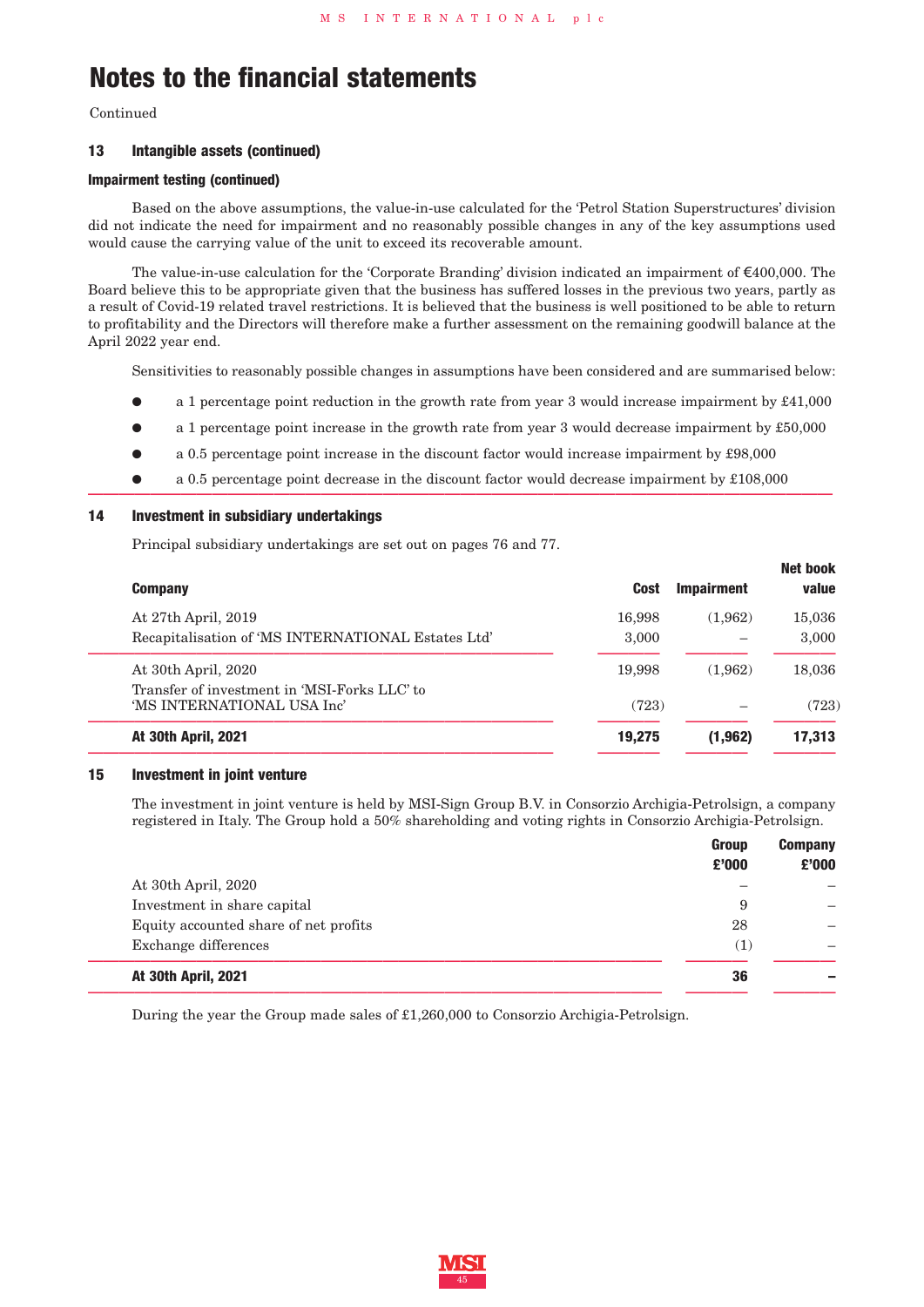Continued

#### **16 Business combinations**

In April 2021 the Group acquired the trade, intellectual property rights and inventory of OTT Kuntsoffe GmbH, a company based in Germany, for a cash consideration of €105,000.

OTT Kuntsoffe GmbH specialise in the design, production, installation and maintenance of processed plastic products, including, displays for the retail industry, company logos, exhibition displays, text for illuminated signs, lettering, numbering for hotel rooms, and other custom products. It is believed that the acquisition will expand and strengthen the Group's operations within the 'Corporate Branding' division, providing further opportunities and a broader product offering.

The directors have considered the existence of intangible assets and the fair values of the assets acquired, and believe there are no fair value adjustments necessary.

The provisional fair values of the identifiable assets and liabilities as at the date of acquisition were:

| <b>Consideration and net assets acquired</b> | 89           |
|----------------------------------------------|--------------|
| Intangible assets $(*)$                      | 8            |
| Inventories                                  | 51           |
| Plant and equipment                          | 30           |
|                                              | 0TT<br>£'000 |

(\*) The acquired intangible assets of £8,000 have been written off in full to the Consolidated income statement during the period.

Transaction costs of £11,000 arising from the acquisition have been expensed and are included in administrative expenses. **222222222222222222222222222222222222222222222222**

#### **17 Deferred income tax**

The deferred income tax included in the Consolidated income statement is:

| Deferred income tax                     | (50)  | (214)          |
|-----------------------------------------|-------|----------------|
| Adjustment in respect of change in rate |       | 34             |
| Adjustments in respect of prior periods | (10)  | (153)          |
| Taxation on defined benefits pension    | 48    | 82             |
| Taxation on intangibles                 | (51)  | (141)          |
| Taxation on other temporary differences | (13)  | 29             |
| Taxation deferred by capital allowances | (24)  | (65)           |
|                                         | £'000 | $\pounds$ '000 |
|                                         | 2021  | 2020           |

The deferred income tax assets included in the Consolidated and Company statements of financial position are:

|                                         | Group         |                        | <b>Company</b> |               |
|-----------------------------------------|---------------|------------------------|----------------|---------------|
|                                         | 2021<br>£'000 | 2020<br>$\pounds$ '000 | 2021<br>£'000  | 2020<br>£'000 |
| Taxation on pension liability           | 1,348         | 1,627                  | 1,348          | 1,627         |
| Taxation deferred by capital allowances | 216           | 225                    | 216            | 225           |
| Taxation on other temporary differences | 42            | 23                     | 36             | 23            |
| Deferred tax asset                      | 1.606         | 1.875                  | 1.600          | 1,875         |
|                                         |               |                        |                |               |

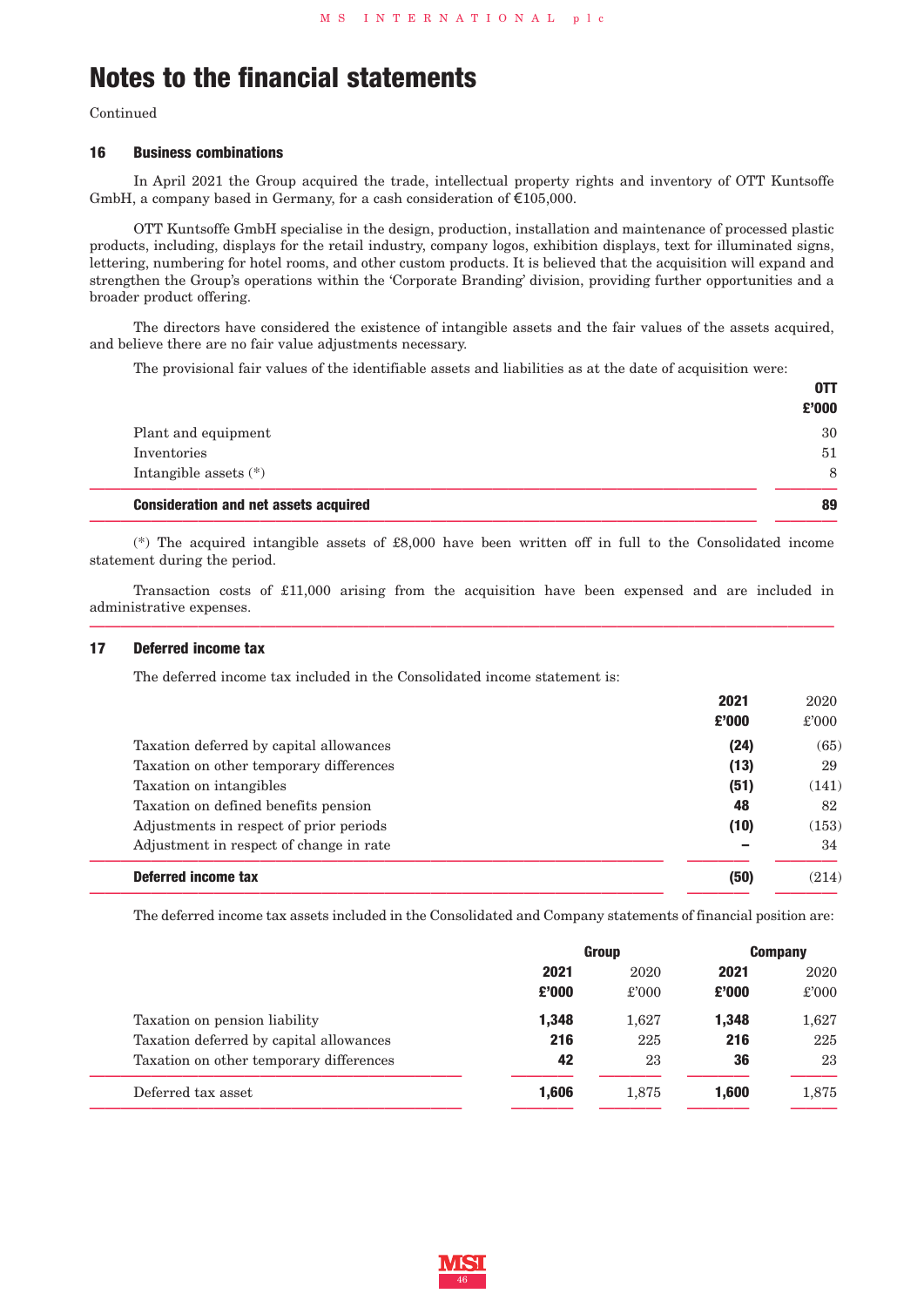Continued

## **17 Deferred income tax (continued)**

The movements on the deferred income tax asset are:

| <b>At 30th April, 2021</b>                                        | 216            | 42                   | 1,348       | 1,606        |
|-------------------------------------------------------------------|----------------|----------------------|-------------|--------------|
| comprehensive income                                              |                |                      | (230)       | (230)        |
| Included in the Consolidated statement of                         |                |                      |             |              |
| Included in the Consolidated income statement                     | (10)           | 20                   | (49)        | (39)         |
| At 30th April, 2020                                               | 226            | 22                   | 1,627       | 1,875        |
| Included in the Consolidated statement of<br>comprehensive income |                |                      | 545         | 545          |
| Included in the Consolidated income statement                     | 171            | (8)                  | (74)        | 89           |
| Reclassed to deferred tax asset                                   | 55             | 30                   |             | 85           |
| At 27th April, 2019                                               |                |                      | 1,156       | 1,156        |
| Group                                                             | $\pounds$ '000 | $\pounds$ '000       | £'000       | £'000        |
|                                                                   | allowances     | differences          | liability   | <b>Total</b> |
|                                                                   | capital        | temporary            | pension     |              |
|                                                                   | deferred by    | other                | Taxation on |              |
|                                                                   |                | Taxation Taxation on |             |              |

| <b>At 30th April, 2021</b> |                                                              | 216            | 36                   | 1,348             | 1,600        |
|----------------------------|--------------------------------------------------------------|----------------|----------------------|-------------------|--------------|
|                            | Included in the Company statement of<br>comprehensive income |                |                      | (230)             | (230)        |
|                            | Included in the Consolidated income statement                | (10)           | 14                   | (49)              | (45)         |
| At 30th April, 2020        |                                                              | 226            | 22                   | 1,627             | 1,875        |
|                            | Included in the Company statement of<br>comprehensive income |                |                      | 545               | 545          |
|                            | Included in the Consolidated income statement                | 171            | (8)                  | (74)              | 89           |
| At 27th April, 2019        |                                                              | 55             | 30                   | 1,156             | 1,241        |
| <b>Company</b>             |                                                              | $\pounds$ '000 | $\pounds$ '000       | £'000             | £'000        |
|                            |                                                              | allowances     | differences          | liability         | <b>Total</b> |
|                            |                                                              | capital        | temporary            | pension           |              |
|                            |                                                              | deferred by    |                      | other Taxation on |              |
|                            |                                                              |                | Taxation Taxation on |                   |              |

The deferred income tax liabilities included in the statement of Consolidated and Company statements of financial position are:

|                                         | <b>Group</b> |       | <b>Company</b> |                |
|-----------------------------------------|--------------|-------|----------------|----------------|
|                                         | 2021         | 2020  | 2021           | 2020           |
|                                         | £'000        | £'000 | £'000          | $\pounds$ '000 |
| Taxation deferred by capital allowances | 302          | 333   |                |                |
| Taxation on other temporary differences |              | 7     |                |                |
| Taxation on intangible assets           | 204          | 254   |                |                |
| Taxation on buildings revaluation       | 1.047        | 1.047 |                |                |
| Deferred tax liability                  | 1.553        | 1,641 |                |                |

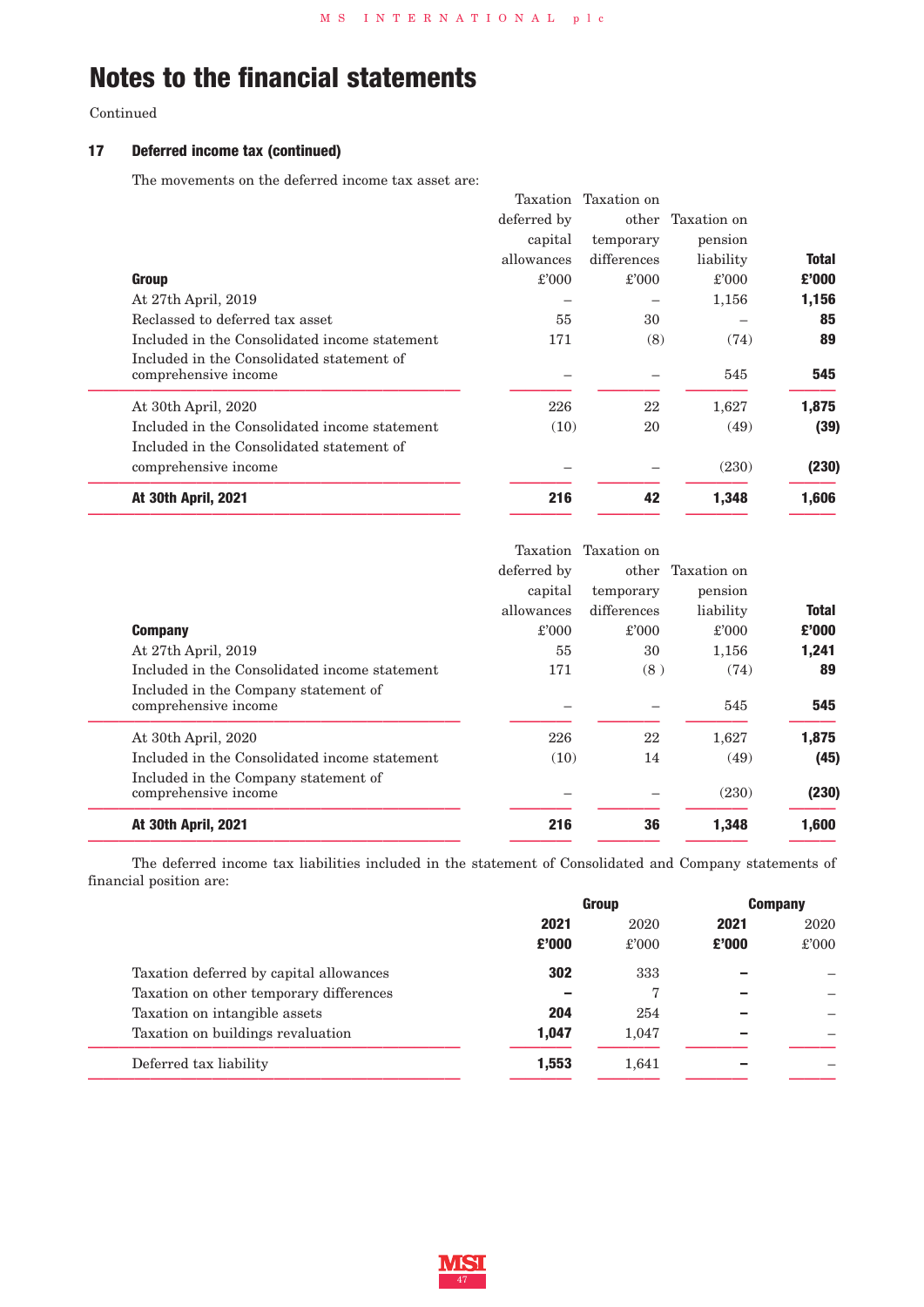Continued

## **17 Deferred income tax (continued)**

The movements on the deferred income tax liability are:

| <b>At 30th April, 2021</b>                                        | 302            |                | 204            | 1,047          | 1,553        |
|-------------------------------------------------------------------|----------------|----------------|----------------|----------------|--------------|
| Included in the Consolidated statement of<br>comprehensive income |                |                | 1              |                |              |
| Included in the Consolidated income<br>statement                  | (31)           | (7)            | (51)           |                | (89)         |
| At 30th April, 2020                                               | 333            | 7              | 254            | 1,047          | 1,641        |
| Included in the Consolidated statement of<br>comprehensive income |                | 1              | 3              | 110            | 114          |
| Included in the Consolidated income<br>statement                  |                | 7              | (132)          |                | (125)        |
| Reclassed to deferred tax asset                                   | 55             | 30             |                |                | 85           |
| At 27th April, 2019                                               | 278            | (31)           | 383            | 937            | 1,567        |
|                                                                   | $\pounds$ '000 | $\pounds$ '000 | $\pounds$ '000 | $\pounds$ '000 | £'000        |
| Group                                                             | allowances     | differences    | assets         | revaluation    | <b>Total</b> |
|                                                                   | capital        | temporary      | intangible     | buildings      |              |
|                                                                   | deferred by    | on other       | <sub>on</sub>  | on             |              |
|                                                                   | Taxation       | Taxation       | Taxation       | Taxation       |              |

Deferred income taxation has been provided at the rate enacted at the reporting date of 19% except for the deferred income tax relating to the amortised intangibles arising on the acquisition of 'MSI-Sign Group B.V.', which has been provided at 25%, being the main rate of corporation tax in the Netherlands. On 10th June, 2021 legislation to increase the UK standard rate of corporation tax from 19% to 25% received Royal Assent and was therefore enacted after the reporting date. **222222222222222222222222222222222222222222222222**

### **18 Inventories**

|                                                                                             | Group         |               | <b>Company</b> |               |
|---------------------------------------------------------------------------------------------|---------------|---------------|----------------|---------------|
|                                                                                             | 2021<br>£'000 | 2020<br>£'000 | 2021<br>£'000  | 2020<br>£'000 |
| Raw materials                                                                               | 5.892         | 7,934         | 453            | 649           |
| Work in progress                                                                            | 6,258         | 7,327         | 992            | 790           |
| Finished goods                                                                              | 273           | 596           | 53             | 104           |
|                                                                                             | 12,423        | 15,857        | 1,498          | 1,543         |
| Details of the Group's inventory provision are as follows:                                  |               |               |                |               |
|                                                                                             | 2021          | 2020          | 2021           | 2020          |
|                                                                                             | £'000         | £'000         | £'000          | £'000         |
| Inventory provision at the reporting date<br>Inventory provision (released)/expensed during | 387           | 419           | 9              | 29            |
| the year                                                                                    | (32)          | 168           | 20             | 38            |

### **19 Trade and other receivables**

|                                                                    | Group |                | <b>Company</b> |                |
|--------------------------------------------------------------------|-------|----------------|----------------|----------------|
|                                                                    | 2021  | 2020           | 2021           | 2020           |
|                                                                    | £'000 | $\pounds$ '000 | £'000          | $\pounds$ '000 |
| Trade receivables (net of allowance for expected<br>credit losses) | 8.764 | 4,413          | 2.184          | 932            |
| Amounts owed by subsidiary undertakings                            |       |                | 13,872         | 14,422         |
| Amounts owed by joint venture                                      | 150   |                |                |                |
| Other receivables                                                  | 455   | 176            | 79             | 79             |
|                                                                    | 9,369 | 4,589          | 16,135         | 15,433         |

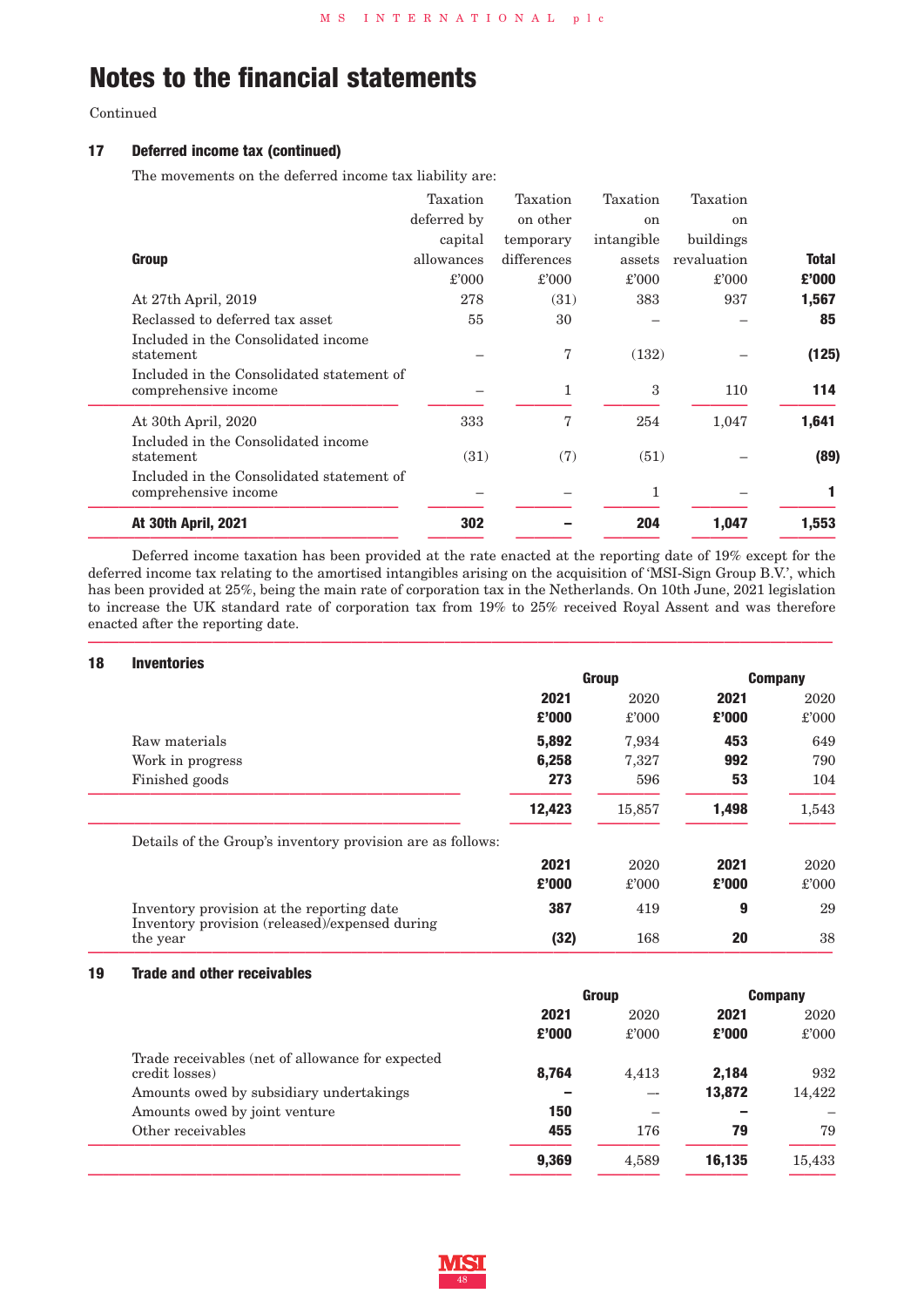Continued

#### **19 Trade and other receivables (continued)**

(a) Trade receivables are denominated in the following currencies.

|                  |       | <b>Group</b>   |                          | <b>Company</b> |  |
|------------------|-------|----------------|--------------------------|----------------|--|
|                  | 2021  | 2020           | 2021                     | 2020           |  |
|                  | £'000 | $\pounds$ '000 | £'000                    | £'000          |  |
| Sterling         | 6,112 | 1,551          | 1,675                    | 838            |  |
| Euro             | 1,692 | 2,319          | 509                      | 94             |  |
| US dollar        | 695   | 349            | $\overline{\phantom{a}}$ | -              |  |
| Other currencies | 265   | 194            | $\overline{\phantom{0}}$ | -              |  |
|                  | 8,764 | 4,413          | 2,184                    | 932            |  |

Trade receivables are non-interest bearing and are generally on 30 day terms and are shown net of provision for impairment. The aged analysis of trade receivables after impairment is as follows:

|       |                | Not            |                |                |                |                |
|-------|----------------|----------------|----------------|----------------|----------------|----------------|
|       | Total          | past due       | $<$ 30 days    | 30-60 days     | 60-90 days     | $> 90$ days    |
| Group | $\pounds$ '000 | $\pounds$ '000 | $\pounds$ '000 | $\pounds$ '000 | $\pounds$ '000 | $\pounds$ '000 |
| 2021  | 8.764          | 7.268          | 1.381          | 102            | 28             | (15)           |
| 2020  | 4.413          | 2.745          | 343            | 211            | 327            | 787            |

As at 30th April, 2021 trade receivables at a nominal value of £43,000 (2020 - £109,000) were impaired and fully provided. Bad debts of £81,000 (2020 - £62,000) were recovered and bad debts of £16,000 (2020 - £68,000) were incurred.

|                |                | <b>Not</b>                |                |                |                                                                           |                              |
|----------------|----------------|---------------------------|----------------|----------------|---------------------------------------------------------------------------|------------------------------|
| <b>Company</b> | Total<br>£'000 | past due<br>$\pounds 000$ | $\pounds$ '000 | $\pounds$ '000 | $\langle 30 \text{ days} \rangle$ 30-60 days 60-90 days<br>$\pounds$ '000 | $> 90$ days<br>$\pounds 000$ |
| 2021           | 2.184          | 2.033                     | 122            | 28             | $\overline{\phantom{a}}$                                                  |                              |
| 2020           | 932            | 865                       | 54             | 2              |                                                                           | 3                            |

As at 30th April, 2021 trade receivables at a nominal value of £11,000 (2020 - £73,000) were impaired and fully provided. Bad debts of £69,000 (2020 - £33,000) were recovered and bad debts of £7,000 (2020 - £55,000) were incurred.

#### (c) Intercompany receivables

All amounts due from Group companies are repayable on demand and are not charged interest. The majority of intercompany balances are to group entities with liquid assets and are capable of being repaid on demand. There has been no impairment recognised on intercompany receivables (2020 - £nil).

There are loans to 'MS INTERNATIONAL Estates Limited', which although repayable on demand, are supported by properties which will not be immediately realisable. The directors have assessed the likelihood of default and the loss in the event of default as well as the balance at the reporting date and conclude that there is no material impairment of the receivable.

The amounts receivable at the reporting date can be categorised as:

|                                                     | 2021   | 2020   |
|-----------------------------------------------------|--------|--------|
|                                                     | £'000  | £'000  |
| Amounts due from companies backed by liquid assets  | 7.587  | 7,530  |
| Amounts due from 'MS INTERNATIONAL Estates Limited' | 6.285  | 6.892  |
|                                                     | 13,872 | 14.422 |
|                                                     |        |        |

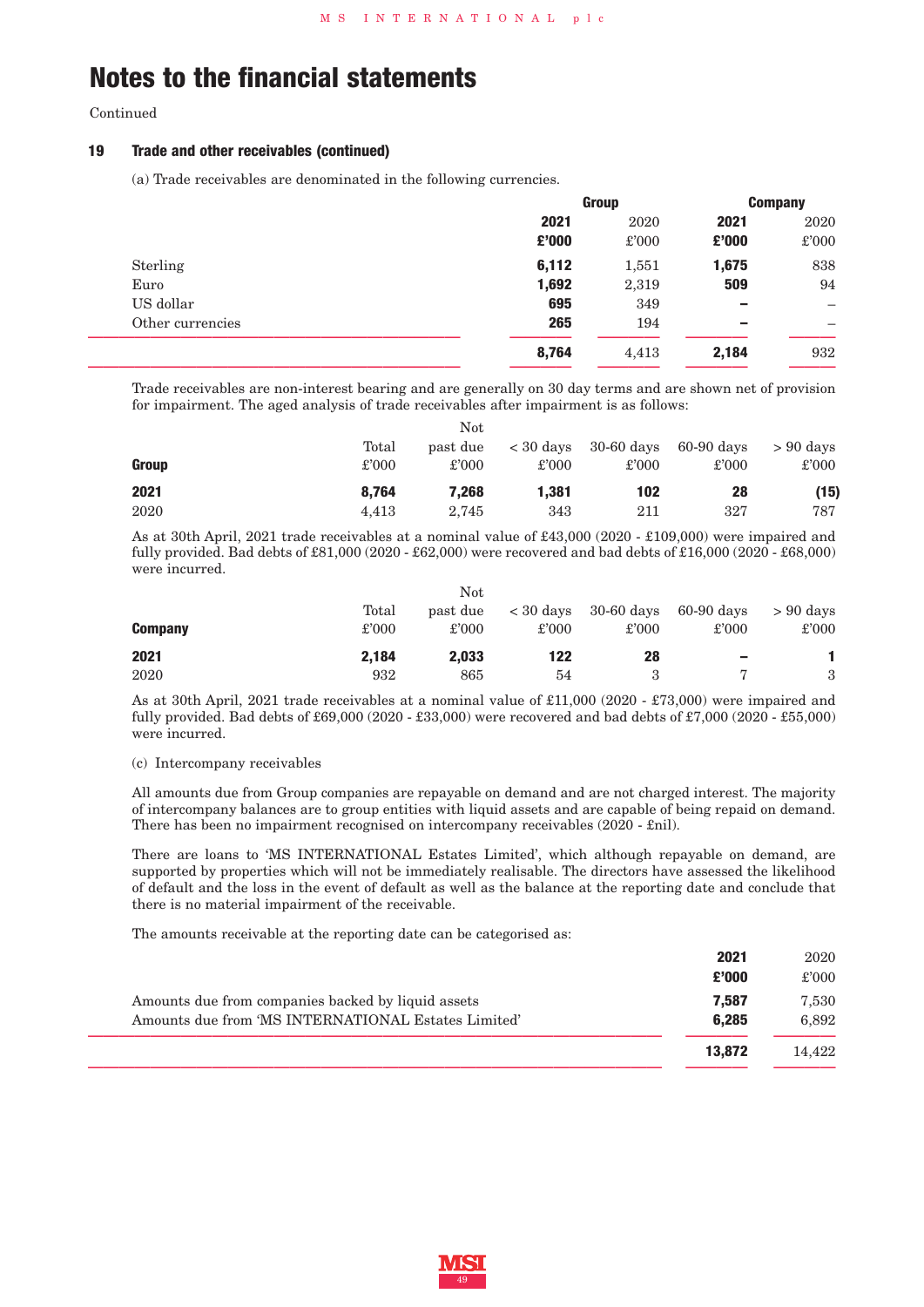Continued

## **20 Cash and cash equivalents/bank overdraft**

|                                                                   | Group         |               | <b>Company</b> |               |
|-------------------------------------------------------------------|---------------|---------------|----------------|---------------|
|                                                                   | 2021<br>£'000 | 2020<br>£'000 | 2021<br>£'000  | 2020<br>£'000 |
| Cash at bank and in hand<br>Bank overdraft                        | 17,390        | 16,125        | 943            | (391)         |
| Cash and cash equivalents                                         | 17,390        | 16,125        | 943            | (391)         |
| Restricted cash held in Escrow - maturing in<br>more than 90 days | 6,165         |               |                |               |
| Total cash                                                        | 23,555        | 16,125        | 943            | (391)         |

The balance held in Escrow provides security to Lloyds Bank plc in respect of any guarantees, indemnities, and performance bonds given by the Group in the ordinary course of business. **222222222222222222222222222222222222222222222222**

## **21 Net funds**

| <b>Analysis of net funds</b>        | Group         |                       | <b>Company</b> |                        |
|-------------------------------------|---------------|-----------------------|----------------|------------------------|
|                                     | 2021<br>£'000 | 2020<br>$\pounds 000$ | 2021<br>£'000  | 2020<br>$\pounds$ '000 |
| Cash and cash equivalents (note 20) | 17,390        | 16,125                | 943            |                        |
| Bank overdraft                      |               |                       |                | (391)                  |
| Restricted cash held in Escrow      | 6,165         |                       |                |                        |
| Lease liabilities (note 12)         | (545)         | (1,229)               | (5,609)        | (5,992)                |
|                                     | 23,010        | 14,896                | (4,666)        | (6,383)                |

## **Group movement in net funds**

|                                   | <b>Cash/bank</b><br>overdraft | cash held<br>in escrow | <b>Lease</b><br><b>liabilities</b> |              |
|-----------------------------------|-------------------------------|------------------------|------------------------------------|--------------|
|                                   | (note 20)                     | (note 20)              | (note 12)                          | <b>Total</b> |
| Net funds as at 27th April, 2019  | 22,886                        |                        |                                    | 22,886       |
| Recognised on adoption of IFRS 16 |                               |                        | (781)                              | (781)        |
| Cash flows                        | (6,727)                       |                        | 268                                | (6, 459)     |
| Foreign exchange adjustments      | (34)                          |                        | 6                                  | (28)         |
| Leases on acquisition             |                               |                        | (501)                              | (501)        |
| New leases                        |                               |                        | (185)                              | (185)        |
| Other changes                     |                               |                        | (36)                               | (36)         |
| Net funds as at 30th April, 2020  | 16,125                        |                        | (1,229)                            | 14,896       |
| Cash flows                        | 1,306                         | 6,165                  | 327                                | 7,798        |
| Foreign exchange adjustments      | (41)                          |                        | (16)                               | (57)         |
| Lease cancellation                |                               |                        | 402                                | 402          |
| Other changes                     |                               |                        | (29)                               | (29)         |
| Net funds as at 30th April, 2021  | 17,390                        | 6,165                  | (545)                              | 23,010       |

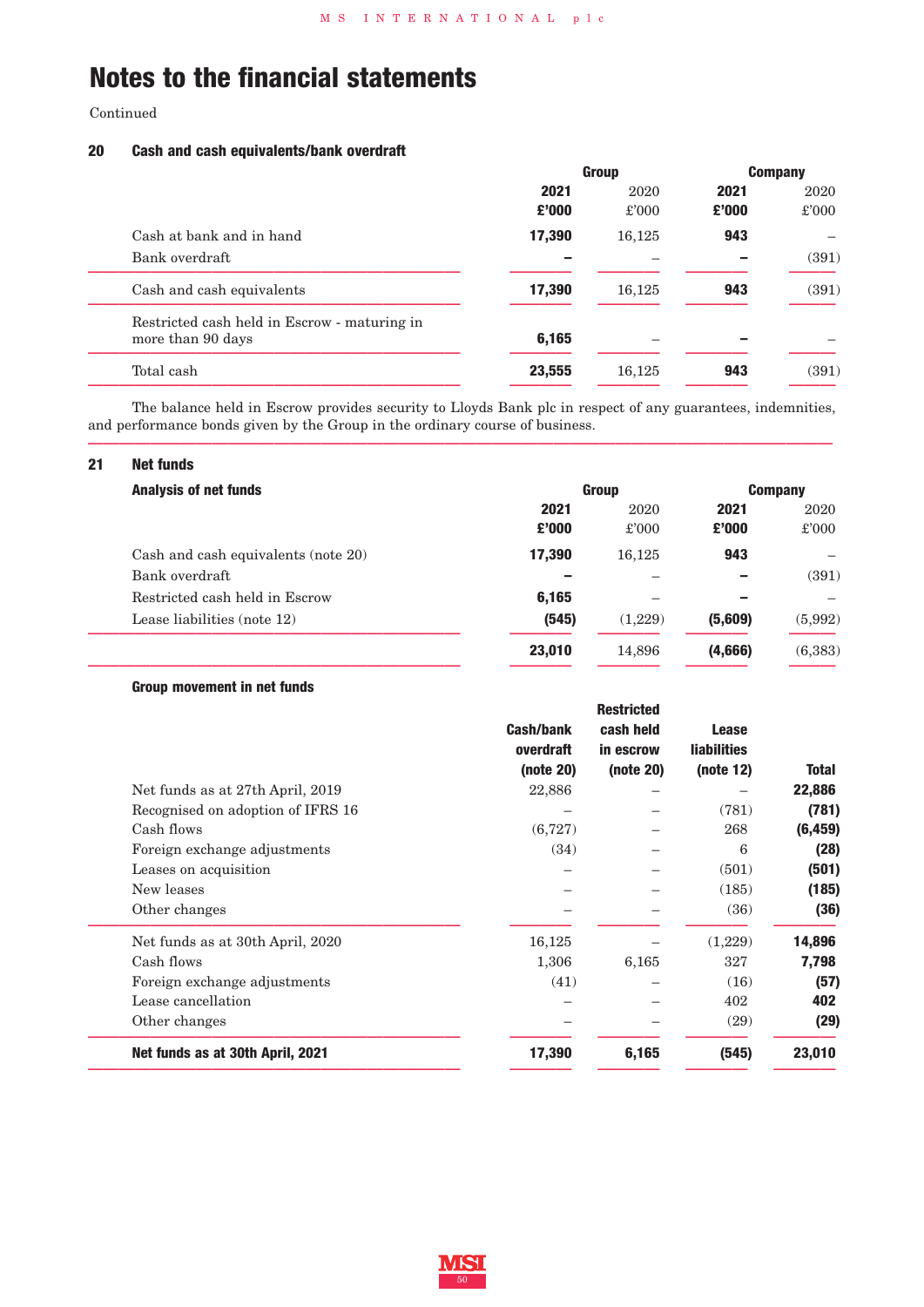Continued

### **21 Net funds (continued)**

#### **Company movement in net funds**

|                                   |                                            | <b>Restricted</b>                   |                                                 |              |
|-----------------------------------|--------------------------------------------|-------------------------------------|-------------------------------------------------|--------------|
|                                   | <b>Cash/bank</b><br>overdraft<br>(note 20) | cash held<br>in escrow<br>(note 20) | <b>Lease</b><br><b>liabilities</b><br>(note 12) | <b>Total</b> |
| Net funds as at 27th April, 2019  | (582)                                      |                                     |                                                 | (582)        |
| Recognised on adoption of IFRS 16 |                                            |                                     | (6,400)                                         | (6,400)      |
| Cash flows                        | 191                                        |                                     | 597                                             | 788          |
| Other changes                     |                                            |                                     | (189)                                           | (189)        |
| Net funds as at 30th April, 2020  | (391)                                      |                                     | (5,992)                                         | (6, 383)     |
| Cash flows                        | 1,334                                      |                                     | 560                                             | 1,894        |
| Other changes                     |                                            |                                     | (177)                                           | (177)        |
| Net funds as at 30th April, 2021  | 943                                        |                                     | (5,609)                                         | (4,666)      |
|                                   |                                            |                                     |                                                 |              |

#### **22 Issued capital**

|                                               | Group |       | <b>Company</b> |                |
|-----------------------------------------------|-------|-------|----------------|----------------|
|                                               | 2021  | 2020  | 2021           | 2020           |
|                                               | £'000 | £'000 | £'000          | $\pounds$ '000 |
| Ordinary shares at 10p each                   |       |       |                |                |
| Authorised $-35,000,000(2020-35,000,000)$     | 3.500 | 3.500 | 3.500          | 3,500          |
| Allotted, issued and fully paid $-17,841,073$ |       |       |                |                |
| $(2020 - 18,396,073)$                         | 1.784 | 1.840 | 1.784          | 1.840          |

#### **23 Reserves**

#### **Share capital**

The balance classified as share capital includes the nominal value on issue of the Company's equity share capital, comprising 10p ordinary shares.

### **Capital redemption reserve**

The balance classified as capital redemption reserve represents the nominal value of issued share capital of the Company, repurchased.

#### **Other reserves**

Following the transfer of assets held at valuation by the Company to a subsidiary company, a reserve has been created which is non-distributable. This is equal to the revaluation reserve previously arising.

Additionally, it includes the non-distributable retained reserve for the revaluation reserve previously showing in the Company for properties now transferred to other members of the Group.

#### **Revaluation reserve**

The asset revaluation reserve is used to record increases in the fair value of land and buildings and decreases to the extent that such decrease relates to an increase on the same assets previously recognised in equity.

#### **Special reserve**

The special reserve is a distributable reserve created following the cancellation of a share premium account by way of court order in March 1993.

#### **Currency translation reserve**

The foreign currency translation reserve is used to record exchange differences arising from the translation of the financial statements of foreign subsidiaries. It is also used to record the effect of hedging net investments in foreign operations.

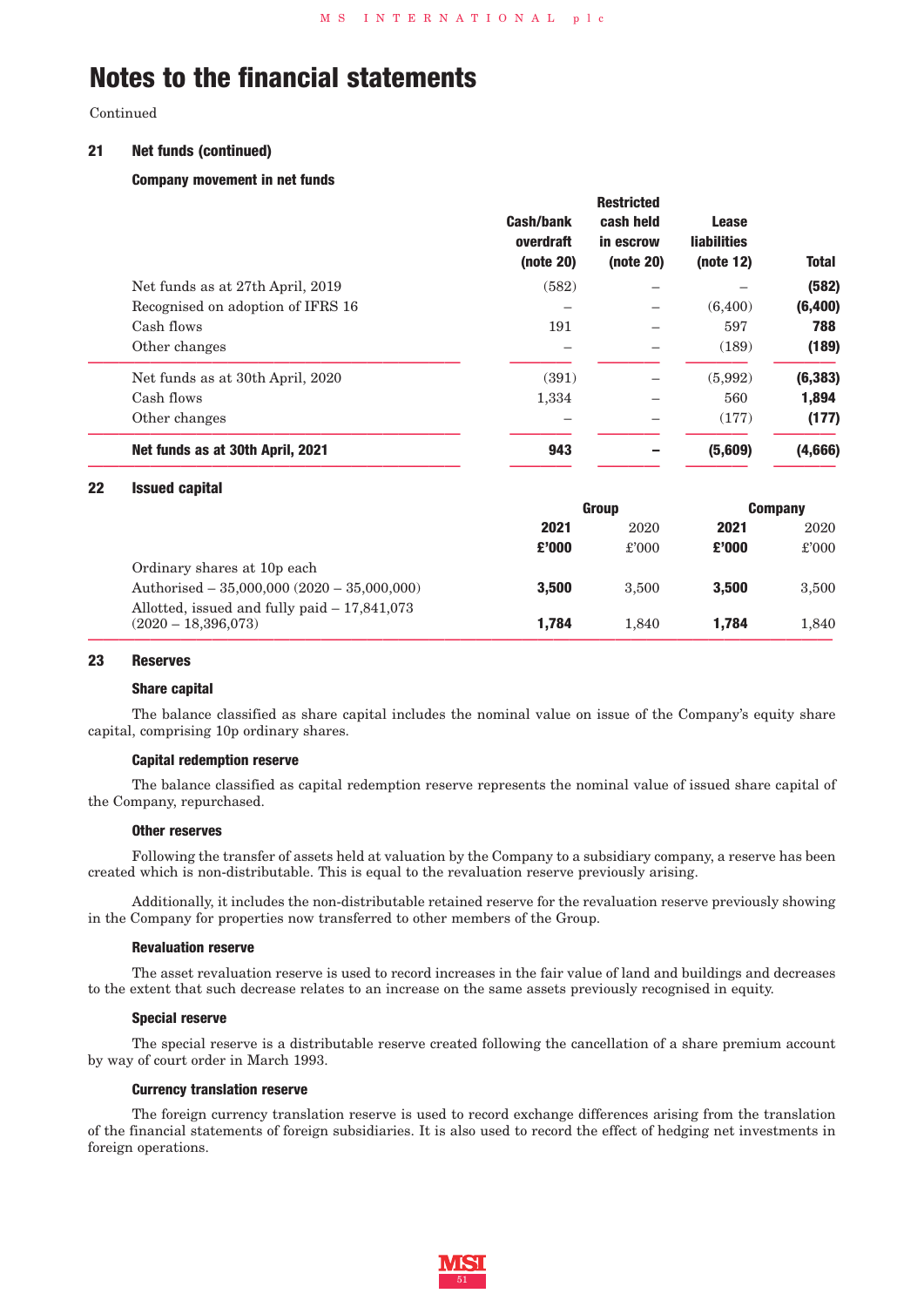Continued

### **23 Reserves (continued)**

### **Treasury shares**

|                                | 2021  | 2020          |
|--------------------------------|-------|---------------|
|                                | £'000 | $\pounds 000$ |
| Employee Share Ownership Trust | 100   | 100           |
| Shares in treasury (see below) | 2,689 | 2,959         |
|                                | 2,789 | 3,059         |

During 1991 the Company established an Employee Share Ownership Trust ("ESOT"). The trustee of the ESOT is Appleby Trust (Jersey) Ltd, an independent company registered in Jersey. The ESOT provides for the issue of options over ordinary shares in the Company to Group employees, including executive directors, at the discretion of the Remuneration Committee.

The trust has purchased an aggregate 245,048 (2020 – 245,048) ordinary shares, which represents 1.5% (2020 – 1.3%) of the issued share capital of the Company at an aggregate cost of £100,006. The market value of the shares at 30th April, 2021 was £380,000 (2020 – £338,000). The Company has made payments of £nil (2020 – £nil) into the ESOT bank accounts during the period. During the year, no options have been granted over shares (2020 – 1,575,000) (note 31). Details of the outstanding share options for directors are included in the Directors' remuneration report.

The assets, liabilities, income, and costs of the ESOT have been incorporated into the Company's financial statements. Total ESOT costs charged to the income statement in the period amounts to  $\pounds3,000$  (2020 –  $\pounds8,000$ ). During the year, no options on shares were exercised (2020 – nil) and no shares were purchased (2020 – nil).

On 11th December, 2013 the Company purchased 1,000,000 of its shares with a further 646,334 shares being purchased on 30th January, 2014.

On 15th January, 2021 the Company purchased 555,000 of its own 10p ordinary shares for a consideration of £636,000. The shares were cancelled on the same date at a weighted average price of £163.33 per share, totalling £906,000.

The Company made the following purchases and cancellations of its own 10p ordinary shares to be held in Treasury:

| Net value of treasury shares                                                                                    | 1,646,334              | 2.689          |
|-----------------------------------------------------------------------------------------------------------------|------------------------|----------------|
| <b>Consideration paid for purchase of own shares</b><br>Cancellation of 555,000 shares at weighted average rate | 2,201,334<br>(555,000) | 3.595<br>(906) |
| Purchase of 555,000 shares on 15th January, 2021                                                                | 555,000                | 636            |
| Purchase of 646,334 shares on 30th January, 2014                                                                | 646.334                | 1,237          |
| Purchase of 1,000,000 shares from the Group's pension scheme on<br>11th December, 2013                          | 1,000,000              | 1.722          |
|                                                                                                                 | <b>Number</b>          | £'000          |

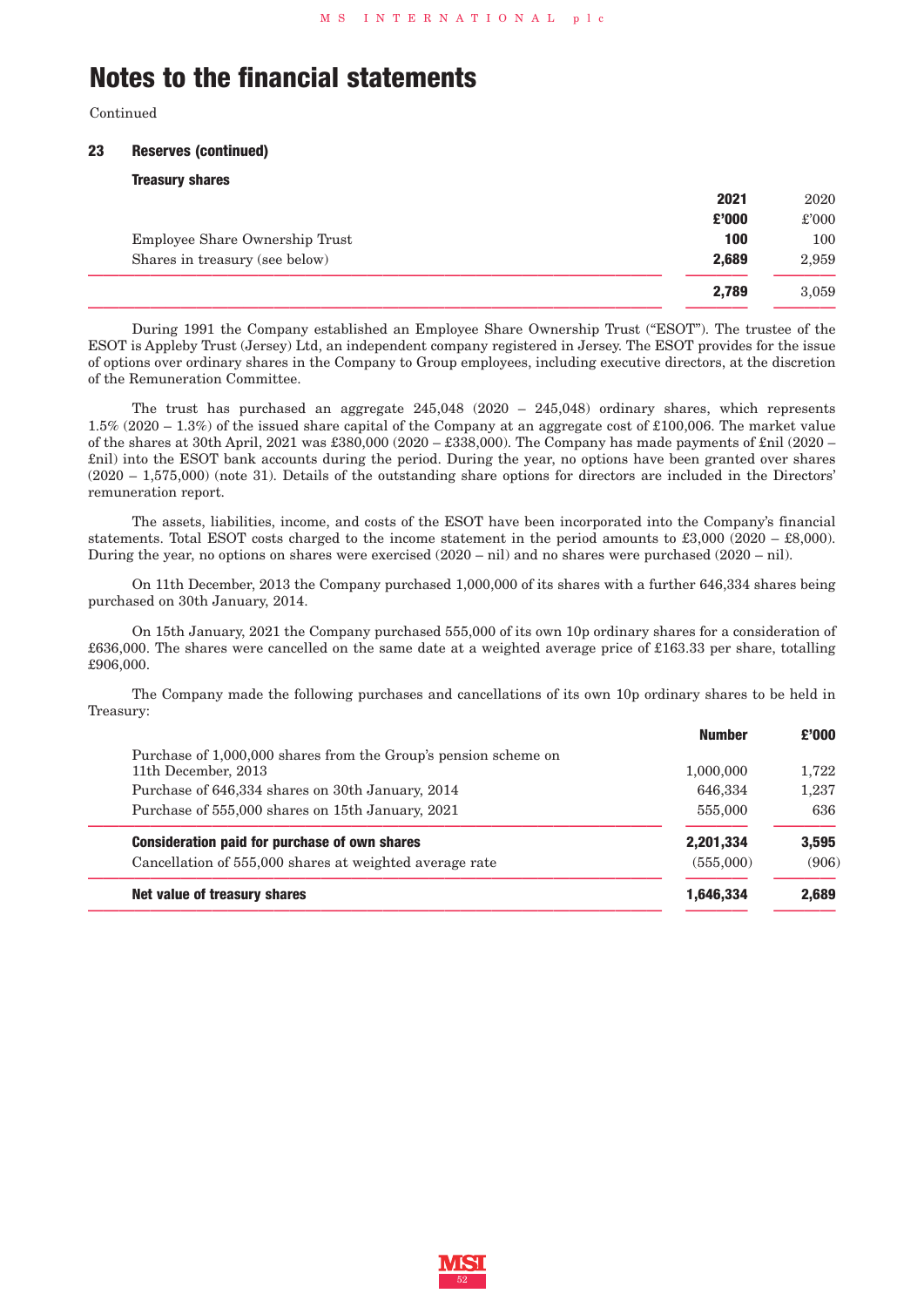Continued

#### **24 Pension liability**

The Company operates an employee defined benefits scheme called the MS INTERNATIONAL plc Retirement and Death Benefits Scheme (the Scheme). IAS 19 requires disclosure of certain information about the Scheme as follows:-

- Until 5th April, 1997 the Scheme provided defined benefits and these liabilities remain in respect of service prior to 6th April, 1997. From 6th April, 1997 until 31st May, 2007 the Scheme provided future service benefits on a defined contribution basis.
- The last formal valuation of the Scheme was performed at 7th May, 2021 by a professionally qualified actuary.
- From 6th April, 2016 the Company directly pays the expenses of the Scheme. The total pension scheme expenses incurred by the Company during the year were £217,000 (2020: £220,000).
- With effect from May 2021 the deficit reduction contributions paid into the Scheme by the Company have been increased to £900,000 per annum. The deficit reduction contributions will be paid on a quarterly basis with the first being paid on or after 1st July, 2021 and the last being due for payment on or before 1st April, 2028. The total deficit reduction payments made in the year were £600,000  $(2020 - \text{\pounds}600,000).$
- **●** From 1st June, 2007 the Company has operated a defined contributions scheme for its UK employees which is administered by a UK pension provider.

Members contributions are paid in line with this Scheme's documentation over the accounting period and the Company has no further payment obligations once the contributions have been made.

The Company's policy for recognising remeasurement gains and losses is to recognise them immediately through the Statement of comprehensive income.

#### **Assumptions**

| 2021                                                                          | 2020       |
|-------------------------------------------------------------------------------|------------|
| 1.90%<br>Discount rate at year-end                                            | 1.70%      |
| 3.80%<br>Future salary increases                                              | $3.00\%$   |
| Pension increases – RPI inflation<br>3.30%                                    | 2.50%      |
| 2.40%<br>Pension increases – CPI inflation                                    | $1.60\%$   |
| Life expectancy of current male pensioners (from age 65)<br><b>21.2 yrs</b>   | $20.9$ yrs |
| Life expectancy of current female pensioners (from age 65)<br><b>22.8 yrs</b> | $23.6$ yrs |
| Life expectancy of future male pensioners (from age 65)<br><b>23.6 yrs</b>    | $22.2$ yrs |
| <b>24.4 yrs</b><br>Life expectancy of current female pensioners (from age 65) | $25.0$ yrs |

A 0.5% reduction in the discount rate would lead to an increase in past service liabilities of around £1.87m.

Members living around 1 year longer than expected would lead to an increase in past service liabilities of around £1.25m.

A 0.5% decrease in the inflation assumptions would lead to a decrease in past service liabilities of around £0.6m.

In relation to the other assumptions there is no sensitivity analysis as small changes in these assumptions will not have a material impact.

The average duration of the scheme is 12 years.

#### **GMP Equalisation**

The defined benefits scheme was contracted out of the State Earnings Related Pension Scheme (SERPS) between 1990 and 1997 under the condition that the scheme provided a "Guaranteed Minimum Pension" to its members. In broad terms, this replicated the pension which the members would have earned under SERPS.

Historically, there has been an inequality of benefits between male and female members who accrued a GMP between 1990 and 1997.

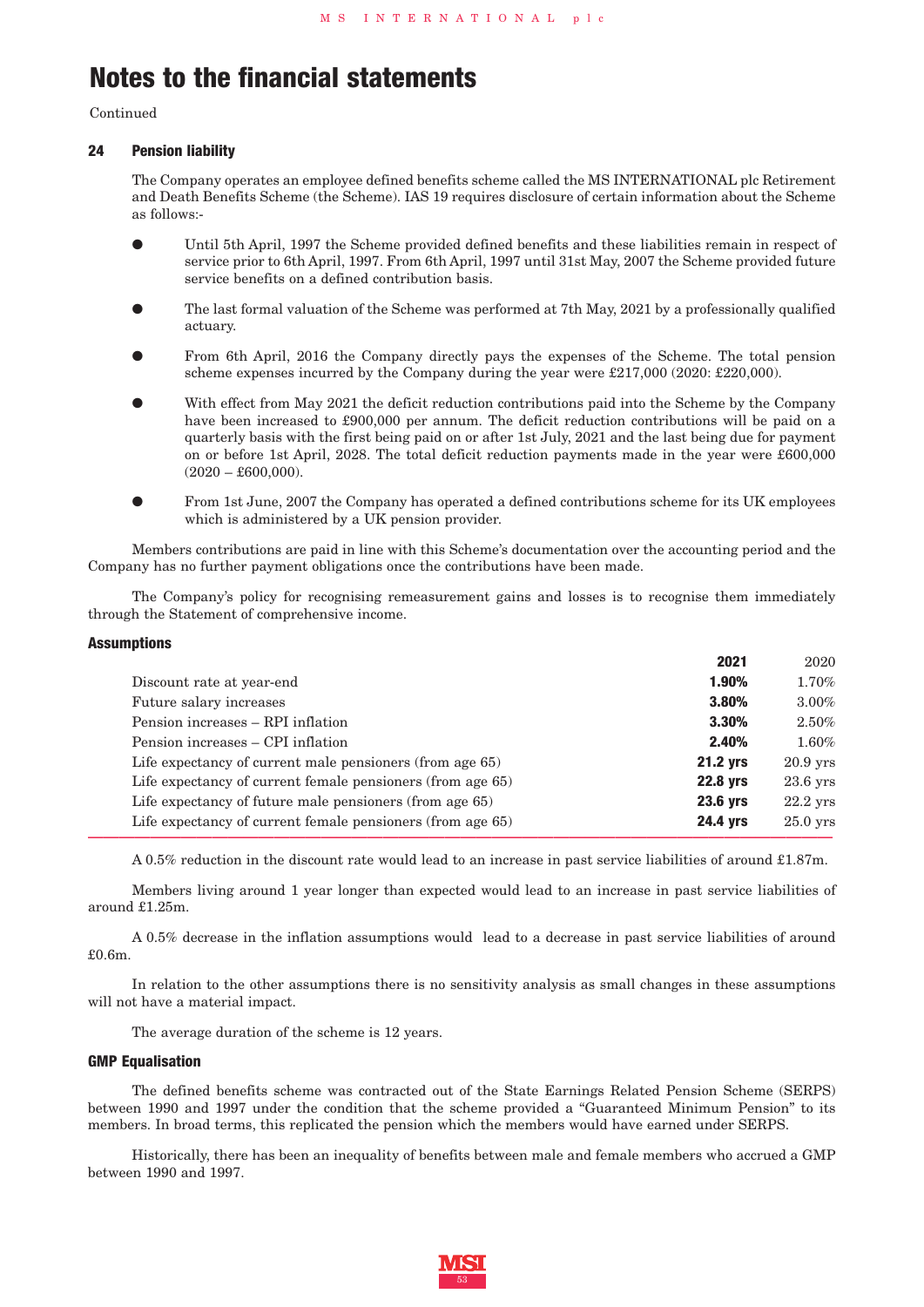Continued

#### **24 Pension liability (continued)**

In general, occupational pension schemes have had to provide equal benefits for men and women since May 1990. However, as State benefits were exempt from the Barber case judgement in 1990 there has been considerable uncertainty as to whether this equalisation requirement extended to GMPs. This uncertainty was addressed in a High Court ruling on 26th October, 2018, which confirmed that schemes were required to equalise GMPs in order to equalise benefits for men and women.

If a member's benefits would be higher by calculating their benefits accrued since 1990 using the GMP applicable to an individual of the opposite sex, then the GMP benefit must be increased accordingly, including paying arrears to members who already receive their pension.

In the period ended 27th April, 2019, an expense of £1.198m was recognised in the Consolidated income statement for unrecognised past service costs arising on GMP equalisation, representing an estimated 4.2% in the Scheme's liability.

A further court case was heard in 2020 concerning whether historic statutory transfer values paid out of the scheme before 2018 need to be equalised. On 20th November, 2020 the court ruling confirmed that all transfers with GMPs built up between 17th May, 1990 and 5th April, 1997 need to be equalised. As a result of this ruling, a further £205,000 of previously unrecognised past service cost has been calculated and recognised in the Consolidated income statement for the year ended 30th April, 2021.

#### **Statement of financial position**

|                                                                                     | 2021     | 2020     |
|-------------------------------------------------------------------------------------|----------|----------|
|                                                                                     | £'000    | £'000    |
| Present value of obligations                                                        | 30,336   | 30,816   |
| Fair value of plan assets                                                           | 23,241   | 22,253   |
| Net liability                                                                       | 7,095    | 8,563    |
| <b>Income statement</b>                                                             |          |          |
|                                                                                     | 2021     | 2020     |
|                                                                                     | £'000    | £'000    |
| Interest on net liabilities                                                         | 140      | 164      |
| Administration expenses                                                             |          |          |
| Total income statement cost                                                         | 140      | 164      |
| <b>Change in defined benefit obligation</b>                                         |          |          |
|                                                                                     | 2021     | 2020     |
|                                                                                     | £'000    | £'000    |
| Opening defined benefit obligation                                                  | 30,816   | 30,264   |
| Interest cost                                                                       | 509      | 743      |
| Experience gains arising on scheme liabilities                                      | (22)     | (502)    |
| Changes in financial assumptions underlying the present value of scheme liabilities | 298      | 79       |
| Actuarial losses on scheme liabilities                                              | 116      | 1,959    |
| Net benefits paid                                                                   | (1, 586) | (1, 727) |
| Past service costs                                                                  | 205      |          |
| Defined benefit obligation                                                          | 30,336   | 30,816   |

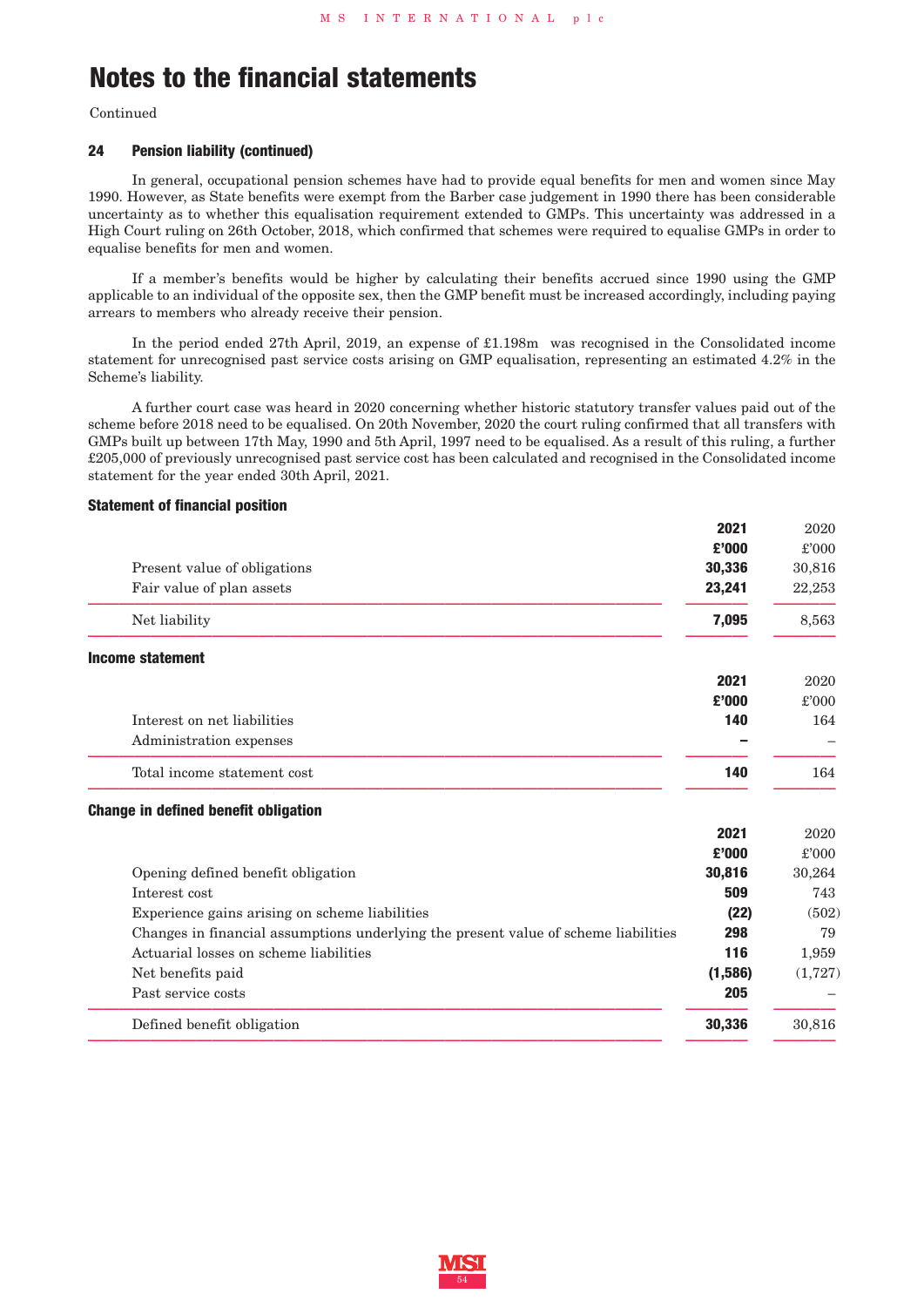Continued

## **24 Pension liability (continued)**

## **Change in fair value of plan assets**

|                                                                 | 2021         | 2020         |
|-----------------------------------------------------------------|--------------|--------------|
|                                                                 | £'000        | £'000        |
| Opening fair value of plan assets                               | 22,253       | 23,462       |
| Interest income on assets                                       | 369          | 579          |
| Remeasurement gains/(losses) on scheme assets                   | 1,605        | (661)        |
| Deficit reduction contributions by employer                     | 600          | 600          |
| Net benefits paid                                               | (1, 586)     | (1,727)      |
| Fair value of plan assets                                       | 23,241       | 22,253       |
| <b>Statement of comprehensive income</b>                        |              |              |
|                                                                 | 2021         | 2020         |
|                                                                 | £'000        | £'000        |
| Actual return on assets less amounts included in net interest   | 1,605        | (661)        |
| Remeasurement losses                                            | (392)        | (1,536)      |
| Statement of comprehensive income                               | 1,213        | (2,197)      |
|                                                                 | 2021         | 2020         |
|                                                                 | £'000        | £'000        |
| Expected deficit reduction contributions into the Scheme during |              |              |
| next accounting year:                                           | 900          | 600          |
| <b>Breakdown of plan assets</b>                                 |              |              |
|                                                                 | Plan         | <b>Asset</b> |
|                                                                 | assets       | allocation   |
| Breakdown of assets at 30th April, 2021                         | £'000        |              |
| Equities - UK market                                            | 450          | 2%           |
| Growth Fund                                                     | 15,150       | 65%          |
| Bond fund                                                       | 1,876        | 8%           |
| Gilts - fixed interest                                          | 2,890        | 13%          |
| Gilts - index linked<br>Cash/other                              | 2,609<br>266 | 11%<br>1%    |
|                                                                 |              |              |
|                                                                 | 23,241       | 100%         |
|                                                                 | Plan         | Asset        |
|                                                                 | assets       | allocation   |
| Breakdown of assets at 30th April 2020                          | £'000        |              |
| Equities - UK market                                            | 377          | $2\%$        |
| Growth Fund                                                     | 12,859       | $58\%$       |
| Bond fund                                                       |              | $12\%$       |
|                                                                 |              |              |
|                                                                 | 2,809        |              |
| Gilts - fixed interest                                          | 3,365        | 15%          |
| Gilts - index linked<br>Cash/other                              | 2,652<br>191 | 12%<br>$1\%$ |

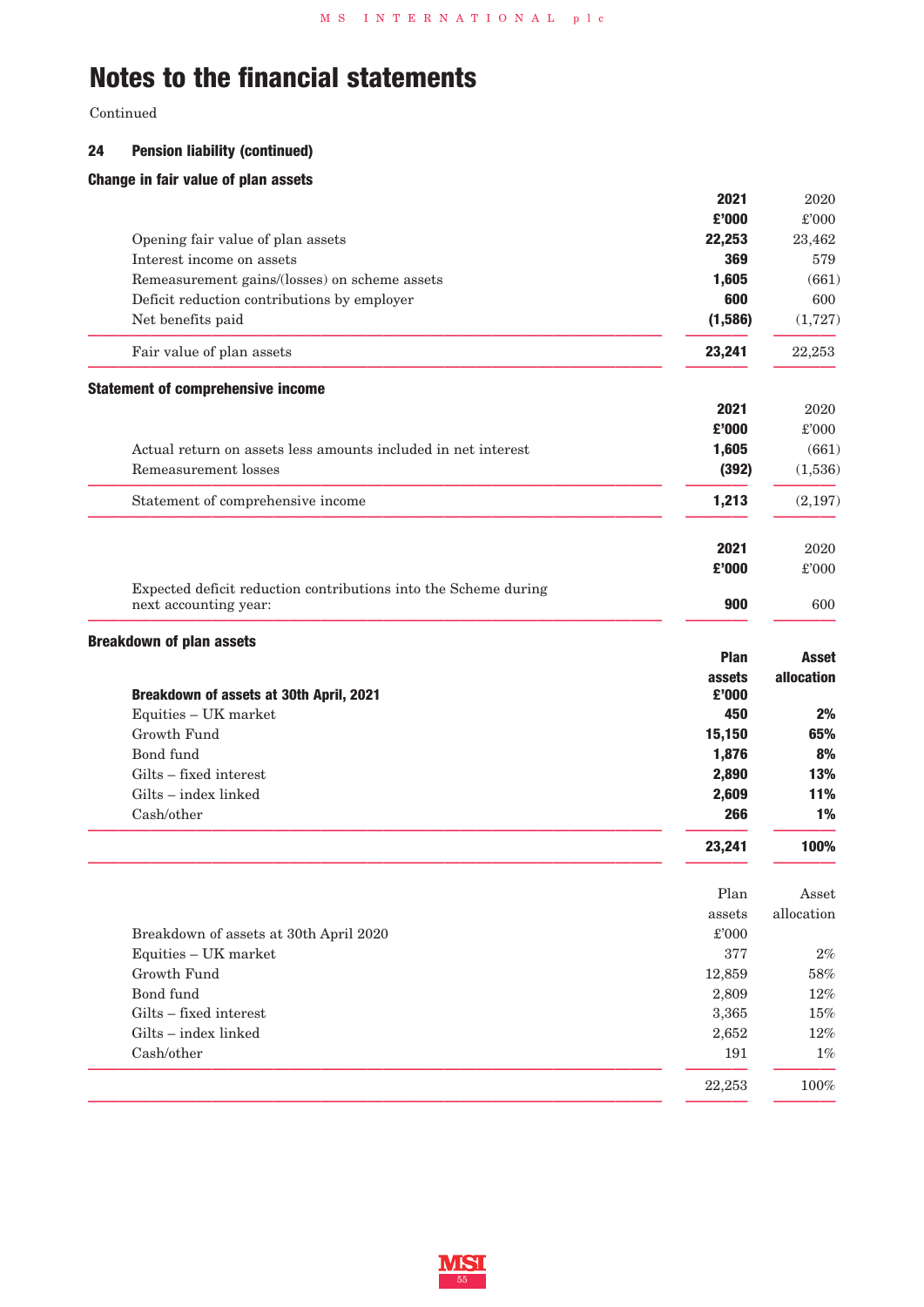Continued

### **25 Trade and other payables**

|                                         | <b>Group</b> |        | <b>Company</b> |               |
|-----------------------------------------|--------------|--------|----------------|---------------|
|                                         | 2021         | 2020   | 2021           | 2020          |
|                                         | £'000        | £'000  | £'000          | $\pounds 000$ |
| Trade payables                          | 5,495        | 4,238  | 2,487          | 915           |
| Amounts owed to subsidiary undertakings |              |        | 1,098          | 1,076         |
| Amounts owed to joint ventures          | 10           |        |                |               |
| Other payables                          | 1,089        | 3,679  | 429            | 795           |
| Accruals                                | 5,816        | 3,392  | 1,220          | 1,068         |
|                                         | 12,410       | 11,309 | 5,234          | 3,854         |
|                                         |              |        |                |               |

### **26 Contracts with customers**

The Group and Company have recognised the following assets and liabilities relating to contracts with customers:

|           | Group     |       | <b>Company</b> |
|-----------|-----------|-------|----------------|
| 2021      | 2020      | 2021  | 2020           |
| £'000     | £'000     | £'000 | £'000          |
| 1.998     | —         |       |                |
| (21, 192) | (13,370)  | (874) | $(1{,}036)$    |
| (19, 194) | (13, 370) | (874) | (1,036)        |
|           |           |       |                |

Contract assets include contract commission costs, which were held within work in progress in the prior year. The prior year comparative has not been restated.

A reconciliation of the movements in contract liabilities during the year shown below:

| - relating to new contract liabilities in the year<br>Other movements<br>Exchange differences<br><b>Contract liabilities as at 30th April, 2021</b> | (23,756)<br>259<br>(20)<br>21,192 | (2,932)<br>874          |
|-----------------------------------------------------------------------------------------------------------------------------------------------------|-----------------------------------|-------------------------|
| Revenue recognised in the year:<br>- that was included in the contract liability balance as at 30th April, 2020                                     | (6,341)                           | (989)                   |
| Contract liabilities as at 30th April, 2020<br>New contract liabilities                                                                             | 13,370<br>37,680                  | 1,036<br>3,759          |
|                                                                                                                                                     | <b>Group</b><br>£'000             | <b>Company</b><br>£'000 |

Of the existing contracts that were unsatisfied or partially unsatisfied at 30th April, 2021, revenue is expected to be recognised as follows:

| 2022         | <b>Group</b><br>£'000<br>11,024 | <b>Company</b><br>£'000<br>853 |
|--------------|---------------------------------|--------------------------------|
| 2023         | 10,130                          | $\overline{\phantom{m}}$       |
| 2024         |                                 | $\qquad \qquad -$              |
| 2025         | 38                              | 21                             |
| <b>Total</b> | 21,192                          | 874                            |

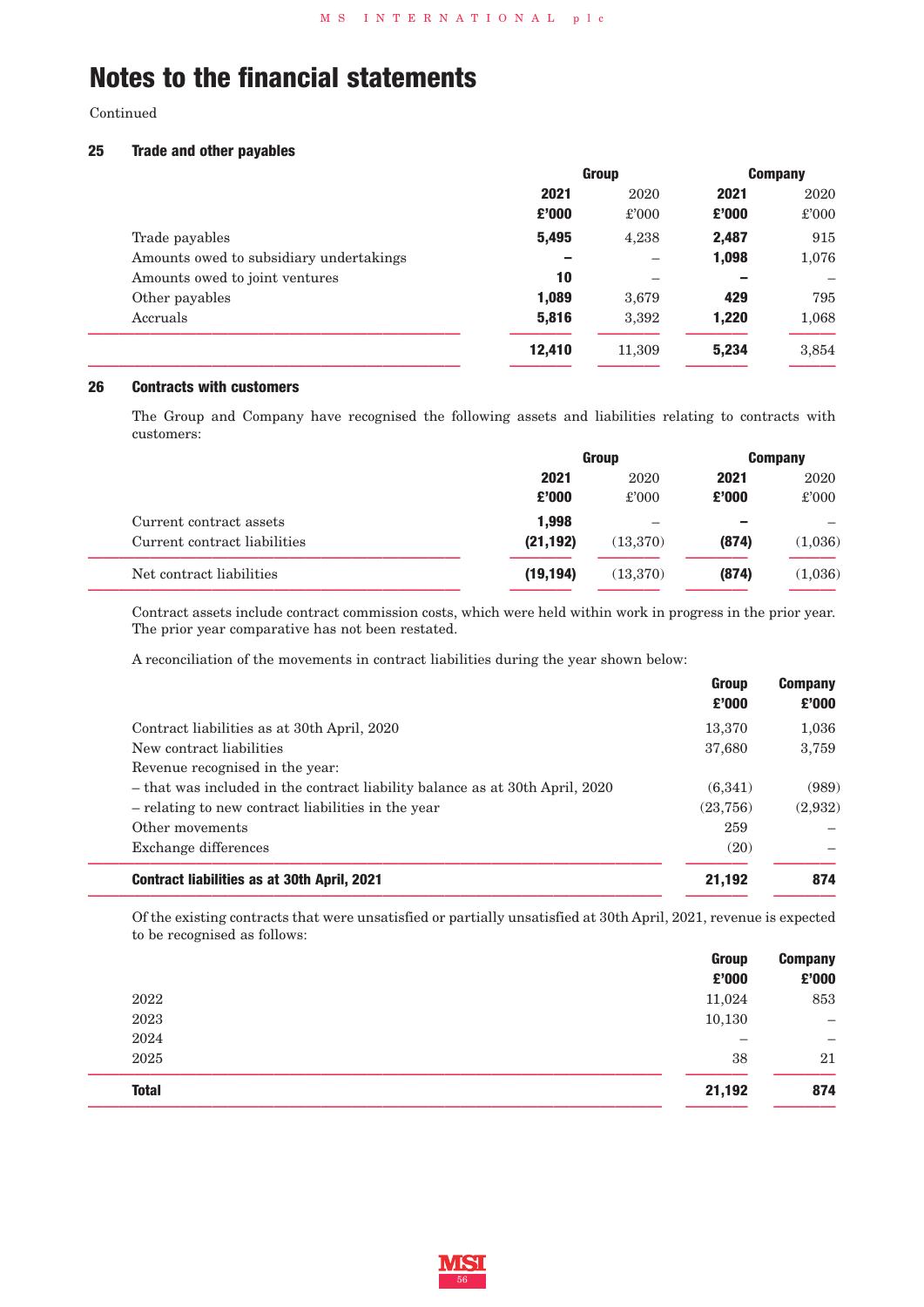Continued

### **27 Financial instruments**

### **Management of financial risks**

The major financial risks faced by the Group and Company are funding risks, interest rate risks, currency risks, and credit risks.

#### **Funding risk**

At the reporting date the Group had a cash and cash equivalents balance of £17.39m with a further £6.17m of restricted cash held in Escrow. The Company had a cash and cash equivalents balance of £0.94m (2020 – Group balance of £16.13m and Company overdraft of £0.38m).

#### **Interest rate risk**

The bank multicurrency overdraft facility is at a floating rate of interest, based on the base rate of each respective currency. This position is monitored daily by the Board to ensure any risk is minimised. The Board believe that the main interest rate risk relates to maximising interest income on cash balances.

If interest rates had been 0.5% higher/lower and all other variables were held constant, the impact on the profit before tax would be an increase of £25,000 and £13,000 respectively (2020: £27,000).

#### **Foreign currency risk**

Exposure to risk is incurred by the Group and Company through overseas sales.

This exposure is minimised by the following:

- (1) invoicing in sterling where practicable.
- (2) using foreign currency received for purchases where appropriate.

#### **Currency exposures**

The table below shows the Group's currency exposures i.e., those transactional exposures that give rise to the net currency gains and losses recognised in the income statement. Such exposures comprise the monetary assets and monetary liabilities of the Group that are not denominated in the operating (or "functional") currency of the operating unit involved.

As at 30th April, 2021 these currency exposures are as follows:-

| <b>Group</b>                | <b>Sterling</b><br>£'000 | <b>US Dollar</b><br>£'000 | <b>Euro</b><br>£'000 | <b>Others</b><br>£'000 | <b>Total</b><br>£'000 |
|-----------------------------|--------------------------|---------------------------|----------------------|------------------------|-----------------------|
| 2021                        |                          |                           |                      |                        |                       |
| Cash and cash equivalents   | 8                        | 2,883                     | 2,101                | 41                     | 5,033                 |
| Trade and other receivables |                          |                           | 654                  | 4                      | 658                   |
| Trade and other payables    |                          | (5)                       | (529)                |                        | (534)                 |
| Total                       | 8                        | 2,878                     | 2,226                | 45                     | 5,157                 |
| 2020                        |                          |                           |                      |                        |                       |
| Cash and cash equivalents   | 6                        | (1, 467)                  | 1,391                | 28                     | (42)                  |
| Trade and other receivables |                          | 247                       | 287                  | (1)                    | 533                   |
| Trade and other payables    |                          | (729)                     | (50)                 | (2)                    | (781)                 |
| Total                       | 6                        | (1,949)                   | 1,628                | 25                     | (290)                 |
|                             |                          |                           |                      |                        |                       |

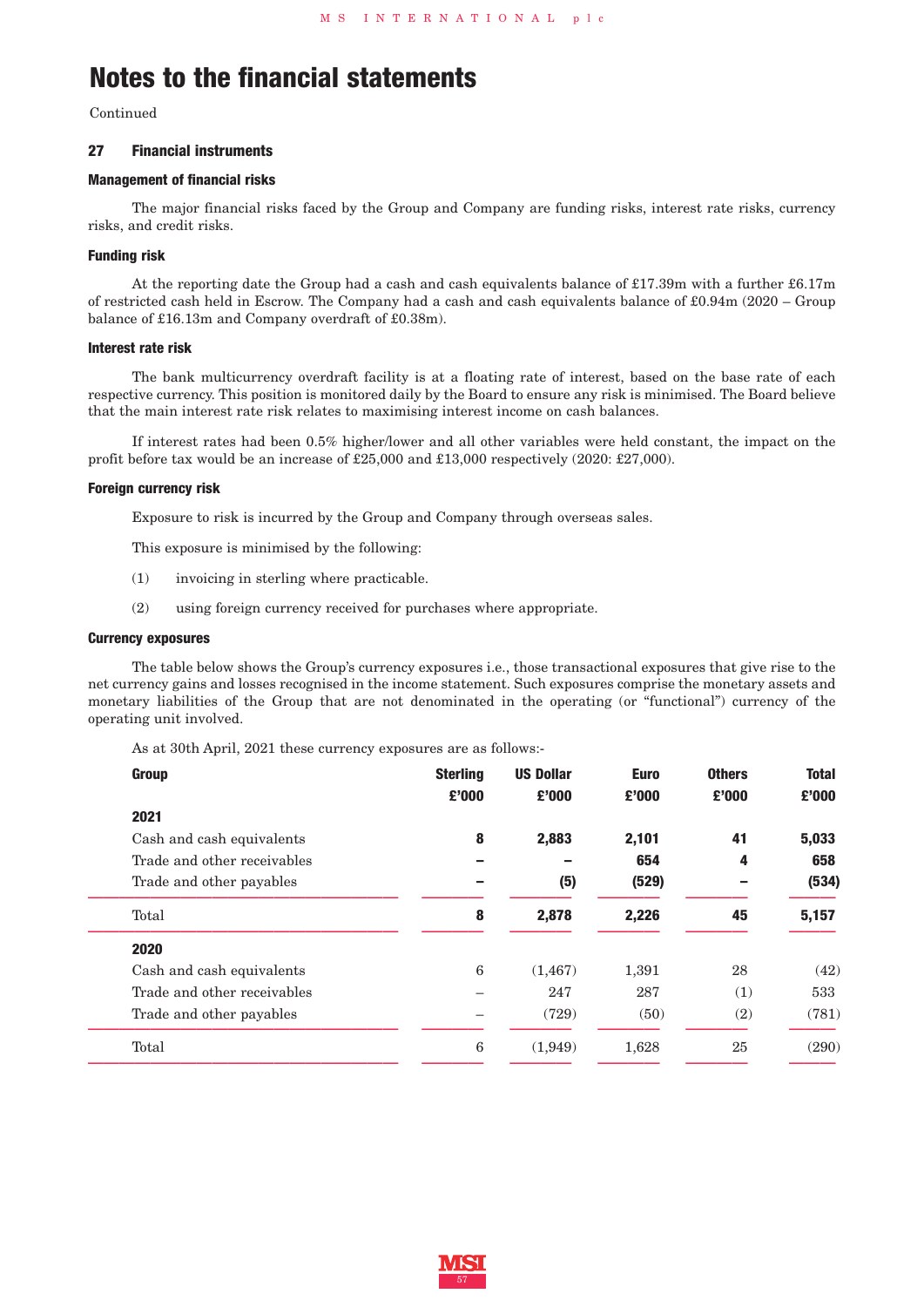Continued

### **27 Financial instruments (continued)**

| <b>Company</b>              | <b>Sterling</b><br>£'000 | <b>US Dollar</b><br>£'000 | <b>Euro</b><br>£'000 | <b>Others</b><br>£'000 | <b>Total</b><br>£'000 |
|-----------------------------|--------------------------|---------------------------|----------------------|------------------------|-----------------------|
| 2021                        |                          |                           |                      |                        |                       |
| Cash and cash equivalents   |                          | (1, 138)                  | 1,279                | 13                     | 154                   |
| Trade and other receivables |                          | 1,571                     | 2,613                |                        | 4,184                 |
| Trade and other payables    |                          | (19)                      | (522)                |                        | (541)                 |
| Total                       |                          | 414                       | 3,370                | 13                     | 3,797                 |
| 2020                        |                          |                           |                      |                        |                       |
| Cash and cash equivalents   |                          | (3,796)                   | 491                  | 6                      | (3,299)               |
| Trade and other receivables |                          | 6,930                     | 123                  |                        | 7,053                 |
| Trade and other payables    |                          |                           | (1)                  |                        | (1)                   |
| Total                       |                          | 3,134                     | 613                  | 6                      | 3,753                 |

The Group and Company's exposure to a 5% exchange rate fluctuation on its foreign currency monetary assets and liabilities would be as follows:

|         | <b>Sterling</b> | <b>US Dollar</b> | <b>Euro</b> | <b>Others</b> | <b>Total</b> |
|---------|-----------------|------------------|-------------|---------------|--------------|
|         | £'000           | £'000            | £'000       | £'000         | £'000        |
| Group   | $\qquad \qquad$ | 137              | 94          | 2             | 233          |
| Company |                 | 20               | 160         |               | 181          |

#### **Fair values**

No significant differences exist between the book value and the fair value of the financial assets and liabilities as at 30th April, 2021 and 30th April, 2020.

### **Credit risk**

There are no significant concentrations of credit risk within the Group or Company. The maximum credit risk exposure relating to financial assets is represented by carrying values at the Statement of financial position date.

The Group and Company have established procedures to minimise the risk of default by trade debtors including credit checks undertaken before a customer is accepted and credit insurance where available and appropriate. Historically these procedures have proved effective in minimising the level of impaired and past due receivables.

The Group applies the IFRS 9 simplified model of recognising lifetime expected credit losses for all trade receivables as these items do not have a significant financing component. In measuring the expected credit losses, the trade receivables have been assessed on a collective basis as they possess shared credit risk characteristics. The expected loss rates are based on the payment profile for sales over the recent reporting periods as well as the corresponding historical credit losses during that period.

Trade receivables are written off (i.e. derecognised) when there is no reasonable expectation of recovery.

Detailed credit risks disclosure for trade receivables has not been included as it is immaterial. **222222222222222222222222222222222222222222222222**

### **28 Capital commitments**

| -- | <b>UUPILUI UUIIIIIIIIIIIIIUIILU</b>                     |                          | Group         |                          | <b>Company</b> |  |
|----|---------------------------------------------------------|--------------------------|---------------|--------------------------|----------------|--|
|    |                                                         | 2021<br>£'000            | 2020<br>£'000 | 2021<br>£'000            | 2020<br>£'000  |  |
|    | Contracted but not provided in the financial statements | $\overline{\phantom{a}}$ | 34            | $\overline{\phantom{a}}$ | 34             |  |

#### **29 Contingent liabilities**

The Group is contingently liable in respect of guarantees, indemnities, and performance bonds given in the ordinary course of business amounting to  $£6,165,000$  at 30th April, 2021 (2020 –  $£4,434,000$ ). **222222222222222222222222222222222222222222222222**

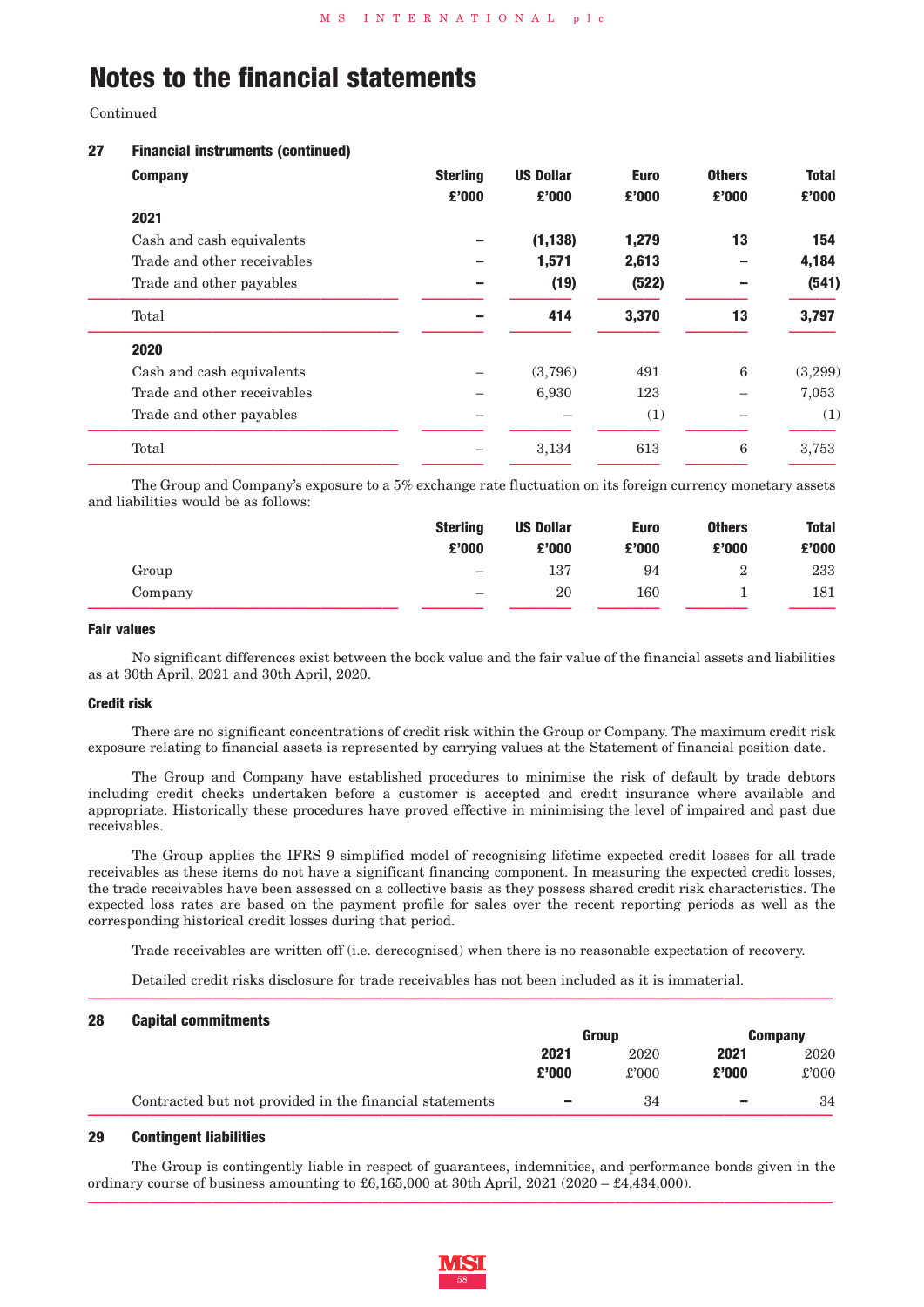Continued

#### **30 Related party transactions**

The following transactions took place, during the year, between the Company and other subsidiaries in the Group.

> Purchases of goods and services £824,000 (2020 – £824,000) Sales of goods and services £4,591,000 (2020 – £5,923,000)

The following balances between the Company and other subsidiaries in the Group are included in the Company statement of financial position as at 30th April, 2021.

> Amounts owed by the Company £1,098,000 (2020 – £1,076,000) Amounts owed to the Company £13,871,000 (2020 – £14,422,000)

The following transactions took place, during the year, between the Group and the joint venture:

Purchases of goods and services £nil (2020 – £nil) Sales of goods and services £1,260,000 (2020: £1,685,000)

The following balances between the Group and the joint venture are included in the Company statement of financial position as at 30th April, 2021.

> Amounts owed by joint venture £150,000 (2020 – £578,000) Amounts owed to joint venture  $£9,000 (2020 - £9,000)$

Sales and purchases between related parties are made at normal market prices. Terms and conditions for transactions with subsidiaries and the joint venture are unsecured and interest free. Balances are placed on intercompany accounts with no specified credit period.

Key management personnel (main board directors) compensation.

|                                                      | <b>Group</b> |       | <b>Company</b> |       |
|------------------------------------------------------|--------------|-------|----------------|-------|
|                                                      | 2021         | 2020  | 2021           | 2020  |
|                                                      | £'000        | £'000 | £'000          | £'000 |
| Short-term employee benefits                         | 1,570        | 1.300 | 1.431          | 1,161 |
| Pension contributions                                | 42           | 33    | 42             | 33    |
| See Directors' remuneration report on pages 73 to 75 | 1.612        | 1.333 | 1.473          | 1,194 |

#### **31 Share-based payments**

On 30th April 2020, the 1991 MS INTERNATIONAL plc unapproved Employee Share Option Scheme was terminated and replaced with the 2020 MS INTERNATIONAL plc Long Term Incentive Plan and the 2020 MS INTERNATIONAL plc Company Share Option Plan.

Under the terms of the MS INTERNATIONAL plc Long Term Incentive Plan, a total of 500,000 share options were granted to two executive directors on 30 April, 2020 at a price of £nil. The options are exercisable in two equal amounts at two and three years after the date of the grant but are subject to meeting a share price performance target of £3 per share for 90 consecutive days.

Under the terms of the MS INTERNATIONAL plc Company Share Option Plan, a total of 675,000 UK non tax-advantaged share options were granted to certain directors and employees on 30 April, 2020 at a price of £1.41. The options are exercisable in three equal amounts at three, four and five years after the date of the grant but are subject to meeting a share price target of £2 per share for 90 consecutive days.

Under the terms of the MS INTERNATIONAL plc Company Share Option Plan, a total of 400,000 UK taxadvantaged share options were granted to certain directors and employees on 30 April, 2020 at a price of £1.41. The options are exercisable in three equal instalments at three, four, and five years after the date of the grant. There is no share price performance target for these options.

The contractual life of all of the options is 10 years and there are no cash settlement alternatives.

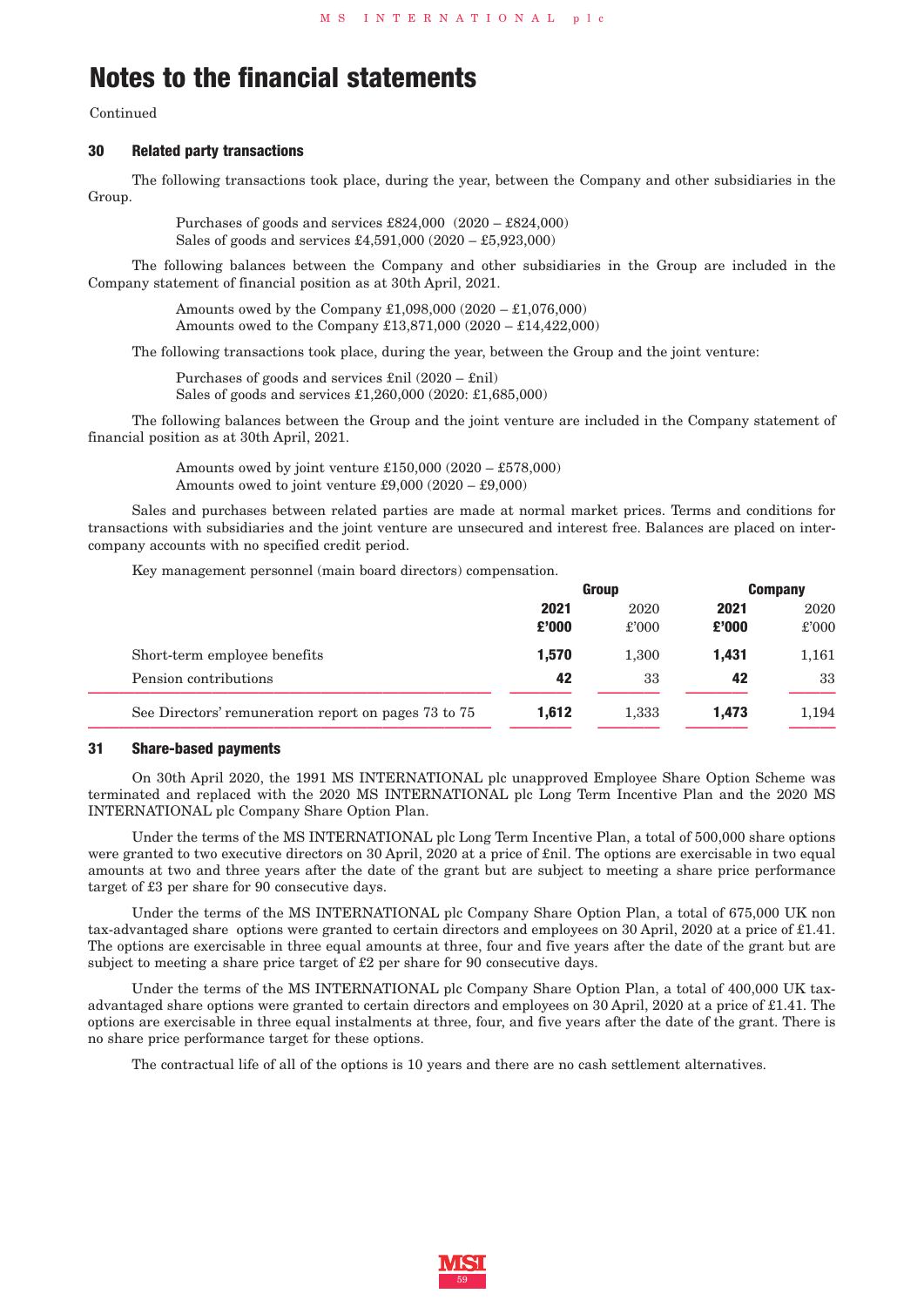Continued

### **31 Share-based payments (continued)**

The following tables illustrate the number and weighted average exercise prices (WAEP) of share options during the year:

|                                        |               | <b>Long Term</b><br><b>Incentive Plan</b> | <b>Company Share</b><br><b>Option Plan</b> |             | <b>Total</b>  |             |
|----------------------------------------|---------------|-------------------------------------------|--------------------------------------------|-------------|---------------|-------------|
|                                        | <b>Number</b> | <b>WAEP</b>                               | <b>Number</b>                              | <b>WAEP</b> | <b>Number</b> | <b>WAEP</b> |
| Outstanding at 30th April, 2020        | 500,000       | —                                         | 1,075,000                                  | £1.41       | 1,575,000     | £0.96       |
| Granted in year                        |               |                                           |                                            |             |               |             |
| Forfeited/lapsed in year               |               |                                           | (75,000)                                   | (E1.41)     | (75,000)      | (E1.41)     |
| Exercised in year                      |               |                                           |                                            |             |               |             |
| <b>Outstanding at 30th April, 2021</b> | 500,000       | -                                         | 1,000,000                                  | £1.41       | 1,500,000     | £0.94       |
|                                        |               | <b>Long Term</b><br><b>Incentive Plan</b> | <b>Company Share</b><br><b>Option Plan</b> |             | <b>Total</b>  |             |
|                                        | <b>Number</b> | <b>WAEP</b>                               | <b>Number</b>                              | <b>WAEP</b> | <b>Number</b> | <b>WAEP</b> |
| Outstanding at 27th April, 2019        |               |                                           |                                            |             |               |             |
| Granted in year                        | 500,000       |                                           | 1,075,000                                  | £1.41       | 1,575,000     | £0.96       |
| Forfeited/lapsed in year               |               |                                           |                                            |             |               |             |
| Exercised in year                      |               |                                           |                                            |             |               |             |
| <b>Outstanding at 30th April, 2020</b> | 500,000       | -                                         | 1,075,000                                  | £1.41       | 1,575,000     | £0.96       |

The Group recognised a total charge of £29,000 (2020 – £nil) in relation to equity-settled share-based payment transactions. There are no share options exercisable at the end of the year in either the LTIP or CSOP share option schemes.

The fair value of awards granted under these share plans are determined using the Black Scholes and Monte Carlo valuation models. The fair value of share options and the assumptions used are shown in the table below:

|                               |                  | <b>Company</b>                |                  |                                    |                  |
|-------------------------------|------------------|-------------------------------|------------------|------------------------------------|------------------|
|                               |                  | <b>Long Term Share Option</b> |                  |                                    |                  |
|                               | <b>Incentive</b> | Plan -                        |                  | <b>Company Share Option Plan -</b> |                  |
|                               | <b>Plan</b>      | type 1                        |                  | type 2                             |                  |
|                               |                  |                               | <b>Tranche 1</b> | <b>Tranche 2</b>                   | <b>Tranche 3</b> |
|                               | Monte            | Monte                         | Black            | Black                              | Black            |
| Valuation model               | Carlo            | Carlo                         | Scholes          | Scholes                            | Scholes          |
| Number of shares under option | 500,000          | 620,000                       | 126,667          | 126,667                            | 126,666          |
| Fair value                    | £0.06            | £0.09                         | £0.12            | £0.13                              | £0.13            |
| Share price at grant          | £1.38            | £1.38                         | £1.38            | £1.38                              | £1.38            |
| Exercise price                | £0.00            | £1.41                         | £1.41            | £1.41                              | £1.41            |
| Dividend yield                | $5.9\%$          | $5.9\%$                       | $5.9\%$          | $5.9\%$                            | 5.9%             |
| Expected volatility           | 25%              | 25%                           | 26%              | 26%                                | $26\%$           |
| Expected life                 | 6.0 years        | 5.0 years                     | 3.0 years        | 4.0 years                          | 5.0 years        |
| Risk-free interest rate       | 0.06%            | 0.09%                         | $0.04\%$         | 0.06%                              | 0.09%            |

The weighted average fair value of options outstanding at the end of the year is £0.09 (2020: £0.09) **222222222222222222222222222222222222222222222222**

#### **32 Capital management**

The primary objective of the Group's capital management is to ensure that it maintains a strong credit rating and healthy capital ratios in order to support its business and maximise shareholder value.

The Group manages its capital structure and makes adjustments to it, in light of changes in economic conditions. To maintain or adjust the capital structure, the Group may adjust the dividend payment to shareholders, return capital to shareholders or issue new shares. No changes were made to the objectives, policies or processes during the years ended 30th April, 2021 and 30th April, 2020.

Capital comprises equity attributable to the equity holders of the parent company £31,036,000 (2020 – £30,128,000). **222222222222222222222222222222222222222222222222**

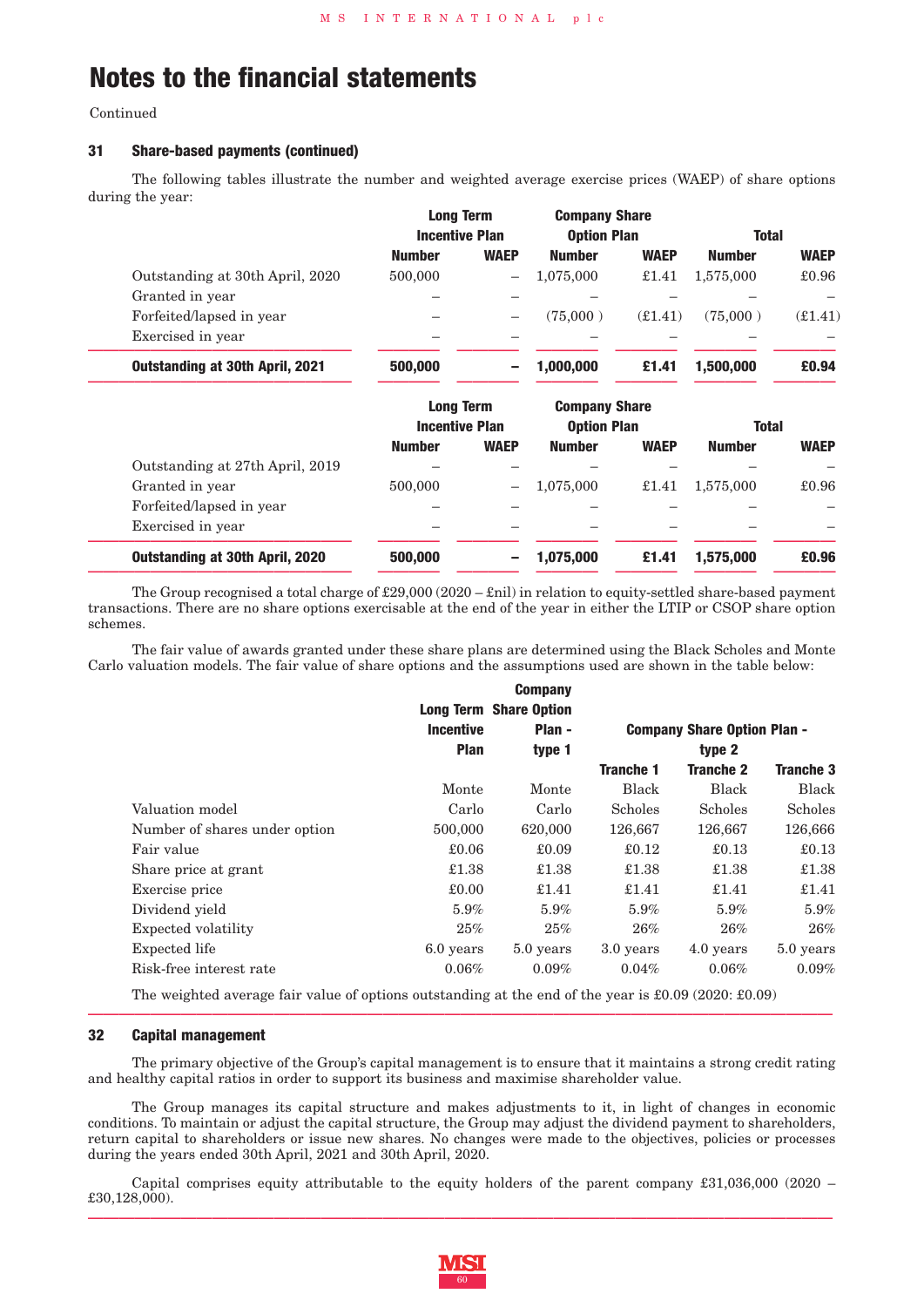# **Summary of Group results 2017 – 2021**

## **CONSOLIDATED INCOME STATEMENT**

|                                                     | 2021     | 2020          | 2019          | 2018          | 2017          |
|-----------------------------------------------------|----------|---------------|---------------|---------------|---------------|
|                                                     | £'000    | $\pounds 000$ | $\pounds 000$ | $\pounds 000$ | $\pounds 000$ |
| Group revenue                                       | 61,539   | 61,153        | 77,708        | 68,085        | 53,823        |
| Group operating profit/(loss)                       | 1,786    | (3, 119)      | 4,996         | 4,253         | 1,771         |
| Share of joint venture profit                       | 28       |               |               |               |               |
| Finance costs                                       | (222)    | (134)         | (209)         | (214)         | (245)         |
| Profit/(loss) before taxation                       | 1,592    | (3,253)       | 4,787         | 4,039         | 1,526         |
| Taxation                                            | (415)    | 762           | (975)         | (653)         | (28)          |
| Profit/(loss) for the year                          | 1,177    | (2, 491)      | 3,812         | 3,386         | 1,498         |
| <b>CONSOLIDATED STATEMENT OF FINANCIAL POSITION</b> |          |               |               |               |               |
| Assets employed:                                    |          |               |               |               |               |
| Intangible assets                                   | 3,558    | 4,140         | 4,483         | 4,893         | 5,301         |
| Property, plant, and equipment                      | 19,113   | 20,111        | 20,426        | 20,766        | 19,099        |
| Right-of-use assets                                 | 530      | 1,214         |               |               |               |
| Investments                                         | 36       |               |               |               |               |
| Other net current liabilities                       | (8, 334) | (2,240)       | (4,784)       | (1,171)       | (2,907)       |
| Cash, cash equivalents and restricted cash          | 23,555   | 16,125        | 22,886        | 15,866        | 15,210        |
|                                                     | 38,458   | 39,350        | 43,011        | 40,354        | 36,703        |
| Financed by:                                        |          |               |               |               |               |
| Ordinary share capital                              | 1,784    | 1,840         | 1,840         | 1,840         | 1,840         |
| Reserves                                            | 29,252   | 28,288        | 33,958        | 31,560        | 27,201        |
| Shareholders' funds                                 | 31,036   | 30,128        | 35,798        | 33,400        | 29,041        |
| Net non-current liabilities                         | 7,422    | 9,222         | 7,213         | 6,954         | 7,662         |
|                                                     | 38,458   | 39,350        | 43,011        | 40,354        | 36,703        |
|                                                     |          |               |               |               |               |

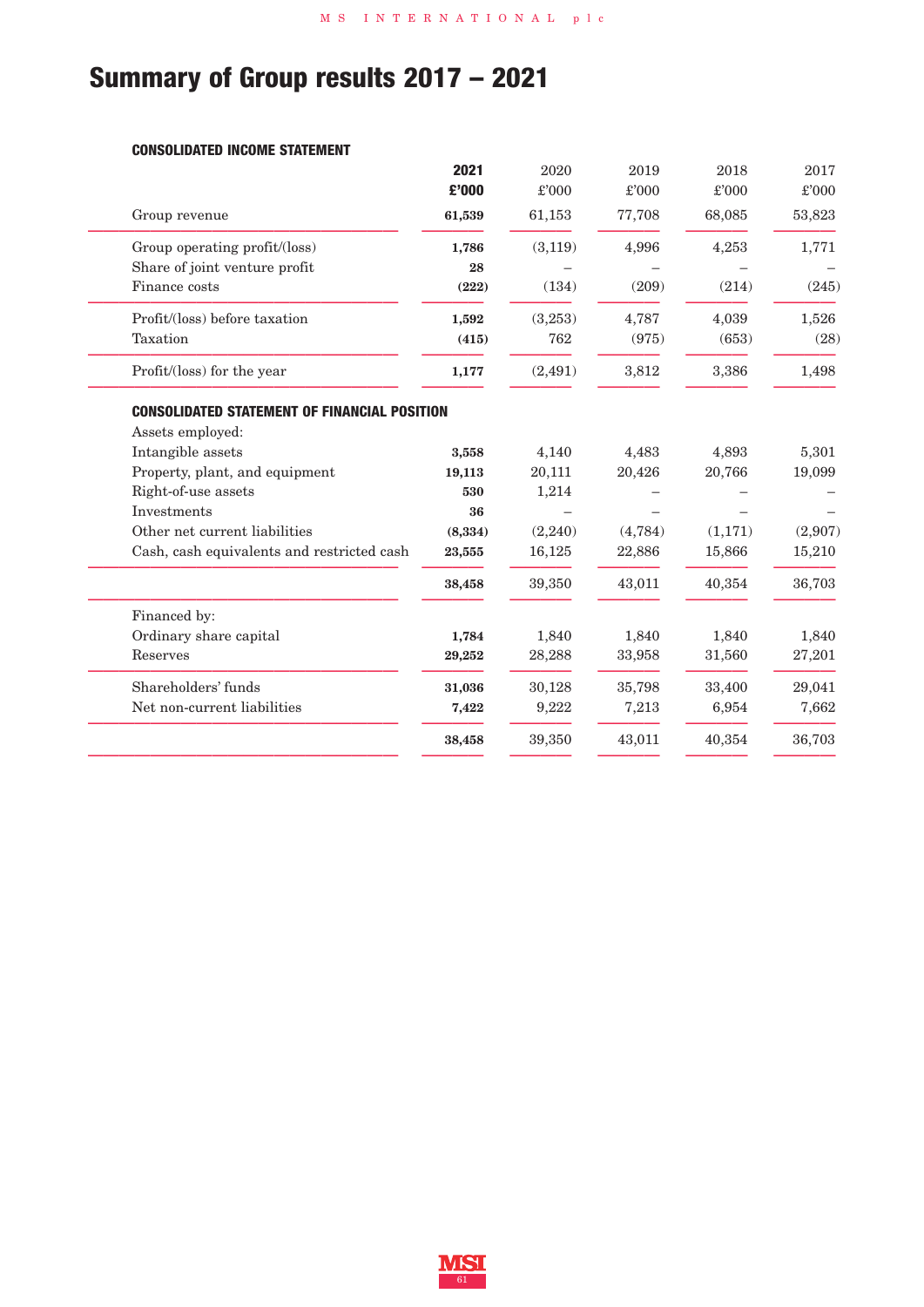## **Corporate governance statement**

As an AIM quoted company MSI INTERNATIONAL plc, under AIM Rule 26, is required to adopt a recognised corporate governance code, describe how it complies with that code and provide details of where it does not comply with its chosen corporate governance code.

MS INTERNATIONAL plc has chosen to adopt as far as practical for a Group of its size the April 2018 QCA Corporate Governance Code with effect from 28th September, 2018. The Chairman assumes principal responsibility for corporate governance.

#### **The Board**

The Board is responsible for ensuring that MS INTERNATIONAL plc has the strategy, people, structure, and culture in place to deliver value over the medium to long-term to shareholders and other stakeholders of the Group and is committed to high standards of governance, as is appropriate for a company of its size and structure.

The Board is chaired by the Executive Chairman Michael Bell, who has no other significant commitments and is responsible for the operation, strategic focus, and direction of the business. The executive directors include Michael O'Connell and Nicolas Bell. There are two non-executive directors, Roger Lane-Smith and David Hansell, with Roger Lane-Smith being designated as Senior Independent Director.

The two non-executive directors devote sufficient time to fulfil their responsibilities to the Company. The Board has considered their length of service as directors and employees and has determined that in terms of interest, experience and judgement they all remain independent. Consequently, the Board considers itself to be compliant with the QCA code in having two or more independent non-executive directors.

The Board meets at least quarterly throughout the year to direct and assess the overall strategy and operating performance of the Group. All directors have full and timely access to all relevant information to allow them to carry out their responsibilities. Executive directors, except for Company business trips and holidays, meet on a daily basis when possible. Additionally, each of the divisional operations have monthly review meetings which are attended by the Executive Chairman and the Group Financial Director.

The Board is supported by an Audit Committee and a Remuneration Committee. Roger Lane-Smith is Chairman of both committees while David Hansell has served on both committees since 1st July, 2020.

The Audit Committee normally meets twice a year and has the responsibility for reviewing the interim statements, the annual report, and the effectiveness of the system of internal controls with the Group's external auditor. The external auditor has direct access to the Committee without all of the executive directors being present. The ultimate responsibility for reviewing and approving the Group financial statements remains with the Board.

The Remuneration Committee which meets as required has the responsibility for making recommendations to the Board on the remuneration packages, including share option schemes, of each of the executive directors and non-executive directors not on the Remuneration Committee.

Due to the size of the Group there is no Nominations Committee. The Chairman discusses the appointment or replacement of directors with the Board as a whole. The Board are aware of the age profile of the directors and this is under review.

The number of meetings and members attendance of Board and Committee meetings during the financial year ended 30th April, 2021 was as follows:

|                                |                | <b>Audit</b>     | <b>Remuneration</b> |
|--------------------------------|----------------|------------------|---------------------|
|                                | <b>Board</b>   | <b>Committee</b> | <b>Committee</b>    |
| Number of meetings in the year | 4              | 2                |                     |
| Michael Bell                   | 4              |                  |                     |
| Michael O'Connell              | 4              |                  |                     |
| Nicholas Bell                  | $\overline{4}$ |                  |                     |
| Roger Lane-Smith               | $\overline{4}$ | 2                |                     |
| David Hansell                  | 4              |                  |                     |

#### **Board experience, skills, and evaluation**

Due to the size of the Group, and the nature of its operations and strategic demands, there is no formal Board performance evaluation process in place. However, the Chairman periodically meets with the executive and nonexecutive directors to ensure they are committed, their respective contributions are effective and productive and, where relevant, they have maintained their independence.

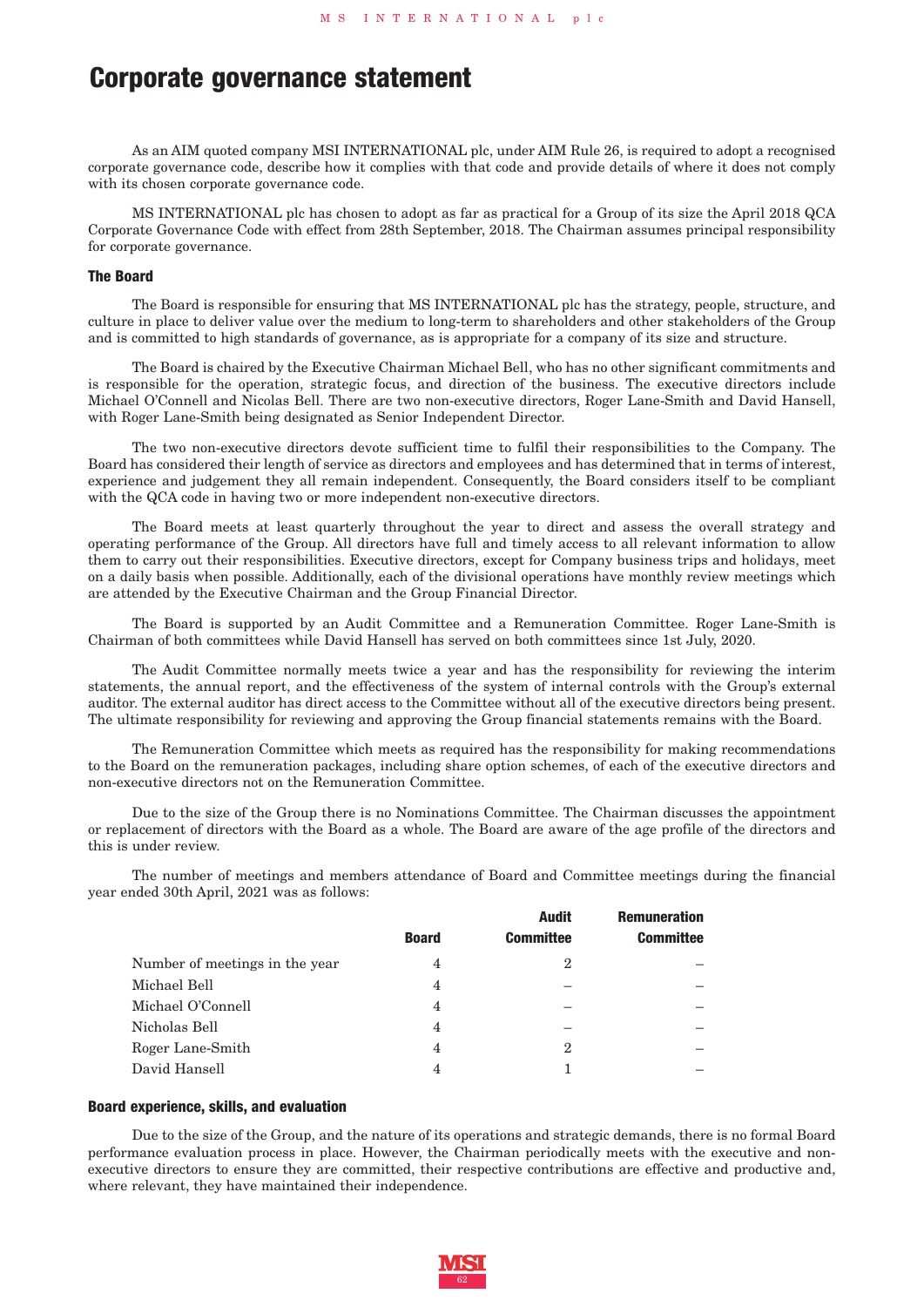# **Corporate governance statement**

Continued

#### **Board experience, skills, and evaluation (continued)**

The Board has considered its structure and composition and believes it to be appropriate having taken into account the nature and characteristics of the Group.

As the directors have all served the Group as employees and directors over many years, the Board believes it is not necessary to give any further details of their experience other than that shown in the list of directors and the Notice of Annual General Meeting.

In the opinion of the Board, the directors as a whole have the appropriate balance of skills and experience necessary to ensure that the Group is managed for the long-term benefit of all stakeholders.

#### **Internal control systems**

The Board is responsible for establishing and maintaining the Group's system of internal control. Internal control systems are designed to meet the particular needs of the operating company concerned bearing in mind the resources available and the risks to which it is exposed, and by their nature can provide reasonable but not absolute assurance against material misstatement or loss. The key procedures which the directors have established with a view to providing effective internal control are set out below.

The Board has overall responsibility for the Group and there is a formal schedule of matters specifically reserved for decisions by the Board which covers the key areas of the Group's affairs, including; dividend policy, acquisitions and divestment policy, approval of budgets, capital expenditure, major buying and selling contracts and general treasury and risk management policies. There is a clearly decentralised structure which delegates authority, responsibility and accountability, including responsibility for internal financial controls, to management of the operating companies.

Responsibility levels and delegation of authority and authorisation levels throughout the Group are set out in the Group's corporate accounting and procedures manual.

There is a comprehensive system for reporting financial results. Monthly accounts are prepared on a timely basis. They include income statement, balance sheet, cash flow and capital expenditure reporting with comparisons to budget and forecast. The budget is prepared annually and revised forecasts are provided monthly.

There is an investment evaluation process to ensure Board approval for all major capital expenditure commitments.

There is also a contract evaluation process to ensure directors approval for all major sales contracts.

#### **QCA Code**

Details of how the Company has addressed the ten principles of the QCA Code in compliance with AIM Rule 26 are set out below:

#### **1 Establish a strategy and business model which promotes long-term value for shareholders**

The Group's long-term strategy is to invest in people, products and processes to seek continuous improvement in its four diverse operating divisions: 'Defence', 'Forgings', 'Petrol Station Superstructures' and 'Corporate Branding', each holding a leading position in its specialist market.

#### **2 Seek to understand and meet shareholder needs and expectations**

The shareholding structure of the Company is set out on the 'Securities' page on the Company's website: msiplc.com/securities. The composition of the shareholders, including the directors, is currently primarily weighted towards private investors, with a significant institutional shareholder.

The AGM is the main forum for dialogue and discussion with private investors and the Board. The Notice of Annual General Meeting is sent to shareholders at least 21 days before the meeting and all of the directors routinely attend the AGM and are available to answer any questions raised by shareholders. The results of each AGM are published on the website and by way of an RNS when the meeting has concluded. Copies of notice of meetings and Annual Reports from the last five years are kept on the Company's website.

Shareholders can engage with the Company between AGMs by contacting the Company Secretary, David Kirkup (d.kirkup@msiplc.com). The Board also contacts significant institutional investors as and when appropriate.

### **3 Take into account wider stakeholder needs and expectations**

The Group is aware of its corporate social responsibilities and the need to maintain effective relationships with all of the stakeholders in the business including shareholders, employees, customers, suppliers and regulatory authorities. The Group's operations, processes, and procedures are monitored and adapted to take account of changing stakeholder relationships whilst maintaining focus on the Board's strategic objective of delivering value over the medium to long-term for the benefit of all stakeholders.

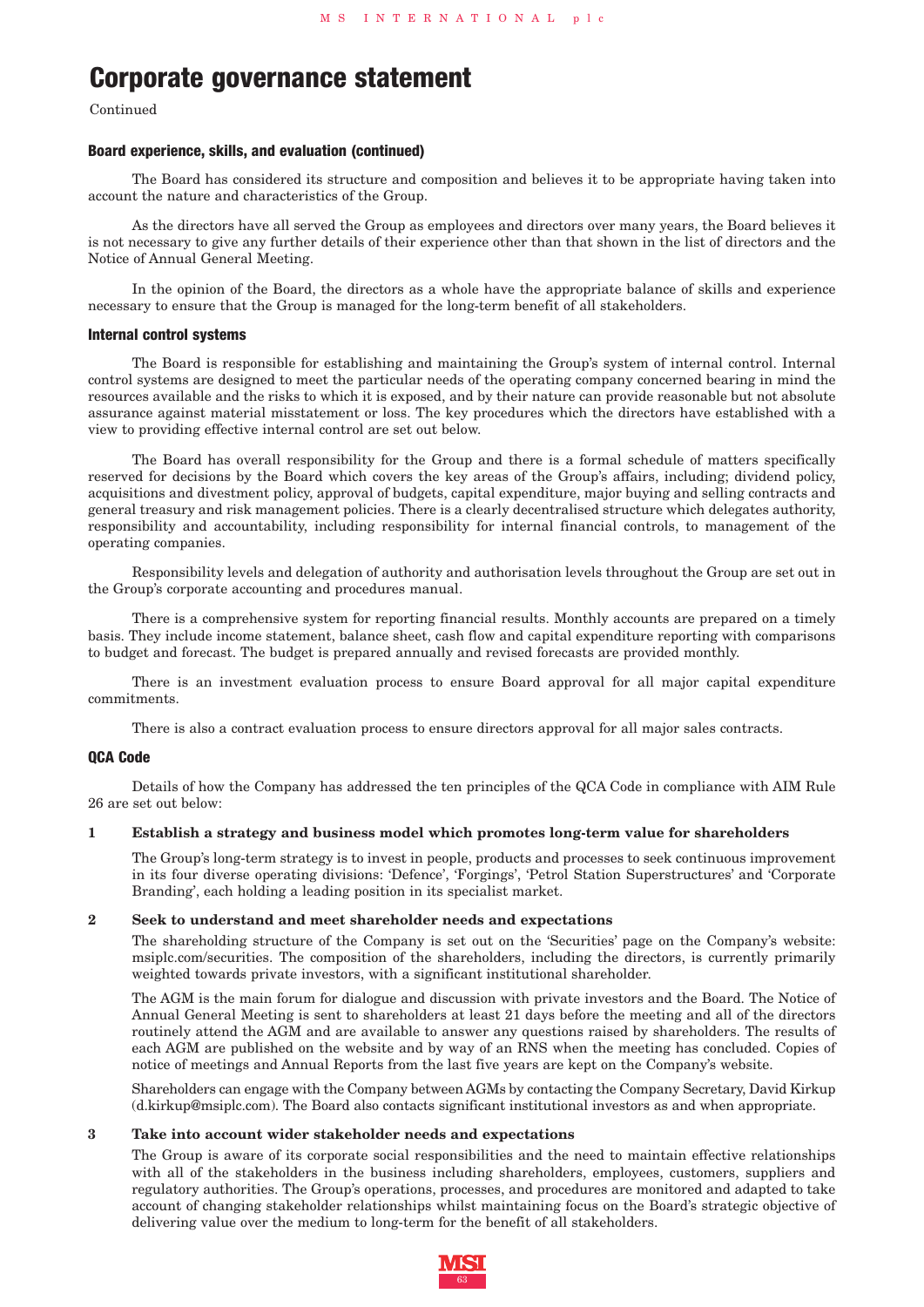# **Corporate governance statement**

Continued

### **QCA Code (continued)**

### **3 Take into account wider stakeholder needs and expectations (continued)**

The Board aims to do what is in the best interests of the Company and seeks to maintain the highest standards of integrity in the conduct of the Group's operations.

The requirement for regular disclosure of directors other interests and compliance to share dealing regulations all require high standards of behaviour.

The Group's employment policies, such as Whistleblowing and Anti-Bribery and Corruption assist in setting a culture of ethical behaviour throughout the Group.

Through the various procedures and processes the Group has adopted, each diverse operating division ensures full compliance with the health and safety and environmental legislation applicable to each division.

### **4 Embed effective risk management, considering both opportunities and threats, throughout the organisation**

The Board reviews the effectiveness of the system of internal controls, and together with operational management, identifies and evaluates the critical business and financial risks of the Group. These risks are reviewed continually by both the directors and operational and divisional management. Where appropriate, action is taken to manage risks facing the business.

The Group's corporate governance environment and its embedded procedures and systems will be updated and adapted to future changes in stakeholder relationships when considered appropriate by the Board.

### **5 Maintain the Board as a well-functioning, balanced team led by the chair**

Details of how the Board functions and its members are included in the 'The Board' section of this Corporate governance statement.

The Board is supported by an Audit Committee and a Remuneration Committee, both chaired by Roger Lane-Smith. David Hansell, a non-executive director, also serves on both the Audit Committee and the Remuneration Committee. The Board as a whole operates as the Nominations Committee as and when required.

#### **6 Ensure that between them the directors have the necessary up-to-date experience, skills, and capabilities**

Details of the directors experience, skills and capabilities can be found in the 'Board experience, skills, and evaluation' section of this Corporate governance statement.

#### **7 Evaluate board performance based on clear and relevant objectives, seeking continuous improvement**

While there is no formal evaluation process in place, the Chairman periodically meets with executive and nonexecutive directors to discuss their performance and ensure that their respective contributions remain effective.

### **8 Promote a corporate culture that is based on ethical values and behaviours**

The Group's four operating divisions hold leading positions within their specialist markets and have longstanding reputations as being highly competent and professional organisations with innovation and quality being integral to this. This reputation has been established over many years through leadership and the reinforcement of ethical principles by directors, manager and employees.

#### **9 Maintain governance structures and processes that are fit for purpose and support good decision making by the Board**

The Board maintains corporate governance policies and processes that are appropriate to the size and structure of the Group. The responsibility for corporate governance rests with the Board as a whole, with the Chairman assuming principal responsibility. The effectiveness of policies and processes are reviewed and adapted as necessary.

### **10 Communicate how the company is governed and is performing by maintaining a dialogue with shareholders and other relevant stakeholders**

The Board communicates its corporate governance policies through the Annual Report and through the Group website (www.msiplc.com).

The AGM is the main forum for dialogue and discussion with private investors and the Board. The Notice of Annual General Meeting is sent to shareholders at least 21 days before the meeting and all of the directors routinely attend the AGM and are available to answer any questions raised by shareholders. The results of each AGM are published on the website and by way of an RNS when the meeting has concluded. Copies of notice of meetings and Annual Reports from the last five years are kept on the Company's website.

Shareholders can engage with the Company between AGMs by contacting the Company Secretary, David Kirkup (d.kirkup@msiplc.com). The Board also contacts significant institutional investors as and when appropriate.

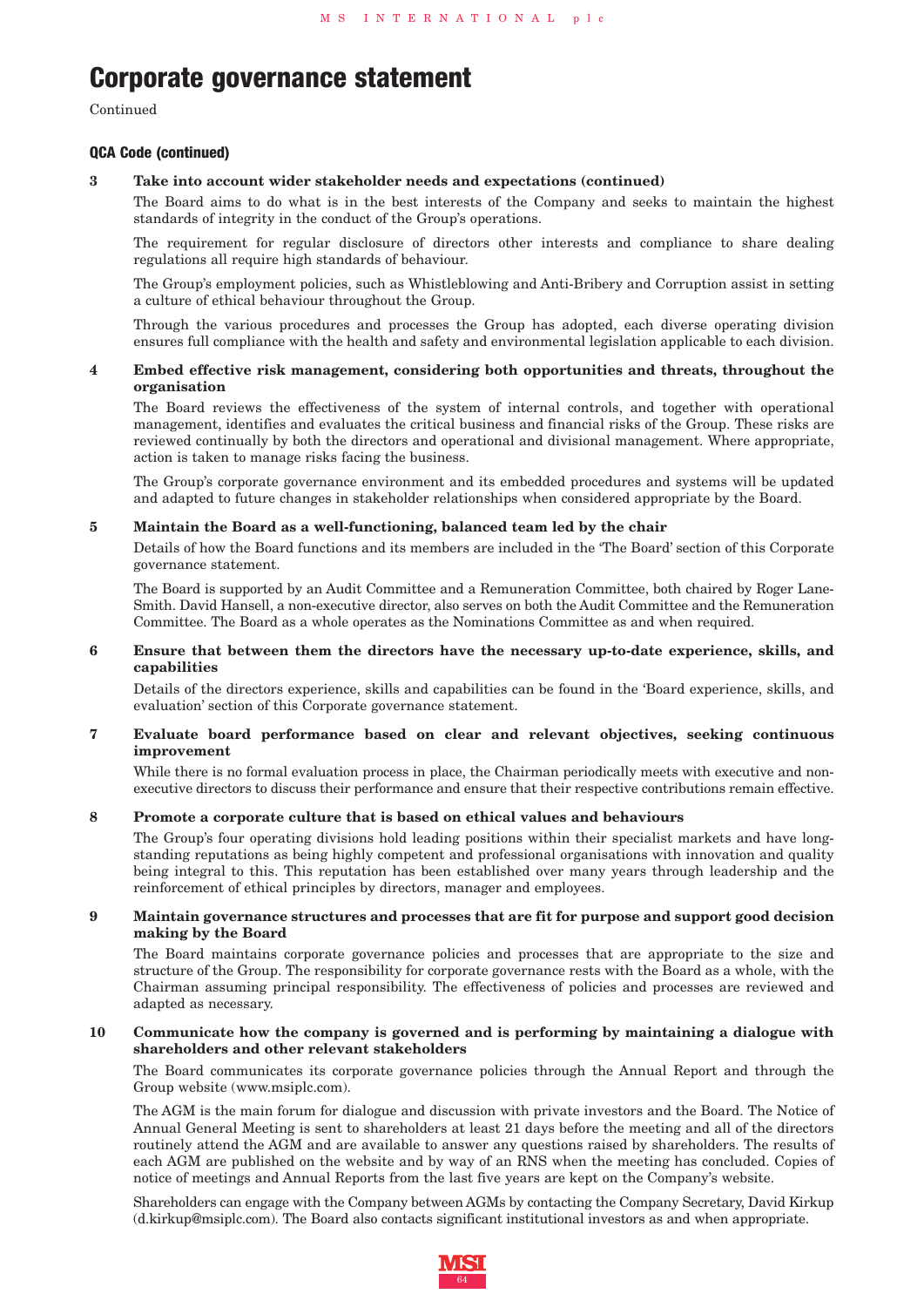# **Audit Committee report**

The Audit Committee has been established for many years and was introduced when it became a requirement for all full listed companies to have such a committee.

#### **Committee governance**

Roger Lane-Smith served as Chairman of the Audit Committee throughout the year under review. David Hansell joined Roger Lane-Smith on the Audit Committee with effect from 1st July, 2020. Both have considerable experience in senior financial and commercial operational roles and both have extensive knowledge of the Group's operations and related financial risks and internal control.

The committee meets twice a year. The meetings are held with the external auditor at which representatives of the Group's financial management team are present.

#### **Key responsibilities**

The committee is required to:

- **●** Monitor the integrity of the Group's financial statements and external announcements of both the interim and full year results;
- **●** Advise on the clarity of disclosures and information contained in the Annual Report and Accounts;
- In conjunction with the Group's Executive Board and external auditor, ensure compliance with applicable accounting standards and the consistency of methodologies applied;
- Review the adequacy and effectiveness of the Group's internal control and risk management systems;
- **●** Oversee the relationship with the external auditors, review their performance and independence and advising the Board on their appointment and remuneration.

The Audit Committee has undertaken the following during the year under review:

#### **Internal control and risk management**

The Audit Committee has worked with the Board in the continued evaluation of the critical business and financial risks of the Group and where appropriate supported actions to manage the risks facing the business.

#### **External audit**

The services performed by Grant Thornton UK LLP relates only to the Group's external audit. All other nonaudit work is performed by independent accountancy firms which will enhance the Group's governance.

The Audit Committee has reviewed the services provided and work undertaken by Grant Thornton UK LLP and is satisfied with their performance in carrying out and completing the external audit.

There is no formal policy in respect of the rotation of the external auditor. This will be reviewed and taken into consideration if the AIM listed company rules are changed so that the rotation of the external auditor becomes a requirement.

### **Significant reporting issues and judgements**

The Audit Committee considered whether the 2021 Annual Report is fair, balanced, and understandable and whether it provides the necessary information for shareholders and other stakeholders to assess the Group's financial performance, business model and strategy.

The committee was satisfied that, as a whole, the 2021 Annual Report met these requirements.

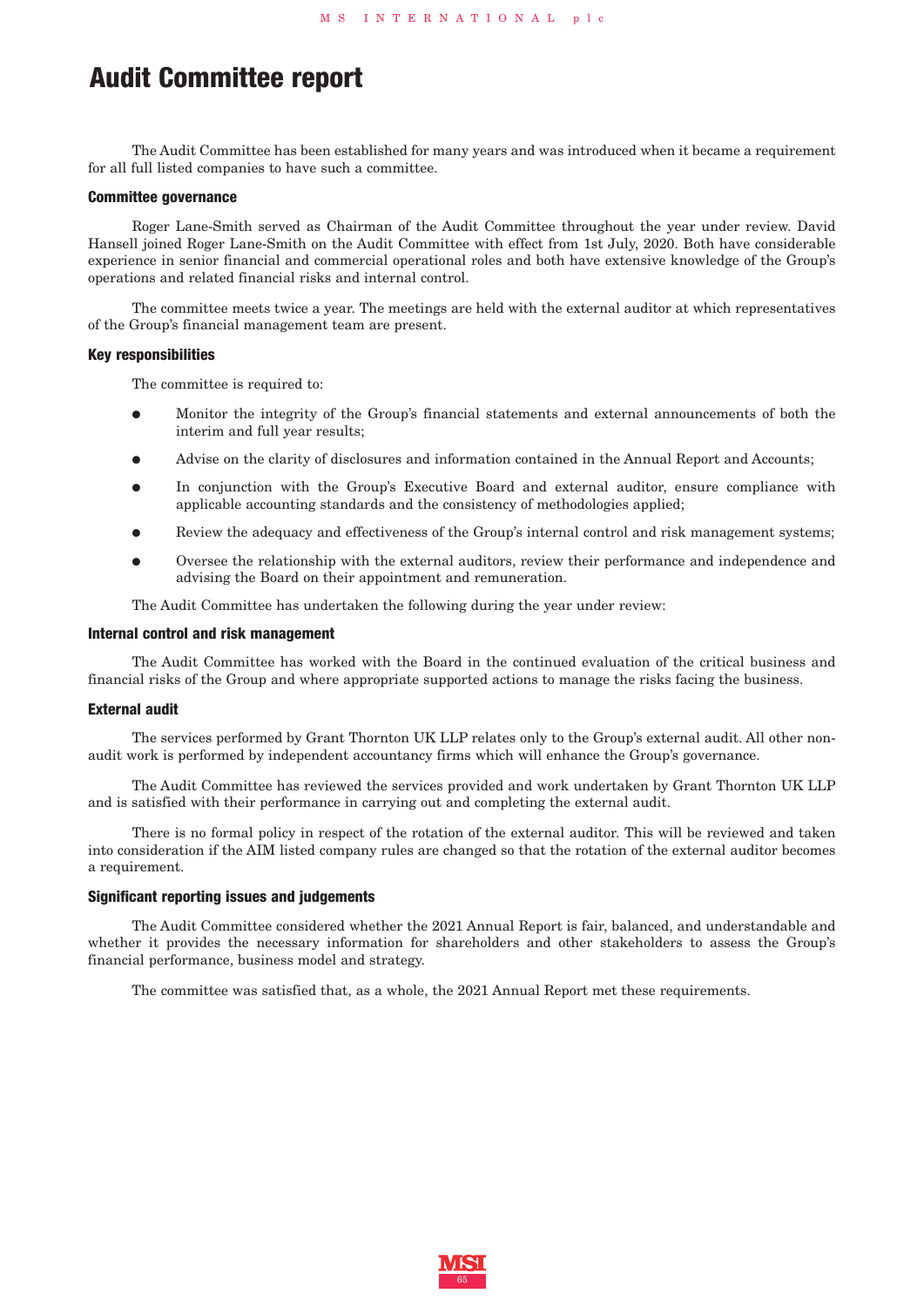# **Audit Committee report**

Continued

### **Significant reporting issues and judgements (continued)**

The key issues and accounting policies considered by the Audit Committee in relation to the 2021 Annual Report were:

- **●** The factors used for the impairment assessment of the carrying value of the Group's intangible assets
- **●** The impact of Covid-19 on the Group's results for the year ended 30th April, 2021 and its future financial performance.

The Audit Committee has assessed these specific issues and is satisfied that the methodologies adopted in the Annual Report are appropriate and satisfy the relevant IFRS standards.

**Roger Lane-Smith** Chairman Audit Committee 21st June, 2021

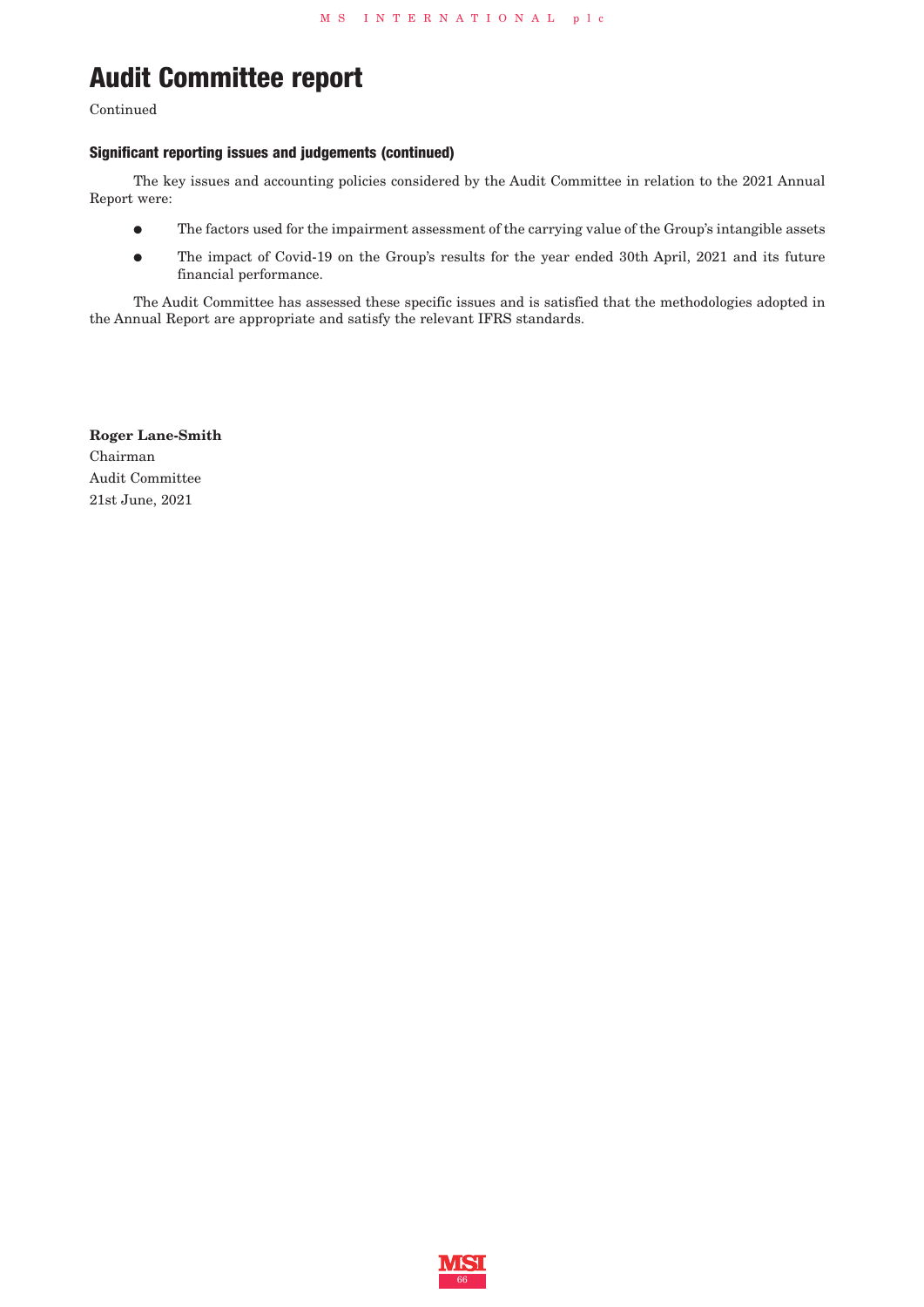# **Remuneration Committee report**

The Remuneration Committee has been established for many years and was introduced when it became a requirement for all full listed companies to have such a committee.

#### **Committee governance**

Roger Lane-Smith served as Chairman of the Remuneration Committee throughout the year under review. David Hansell joined Roger Lane-Smith on the Remuneration Committee with effect from 1st July, 2020. Both have considerable experience in senior financial and commercial operational roles and have extensive knowledge of the Group's operations.

The committee meets as required and no meetings were held during the financial year.

#### **Key responsibilities**

The committee has the responsibility for making recommendations to the Board on the remuneration packages, including share option schemes, of each executive director and non-executive directors not on the Remuneration Committee.

#### **Review of directors' remuneration packages**

The directors' remuneration packages were reviewed in the previous financial year and the proposals put forward by the Remuneration Committee in October 2019 were approved at a board meeting on 9th December, 2019.

The Remuneration Committee believes that the current basic salaries for the Executive Directors remain appropriate.

The Remuneration Committee believes that the bonus award system for Executive Directors had worked reasonably effectively since its introduction in 2013 and there is no reason to amend or change this element of the remuneration package for the executive directors.

However, the Remuneration Committee have recognised the contribution made by the Executive Directors in leading and guiding the Company through an extremely difficult period resulting from the global pandemic, by awarding an exceptional performance bonus of £50,000 to each of Michael Bell and Michael O'Connell and £25,000 to Nicholas Bell for the year ended 30th April, 2021.

#### **Share options**

In April 2020 the existing 1991 MS INTERNATIONAL plc Employee Share Option Scheme was terminated and replaced with the 2020 MS INTERNATIONAL plc Long Term Incentive Plan and the 2020 MS INTERNATIONAL plc Company Share Option Plan.

The reason for both 2020 plans is to encourage, incentivise, and reward the executive directors and certain key employees to remain with the Company and to promote the development of the Group's strategic aims, adding long-term shareholder value.

Under the terms of the MS INTERNATIONAL plc Long Term Incentive Plan, a total of 500,000 share options were granted to two executive directors on 30th April, 2020 at a price of £nil. The options are exercisable in two equal amounts at two and three years after the date of the grant but are subject to meeting a share price performance target of £3 per share for 90 consecutive days.

Under the terms of the MS INTERNATIONAL plc Company Share Option Plan, a total of 675,000 UK tax unapproved share options were granted to certain directors and employees on 30th April, 2020 at a price of £1.41. The options are exercisable in three equal amounts at three, four and years after the date of the grant but are subject to meeting a share price target of £2 per share for 90 consecutive days.

Under the terms of the MS INTERNATIONAL plc Company Share Option Plan, a total of 400,000 UK tax approved share options were granted to certain directors and employees on 30th April, 2020 at a price of £1.41. The options are exercisable in three equal instalments at three, four and five years after the date of the grant. There is no share price performance target for these options.

**Roger Lane-Smith**

Chairman Remuneration Committee 21st June, 2021

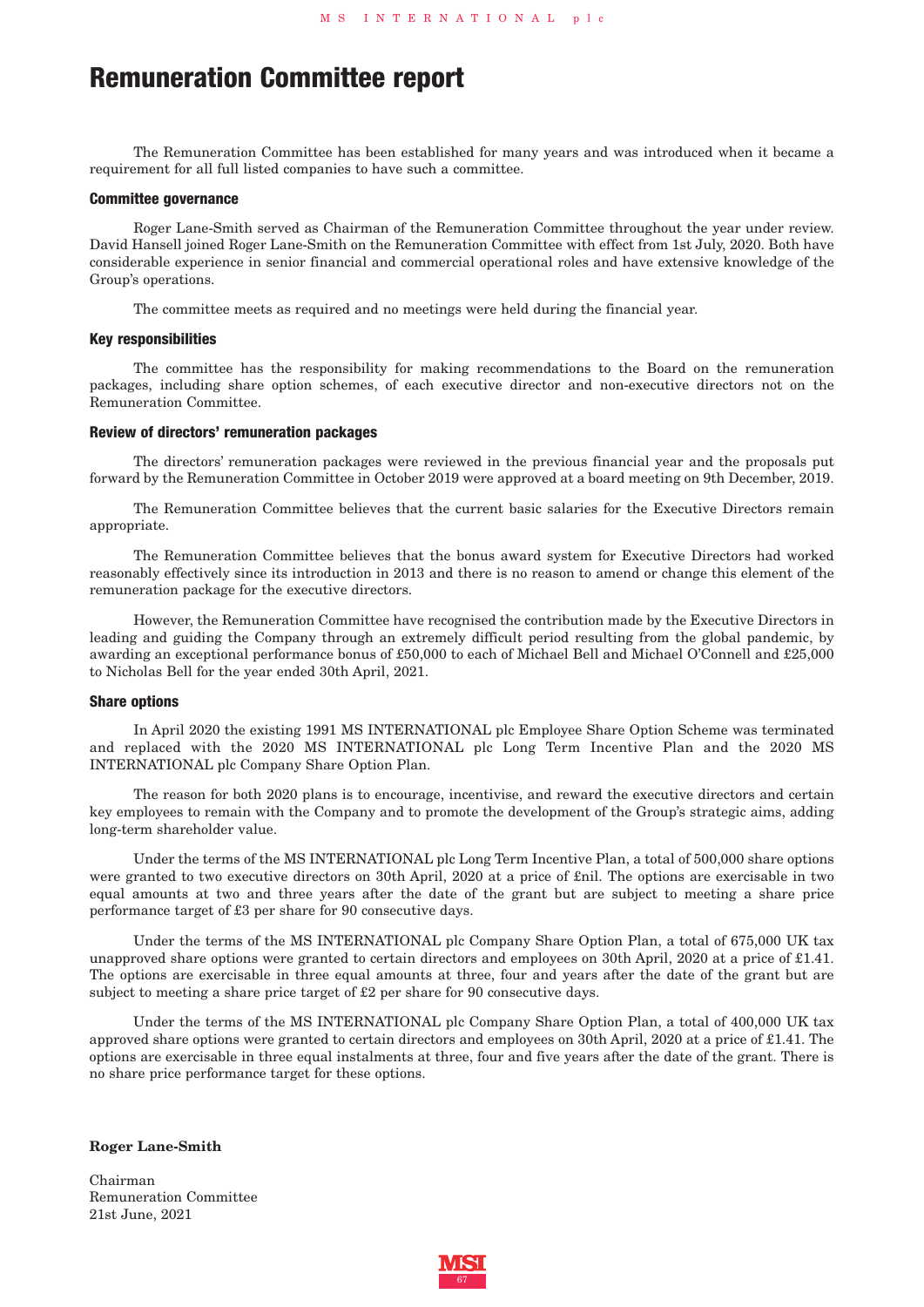## **Report of the directors**

The directors present their report together with the Group financial statements for the year ended 30th April, 2021. The directors present their Corporate governance statement on pages 62 to 64 of this report. **222222222222222222222222222222222222222222222222**

#### **1 Principal activities and business review**

The principal activities of the divisions within the Group are:

- **●** 'Defence': the design and manufacture of defence equipment.
- **●** 'Forgings': the manufacture of fork-arms and open die forgings
- **●** 'Petrol Station Superstructures': the design, manufacture, and construction of petrol station superstructures
- **●** 'Corporate Branding': the design, manufacture, installation, and service of corporate branding, including media facades, way-finding signage, public illumination, creative lighting solutions and the complete appearance of petrol station superstructures and forecourts.

The Group has subsidiary companies in overseas locations but the Company does not have any overseas branches.

A review of the Group's trading, performance and future prospects are contained in the Chairman's statement on pages 3 to 5 and Strategic report on pages 8 to 10. **222222222222222222222222222222222222222222222222**

### **2 Results and dividends**

The profit for the year attributable to shareholders amounted to £1,177,000 (2020 – loss after tax of  $£2,491,000$ . The directors recommend a final dividend of 6.50 pence per share  $(2020 - 1.75)$  pence per share), making a total of 8.25 pence per share (2020 – 3.50 pence per share). **222222222222222222222222222222222222222222222222**

#### **3 Going concern**

The financial statements have been prepared on a going concern basis. The Group's business activities, together with factors likely to affect its future development, performance and position are set out in the Chairman's Statement on pages 3 to 5 and Strategic report on pages 8 to 10.

At 30th April, 2021, the Group held cash and cash equivalents of £17.39m with a further £6.17m of restricted cash held in an Escrow account maturing in greater than 90 days. The Group also has a number of large long-term contracts with certain customers and a healthy orderbook. As such, the Directors are satisfied that the Group has sufficient liquidity to meet its current liabilities and working capital requirements.

The performance of the Group is dependent on a number of external factors and the wider economic environment. The Covid-19 pandemic has created uncertainty when assessing these factors, particularly with regards to the uncertainty over the phasing of demand from customers, the impact of future lockdowns, and government imposed travel restrictions.

Forecasts have been prepared for the 18 months following the reporting date, which the Directors believe reflect a reasonable expectation, based on the information available at the date of signing these financial statements. The forecasts have been assessed for the potential impact of possible sensitivities, including a 10% fall in the forecasted revenue across the Group and a 10% increase in material prices. In all scenarios the Group has sufficient headroom to be able to continue to meet its liabilities as they fall due.

As a result, the Directors consider there to be no material uncertainties that could cast significant doubt on the Group's ability to continue to operate as a going concern. They believe that the Group has sufficient financial resources to continue operating for the foreseeable future, being at least 18 months from the reporting date. As a result, the Directors continue to adopt the going concern basis of accounting in preparation of these financial statements. **222222222222222222222222222222222222222222222222**

### **4 Financial risk management and exposure**

The main financial risks faced by the Group include currency risks, funding risks, interest rate risks, and credit risks. Details of these exposures can be found in note 27 to the financial statements. **222222222222222222222222222222222222222222222222**

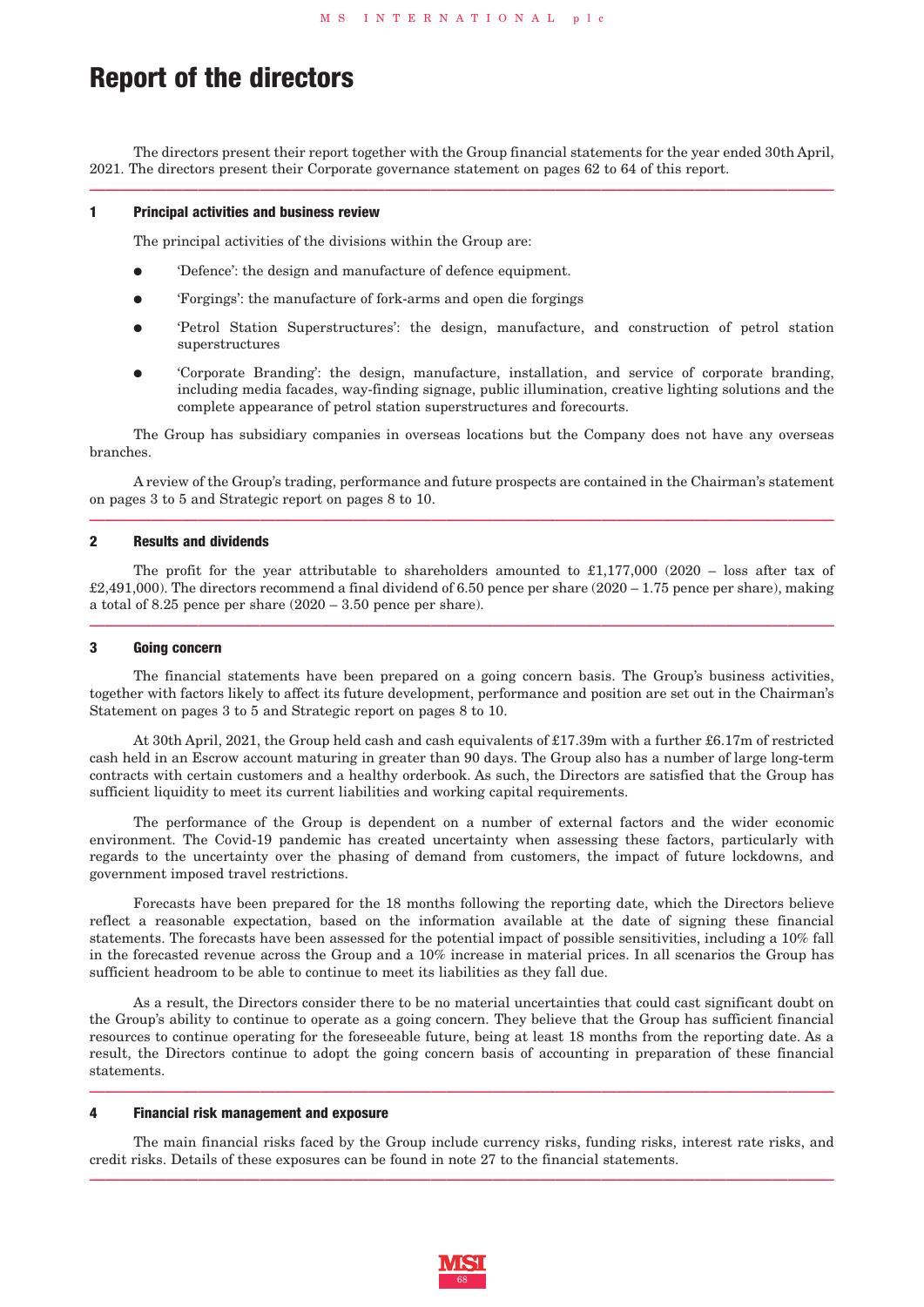# **Report of the directors**

Continued

#### **5 Research and development**

During the year the Group has incurred research and development costs of £1,064,000 (2020: £2,077,000). **222222222222222222222222222222222222222222222222**

#### **6 Post balance sheet events**

There are no material post balance sheet events to note. **222222222222222222222222222222222222222222222222**

#### **7 Directors**

The names of the directors of the Company at 21st June, 2021 are shown on page 6.

All of the directors served throughout the year and up to the date of this report. **222222222222222222222222222222222222222222222222**

#### **8 Substantial interests in shares**

The directors had been advised of the following notifiable interests:-

|                                                             | % of share capital held<br>at 30th April, 2021 | % of share capital held<br>at 21st June, 2021 |
|-------------------------------------------------------------|------------------------------------------------|-----------------------------------------------|
| Michael Bell                                                | $17.5\%$                                       | $17.5\%$                                      |
| Ms Adrienne Bell                                            | $13.6\%$                                       | $13.6\%$                                      |
| Stonehage Fleming Investment Management                     | $13.2\%$                                       | $13.2\%$                                      |
| David Pyle                                                  | $10.9\%$                                       | $10.9\%$                                      |
| Michael O'Connell                                           | $9.5\%$                                        | $9.5\%$                                       |
| Administrators of the estate of Mrs Patricia Snipe deceased | $5.0\%$                                        | $5.0\%$                                       |

Apart from these, the directors have not been formally notified of any other notifiable shareholdings in excess of 3% of share capital held on 21st June, 2021. **222222222222222222222222222222222222222222222222**

#### **9 Employee involvement**

The directors have continued their commitment to the development of employee involvement and communication throughout the Group.

Regular meetings are held with employees to provide and discuss information of concern to them as employees, including financial and economic factors affecting the performance of the Company in which they are employed. **222222222222222222222222222222222222222222222222**

#### **10 Employment of disabled persons**

The Company and its subsidiaries have continued the policy regarding the employment of disabled persons. Full and fair consideration is given to applications for employment made by disabled persons having regard to their particular aptitudes and abilities. Appropriate training is arranged for disabled persons, including retraining for alternative work of employees who may become disabled, to promote their career development within the organisation. **222222222222222222222222222222222222222222222222**

#### **11 Carbon and energy reporting**

In October 2018, the UK government's The Companies (Directors Report) and Limited Liability Partnership (Energy and Carbon Reporting) Regulations 2018 were implemented for financial periods beginning on or after 1st April, 2019. As an AIM listed company, MS INTERNATIONAL plc has to report on its UK energy usage and carbon emissions.

Energy consumption in the UK includes electricity, natural gas, LPG, production gases and fuel for transport directly purchased by the Group within the UK.

The total UK energy use for the base year, being the year ended 30th April, 2020, and the financial year ended 30th April, 2021 were collated in kilowatt hours and converted to tCO*₂*e using government 2020 standard conversion factors published on 9th June, 2020. In total, the company consumed 8.5m kilowatt hours in the year ended 30th April, 2020, which is the equivalent of 1,734 tonnes of CO2 emissions. The total consumption reduced by 11.3% for the year ended 30th April, 2021 to 7.5m kilowatt hours, which is the equivalent of 1,629 tonnes of CO2 emissions.

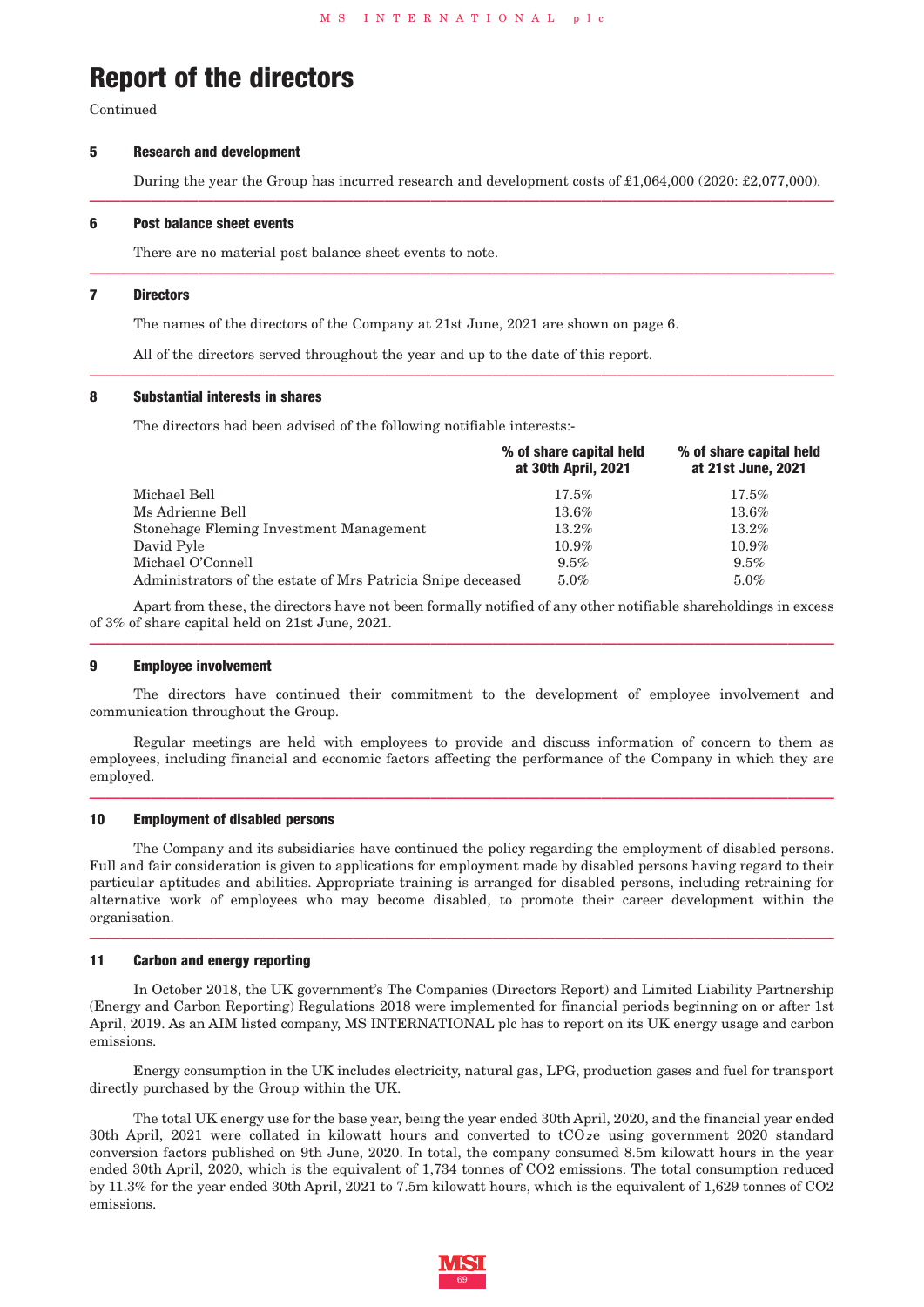# **Report of the directors**

Continued

#### **11 Carbon and energy reporting (continued)**

The Company has adopted CO2 tonnes consumed per £ of UK sales as its key energy intensity ratio. The ratio has reduced from 42.28 CO2 tonnes per £1m of UK sales in the year ended 30th April, 2020 to 36.71 CO2 tonnes per £1m of UK sales in the year ended 30th April, 2021.

The reduction in consumption has been largely due to projects undertaken at both the Doncaster and Norwich sites. At the Doncaster site, projects have targeted the top six highest energy consuming processes to deliver an 8% reduction in electricity consumption against an initial target of 3%. At the Norwich site projects that have reduced energy consumption by 5% include the replacement of sodium halide and fluorescent lighting with LED lighting, the replacement of inefficient air-conditioning units, and the replacement of high level gas heaters with more energy efficient heaters. Across both sites the use of video conferencing has reduced the number of journeys taken.

The planned energy saving projects for the year commencing 1st May, 2021 include the installation of a solar panel array, completion of the LED light replacement programme, and the fitting of occupancy sensors to lighting systems in low footfall areas. In addition, hybrid and fully electric vehicles will continue to be purchased to replace existing company owned vehicles where practical. **222222222222222222222222222222222222222222222222**

#### **12 Additional information for shareholders**

The Company purchased 1,000,000 of its ordinary shares of 10p each for a total consideration of £1,721,976 on 11th December, 2013, and a further 646,334 ordinary shares of 10p each for a total consideration of £1,237,251 on 30th January, 2014. On 15th January, 2021 555,000 ordinary shares of 10p each were purchased by the Company for a total consideration of £636,236 and were subsequently cancelled.

The following provides the additional information required for shareholders as a result of the implementation of the Takeover Directive into UK Law.

At 21st June, 2021 the Company's issued share capital comprised:

|                                                  | % of total |       |               |  |  |
|--------------------------------------------------|------------|-------|---------------|--|--|
|                                                  | Number     | £'000 | share capital |  |  |
| Ordinary shares of 10p each                      | 17.841.073 | 1.784 | $100\,$       |  |  |
| Ordinary shares of 10p each held in treasury     | 1.646.334  | 165   | 9.2           |  |  |
| Ordinary shares of 10p each not held in treasury | 16.194.739 | 1.619 | 90.8          |  |  |

**% of total**

The above figure (16,194,739 ordinary shares of 10p) is the number of ordinary shares to be used as a denominator for the calculation of a shareholder's interest for the determination of any notification requirement in respect of their interest(s) or change of interest(s).

The Company is not aware of any agreements between shareholders that may result in restrictions on the transfer of securities and for voting rights.

### **Ordinary shares**

On a show of hands at a general meeting of the Company every holder of ordinary shares present in person and entitled to vote shall have one vote and on a poll, every member present in person or by proxy and entitled to vote shall have one vote for every ordinary share held. The notice of the general meeting specifies deadlines for exercising voting rights either by proxy notice or present in person or by proxy in relation to resolutions to be passed at general meeting. All proxy votes are counted and the numbers for, against or withheld in relation to each resolution are announced at the Annual General Meeting.

There are no restrictions on the transfer of ordinary shares in the Company other than:

- **●** Certain restrictions may from time to time be imposed by laws and regulations (for example, insider trading laws and market requirements relating to close periods); and;
- **●** Pursuant to the Listing Rules of the Financial Services Authority whereby certain employees of the Company require the approval of the Company to deal in the Company's securities.

The Company's Articles of Association may only be amended by a special resolution at a general meeting of the shareholders. Directors are reappointed by ordinary resolution at a general meeting of the shareholders. The Board can appoint a director but anyone so appointed must be elected by an ordinary resolution at the next general meeting.

Any director, other than the Chairman, who has held office for more than three years since their last appointment must offer themselves up for re-election at the annual general meeting.

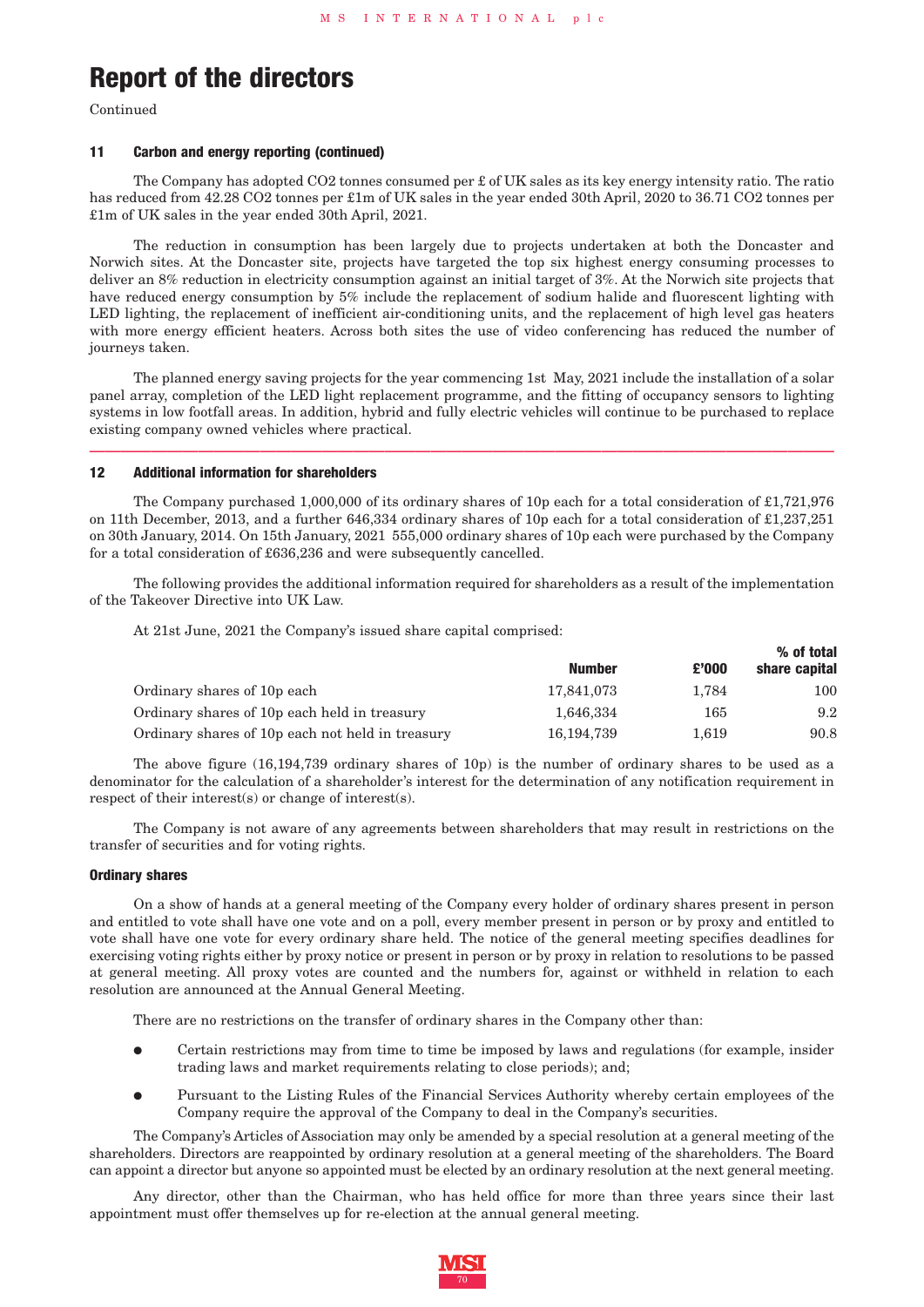## **Report of the directors**

Continued

#### **12 Additional information for shareholders (continued)**

### **Company share schemes**

The Employee Share Ownership Trust holds 1.51% of the issued share capital of the Company (excluding treasury shares) in trust for the benefit of employees of the Group and their dependants. The voting rights in relation to these shares are exercised by the trustee.

## **Change of control**

The Company is not party to any agreements which take effect, alter or terminate upon a change of control of the Company following a takeover bid.

There are no agreements between the Company and its directors or employees providing for compensation for loss of office or employment (whether through resignation, purported redundancy or otherwise) that occurs because of a takeover bid. **222222222222222222222222222222222222222222222222**

#### **13 Special business at the Annual General Meeting**

#### **Resolution 9: Purchase by the Company of its own shares**

Resolution 9, which will be proposed as a special resolution renews a similar authority given at last year's AGM. If passed, it will allow the Company to purchase up to 1,619,473 ordinary shares in the market (which represents approximately 10 per cent of the issued ordinary share capital of the Company (excluding treasury shares) as at 21st June, 2021. The minimum and maximum prices for such a purchase are set out in the resolution. If given, this authority will expire at the conclusion of the Company's next AGM or on 29th October, 2022 whichever is the earlier. It is the directors' intention to renew this authority each year.

The directors have no current intention to exercise the authority sought under resolution 9 to make market purchases.

The Company is permitted to hold shares in treasury as an alternative to cancelling them. Shares held in treasury may be subsequently cancelled, or sold for cash or used to satisfy options under the Company's share schemes. While held in treasury, the shares are not entitled to receive any dividends or dividend equivalents (apart from any issue of bonus shares) and have no voting rights. The directors believe it is appropriate for the Company to have the option to hold its own shares in treasury, if, at a future date, the directors exercise this authority in order to provide the Company with additional flexibility in the management of its capital base. The directors will have regard to institutional shareholder guidelines which may be in force at the time of such purchase, holding or re-sale of shares held in treasury. At 21st June, 2021, the Company holds 1,646,334 ordinary shares of 10p each in treasury which represents 9.2% of the total number of ordinary shares of 10p each issued.

#### **Resolution 10: Notice period for general meetings**

Resolution 10 will be proposed as a special resolution to allow the Company to call general meetings (other than an AGM) on 14 clear days notice.

Changes made to the 2006 Act by the Companies (Shareholders' Rights) Regulations 2009 increase the notice period required for general meetings of the Company to 21 days unless shareholders approve a shorter notice period, which cannot however be less than 14 clear days. AGMs will continue to be held on at least 21 clear days notice.

Before the Regulations came into force, the Company was able to call general meetings other than an AGM on 14 clear days notice without obtaining shareholder approval. Resolution 10 seeks such approval in order to preserve this flexibility. The shorter notice period would not however be used as a matter of routine for such meetings, but only where it is merited by the business of the meeting and is considered to be in the interests of shareholders as a whole. If given, the approval will be effective until the Company's next annual general meeting, when it is intended that a similar resolution will be proposed.

Note that the changes to the 2006 Act mean that, in order to be able to call a general meeting on less than 21 clear days notice, the Company must make a means of electronic voting available to all shareholders for that meeting. **222222222222222222222222222222222222222222222222**

#### **14 Auditors**

A resolution to reappoint the auditor, Grant Thornton UK LLP, will be proposed at the Annual General Meeting. **222222222222222222222222222222222222222222222222**

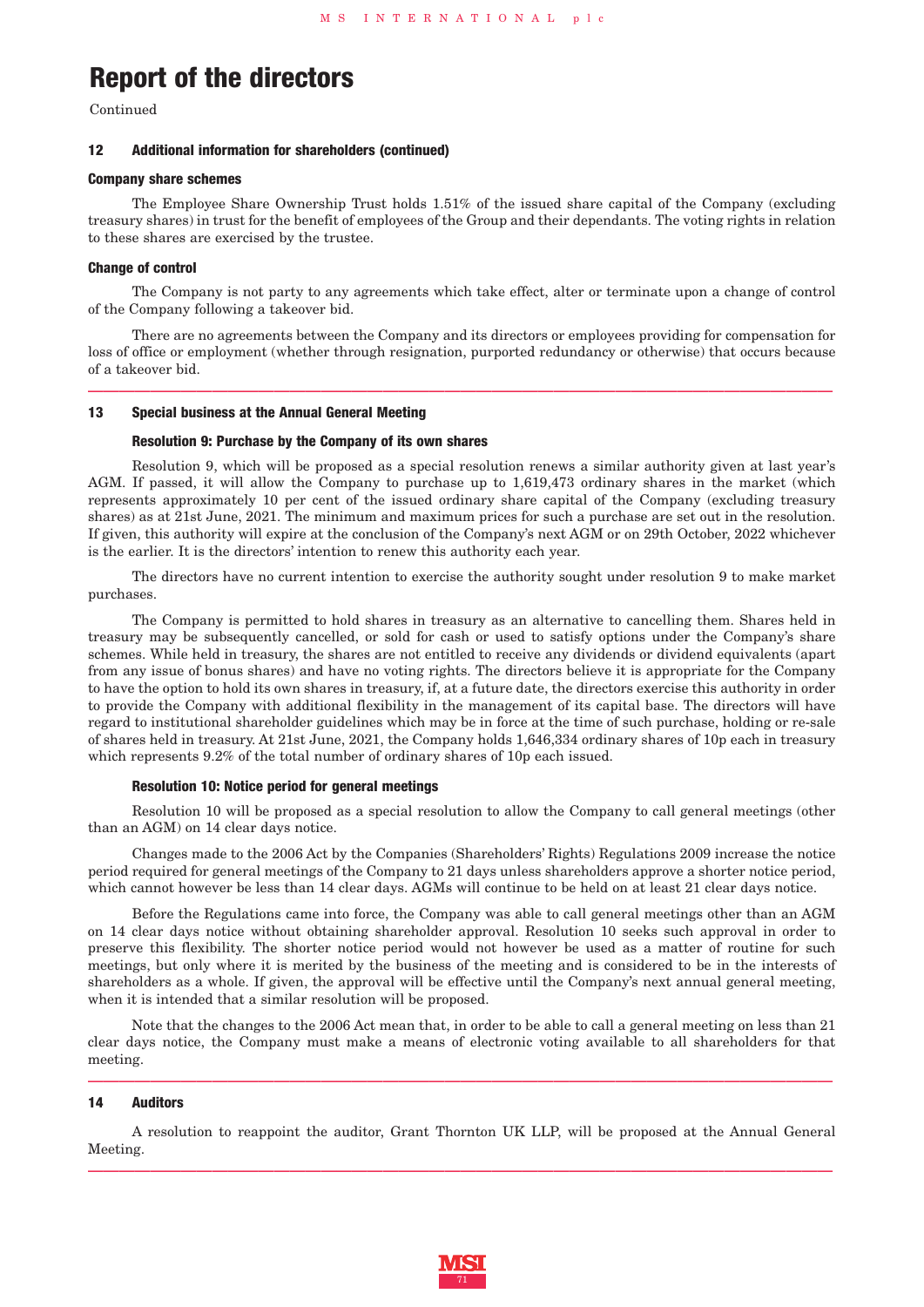# **Report of the directors**

Continued

### **15 Directors' statement as to disclosure of information to auditors**

The directors who were members of the Board at the time of approving the Report of the directors are listed on page 6. Having made enquiries of fellow directors and of the Company's auditors, each of the directors confirms that:

- to the best of each director's knowledge and belief, there is no information relevant to the preparation of their report of which the Company's auditors are unaware; and
- **●** each director has taken all the steps a director might reasonably be expected to have taken to be aware of relevant audit information and to establish that the Company's auditors are aware of that information. **222222222222222222222222222222222222222222222222**

#### **16 We confirm that to the best of our knowledge:**

- **●** the financial statements, prepared in accordance with International Financial Reporting Standards in conformity with the requirements of the Companies Act 2006, give a true and fair view of the assets, liabilities, financial position and profit or loss of the Company and the undertakings included in the consolidation taken as a whole; and
- **●** the business review, together with the Chairman's statement, includes a fair review of the development and performance of the business and the position of the Company and the undertakings included in the consolidation taken as a whole, together with a description of the principal risks and uncertainties that they face.

By order of the Board,

**David Kirkup** Company Secretary

21st June, 2021

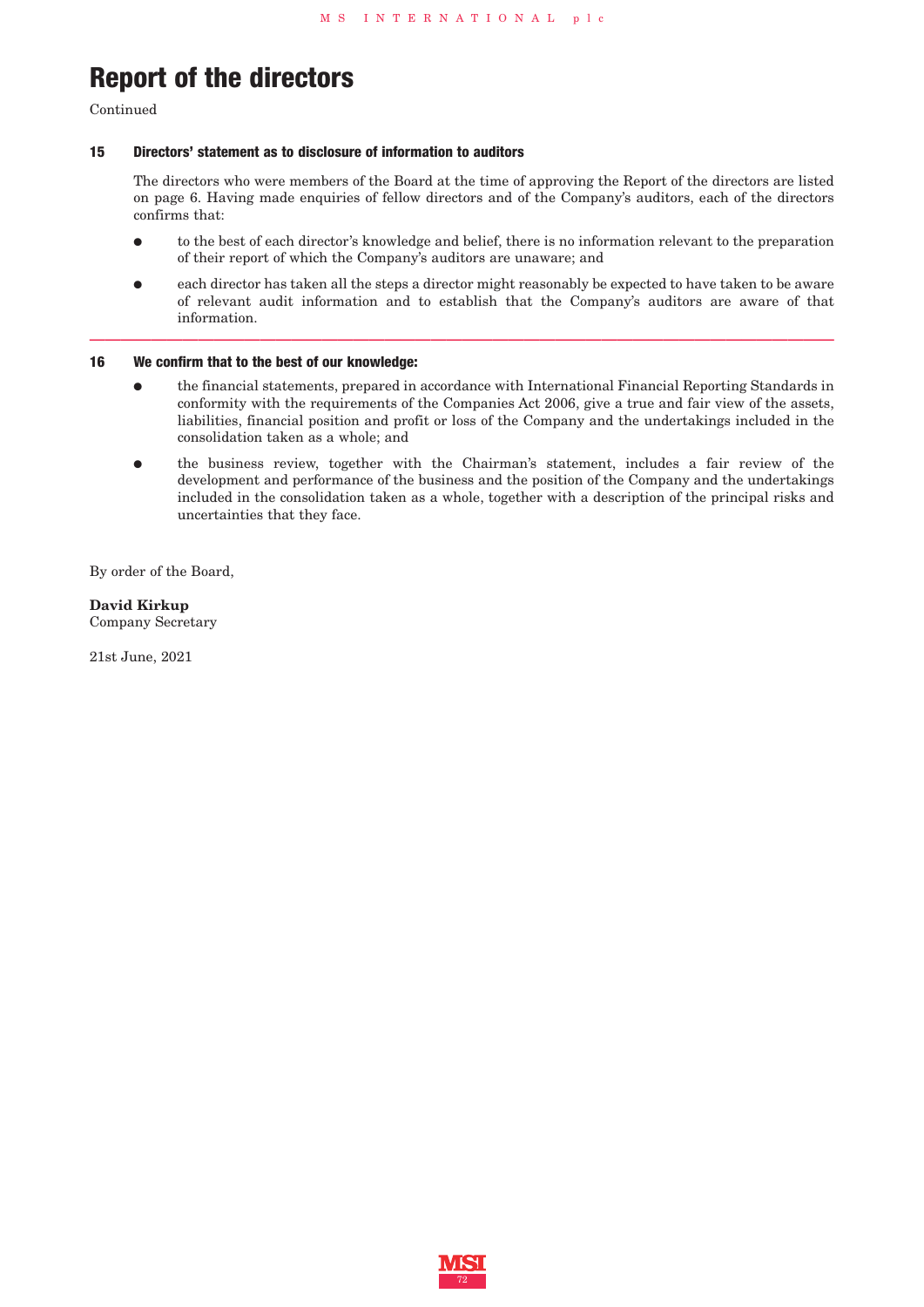## **Directors' remuneration report**

*Information not subject to audit*

#### **Policy on remuneration of executive directors**

The Remuneration Committee which, currently, comprises the non-executive director Roger Lane-Smith and David Hansell, aims to ensure that remuneration packages and service contracts are competitive and designed to retain, attract, and motivate executive directors of the right calibre.

The salary for each director is determined by the Remuneration Committee by reference to a range of factors including experience appropriate to the Group, length of service, and salary rates for similar jobs in comparative companies. In view of the size and nature of the Group and the continuing need to optimise subordinate management structures particular emphasis is given to the advantages which flow from the long-term continuity of the executive directors. All aspects of the executive directors' current remuneration packages were established in June 1996 when revised contracts of service, embracing reduced notice periods, were agreed. The contracts of service are reviewed from time to time and consideration given to whether any amendment is appropriate. The Remuneration Committee has not sought any external advice during the year.

The main components of the remuneration package for the executive directors are as follows:-

1. Basic salary

Salaries for executive directors are reviewed annually by the Remuneration Committee.

#### 2. Performance related annual bonus

An annual bonus is paid depending on achievement of profitability targets. Bonus payments achieved for 2020/2021 amounted in total to 16.4  $%$  (2020 – nil) of total executive basic salaries.

The Remuneration Committee consider the £205,000 charge to the Consolidated income statement for past service pension costs and the £348,000 impairment of goodwill to be outside of the definition of "usual working and management expenses and outgoings" as set out in clause 1.2 of the executive directors bonus scheme. Consequently, the bonus for the directors for the year ended 30th April, 2021 has been based on the Group profit before past service pension costs and taxation of £2,145,000.

In addition, the Remuneration Committee have recognised the contribution made by the Executive Directors in leading and guiding the Company through an extremely difficult period resulting from the global pandemic, by awarding an exceptional performance bonus of £50,000 each to Michael Bell and Michael O'Connell and £25,000 to Nicholas Bell for the year ended 30th April, 2021.

3. Share Options

Directors are eligible to participate in the 2020 MS INTERNATIONAL plc Long Term Incentive Plan and the 2020 MS INTERNATIONAL plc Company Share Option Plan. The Remuneration Committee is responsible for granting options.

On 30th April, 2020, 500,000 share options were granted to two executive directors under the terms of the 2020 MS INTERNATIONAL plc Long Term Incentive Plan and 325,000 share options were granted to four directors under the terms of the 2020 MS INTERNATIONAL plc Company Share Option Plan.

4. Pension contributions

Until 27th April, 2013, pension contributions were calculated as a percentage of total emoluments. From 28th April, 2013, pension contributions will be calculated as a percentage of basic pay and bonus only. The executive directors have full discretion as to how they choose to invest their pension contributions. All pension contributions for executive directors over the age of 65 ceased from 30th April, 2015.

Other benefits are provided in the form of company cars, death in service benefit cover, and medical and disability insurance.

#### **Non-executive directors**

The level of the non-executive directors' remuneration has been determined by the Board as an annual fee and is paid monthly. The Board takes into account any proposals made by the Remuneration Committee in determining the annual fee for non-executive directors. There are no formal service contracts between the Company and any of the non-executive directors.

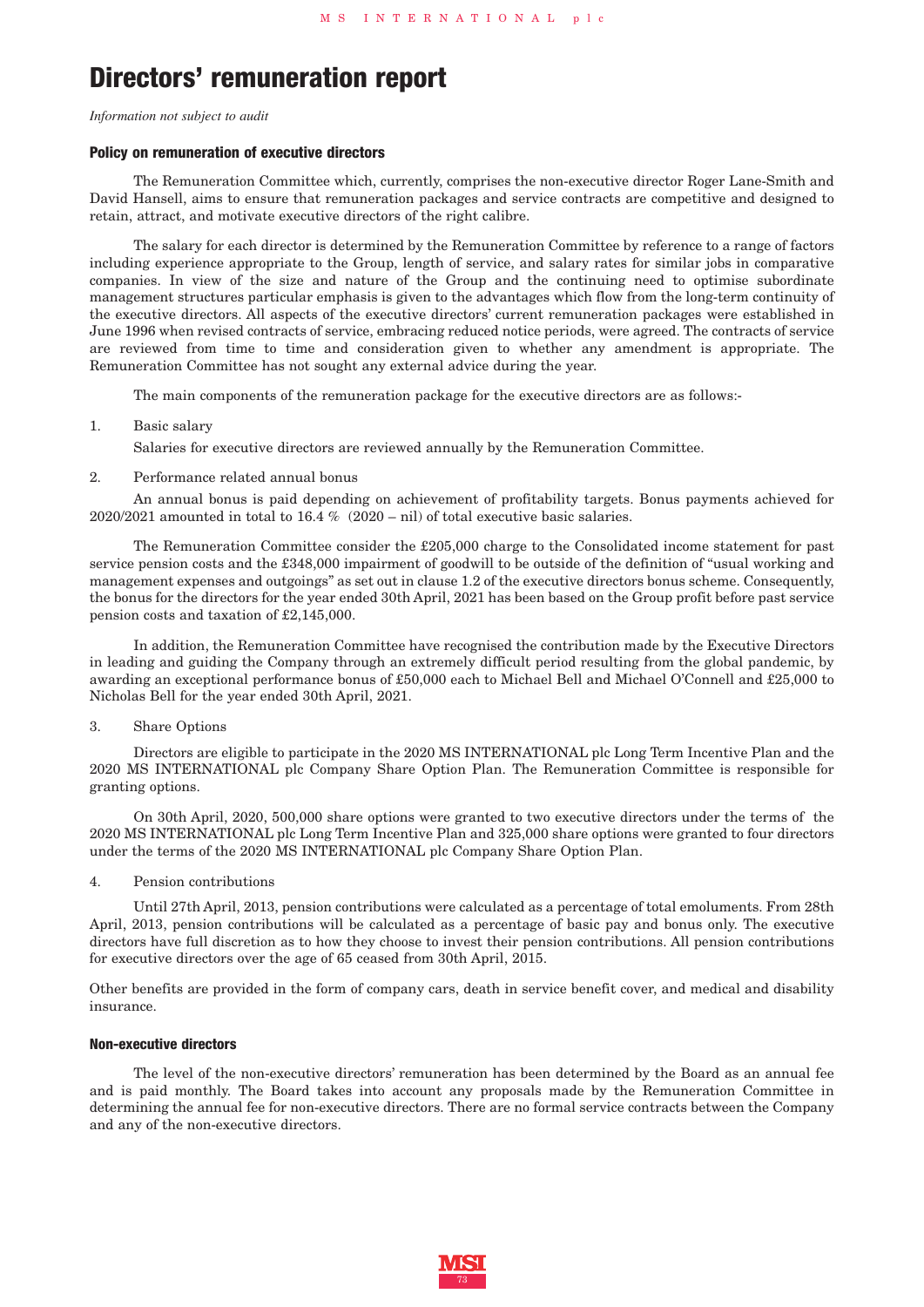# **Directors' remuneration report**

Continued *Information subject to audit*

### **Emoluments of directors**

Directors' remuneration in respect of the period to 30th April, 2021.

|                   | 2021<br><b>Basic salary</b> Basic salary<br>and fees<br>£ | 2020<br>and fees<br>£ | 2021<br>salary<br>£ | 2020<br><b>Additional</b> Additional<br>salary<br>£ | 2021<br><b>Other</b><br>benefits<br>£ | 2020<br>Other<br>benefits<br>£ | 2021<br><b>Bonus</b><br>£ | 2020<br><b>Bonus</b><br>£ | 2021<br><b>Total</b><br>£ | 2020<br>Total<br>£ |
|-------------------|-----------------------------------------------------------|-----------------------|---------------------|-----------------------------------------------------|---------------------------------------|--------------------------------|---------------------------|---------------------------|---------------------------|--------------------|
| Michael Bell      | 491.917                                                   | 441.917               |                     | $\overline{\phantom{0}}$                            | 58,504                                | 60.464                         | 72,140                    |                           | 622.561                   | 502,381            |
| Michael O'Connell | 295,250                                                   | 257,500               |                     | $\overline{\phantom{0}}$                            | 7,230                                 | 18,151                         | 61,070                    | $\qquad \qquad -$         | 363,550                   | 275,651            |
| Nicholas Bell     | 246,083                                                   | 221.083               |                     | $\overline{\phantom{0}}$                            | 25,015                                | 24,092                         | 36,070                    | $-$                       | 307,168                   | 245,175            |
| David Pyle        | -                                                         | 20,833                |                     |                                                     | -                                     | 3,858                          |                           |                           |                           | 24,691             |
| David Hansell     | 59,250                                                    | 54.250                | 138,700             | 138.700                                             |                                       |                                |                           | $\qquad \qquad -$         | 197,950                   | 192,950            |
| Roger Lane-Smith  | 78,917                                                    | 58,916                |                     |                                                     |                                       |                                |                           | $\overline{\phantom{m}}$  | 78,917                    | 58,916             |

In addition to his role as non-executive director, David Hansell has carried out additional executive services during the period for the 'Defence' division. His remuneration during the year for these services is shown as additional salary.

Other benefits represent the provision of company cars, death in service benefit, and medical and disability insurance.

| <b>Pension contributions</b> | 2021         | 2020   |
|------------------------------|--------------|--------|
|                              | <b>Total</b> | Total  |
|                              | £            | £      |
| Michael Bell                 |              |        |
| Michael O'Connell            |              |        |
| Nicholas Bell                | 42,323       | 33,163 |
| Roger Lane-Smith             |              |        |
| David Pyle                   |              |        |
| David Hansell                |              |        |
|                              |              |        |

## **Directors' share options**

The directors have the following interests in share options granted on 30 April, 2020 in the Long Term Incentive Plan and Company Share Option Plan:

| <b>Director</b>   | Date issued      | <b>Exercise</b><br><b>Price</b> | <b>Long Term</b><br><b>Incentive</b><br><b>Plan</b> | <b>Exercise</b><br><b>Price</b> | <b>Option</b><br><b>Plan</b> | <b>Total</b> |
|-------------------|------------------|---------------------------------|-----------------------------------------------------|---------------------------------|------------------------------|--------------|
| Michael Bell      | 30th April, 2020 | £nil                            | 300,000                                             | £1.41                           | 100,000                      | 400,000      |
| Michael O'Connell | 30th April, 2020 | £nil                            | 200,000                                             | £1.41                           | 75,000                       | 275,000      |
| Nicholas Bell     | 30th April, 2020 |                                 | $\overline{\phantom{0}}$                            | £1.41                           | 75,000                       | 75,000       |
| David Hansell*    | 30th April, 2020 |                                 |                                                     | £1.41                           | 75,000                       | 75,000       |

\* in relation to his additional executive duties carried out on behalf of the 'Defence' division

The share options granted under the Long Term Incentive Plan are exercisable in two equal instalments after two and three years of the date of the grant. The options are subject to meeting a share price performance target of £3 per share for 90 consecutive days.

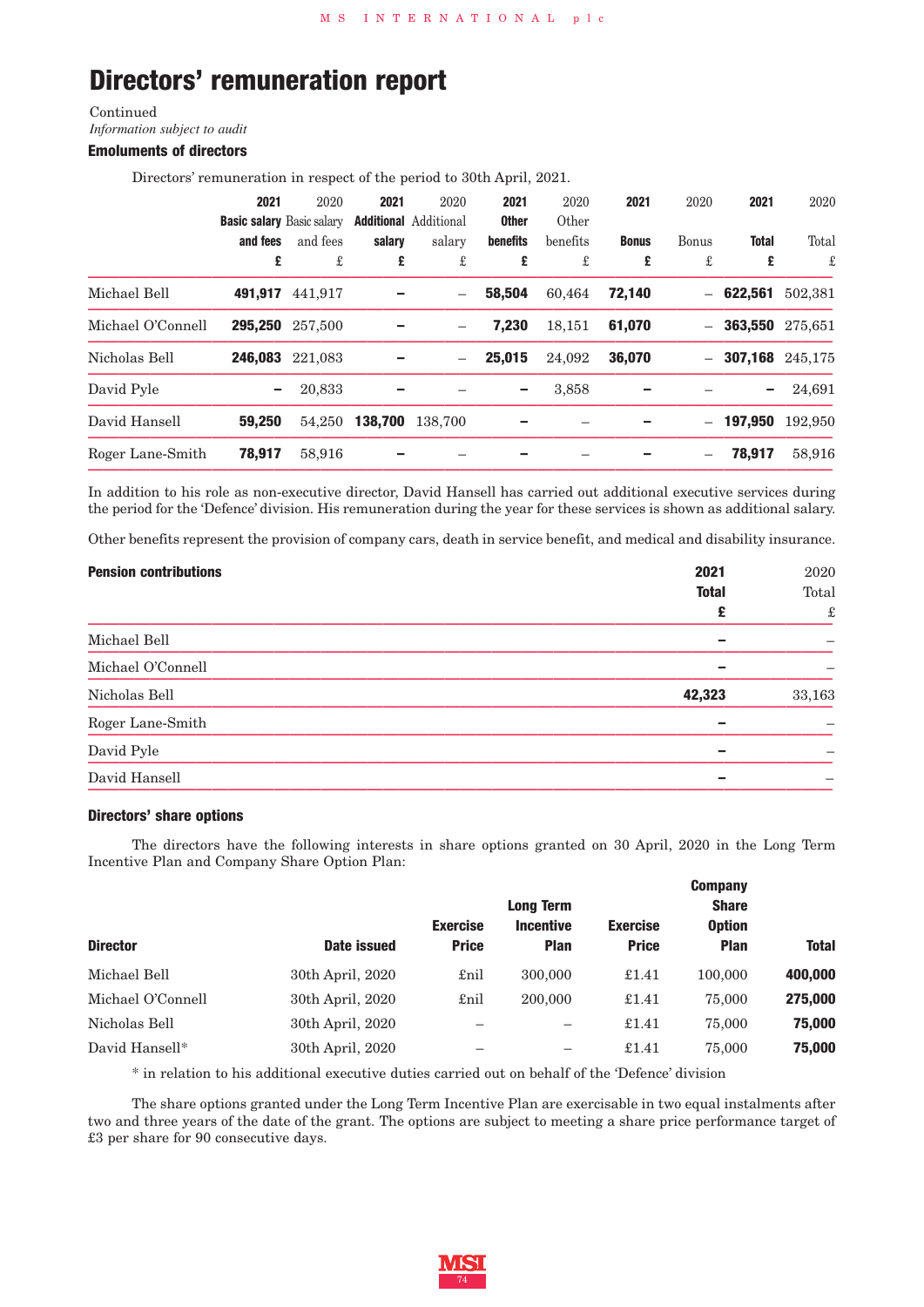# **Directors' remuneration report**

Continued *Information subject to audit*

## **Directors' share options (continued)**

The share options granted under the Company Share Option Plan are exercisable in three equal instalments after three, four, and five years of the date of the grant. The UK non tax-advantaged options are subject to meeting a share price performance target of £2 per share for 90 consecutive days. There is no share price performance target for the 20,000 UK tax-advantaged share options granted to each director.

## **QCA code**

The Remuneration Committee is of the opinion that the disclosures required by the code are contained within this report.

By order of the Board,

**David Kirkup** Company Secretary

21st June, 2021

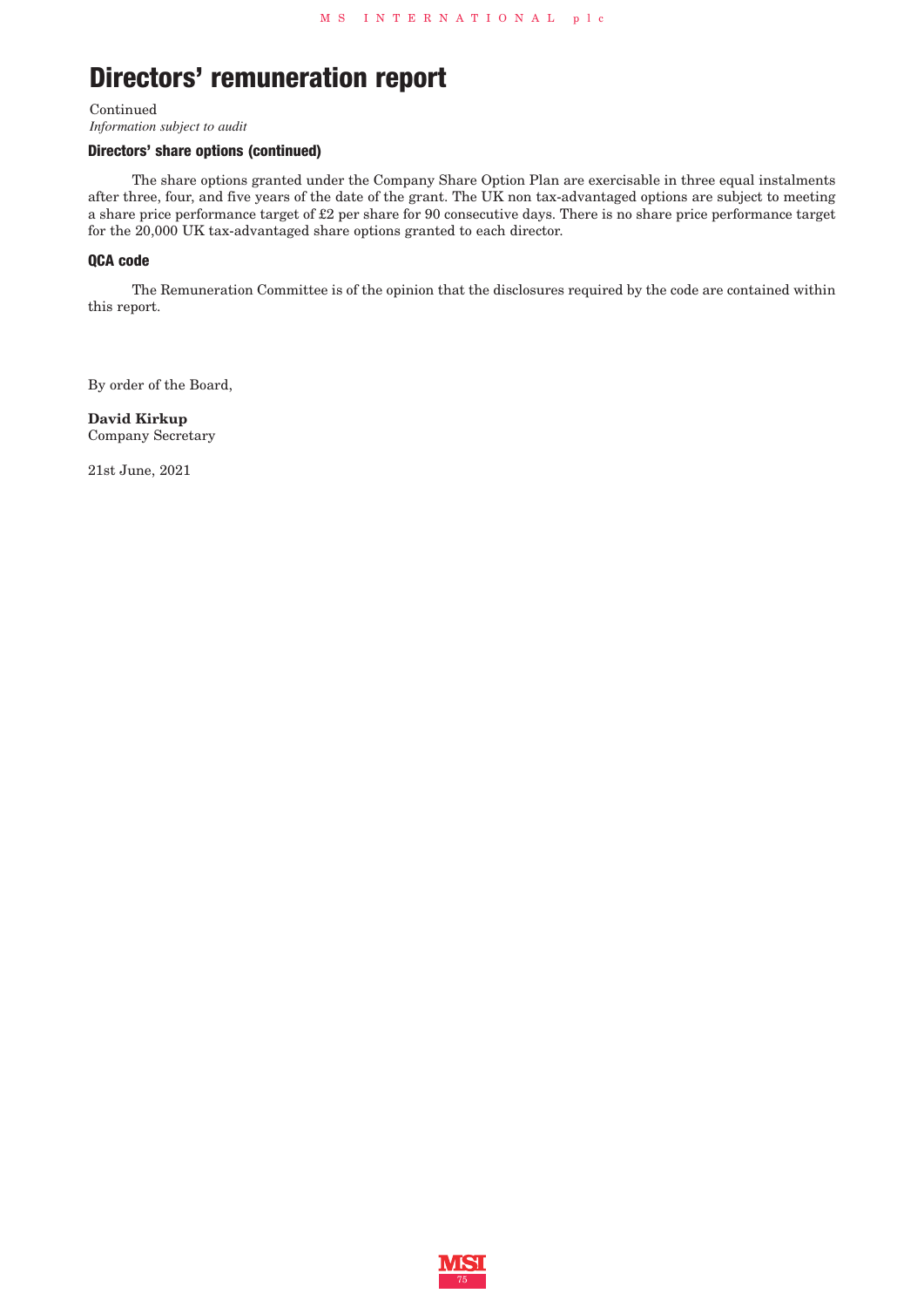# **List of subsidiaries**

| <b>Principal operating subsidiaries by divisions</b><br>(1) | <b>Country of Incorporation</b>                                    |                                                                                                                                                                                                                                                          |                 |
|-------------------------------------------------------------|--------------------------------------------------------------------|----------------------------------------------------------------------------------------------------------------------------------------------------------------------------------------------------------------------------------------------------------|-----------------|
| 'Defence'                                                   |                                                                    |                                                                                                                                                                                                                                                          |                 |
| MSI-Defence Systems Ltd.                                    | Salhouse Road,<br>Norwich,<br>NR79AY<br>England                    | Design, manufacture and<br>service of defence equipment.                                                                                                                                                                                                 | England & Wales |
| MSI-Defence Systems<br>US LLC                               | 1298 Galleria Boulevard,<br>Rock Hill,<br>SC 29730<br><b>USA</b>   | Design, manufacture and<br>service of defence equipment.                                                                                                                                                                                                 | <b>USA</b>      |
| 'Forgings'                                                  |                                                                    |                                                                                                                                                                                                                                                          |                 |
| MSI-Forks Ltd.                                              | Balby Carr Bank,<br>Doncaster,<br>DN4 8DH<br>England               | Manufacture of fork-arms for the<br>fork lift truck, construction,<br>agricultural and quarrying<br>equipment industries.                                                                                                                                | England & Wales |
| MSI-Quality Forgings Ltd.                                   | Balby Carr Bank,<br>Doncaster,<br>DN4 8DH<br>England               | Manufacture of open die forgings.                                                                                                                                                                                                                        | England & Wales |
| MSI-Forks LLC                                               | 1298 Galleria Boulevard,<br>Rock Hill,<br>SC 29730<br><b>USA</b>   | Manufacture of fork-arms for the<br>fork lift truck, construction,<br>agricultural and quarrying<br>equipment industries.                                                                                                                                | <b>USA</b>      |
| MSI-Forks Garfos<br>Industriais Ltda.                       | Rua Professor Campos<br>de Oliveira,<br>310<br>São Paulo<br>Brazil | Manufacture of fork-arms for the<br>fork lift truck, construction,<br>agricultural and quarrying<br>equipment industries.                                                                                                                                | Brazil          |
| 'Petrol Station Superstructures'                            |                                                                    |                                                                                                                                                                                                                                                          |                 |
| Global-MSI plc                                              | Balby Carr Bank,<br>Doncaster<br>DN4 8DH<br>England                | Design, manufacture and<br>construction of petrol station<br>superstructures.                                                                                                                                                                            | England & Wales |
| Global-MSI Sp. z o.o.                                       | Ul. Działowskiego 13,<br>30-339 Krakow<br>Poland                   | Design, manufacture and<br>construction of petrol station<br>superstructures.                                                                                                                                                                            | Poland          |
| 'Corporate Branding'                                        |                                                                    |                                                                                                                                                                                                                                                          |                 |
| MSI-Sign Group B.V.                                         | De Hoef 8<br>5311 GH Gameren<br>The Netherlands                    | The design, manufacture, installation<br>and service of corporate branding,<br>including media facades, way-finding<br>signage, public illumination, creative<br>lighting solutions and the complete<br>appearance of petrol station<br>superstructures. | The Netherlands |
| Armada Janse B.V.                                           | De Hoef 8<br>5311 GH Gameren<br>The Netherlands                    | Design, restyling, production and<br>installation of illuminated<br>signage                                                                                                                                                                              | The Netherlands |
| MSI-Sign Group GmbH                                         | Wohlenbergstrasse 6<br>30179 Hannover,<br>Germany                  | Design, restyling, production<br>and installation of the complete<br>appearance of petrol station<br>superstructures and forecourt.                                                                                                                      | Germany         |
| Petrol Sign Ltd.                                            | Balby Carr Bank,<br>Doncaster<br>DN4 8DH<br>England                | Design, restyling, production<br>and installation of the complete<br>appearance of petrol station<br>superstructures and forecourt.                                                                                                                      | England & Wales |

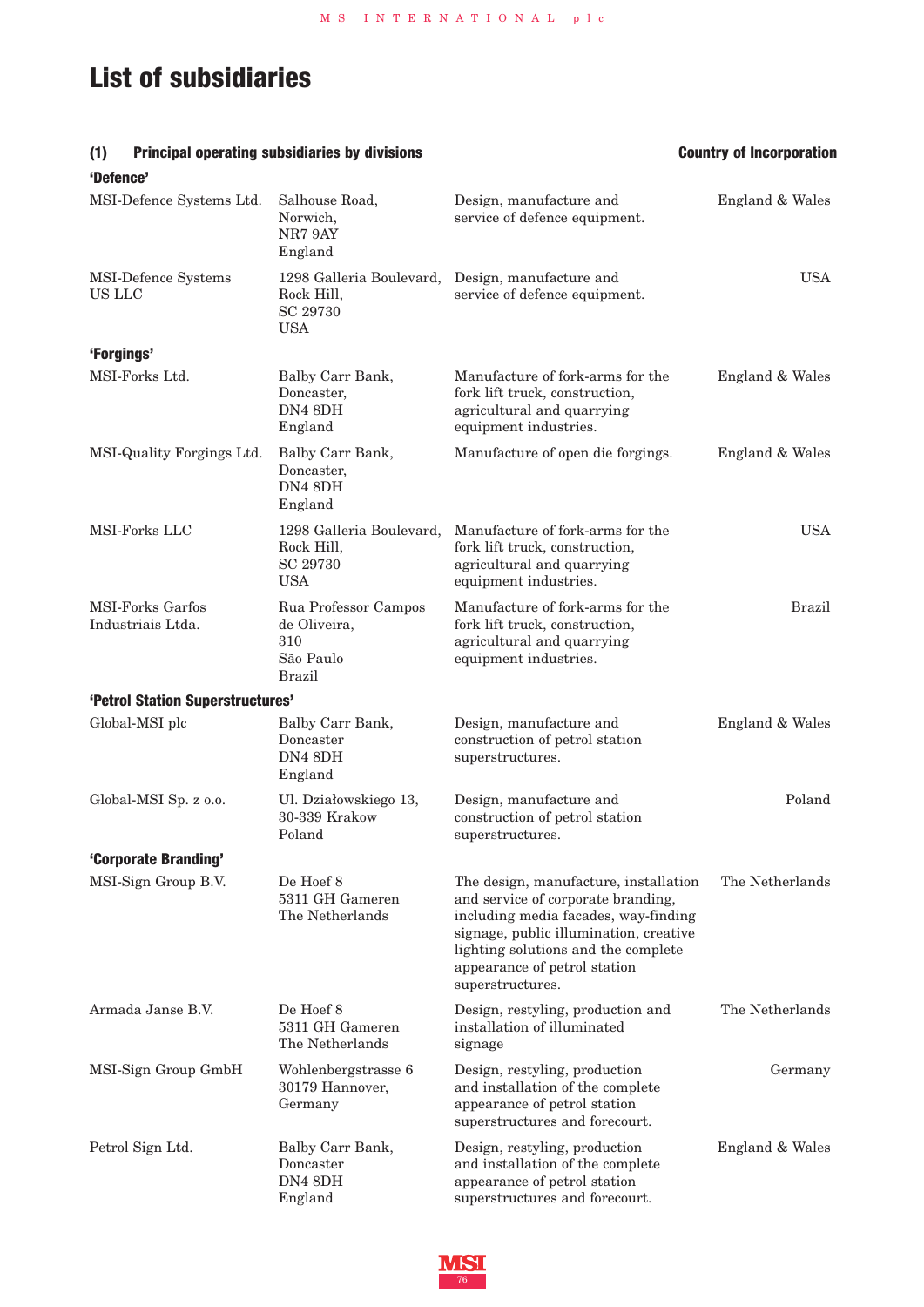# **List of subsidiaries**

Continued

## **'Estates'**

| MS INTERNATIONAL<br>Estates Ltd. | Balby Carr Bank,<br>Doncaster<br>DN4 8DH<br>England       | Property holding company<br>of the Group's UK properties. | England & Wales |
|----------------------------------|-----------------------------------------------------------|-----------------------------------------------------------|-----------------|
| MS INTERNATIONAL<br>Estates LLC  | 1298 Galleria Boulevard,<br>Rock Hill,<br>SC 29730<br>USA | Property holding company<br>of the Group's USA property.  | <b>USA</b>      |

## **NOTES**

1. 100% of the ordinary shares are held in all cases.

## **(2) Non-operating subsidiaries**

Conder Ltd. Global-MSI (Overseas) Ltd. MDM Investments Ltd. Mechforge Ltd. MSI-Petrol Sign Ltd. Petrol Sign-MSI Ltd.

## **NOTES**

- 1. 100% of the ordinary share capital of each entity is held in all cases.
- 2. All companies are registered in England and Wales
- 3. All companies are dormant and non-operating, with the exception of MDM Investments Ltd, which is the trustee company of the MS INTERNATIONAL plc Retirement and Death Benefits Scheme.

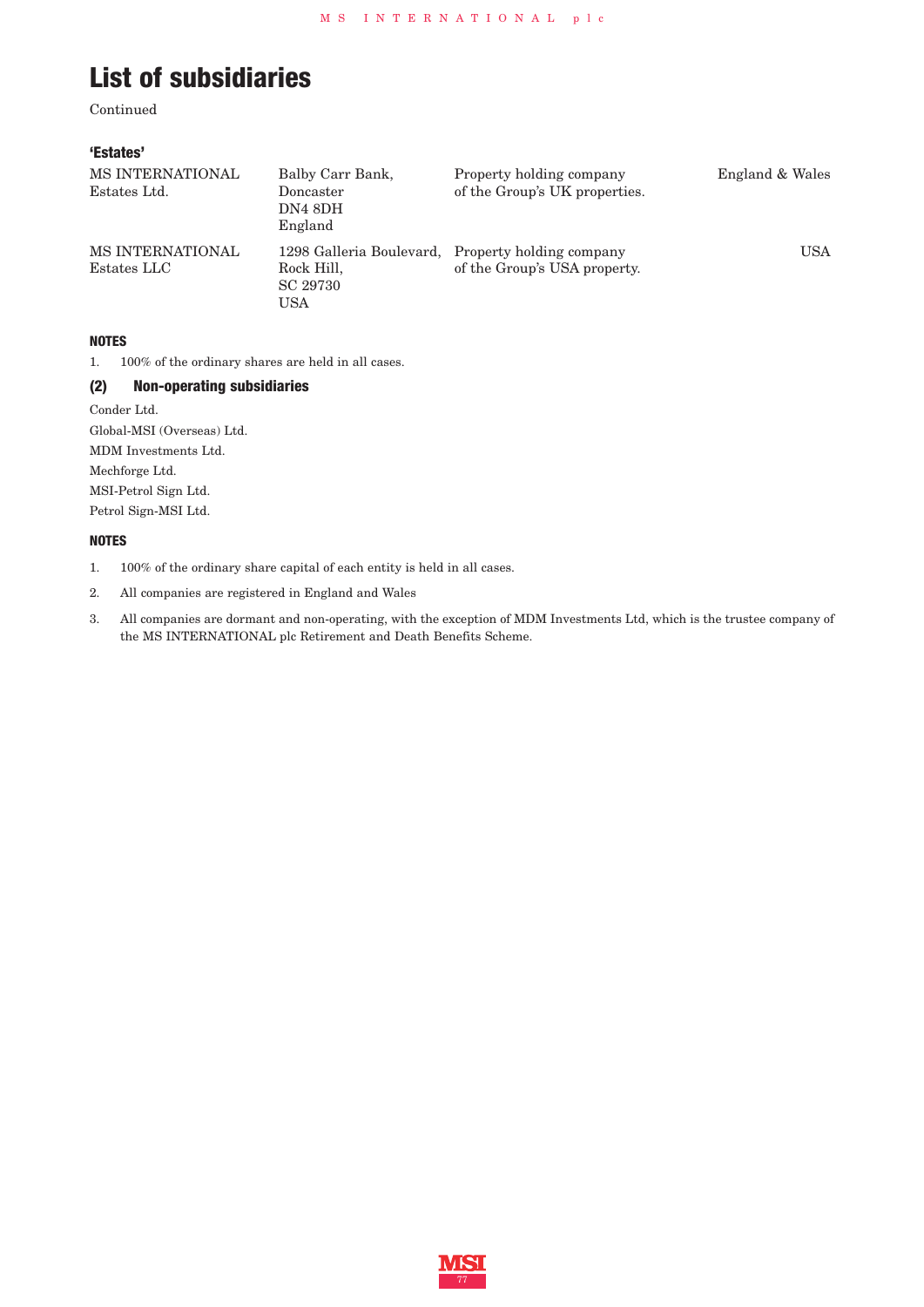## **Notice of Annual General Meeting and Covid-19**

The Company takes this opportunity to provide an update in relation to its Annual General Meeting to be held on 29th July, 2021 at 12 noon at The Holiday Inn, Warmsworth, Doncaster.

The Company considers safeguarding its shareholders and employees and complying with the UK Government's current measures and guidelines to be paramount.

The Company's proposals for the forthcoming Annual General Meeting are set out below based on the UK Government's current restrictions on public gatherings.

The UK Government announced on 14th June, 2021 that the current restrictions in force will extend until 19th July, 2021 and thereafter current restrictions will be relaxed. This indicates that it will be possible to hold the Annual General Meeting as an open meeting with shareholders present in person.

The Company looks forward to the opportunity to welcoming shareholders in person to its Annual General Meeting and is planning for this accordingly.

The Company is constantly monitoring the situation. In the event that the UK Government announces that the present restrictions are extended beyond 29th July, 2021 the Company will notify shareholders of any change in the arrangements for the Annual General Meeting by issuing an RNS shareholder announcement which will also be included on the Company's website www.msiplc.com under Regulatory Announcements.

It would be beneficial if shareholders wishing to attend the Annual General Meeting on 29th July, 2021 contact the Company Secretary by sending an email to d.kirkup@msiplc.com to confirm their intention to attend the Annual General Meeting.

The Company understands that due to the Covid related current circumstances, shareholders may be reluctant to attend an open meeting Annual General Meeting. Consequently, the Company strongly encourages shareholders to exercise their vote on the resolutions set out in the Notice of Annual General Meeting by submitting a form of proxy.

Details of how to obtain a hard copy form of proxy and the latest time for proxies to be lodged are in the Notes to the Annual General Meeting.

You are advised to appoint the Chairman of the meeting as your proxy to ensure your vote is counted.

**David Kirkup** Company Secretary 6th July, 2021

Registered office: Balby Carr Bank Doncaster DN4 8DH England

Registered in England and Wales No. 00653735

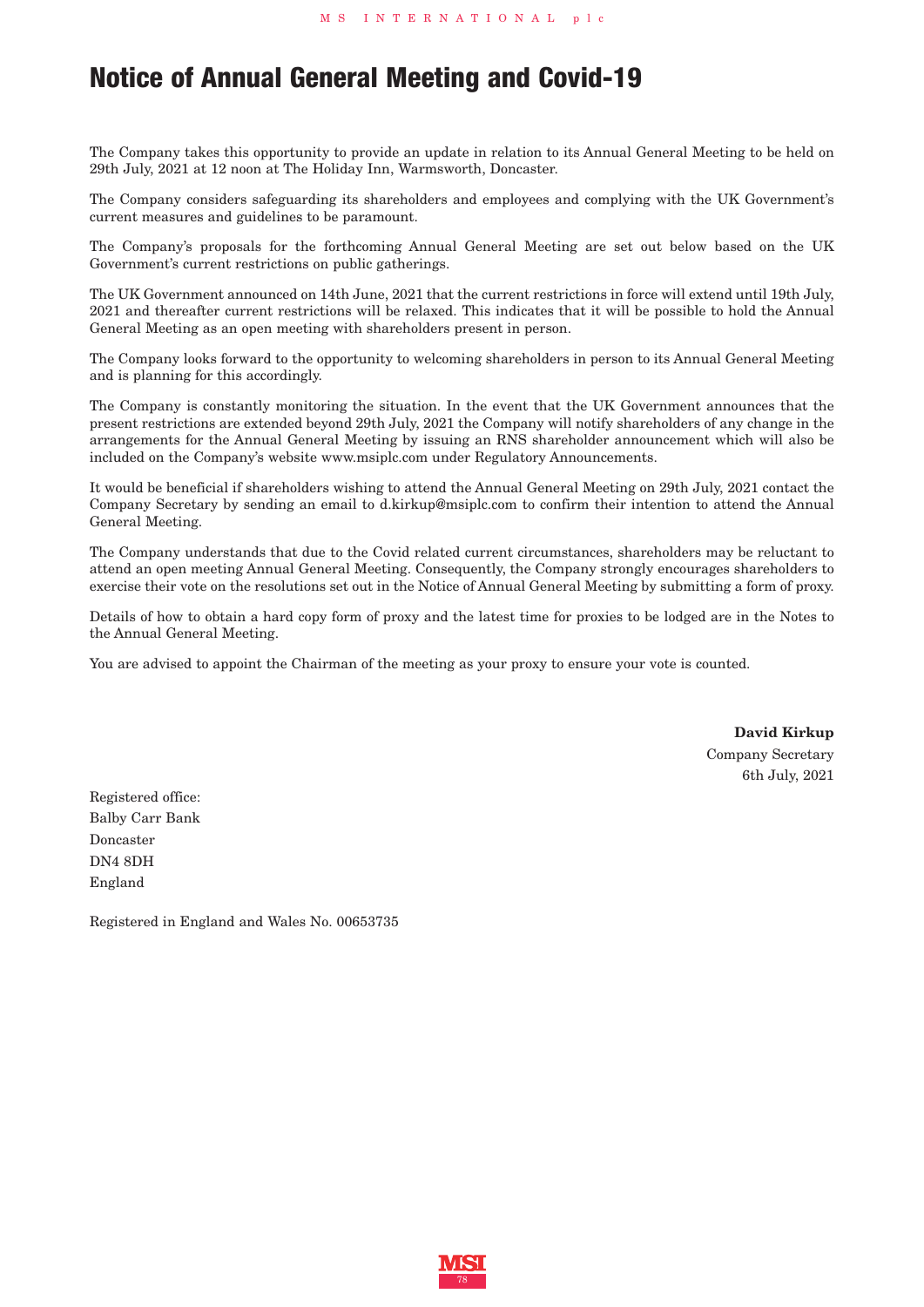**Notice is given that the sixty-first annual general meeting of MS INTERNATIONAL plc** ("Company") will be held at The Holiday Inn. Warmsworth. Doncaster on 29th July. 2021 at 12 noon to consider and, if thought fit, to pass the following resolutions. Resolutions 1 to 8 will be proposed as **ordinary resolutions and resolutions 9 and 10 will be proposed as special resolutions:**

## **As ordinary business:**

- 1. To receive the Company's annual accounts and directors' and auditors' reports for the year ended 30th April, 2021.
- 2. To approve the directors' remuneration report for the year ended 30th April, 2021.
- 3. To declare a final dividend for the year ended 30th April, 2021 of 6.5p per ordinary share of 10p each in the capital of the Company, to be paid on 10th August, 2021 to shareholders whose names appear on the register as at close of business on 16th July, 2021.
- 4. To re-elect as a director of the Company, Nicholas Bell, a director retiring by rotation. Nicholas is aged 46 years old and joined the Company in 1999, becoming a director in 2014.
- 5. To reappoint as a non-executive director of the Company, Roger Lane-Smith who was appointed as a director on 21st January, 1983. He is a non-executive director of Timpson Group plc, Mostyn Estates Limited, and a number of other private companies.
- 6. To reappoint as a non-executive director of the Company, David Hansell, who was appointed to the Board as a director on 3rd June, 2014. David joined the Company in 1962 becoming a director in 2014.
- 7. To reappoint Grant Thornton UK LLP as the external auditor of the Company.
- 8. To authorise the directors to determine the remuneration of the external auditor.

## **As special business:**

- 9. That, pursuant to section 701 of the Companies Act 2006 ("2006 Act"), the Company be and is generally and unconditionally authorised to make market purchases (within the meaning of section 693(4) of the 2006 Act) of ordinary shares of £0.10 each in the capital of the Company ("Shares"), provided that:
	- (a) (a) the maximum aggregate number of Shares which may be purchased is 1,619,473;
	- (b) the minimum price (excluding expenses) which may be paid for a Share is £0.10;
	- (c) the maximum price (excluding expenses) which may be paid for a Share is the higher of:
		- (i) an amount equal to 105 per cent of the average of the middle market quotations for a share as derived from the Daily Official List of the London Stock Exchange plc for the five business days immediately preceding the day on which the purchase is made; and
		- (ii) an amount equal to the higher of the price of the last independent trade of a share and the highest current independent bid for a Share on the trading venue where the purchase is carried out,

and (unless previously revoked, varied or renewed) this authority shall expire at the conclusion of the next annual general meeting of the Company after the passing of this resolution or on 29th October, 2022 (whichever is the earlier), save that the Company may enter into a contract to purchase shares before this authority expires under which such purchase will or may be completed or executed wholly or partly after this authority expires and may make a purchase of shares pursuant to any such contract as if this authority had not expired.

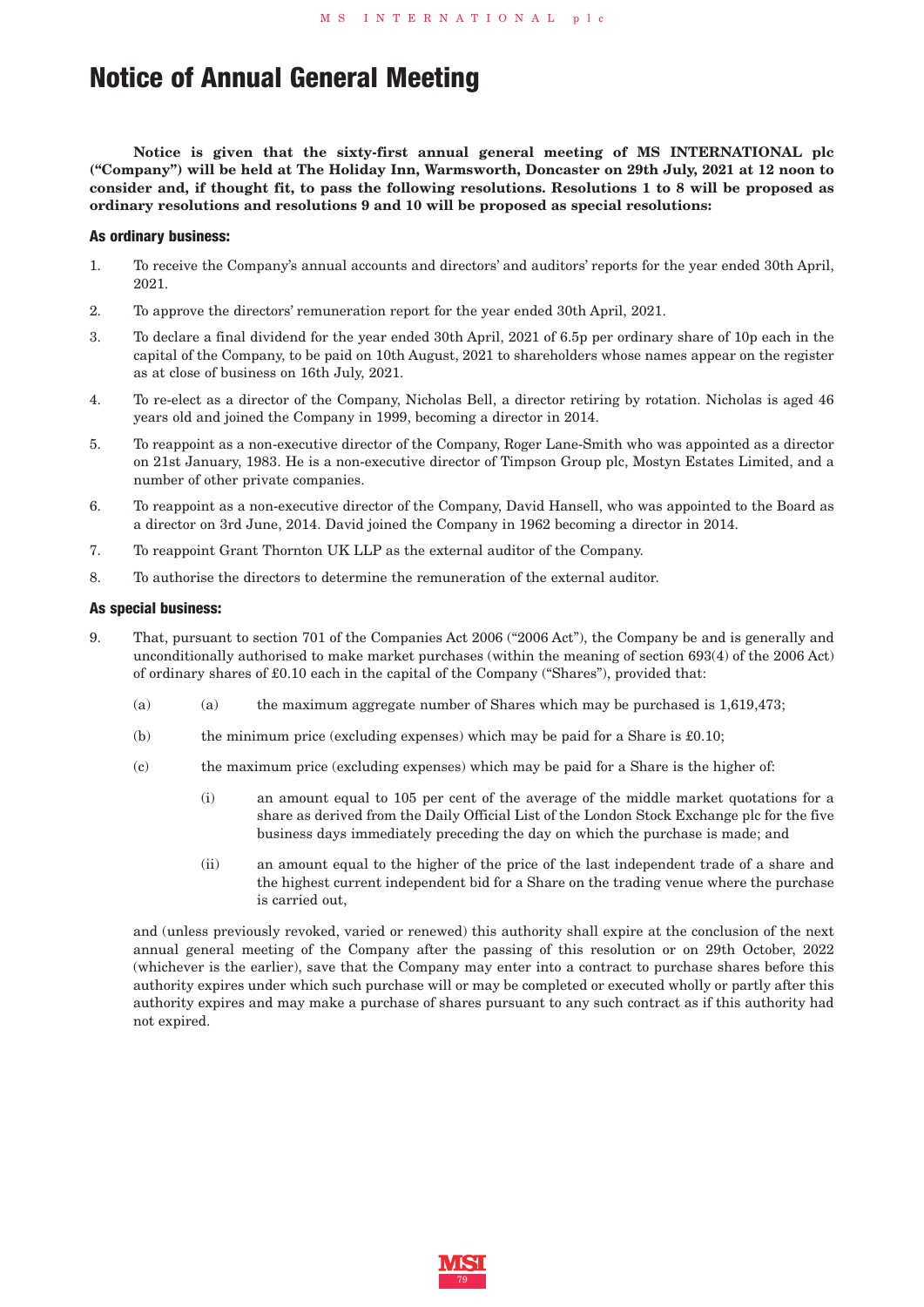Continued

## **As special business: (continued)**

10. That a general meeting of the Company (other than an annual general meeting) may be called on not less than 14 clear days' notice.

By Order of the Board

………………………………………

**David Kirkup** Company Secretary

6th July, 2021

*Registered office:* Balby Carr Bank Doncaster DN4 8DH

Registered in England and Wales No. 00653735

## **Notes**

### **Entitlement to attend and vote**

1. The right to vote at the meeting is determined by reference to the register of members. Only those shareholders registered in the register of members of the Company as at close of business on 16th July, 2021 (or, if the meeting is adjourned, no later than close of business two days prior to any adjourned meeting) shall be entitled to attend and vote at the meeting in respect of the number of shares registered in their name at that time. Changes to entries in the register of members after that time shall be disregarded in determining the rights of any person to attend or vote (and the number of votes they may cast) at the meeting.

## **Proxies**

2. A shareholder is entitled to appoint another person as his or her proxy to exercise all or any of his or her rights to attend and to speak and vote at the meeting. A proxy need not be a member of the Company.

A shareholder may appoint more than one proxy in relation to the meeting, provided that each proxy is appointed to exercise the rights attached to a different share or shares held by that shareholder. Failure to specify the number of shares each proxy appointment relates to or specifying a number which when taken together with the numbers of shares set out in the other proxy appointments is in excess of the number of shares held by the shareholder may result in the proxy appointment being invalid.

A proxy may only be appointed in accordance with the procedures set out in notes 3 to 4 and the notes to the proxy form.

The appointment of a proxy will not preclude a shareholder from attending and voting in person at the meeting.

3. A form of proxy is enclosed. When appointing more than one proxy, the proxy form may be photocopied. Please indicate the proxy holder's name and the number of shares in relation to which they are authorised to act as your proxy (which, in aggregate, should not exceed the number of shares held by you). Please also indicate if the proxy instruction is one of multiple instructions being given. All forms must be signed and should be returned together in the same envelope.

To be valid, a proxy form must be received by post or (during normal business hours only) by hand at the offices of the Company's registrar, Link Asset Services, PXS, 34 Beckenham Road, Kent, BR3 4TU, no later than 12 noon on 27th July, 2021 (or, if the meeting is adjourned, no later than 48 hours before the time of any adjourned meeting).

4. CREST members who wish to appoint a proxy or proxies for the meeting (or any adjournment of it) through the CREST electronic proxy appointment service may do so by using the procedures described in the CREST Manual. CREST personal members or other CREST sponsored members, and those CREST members who have appointed a voting service provider(s), should refer to their CREST sponsor or voting service provider(s), who will be able to take the appropriate action on their behalf.

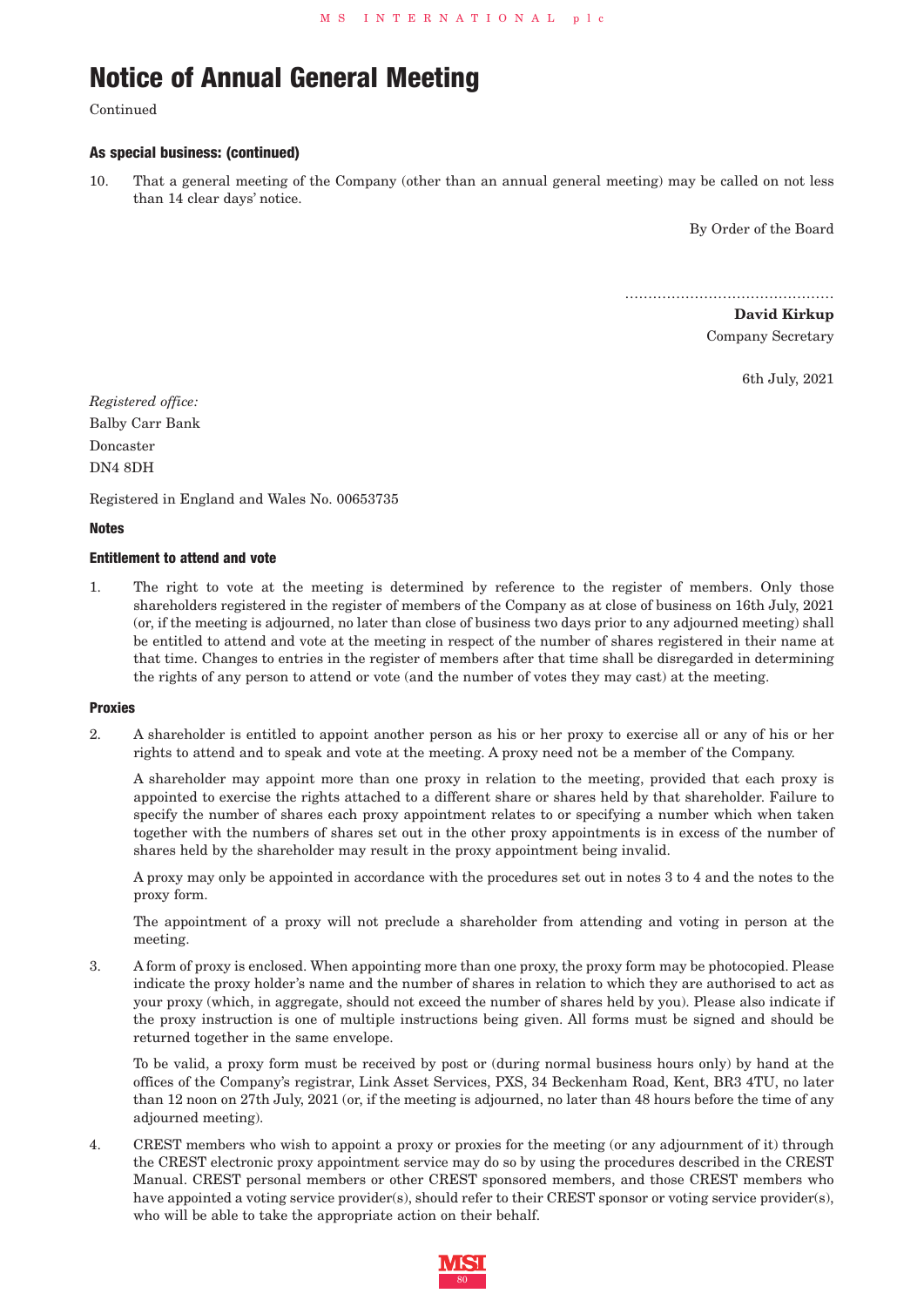Continued

#### **Notes (continued)**

In order for a proxy appointment or instruction made using the CREST service to be valid, the appropriate CREST message (a "CREST Proxy Instruction") must be properly authenticated in accordance with Euroclear UK & Ireland Limited's specifications and must contain the information required for such instructions, as described in the CREST Manual. The message, regardless of whether it constitutes the appointment of a proxy or is an amendment to the instruction given to a previously appointed proxy, must, in order to be valid, be transmitted so as to be received by Link Asset Services (ID RA10) no later than 12 noon on 27th July, 2021 (or, if the meeting is adjourned, no later than 48 hours before the time of any adjourned meeting). For this purpose, the time of receipt will be taken to be the time (as determined by the timestamp applied to the message by the CREST Applications Host) from which Capita Registrars is able to retrieve the message by enquiry to CREST in the manner prescribed by CREST. After this time, any change of instructions to proxies appointed through CREST should be communicated to the appointee through other means.

CREST members and, where applicable, their CREST sponsors or voting service providers should note that Euroclear UK & Ireland Limited does not make available special procedures in CREST for any particular messages. Normal system timings and limitations will therefore apply in relation to the input of CREST Proxy Instructions. It is the responsibility of the CREST member concerned to take (or, if the CREST member is a CREST personal member or sponsored member or has appointed a voting service provider(s), to procure that his or her CREST sponsor or voting service provider(s) take(s)) such action as shall be necessary to ensure that a message is transmitted by means of the CREST system by any particular time. In this connection, CREST members and, where applicable, their CREST sponsors or voting service providers are referred, in particular, to those sections of the CREST Manual concerning practical limitations of the CREST system and timings.

The Company may treat a CREST Proxy Instruction as invalid in the circumstances set out in Regulation 35(5)(a) of the Uncertificated Securities Regulations 2001.

#### **Corporate representatives**

5. A shareholder which is a corporation may authorise one or more persons to act as its representative(s) at the meeting. Each such representative may exercise (on behalf of the corporation) the same powers as the corporation could exercise if it were an individual shareholder, provided that (where there is more than one representative and the vote is otherwise than on a show of hands) they do not do so in relation to the same shares.

### **Total voting rights**

6. As at 21st June, 2021, the Company's issued share capital consists of 17,841,073 ordinary shares of 10p each, carrying one vote each. The Company holds 1,646,334 ordinary shares in treasury. Therefore, the total voting rights in the Company as at 21st June, 2021 are 16,194,739.

### **Nominated Persons**

- 7. Where a copy of this notice is being received by a person who has been nominated to enjoy information rights under section 146 of the Companies Act 2006 ("2006 Act") ("Nominated Person"):
	- (a) the Nominated Person may have a right under an agreement between him/her and the shareholder by whom he/she was nominated, to be appointed, or to have someone else appointed, as a proxy for the meeting; or
	- (b) if the Nominated Person has no such right or does not wish to exercise such right, he/she may have a right under such an agreement to give instructions to the shareholder as to the exercise of voting rights.

The statement of the rights of shareholders in relation to the appointment of proxies in notes 2 to 4 does not apply to a Nominated Person. The rights described in such notes can only be exercised by shareholders of the Company.

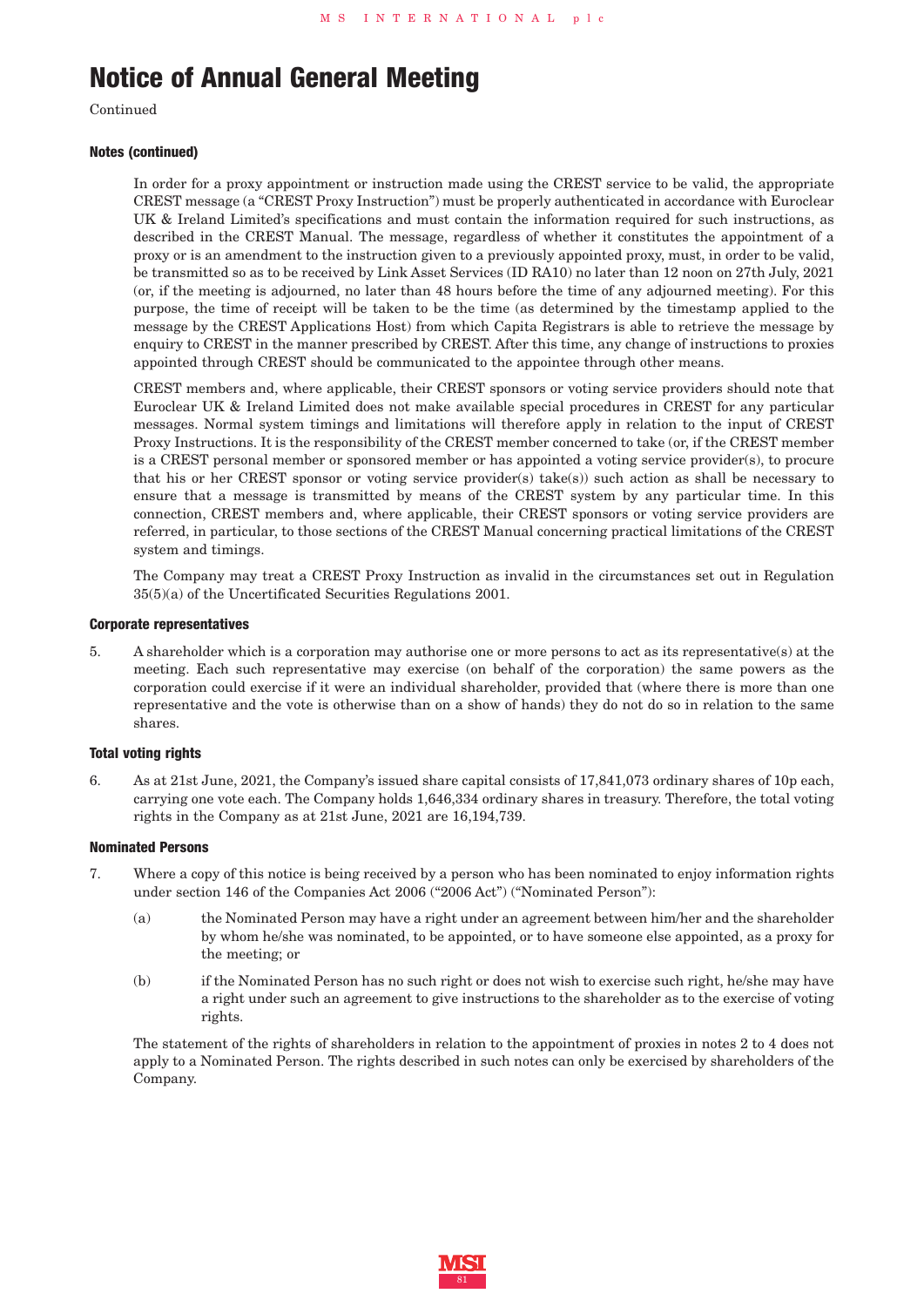Continued

### **Notes (continued)**

## **Questions at the meeting**

8. Shareholders have the right to ask questions at the meeting relating to the business being dealt with at the meeting in accordance with section 319A of the 2006 Act. The Company must answer any such question unless:

(a) to do so would interfere unduly with the preparation for the meeting or would involve the disclosure of confidential information; or

(b) it is undesirable in the interests of the Company or the good order of the meeting that the question be answered.

#### **Documents available for inspection**

- 9. The following documents will be available for inspection during normal business hours at the registered office of the Company from the date of this notice until the time of the meeting. They will also be available for inspection at the place of the meeting from at least 15 minutes before the meeting until it ends
	- (a) Copies of the service contracts of the executive directors; and
	- (b) Particulars of transactions of directors in the shares of the Company.

#### **Biographical details of directors**

10. Biographical details of all those directors who are offering themselves for reappointment at the meeting are set out in the Notice.

#### **Dividend warrants**

11. Dividend warrants will be sent by first class post on 10th August, 2021 to those members registered on the books of the Company on 16th July, 2021.

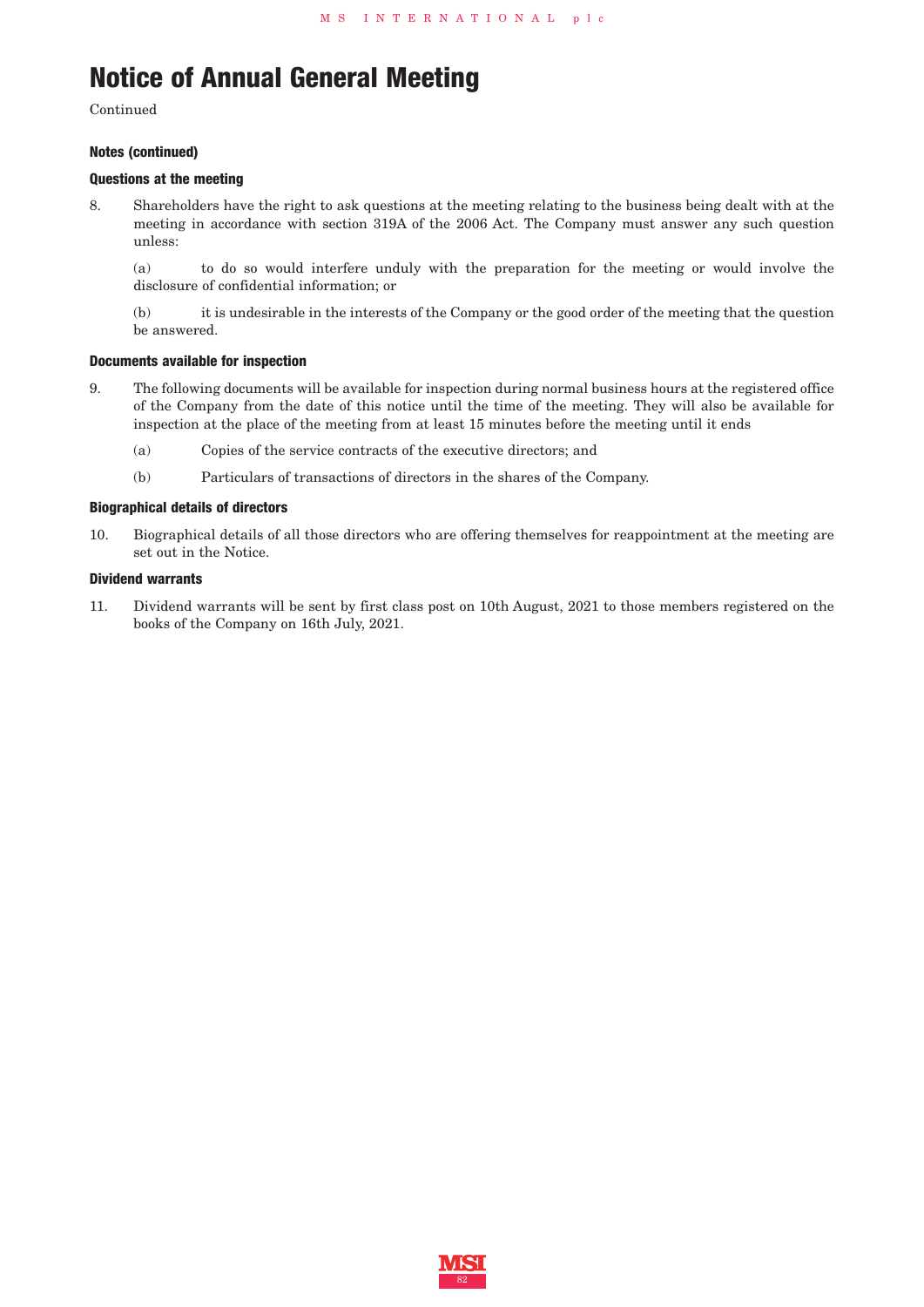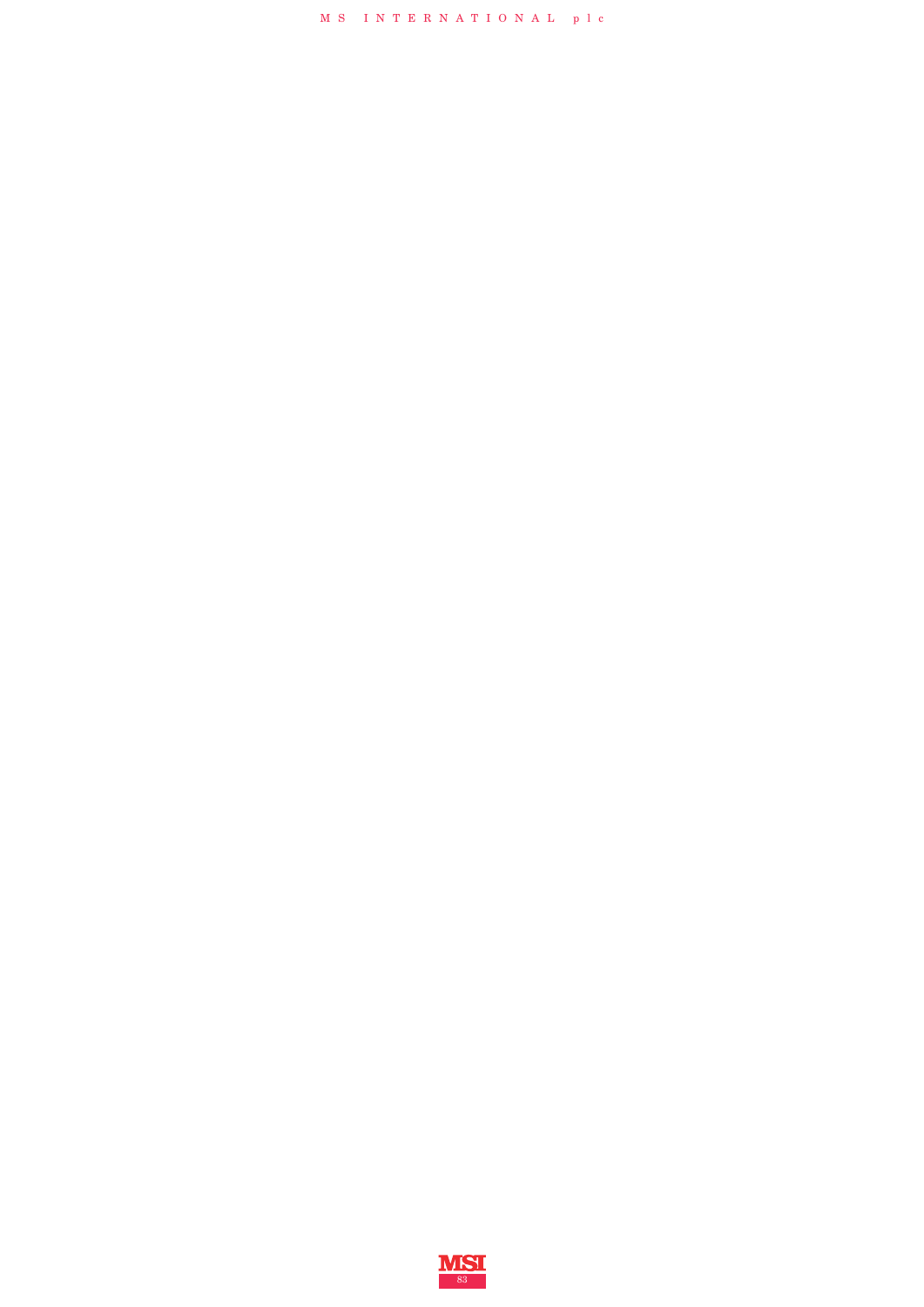